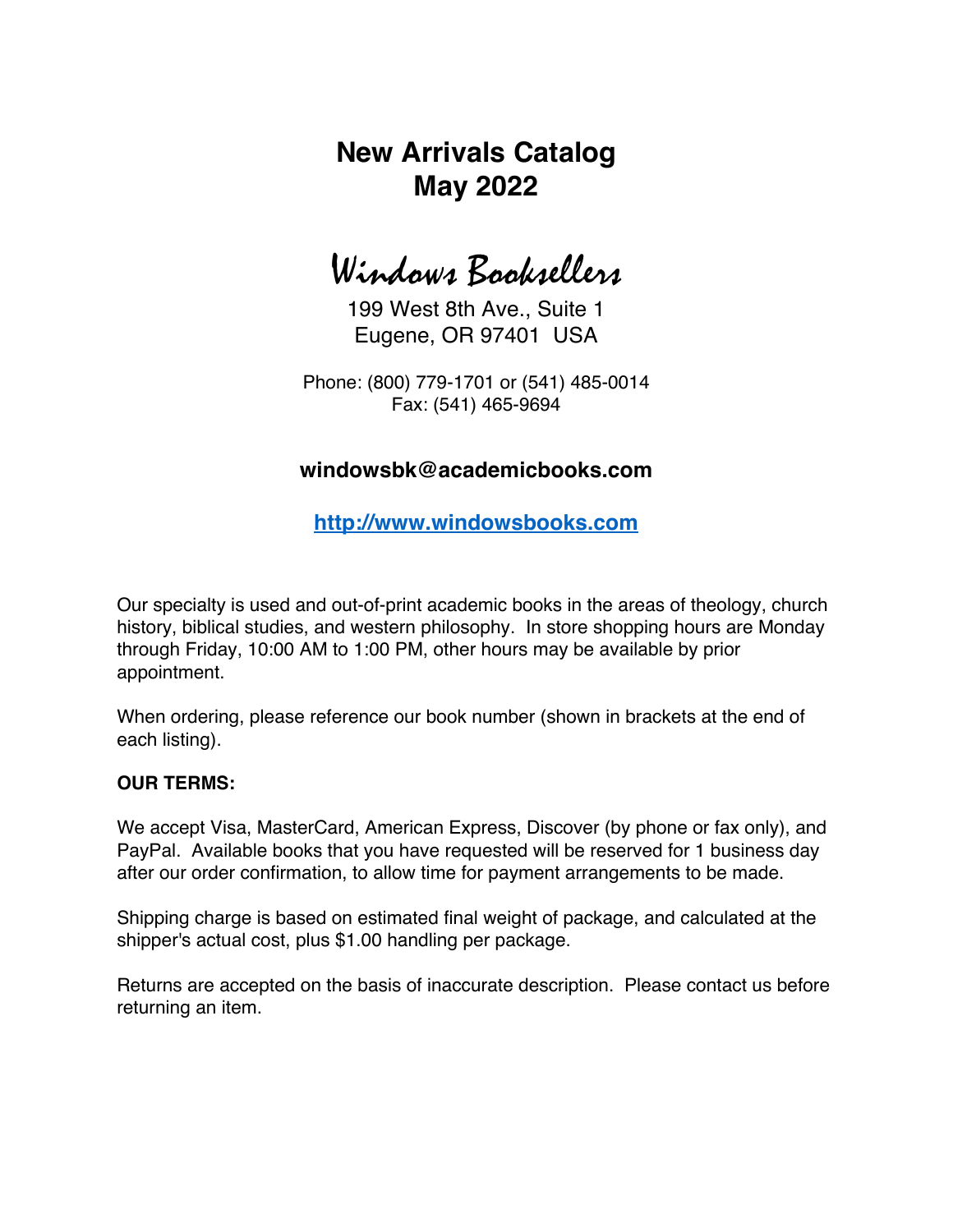## **New Arrivals Catalog May 2022**

### **Table of Contents**

| Archaeology & Ancient Near East    | 3  |
|------------------------------------|----|
| <b>Bibles</b>                      | 3  |
| <b>Biblical Interpretation</b>     | 6  |
| <b>Church History</b>              | 8  |
| <b>Classics</b>                    | 16 |
| <b>Commentaries- New Testament</b> | 39 |
| <b>Commentaries- Old Testament</b> | 46 |
| Devotional / Liturgy               | 51 |
| Greek                              | 53 |
| Hebrew                             | 54 |
| History                            | 55 |
| Judaica                            | 59 |
| Literature                         | 60 |
| Miscellany                         | 61 |
| <b>New Testament</b>               | 63 |
| Old Testament                      | 67 |
| Philosophy                         | 68 |
| Poetry                             | 78 |
| Preaching                          | 78 |
| Psychology                         | 79 |
| Reference                          | 79 |
| Sociology                          | 80 |
| Theology                           | 81 |
|                                    |    |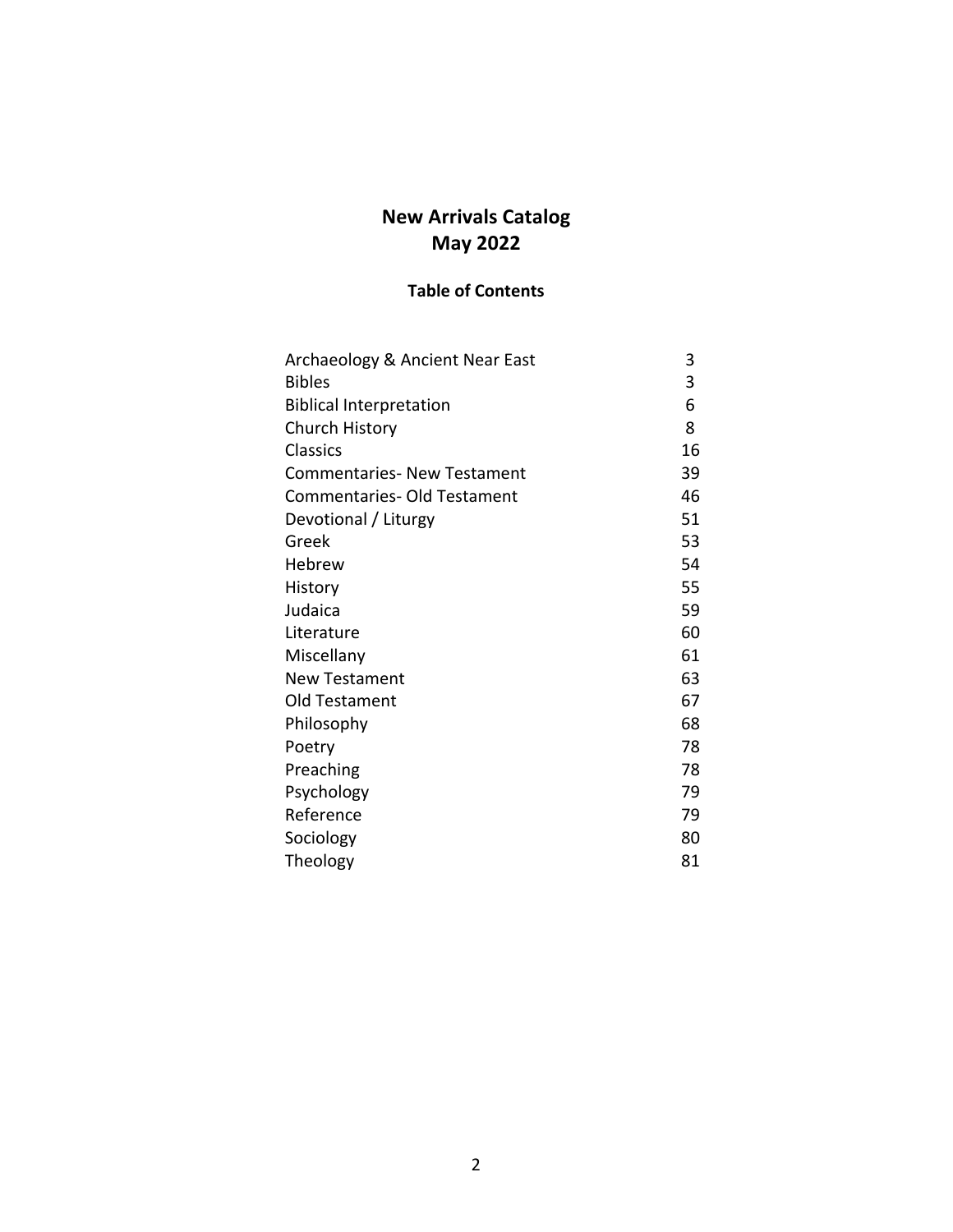### ARCHAEOLOGY & ANCIENT NEAR EAST

Burrows, Millar ed.; with John C. Trever and William H. Brownlee. The Dead Sea Scrolls of St. Mark's Monastery, volume 1: The Isaiah Manuscript and the Habakkuk Commentary\_\_. The American Schools of Oriental Research. 1950. Hardcover, no dust jacket. pp. Ex-library, rubbed and edge-worn cover. \$12 [714091]

Cauvin, Jacques. \_\_The Birth of the Gods and the Origins of Agriculture 1. Cambridge University Press. 2003. Hardcover, no dust jacket. 259pp. Slight highlighting, otherwise good. \$57 [714041]

Golomb, David M., Ed.. \_\_'Working With No Data': Semitic and Egyptian Studies Presented to Thomas O. Lambdin\_\_. Eisenbrauns. 1987. Hardcover, no dust jacket. 264pp. Ex-library, otherwise very good. \$19 [713619]

Grant, Michael and Rachel Kitzinger. \_\_ Civilization of the Ancient Mediterranean: Greece and Rome (3 Vols) . Scribners. 1988. Hardcover with dust jacket. 3 vols. G/G. Slightly shaken, spine cloth slightly torn at first volume's lower edge. Complete set; volume 1 through volume 3 (3 volumes total). Due to the weight of these volumes, shipping will cost more than the standard rate indicated on some websites. \$67 [714207]

Graystone, Geoffrey. \_\_The Dead Sea Scrolls and the Originality of Christ . Sheed and Ward. 1956. Hardcover with dust jacket. 117pp. VG/G. Previous owner's stamp, chipped dust jacket. \$8 [713897]

Guarducci, Margherita. \_\_The Tomb of St. Peter: The New Discoveries in the Sacred Grottoes of the Vatican . Hawthorn. 1960. Hardcover with dust jacket. 198pp. G/G. Chipped dust jacket, previous owner's stamp. \$32 [713886]

Marshall, John. A Guide to Taxila . Sani Communications. 1960. Hardcover with dust jacket. 196pp. VG/VG. Blind-stamp on ffep. \$8 [713565]

Milik, J.T.. Dedicaces Faites par des Dieux (Palmyre, Hatra, Tyr) et des thiases semitiques a l'epoque romaine [Recherches d'Epigraphie Proche-Orientale I] . Librairie Orientaliste Paul Geuthner. 1972. Paperback. 486pp. In French. Very good condition. \$37 [714178]

Mysliwiec, Karol. The Twilight of Ancient Egypt: First Millennium B.C.E. . Cornell University Press. 2000. Paperback. 232pp. Very  $good. 59$  [7138621]

#### BIBLES

. ESV Pocket New Testament, English Standard Version. Trutone, Coffee. With Psalms and Proverbs . Crossway. 2011. Vinyl. 672pp. As new, in original box. 7 point type, words of Christ in red. Coffee colored vinyl binding. \$12 [714075]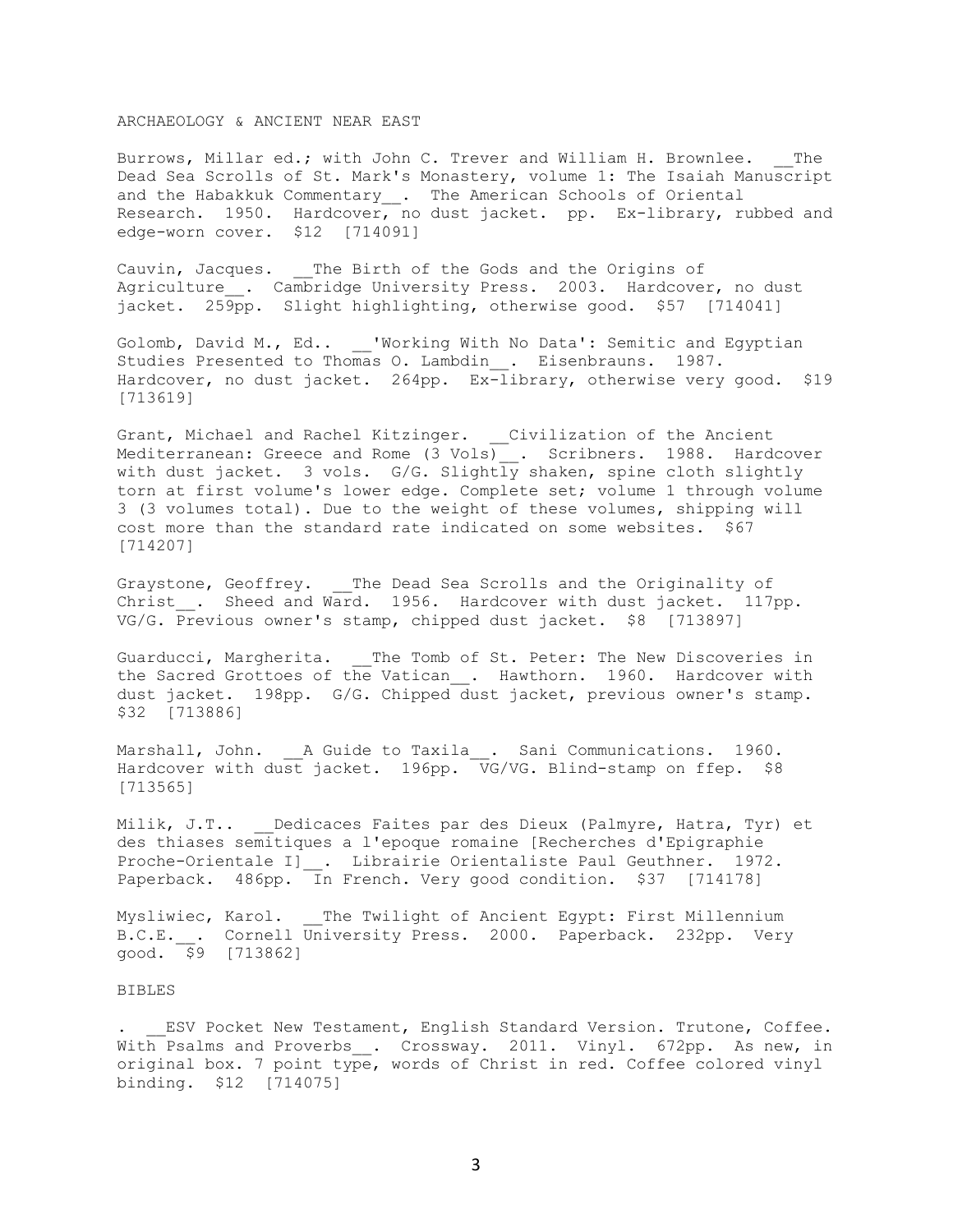. Holman Christian Standard Bible. Colormax Silver Bible . Holman. 2011. Vinyl. pp. Compact bible, in metallic silver vinyl cover. As new, in very good slip case. \$16 [713659]

Holman Christian Standard, Ultrathin Bible . Holman Bible Publishers. 2009. Vinyl. pp. As new, in original box. Ultrathin, black and pearl gray simulated leather binding. \$22 [714078]

. Holy Bible, English Standard Version . Crossway. 2016. Vinyl. 1104pp. As new, in original packaging. Trutone, Mahogany, Border Design. \$11 [714080]

Holy Bible, English Standard Version. Large Print (10 point) Value Thinline Bible. . Crossway. 2016. Vinyl. 1316pp. As new, in original packaging. Large Print (10 point) Value Thinline Bible. Truetone, Navy, Mosaic Cross design. \$11 [714073]

. Holy Bible, English Standard Version. Large Print (10 point) Value Thinline Bible. . Crossway. 2016. Vinyl. 1316pp. As new, in original packaging. Large Print (10 point) Value Thinline Bible. Truetone, Chestnut, Filigree design. \$11 [714074]

Holy Bible, New Living Translation . Tyndale. 1996. Vinyl. pp. As new, in original packaging. Mahogany leather-like edition. Single column, wide margin, lay-flat binding. \$67 [714079]

Holy Bible, New Revised Standard Version, with Apocrypha . Cambridge. 1989. Bonded leather. pp. Presentation page filled in, otherwise very good. With original box. Black bonded leather, gilt edges, ribbon marker. Minster text. \$37 [714165]

. Holy Bible, Thinline Reference Bible. English Standard Version. Trutone, Tan, Ornament . Crossway. 2016. Vinyl. 1216pp. As new, in original box. Trutone,  $T_{an}$ , Ornament \$22 [714081]

Holy Bible: King James Version, Concord Reference Edition. Red Letter, Black calf split leather binding . Cambridge. . Full leather. 1380pp. As new in original box. Black calf split leather \$67 [714173]

. \_\_Holy Bible: King James Version, Concord Reference Edition. Red Letter, King James (AV) . Cambridge. 1993. Bonded leather. 1380pp. As new in original box. Black bonded leather with pristine, bright gilt edges, red ribbon, concordance. \$67 [714065]

King James Version, Super Giant Pring Reference Bible . Holman. 1996. Bonded leather. pp. As new, in original box. Black bonded leather, words of Christ in red. \$16 [714095]

NET Bible, Full Notes Edition. In Black 'Leathersoft' binding. New English Translation . Thomas Nelson. 2019. Vinyl. pp. As new, in original box. Black vinyl binding. \$37 [714187]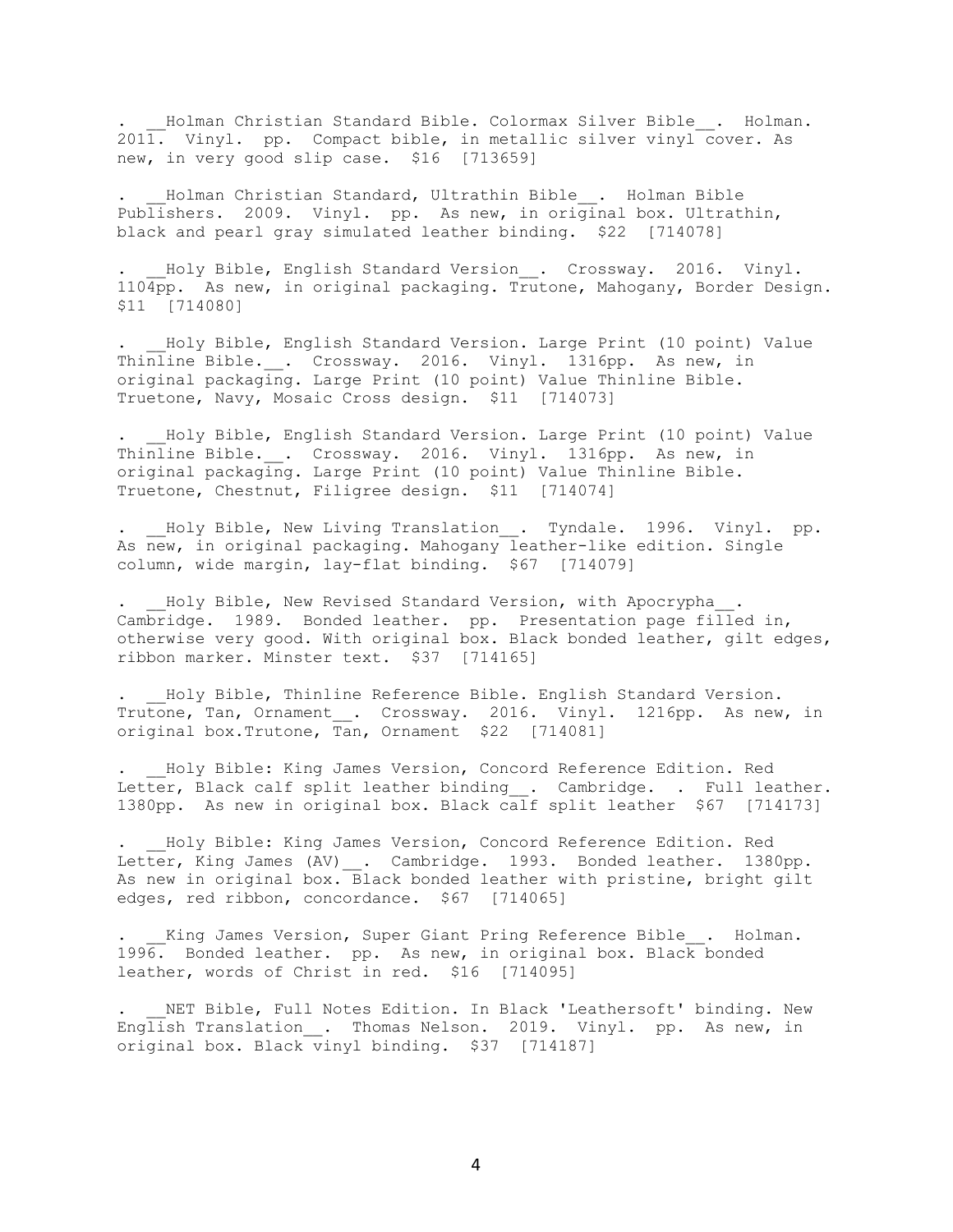. Wew Analytical Indexed Bible, Authorized Version . John A. Dickson Publishing Company. 1931. Full leather. pp. Sold as is. Very worn and stained leather cover, splitting along lower edges. Light foxing, stained end papers and some pages. \$22 [714311]

NIV Holy Bible, Soft Touch Edition . Zondervan. 2011. Vinyl. pp. As new, in original packaging. 'Soft touch', black vinyl binding, 'comfort print' edition. \$8 [714164]

NIV Thinline Bible, Black Italian Duo-Tone leatherette, with buckle closure . Zondervan. 2011. Leatherette. pp. As new, in original box.Black Italian Duo-Tone leatherette, with buckle closure \$22 [714163]

NRSV Bible, Pocket edition. New Revised Standard Version . Oxford University Press. . Leatherette. pp. As new, in original box. Burgundy bonded leather, ribbon marker. \$22 [714130]

NRSV Thinline Bible. Black 'leathersoft', 'comfort print' edition. New Revised Standard Version . Zondervan. 1989. Vinyl. pp. As new, in original packaging. \$37 [714174]

The Holy Bible, American Standard Version . Thomas Nelson Inc.. 1929. Hardcover, no dust jacket. pp. Worn cover, concave spine, bookplate, ffep stained, good otherwise. \$15 [714312]

The Holy Bible, Old and New Testaments in the King James Version. Giant Print Reference Edition . Thomas Nelson Inc.. 1976. Full leather. pp. Very good, previous owner's name. Brown cowhide binding, ribbon marker. \$10 [714310]

The Holy Bible, Revised Standard Version, Catholic Edition. Prepared by the Catholic Biblical Association of Great Britain, with a Foreword by HIs Eminence Richard Cardinal Cushing . Scepter. 1966. Bonded leather. pp. Like new, in original box. Indexed, burgundy bonded leather. \$37 [714175]

Thompson Chain-Reference Bible, New International Version . B.B. Kirkbride Bible Co. Inc., Zondervan Bible Publishers. 1983. Vinyl. 1875pp. Very good; wear to lower spine edge, gift note on front blank. In Smyth-Sewn black bonded leather. \$27 [714108]

Brown, John. The Self-Interpreting Bible, Containing the Old and New Testaments. Marginal References and Illustrations, with the Commentary, Explanatory Notes, and Evangelical Reflections of the Rev. John Brown, and a Series of Original Introductions to the Books of the Bible by John Eadie; with Critical Companion to the New Testament by Robert Young . London: William MackKenzie. . Half leather. 1280pp. Large quarto, illustrated in color. Worn half leather, with spine beginning to split. Light to moderate foxing. 1200, lxxx pages. Due to the weight of these volumes, shipping will cost more than the standard rate indicated on some websites. \$67 [714344]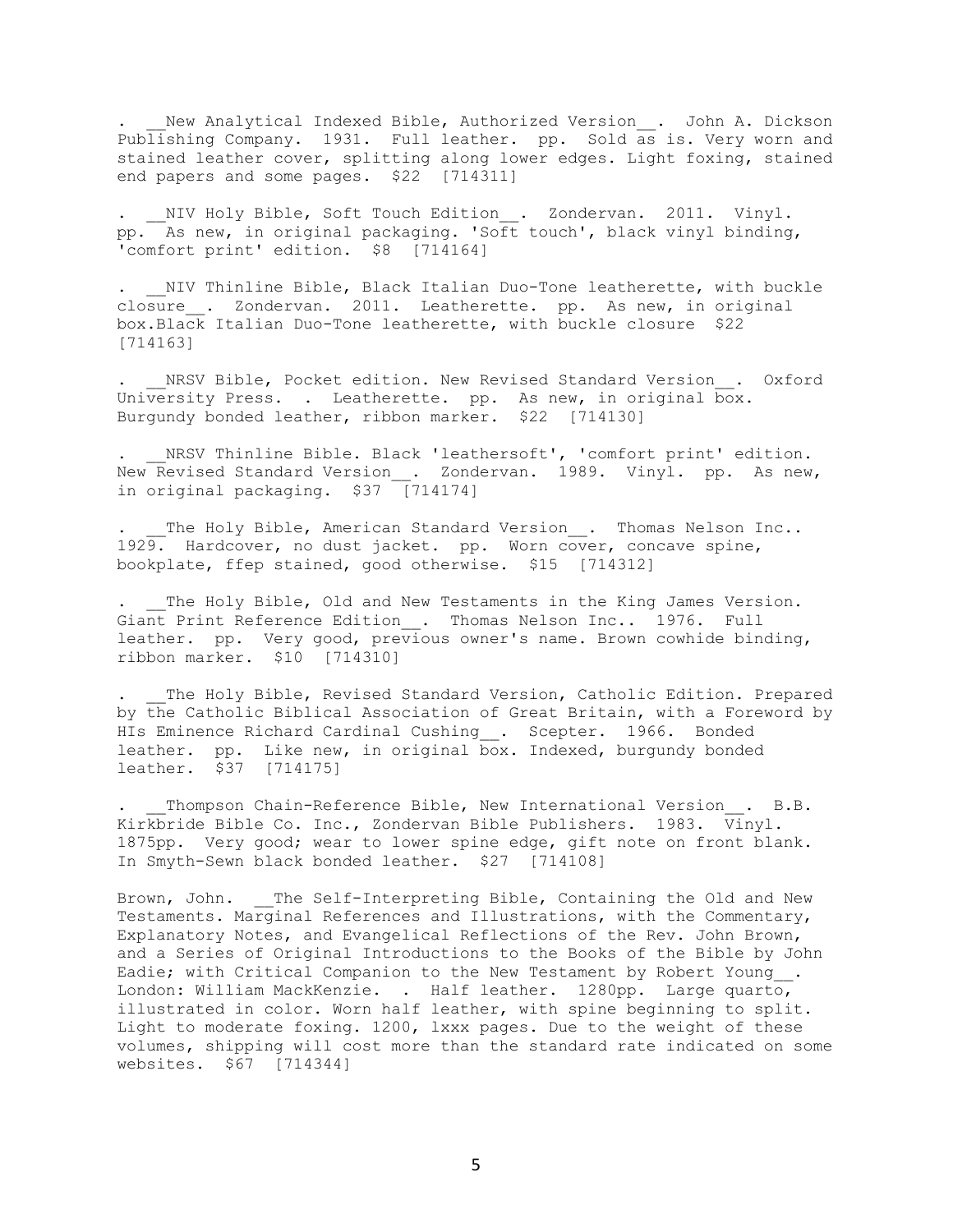Coogan, Michael D. ed.. \_\_The New Oxford Annotated Bible, Third Edition. New Revised Standard Version\_\_. Oxford University Press. 2001. Full leather. pp. Very good; previous owner's label on ffep. Black genuine leather, two ribbon markers. \$37 [714309]

Dormition Skete; Holy Apostles Convent. The Orthodox New Testament (2 Volume Set): The Holy Gospels and Acts, Epistles, and Revelation\_\_. Holy Apostles Convent. 2000. Hardcover, no dust jacket. 2 volspp. Near fine. Complete, two volume set. ISBN 1 0944359175; ISBN 2 0944359183. Due to the weight of these volumes, shipping will cost more than the standard rate indicated on some websites. \$77 [714115]

Edgar, Swift ed.. The Vulgate Bible (6 volumes, bound in 7 volumes) [Dumbarton Oaks Medieval Library] Latin text, with Douay-Rheis translation, in parallel columns\_\_. Harvard University Press. 2010. Hardcover with dust jacket. pp. Complete set, 6 volumes, bound in 7 volumes. VG/VG. Latin text, with Douay-Rheims English translation, in parallel columns. Due to the weight of these volumes, shipping will cost more than the standard rate indicated on some websites. \$250 [714544]

Fischer, Bonifatius; I Gribomont, H.F.D. Sparks, W. Thiele, Robert Weber, Roger Gryson. \_\_Biblia Sacra Vulgata, Iuxta Vulgatam Versionem, Editio quartam Emendatam\_\_. Deutsche Bibelgesellschaft. 1994. Hardcover, no dust jacket. 1980pp. Very good; previous owner's name. \$47 [714325]

Norton, David ed.. The New Cambridge Paragraph Bible. King James Version . Cambridge. 2011. Hardcover with dust jacket. 320pp. NF/NF \$22 [714046]

Peterson, Eugene H.. \_\_The Message: The Bible in Contemporary Language. Compact size, Teal and Brown Python\_\_. NavPress. 2002. Vinyl. pp. Near fine, in original packaging. Teal and Brown Python (snake-skin textured vinyl binding...) \$8 [714076]

Phillips, J.B.. The New Testament in Modern English . The Macmillan Company. 1967. Vinyl. 558pp. Black vinyl binding. Bent corners, gift inscription, frayed ribbon marker. Otherwise good. \$15 [714077]

Scofield, C.I.. The New Scofield Reference Bible, Authorized King James Version\_. Oxford University Press. 1967. Full leather. pp. In black cowhide. Presentation page filled in, previous owner's stamp on verso of ffep, slight edge-wear to cover, otherwise very good. \$27 [714144]

Scofield, C.I. ed.. \_\_The First Scofield Reference Bible, Authorized King James Bible\_\_. World Bible Publishers; Oxford University Press. 1986. Vinyl. pp. Very good; previous owner's name engraved on front cover. Burgundy leatherette, ribbon marker. \$27 [714109]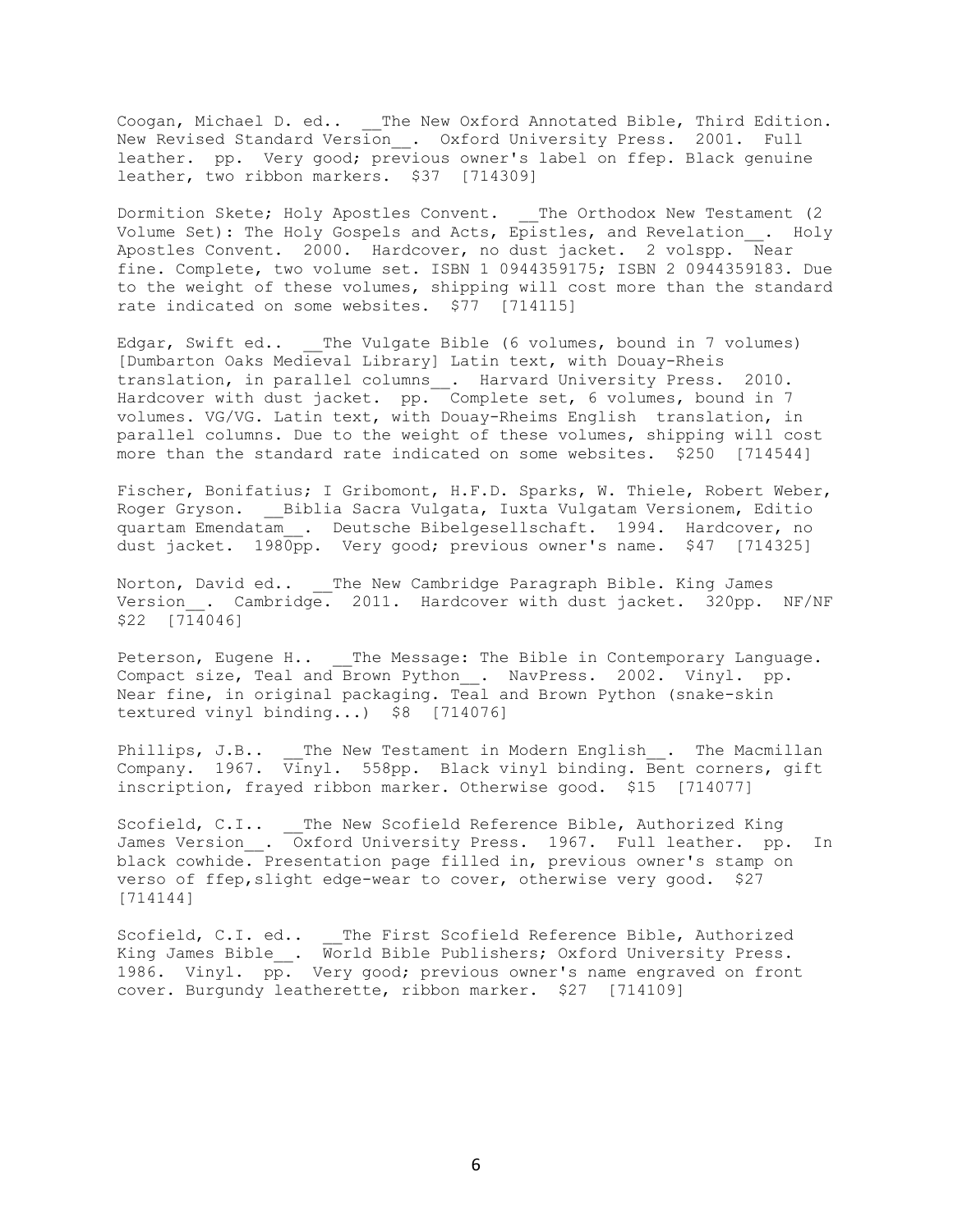Sheppard, Gerald T. ed. \_\_The Geneva Bible: The Annotated New Testament 1602 Edition, with Introductory Essays\_\_. The Pilgrim Press. 1989. Hardcover, no dust jacket. 41, 272pp. Very good. Includes introductory essays by Gerald T. Sheppard, Marvin W. Anderson, John H. Augustine, and Nicholas W. S. Cranfield. \$77 [714092]

#### BIBLICAL INTERPRETATION

Baxter, J. Sidlow. \_\_The Strategic Grasp of the Bible\_\_. London: Marshall, Morgan and Scott. 1968. Hardcover with dust jacket. 405pp. VG/G. Previous owner's name, torn dust jacket. \$22 [713840]

Beck, Paul D.. Chronology of the Book of Revelation . Revivalist Press. . Paperback. 210pp. Good; gift note inside front wrapper. \$11 [713668]

Braverman, Jay. \_\_Jerome's Commentary on Daniel: A Study of Comparative Jewish and Christian Interpretations of the Hebrew Bible [Catholic Biblical Quarterly, Monograph Series 7] . Catholic Biblical Association of America. 1978. Paperback. 162pp.  $\overline{\mathbb{E}}$ x-library, slightly torn wrappers. Sound otherwise. \$15 [713672]

Bruce, F.F. ed.. Promise and Fulfilment: Essays Presented to Professor S.H. Hooke in Celebration of His Ninetieth Birthday, 21st January 1964 \_\_. T. & T. Clark. 1979. Hardcover, no dust jacket.. 214pp. Very good. \$42 [713843]

Caird, G.B.; with intro. by N.T. Wright. \_\_The Language and Imagery of the Bible, with a New Introduction by N.T. Wright\_\_. Westminster. 1980. Hardcover with dust jacket. 280pp. Slight foxing, slightly musty. \$11 [713842]

Deist, Ferdinand. The Material Culture of the Bible: An Introduction\_\_. Sheffield Academic Press. 2000. Paperback. 348pp. Very good. \$15 [713866]

Ehrman, Bart D., Gordon D. Fee and Michael W. Holmes. The Text of the Fourth Gospel in the Writings of Origen, volume 1 [Society of Biblical Literature, The New Testament in the Greek Fathers, No. 3] . Scholars. 1992. Hardcover, no dust jacket. 499pp. Volume 1 only. Ex-library, otherwise very good. \$20 [714116]

Emerton, J.A. and Stefan C. Reif eds.. Linterpreting the Hebrew Bible: Essays in honour of E.I.J. Rosenthal . Cambridge University Press. 1982. Hardcover, no dust jacket.  $318$ pp. Ex-library, otherwise good. \$12 [714054]

Hoekema, Anthony A.. \_\_The Bible and the Future\_\_. Eerdmans. 1982. Hardcover with dust jacket. 343pp. VG/VG \$10 [714265]

Mauro, Philip. The Wonders of Bible Chronology . Reiner Publications. 1970. Paperback. 99pp. Very good. \$8 [713695]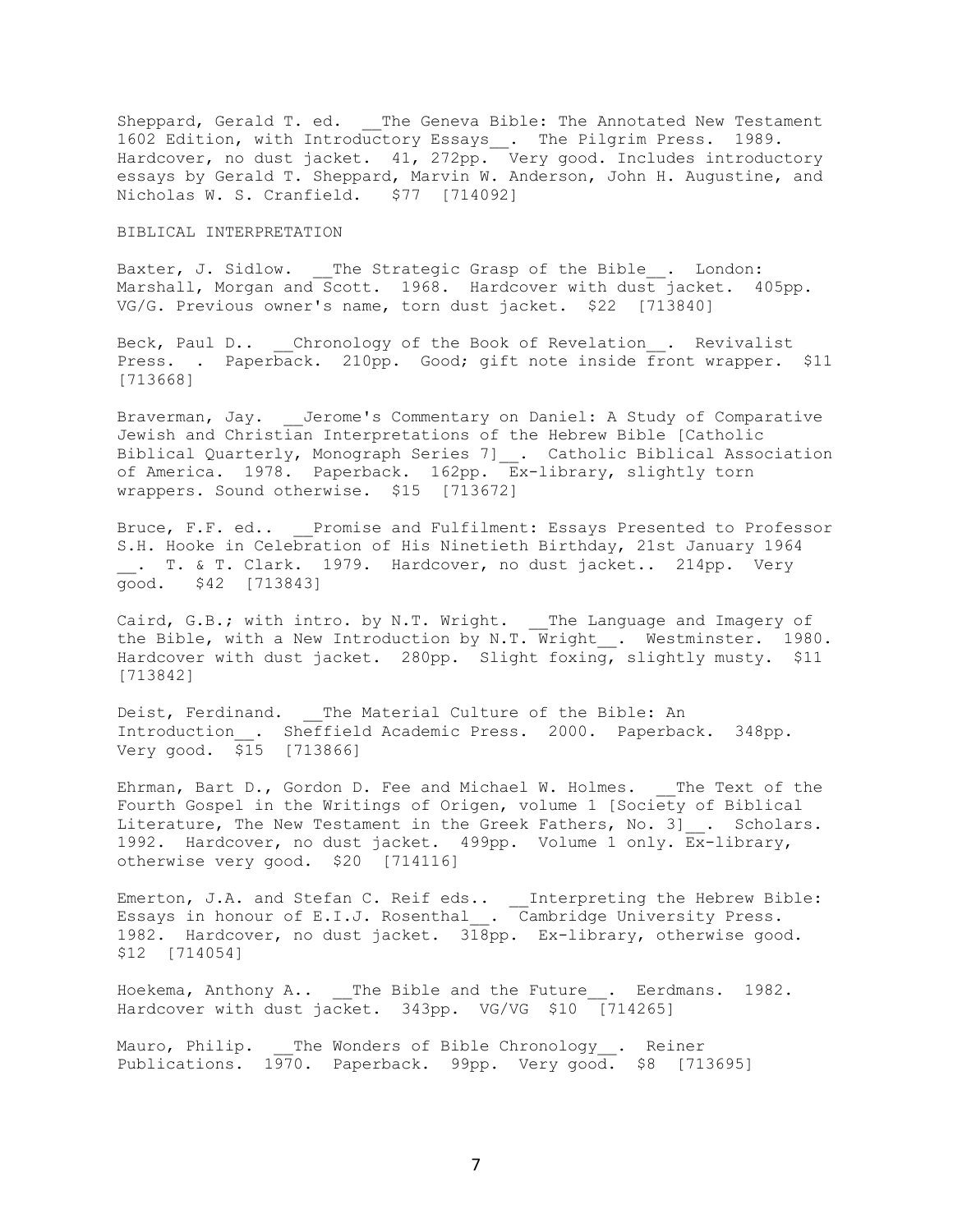Pettingill, William L.. \_\_God's Prophecies for Plain People\_. Fundamental Truth Publishers. 1923. Hardcover, no dust jacket. 246pp. Very good; previous owner's name on ffep, bookplate inside front cover. \$8 [713677]

Porter, Stanley E. and Richard S. Hess eds.. \_\_Translating the Bible: Problems and Prospects\_\_. T & T Clark. 2004. Paperback. 336pp. Exlibrary, very good otherwise. \$37 [714141]

Robinson, Robert Bruce. \_\_Roman Catholic Exegesis Since Divino Afflante Spiritu: Hermeneutical Implications [SBL, Dissertation Series, No. 111] . Scholars. 1988. Hardcover, no dust jacket. 183pp. Exlibrary, otherwise very good. \$16 [713629]

Smith-Christopher, Daniel ed.. Text and Experience: Towards a Cultural Exegesis of the Bible\_. Sheffield Academic Press. 1995. Paperback. 354pp. Ex-library, very good otherwise. \$11 [713648]

Washington, Harold C.; Susan Lochrie Graham and Pamela Thimmes eds.. Escaping Eden: New Feminist Perspectives on the Bible . New York University Press. 1999. Paperback. 292pp. Ex-library, otherwise very good. \$11 [713622]

CHURCH HISTORY

Ahlstrom, Sydney E.. \_\_A Religious History of the American People\_\_. Yale. 1973. Hardcover with dust jacket. 1158pp. VG/VG. Bookplate inside front cover. Due to the weight of this book, shipping will cost more than the standard rate indicated on some websites. \$8 [714314]

Anson, Peter F.. The Benedictines of Caldey: The Story of the Anglican Benedictines of Caldey and Their Submission to the Catholic Church\_\_. Catholic Book Club. 1940. Hardcover, no dust jacket. 205pp. Good; foxing. \$22 [714195]

Aquinas, Thomas; A.M. Fairweather trans.. \_\_Aquinas, Nature and Grace [Library of Christian Classics, vol. XI]\_\_. Westminster. 1954. Hardcover with dust jacket. 386pp. VG/G. Slightly chipped and scuffed dust jacket. \$16 [713992]

Arnobius of Sicca; George E. McCracken, trans.. \_\_Aronbius of Sicca: The Case Against the Pagans, vol. 1: Introduction, Books One-Three [Ancient Christian Writers, no. 7] . Newman Press. 1949. Hardcover, no dust jacket. 372pp. Volume 1 only. Ex-library, rubbed cover, slight foxing. Good otherwise. \$11 [713623]

Athanasius, St.; Robert T. Meyer trans.. St. Athanasius: The Life of Saint Antony [Ancient Christian Writers No. 10] . Newman Press. 1950. Hardcover, no dust jacket. 154pp. Ex-library, sunned and rubbed cover. Good otherwise. \$12 [713645]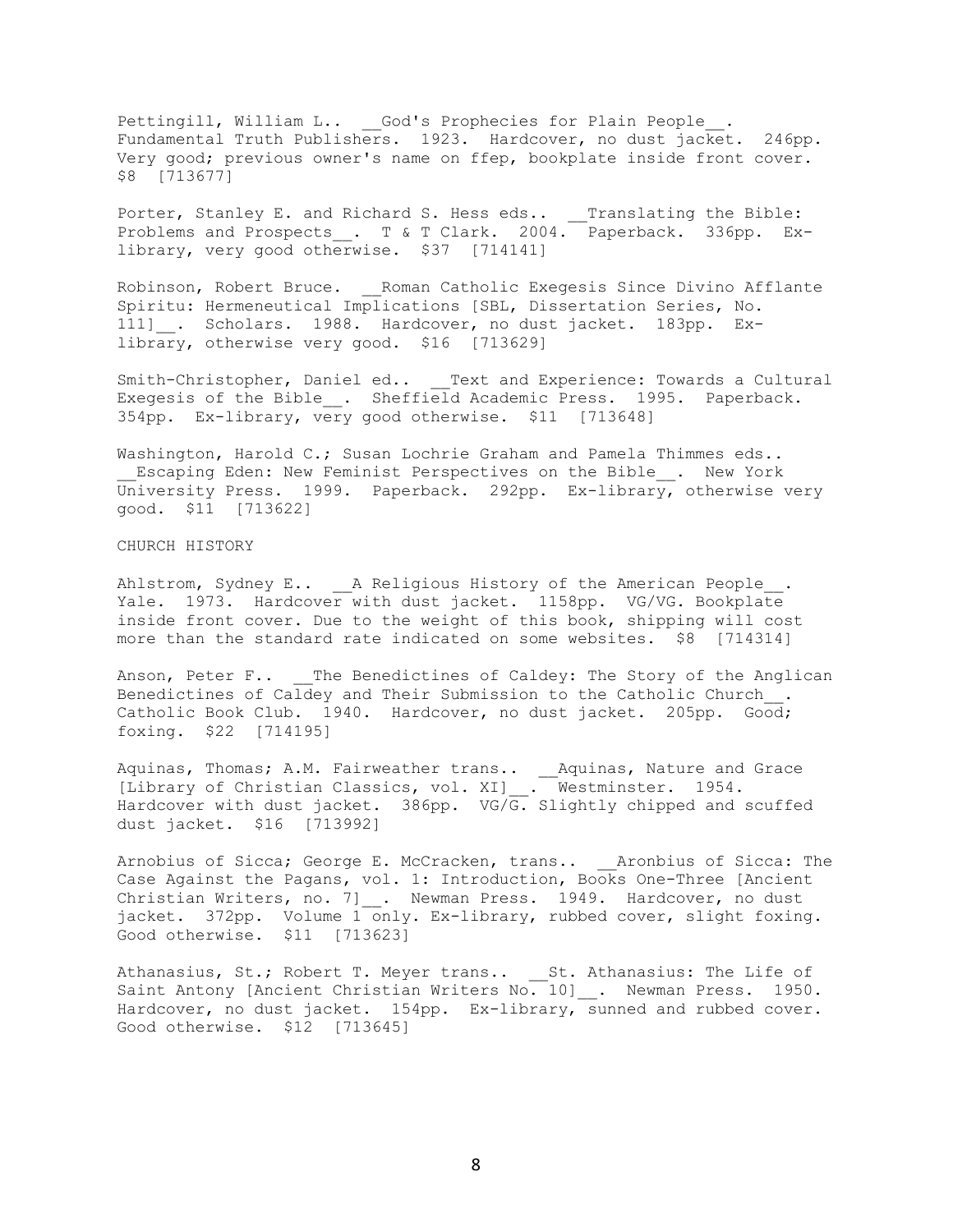Augustin, Saint; Pierre de Labriolle. \_\_Saint Augustin: Confessions. Tome I, Livres I-VIII; Tome II, Livres IX-XIII. Texte et Traduction (2 volumes)\_\_. Les Belles Lettres. 1998. Hardcover, no dust jacket. pp. Latin, with French translation. Complete set, volume 1 and volume 2. Very good condition. \$37 [714295]

Augustine, St.. 5t. Augustine on the Psalms, volume 2 (Psalms 30-37) [Ancient Christian Writers, No. 30] \_\_. Newman / Longmans, Green & Co.. 1961. Hardcover, no dust jacket.  $\overline{42}$ 0pp. Ex-library, sunned cover. Sound otherwise. \$11 [713649]

Augustine, St.; David L. Mosher trans.. Saint Augustine: Eighty-Three Different Questions [The Fathers of the Church: A New Translation, vol. 70] . Fathers of the Church, Inc.. 1977. Hardcover, no dust jacket. 479pp. Ex-library, otherwise very good. \$27 [713655]

Augustine, St.; Demetrius B. Zema and Gerald G. Walsh trans.. Saint Augustine: The City of God Books I-VII [Fathers of the Church: A New Translation, vol. 8] . Fathers of the Church, Inc.. 1950. Hardcover, no dust jacket. 561pp. Ex-library, shaken, edge-worn cover. Sound otherwise. \$11 [713657]

Augustine, St.; Denis J. Kavanagh trans.. Saint Augustine: Commentary on the Lord's Sermon on the Mount with Seventeen Related Sermons [The Fathers of the Church: A New Translation vol. 11] . Catholic University of America Press. 2001. Paperback. 382pp. Pencil underlining. Sound otherwise. \$25 [713666]

Augustine, St.; Gerald G. Walsh and Daniel J. Honan trans.. Saint Augustine: The City of God Books XVII-XXII [Fathers of the Church: A New Translation, vol. 24] . Fathers of the Church, Inc.. 1954. Hardcover, no dust jacket. 561pp. Ex-library, foxing, edge-worn cover. \$11 [713656]

Augustine, St.; John J. Jepson trans.. St. Augustine: The Lord's Sermon on the Mount [Ancient Christian Writers no. 5] . Newman Press. 1948. Hardcover, no dust jacket. 227pp. Ex-library, Very sunned and slightly stained cover, slightly edge-worn boards. \$8 [713625]

Augustine, St.; John J. O'Meara, Trans. and Annotated by. St. Augustine: Against the Academics [Ancient Christian Writers, No. 12] . Newman Press. 1950. Hardcover, no dust jacket. 213pp. Ex-library, very sunned cover. Sound otherwise. \$8 [713632]

Augustine, St.; Joseph M. Colleran trans.. The Greatness of the Soul; The Teacher [Ancient Christian Writers, No. 9] . Newman Press. 1950. Hardcover, no dust jacket. 255pp. Ex-library, faded cover. \$11 [713646]

Augustine, St.; Louis A. Arand trans.. \_\_St. Augustine: Faith, Hope and Charity [Ancient Christian Writers, no. 3]\_\_. Newman Press. 1963. Hardcover, no dust jacket. 165pp. Ex-library, slightly sunned cover. Good otherwise. \$8 [713638]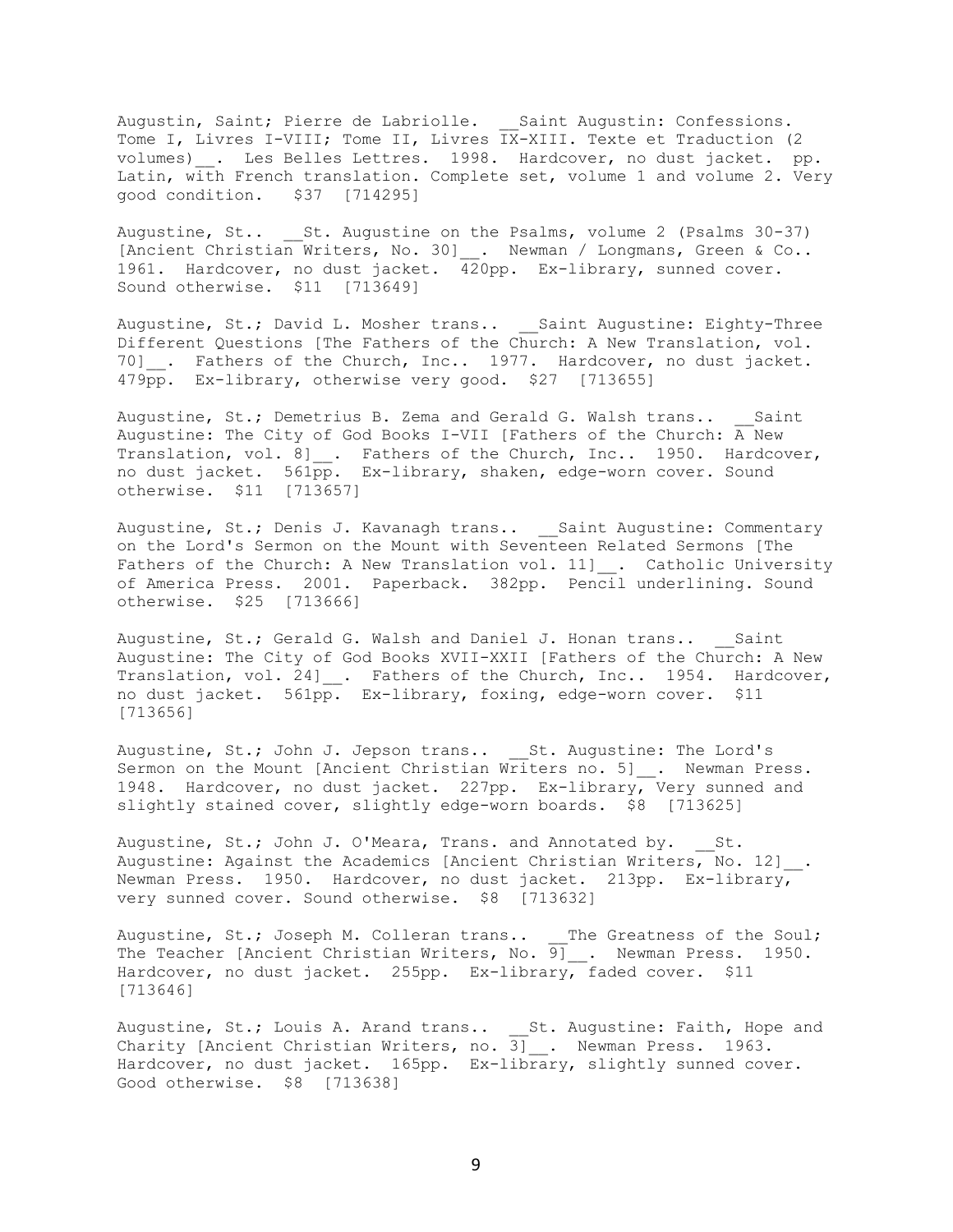Augustine, St.; Robert P. Russell trans.. \_\_St. Augustine: The Teacher, The Free Choice of the Will, Grace and Free Will [The Fathers of the Church: A New Translation 59]\_. Catholic University of America Press. 1968. Hardcover, no dust jacket. 331pp. Ex-library, otherwise very good. \$27 [713654]

Augustine, St.; Thomas Comerford Lawler trans.. St. Augustine: Sermons for Christmas and Epiphany [Ancient Christian Writers no. 15] . Newman Press. 1952. Hardcover, no dust jacket. 249pp. Ex-library, otherwise very good. \$11 [713664]

Beck, George Andrew ed.. The English Catholics, 1850-1950. Essays to Commemorate the Centenary  $\overline{of}$  the Restoration of the Hierarchy of England and Wales . Burns Oates. 1950. Hardcover, no dust jacket. 640pp. Foxing, slightly musty, previous owner's name. \$18 [714189]

Bender, Harold S.. The Anabaptist Vision . Herald Press. 1944. Paperback. 44pp. Very good, small stapled booklet. \$8 [713608]

Breen, Quirinus. John Calvin: A Study in French Humanism. Second Edition . Archon Books. 1968. Hardcover with dust jacket. 193pp. VG/VG, slightly chipped dust jacket. \$32 [714238]

Brown, Peter. Through the Eye of a Needle: Wealth, the Fall of Rome, and the Making of Christianity in the West, 350-550 AD . Princeton. 2012. Hardcover with dust jacket. 759pp. VG/VG \$11  $\sqrt{7139911}$ 

Bruce, F.F.. \_\_The Morning Star: Wycliffe and the Dawn of the Reformation . Eerdmans. 1965. Hardcover, no dust jacket. 248pp. Very good; previous owner's name inside. \$12 [714341]

Bruce, F.F.. The Spreading Flame: The Rise and Progress of Christianity from Its First Beginnings to the Conversion of the English . Eerdmans. 1964. Hardcover, no dust jacket. 432pp. Good; slight ink underlining. \$8 [714340]

Byers, Arthur M. Jr.. \_\_Biographical Catalogue of Princeton Theological Seminary, Founded 1812\_\_. Princeton Theological Seminary. 1977. Hardcover, no dust jacket. 593pp. Very good. \$8 [714329]

Calvin, John. \_\_\_Letters of John Calvin: Selected From the Bonnet Edition, with an Introductory Biographical Sketch\_\_. Banner of Truth Trust. 1980. Paperback. 261pp. Pencil notes on half title, good otherwise. \$8 [714228]

Calvin, John. \_ Letters of John Calvin: Selected From the Bonnet Edition, with an Introductory Biographical Sketch . Banner of Truth Trust. 1980. Paperback. 261pp. Edge-worn wrappers, previous owner's name inside front wrapper. \$8 [714229]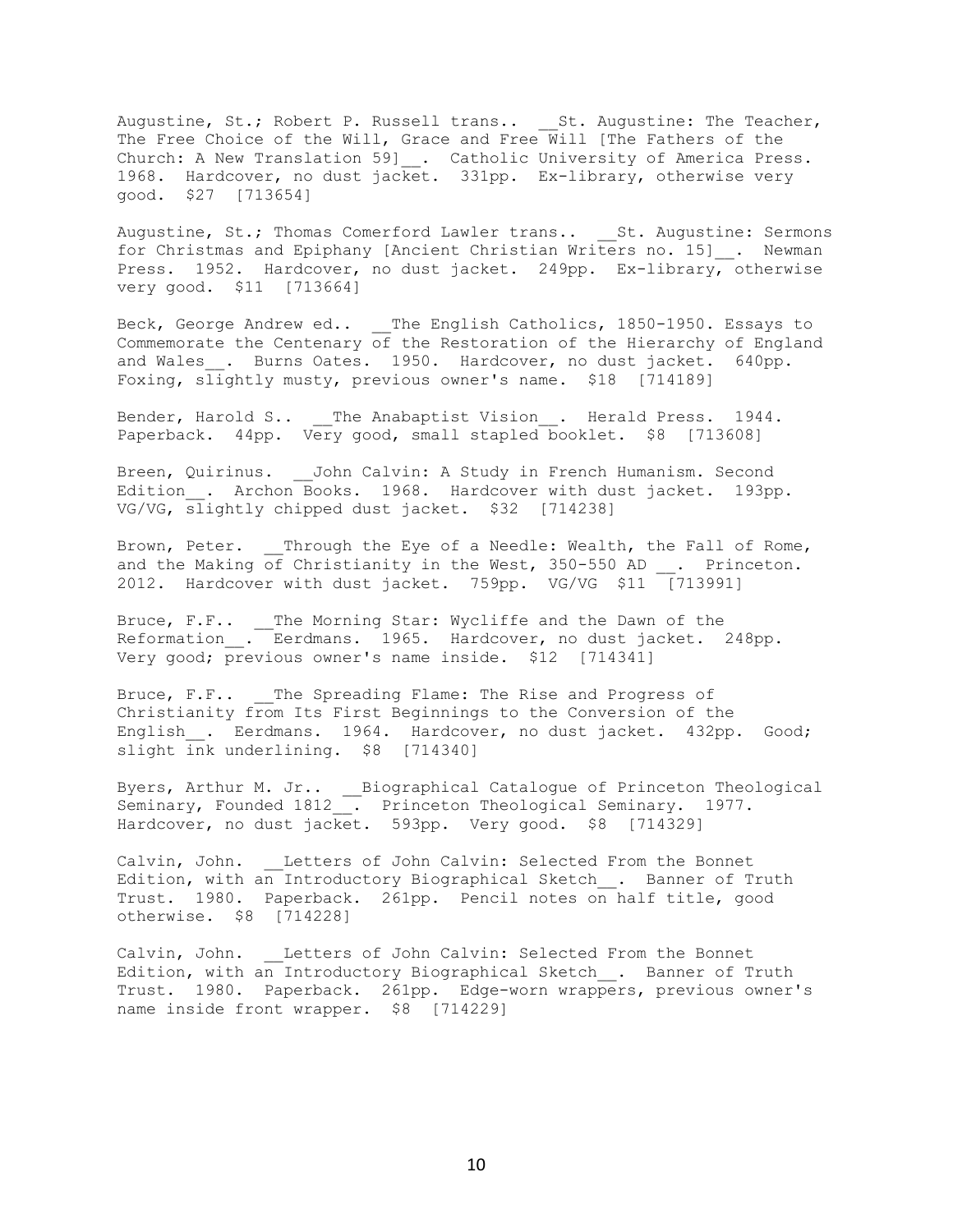Calvin, John. \_\_Tracts and Treatises on the Reformation of the Church (3 vols.)\_\_. Wm. B. Eerdmans. 1958. Hardcover with dust jacket. pp. Complete three volume set (volume 1 through volume 3), 3 volumes total. VG/VG. Due to the weight of these volumes, shipping will cost more than the standard rate indicated on some websites. \$77 [714305]

Calvin, John; Elsie Anne McKee ed.. John Calvin: Writings on Pastoral Piety [Classics of Western Spirituality] \_. Paulist Press. 2001. Hardcover, no dust jacket. 360pp. Cocked spine, otherwise sound. \$22 [714280]

Calvin, John; Joseph Haroutunian and Louise Pettibone Smith trans.. Calvin: Commentaries [Library of Christian Classics] . Westminster. 1958. Hardcover with dust jacket. 414pp. G/G. Previous owner's stamp, ffep corner-clipped; personal spine label, and some rubbing to dust jacket. \$8 [714122]

Carlyle, Thomas. \_\_Oliver Cromwell's Letters and Speeches with Elucidations, volume IV only [Works of Carlyle 9] . AMS Press. 1974. Hardcover, no dust jacket. 322pp. Volume 4 only. Very good; previous owner's stamp on ffep. \$22 [713698]

Clement of Rome; Ignatius of Antioch; James A. Kleist trans.. The Epistles of St. Clement of Rome and St. Ignatius of Antioch [Ancient Christian Writers, No. 1]  $\_\,.$  Newman Press / Longmans, Green & Co.. 1949. Hardcover, no dust jacket. 162pp. Ex-library, shaken. Sound otherwise. \$8 [713663]

Corwin, Virginia. \_\_St. Ignatius and Christianity in Antioch\_\_. Yale University Press.  $\overline{19}60$ . Hardcover, no dust jacket. 293pp.  $\overline{Ex}$ -library, stained end papers, rubbed cover. \$47 [714089]

Cracraft, James. The Church Reform of Peter the Great. Macmillan. 1971. Hardcover with dust jacket. 336pp. G/G. Foxing, corner-clipped dust jacket. \$15 [714148]

Daniel, Herm. Adalb. [Hermann Adalbert]. Codex Liturgicus Ecclesiae Universae in Epitomen Redactus, Volume 1: Ecclesiae Romano-Catholicae\_\_. Hildesheim: Georg Olms. 1966. Hardcover, no dust jacket. 446pp. In Latin, volume 1 only. 12mo, burgundy cloth with navy labels and gilt lettering. Facsimile of the 1847 Leipzig edition. Ex-library, faint sunning to spines. Otherwise good. \$15 [714066]

Daniel, Herm. Adalb. [Hermann Adalbert]. Codex Liturgicus Ecclesiae universae in Epitomen Redactus, Volume 2: Ecclesiae Lutheranae . Hildesheim: Georg Olms. 1966. Hardcover, no dust jacket. 570pp. In Latin, volume 2 only. 12mo, burgundy cloth with navy labels and gilt lettering. Includes fold-out charts. Facsimile of the 1847 Leipzig edition.Ex-library, faint sunning to spines. Very clean and sharp otherwise. \$15 [714067]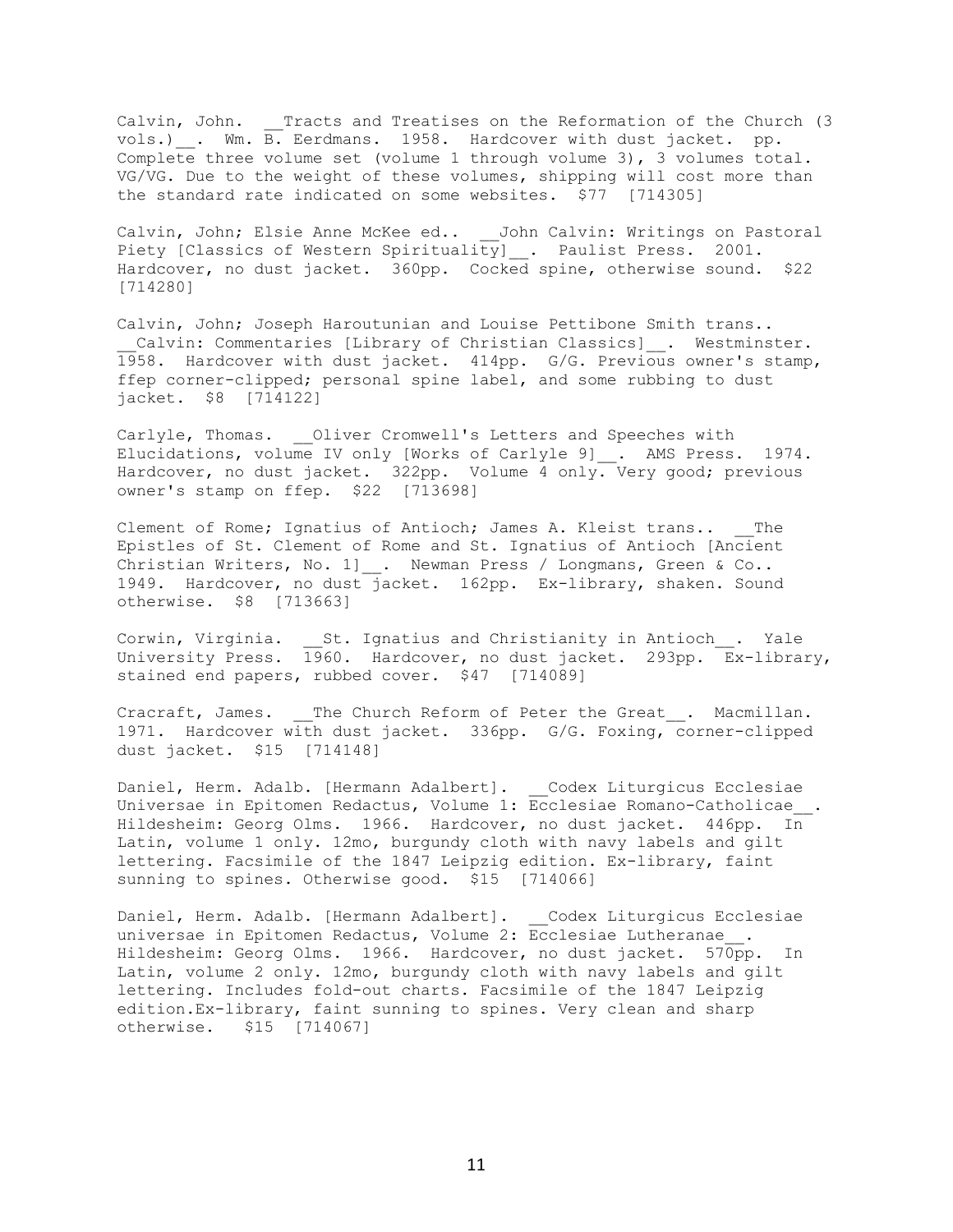Danielou, Jean. Primitive Christian Symbols . Helicon Press. 1964. Hardcover with dust jacket. 151pp. Ink underlining, bookstore stamp on ffep, edge-worn and scuffed dust jacket. \$37 [713660]

Davies, Horton. Worship and Theology in England, Vol. V: The Ecumenical Century, 1900-1965 . Princeton. 1965. Hardcover, no dust jacket. 494pp. Volume 5 only. Ex-library, otherwise good. \$8 [714194]

Douglas, J.D.. \_\_Light in the North: The Story of the Scottish Covenanters\_\_. Wm. B. Eerdmans. 1965. Hardcover, no dust jacket. 220pp. Very good. Previous owner's name inside front cover. \$13 [714335]

Duffy, Eamon. \_\_Royal Books and Holy Bones: Essays in Medieval Christianity\_\_. Bloomsbury Continuum. 2018. Hardcover with dust jacket. 366pp. VG/VG \$16 [714026]

Evans, G.R.. \_\_\_Anselm and a New Generation\_\_. Oxford: At the Clarendon Press. 1980. Hardcover with dust jacket. 212pp. VG/VG \$16 [713783]

Grant, Robert M.. \_\_Greek Apologists of the Second Century\_\_. Westminster Press. 1988. Hardcover, no dust jacket. 254pp. Exlibrary, good otherwise. \$9 [713990]

Harrison, J.F.C.. The Second Coming: Popular Millenarianism 1780-1850 . Rutgers. 1979. Hardcover with dust jacket. 277pp. VG/VG \$8  $[713614]$ 

Hatch, Nathan O.. \_\_The Democratization of American Christianity\_\_. Yale. 1989. Paperback. 312pp. Very good. \$11 [713980]

Hodge, Charles; Mark Noll ed.. Charles Hodge: The Way of Life [Sources of American Spirituality] . Paulist Press. 1987. Hardcover with dust jacket. 291pp. VG/VG. Bumped corners. \$22 [714045]

Hubinger, Gangolf. Kulturprotestantismus und Politik: Zum Verhaltnis von Liberalismus und Protestantismus im wilhelminischen Deutschland . Tubingen: Mohr Siebeck. 1994. Hardcover, no dust jacket. 348pp. In German. Very good. \$47 [714120]

Hughes, H. Trevor. \_\_The Piety of Jeremy Taylor\_\_. Macmillan. 1960. Hardcover with dust jacket. 183pp. G/G. Slightly musty, light foxing, previous owner's name, corner-clipped, slightly chipped dust jacket. \$9 [713808]

Johnson, Lawrence J.. \_ Worship in the Early Church: An Anthology of Historical Sources (4 vols.) . Liturgical Press. 2009. Hardcover with dust jacket. pp. Complete set, volume 1 through volume 4 (4 volumes total). VG/VG. Previous owner's label on each ffep. \$127 [714156]

Kverndal, Roald. \_\_George Charles Smith of Penzance, from Nelson Sailor to Mission Pioneer\_\_. William Carey Library. 2011. Paperback. 159pp. Near fine. \$8 [713671]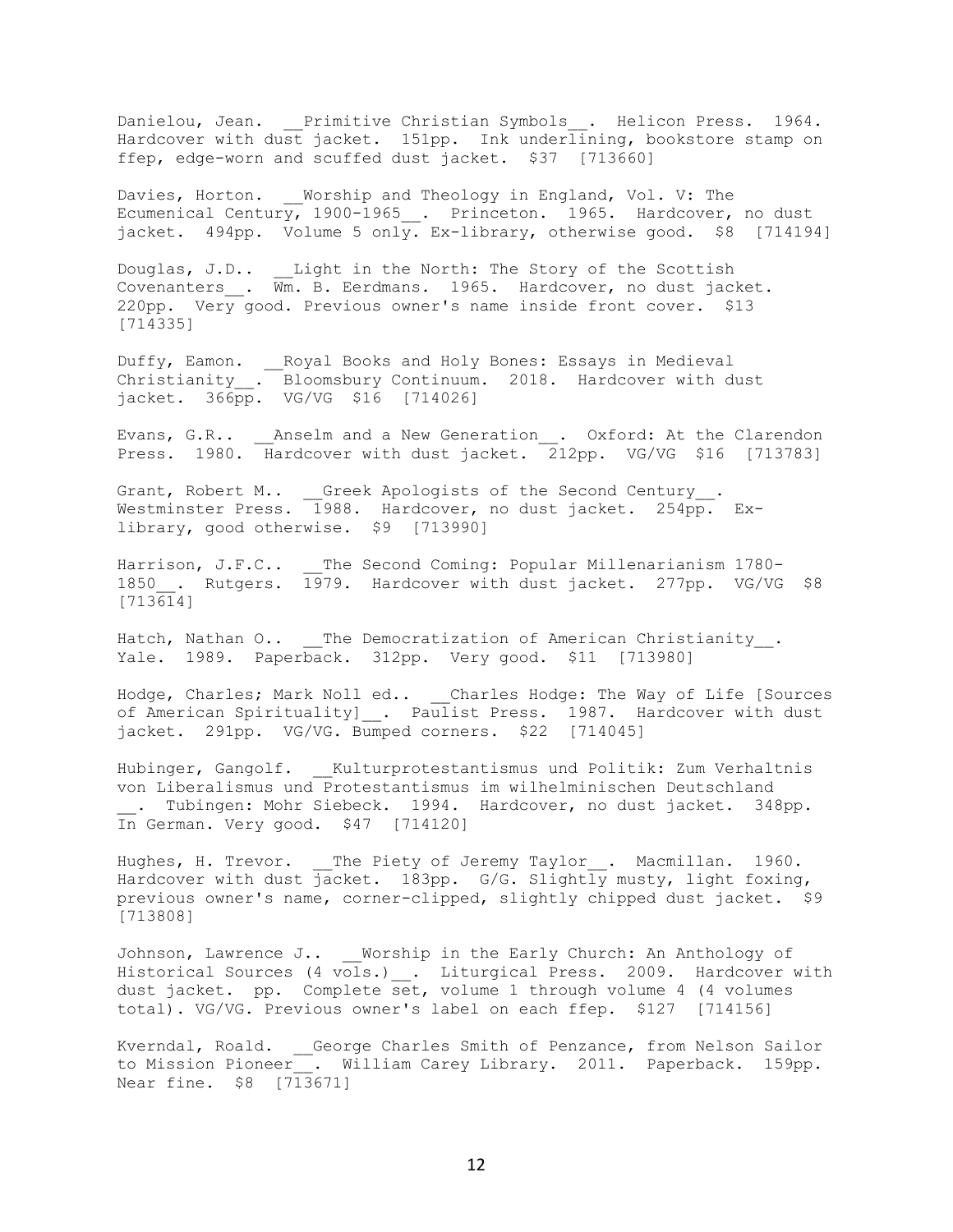Lazarev, Viktor Nikitich. \_\_The Russian Icon, from Its Origins to the Sixteenth Century\_\_. Liturgical Press. 1997. Hardcover with dust jacket. 402pp. VG/G. Folio, slightly chipped dust jacket. Abundantly illustrated with full-color reproductions. \$100 [714093]

Lovejoy, David S.. \_\_\_ Religious Enthusiasm In The New World: Heresy To Revolution . Harvard University Press. 1985. Hardcover with dust jacket.

291pp. VG/G. Small puncture mark in dust jacket. \$13 [713983]

Luther, Martin; Jaroslav Pelikan and Daniel E. Poellot eds.. Luther's Works, vol. 24: Sermons on the Gosel of St. John, Chapters 14-16 Concordia Publishing House. 1961. Hardcover with dust jacket. 448pp. VG/G. Chipped and scuffed dust jacket. \$16 [714221]

Luther, Martin; Jaroslav Pelikan ed.. Luther's Works, vol. 12: Selected Psalms I\_\_. Concordia Publishing House. 1955. Hardcover, no dust jacket. 418pp. Slight ink underlining, previous owner's name inside. \$16 [714216]

Luther, Martin; Jaroslav Pelikan ed.. Luther's Works, vol. 13: Selected Psalms II\_. Concordia Publishing House. 1956. Hardcover, no dust jacket. 451pp. Very good; previous owner's name. \$16 [714220]

Luther, Martin; Jaroslav Pelikan ed.. Luther's Works, vol. 14: Selected Psalms III\_\_. Concordia Publishing House. 1955. Hardcover, no dust jacket. 368pp. Very good; previous owner's name inside. \$16 [714217]

Luther, Martin; Jaroslav Pelikan ed.. \_\_Luther's Works, vol. 22: Sermons on the Gospel of St. John, Chapters  $1-4$  , Concordia Publishing House. 1957. Hardcover with dust jacket. 558pp. VG/G. Slightly stained dust jacket. \$16 [714222]

Luther, Martin; Jaroslav Pelikan ed.. \_\_Luther's Works, vol. 23: Sermons on the Gospel of St. John, Chapters  $6-8$ . Concordia Publishing House. 1959. Hardcover with dust jacket. 448pp. G/G. Upper page corners slightly stained. \$16 [714215]

Luther, Martin; Jaroslav Pelikan ed.. \_\_Luther's Works, vol. 26: Lectures on Galatians 1535, Chapters 1-4\_. Concordia Publishing House. 1963. Hardcover with dust jacket. 492pp. VG/G. Scuffed and slightly chipped dust jacket. \$16 [714219]

Luther, Martin; Jaroslav Pelikan ed.. Luther's Works, vol. 27: Lectures on Galatians 1535. Chapters  $65-6$ , 1519. Chapters 1-6. Concordia Publishing House. 1964. Hardcover with dust jacket. 441pp. VG/G. Sunned dust jacket. \$16 [714218]

Luther, Martin; Theodore G. Tappert ed. & trans.. Luther's Works, vol. 54: Table Talk . Fortress Press. 1967. Hardcover with dust jacket. 486pp. VG/VG \$16 [714214]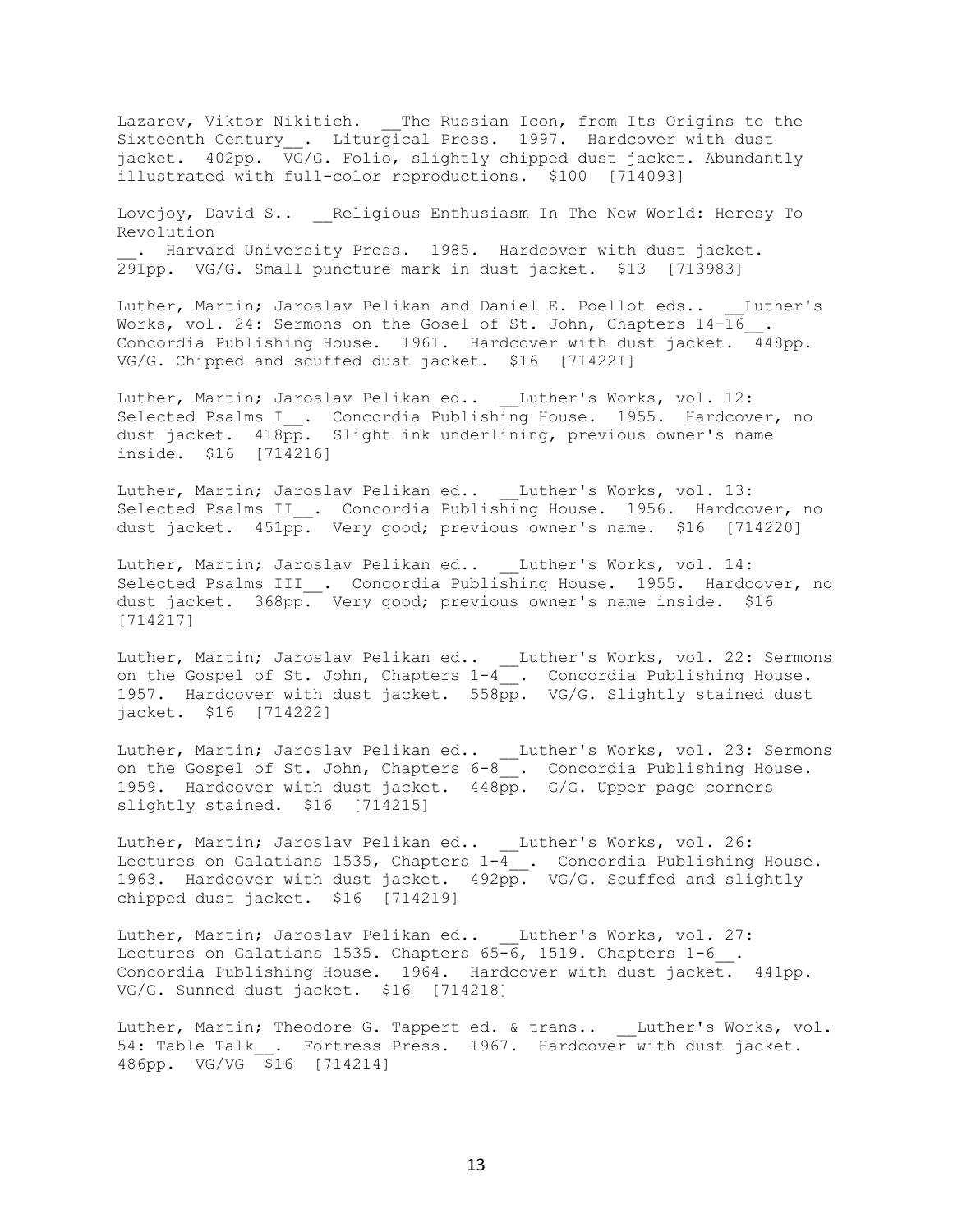Luther, Martin; Timothy F. Lull ed.. \_\_Martin Luther's Basic Theological Writings, Second Edition, with CD-Rom\_\_. Fortress. 1989. Paperback. 491pp. Very good. Laminated wrappers, previous owner's stamp. Includes CD-Rom. \$16 [714000]

Luther, Martin; Wilhelm Pauck trans.. \_\_Luther, Lectures on Romans [Library of Christian Classics, vol. XV] . SCM Press. 1961. Hardcover, no dust jacket. 444pp. Extensive ink underlining and notes. Water-spotted spine. \$8 [714279]

[Luther, Martin] Ewald M. Plass ed.. What Luther Says: An Anthology (3) volumes, in slip-case) . Concordia Publishing House. 1972. Hardcover, no dust jacket. pp. Complete set, volume 1 through volume three. Very good condition, in very good slip-case. Bookplate inside each cover. \$47 [714291]

McDannell, Colleen. \_\_Material Christianity: Religion and Popular Culture in America\_\_. Yale. 1995. Hardcover with dust jacket. 312pp. VG/VG. Gift note.  $\overline{\$19}$  [714001]

McGrath, Alister E.. Christian History: An Introduction . Wiley-Blackwell. 2013. Paperback. 374pp. Bent corners, good otherwise. \$22 [714060]

Milosh, Joseph E.. \_\_ The Scale of Perfection and the English Mystical Tradition\_. University of Wisconsin Press. 1966. Hardcover with dust jacket.  $216$ pp. VG/G From the personal library of Brian Gerrish. Slightly chipped dust jacket. \$13 [713900]

Mooney, Paul G.. \_\_Maritime Mission: History, Developments, a New Perspective . Uitgeverij Boekencentrum. 2005. Paperback. 195pp. Very good. \$22 [713640]

Mullin, Robert Bruce. \_\_Episcopal Vision / American Reality: High Church Theology and Social Thought in Evangelical America . Yale. 1986. Hardcover with dust jacket. 247pp. VG/G. Chipped dust jacket. \$27 [713913]

Norris, R.A. Jr.. God and World in Early Christian Theology: A Study in Justin Martyr, Irenaeus, Tertullian and Origen [Studies in Patristic Thought] . Seabury. 1966. Hardcover with dust jacket. 147pp. G/G. Slightly stained cover, slightly chipped dust jacket. \$10 [713908]

Orr, J. Edwin. The Light of the Nations: Evangelical Renewal and Advance in the Nineteenth Century \_. Wm. B. Eerdmans. 1965. Hardcover, no dust jacket. 302pp. Very good. Previous owner's name inside front cover. \$14 [714336]

Palladius; Robert T. Meyer, trans.. \_\_Palladius: The Lausiac History [Ancient Christian Writers] . Newman Press / Longmans, Green and Co.. 1965. Hardcover, no dust jacket. 265pp. Ex-library, foxing. Good otherwise. \$8 [713630]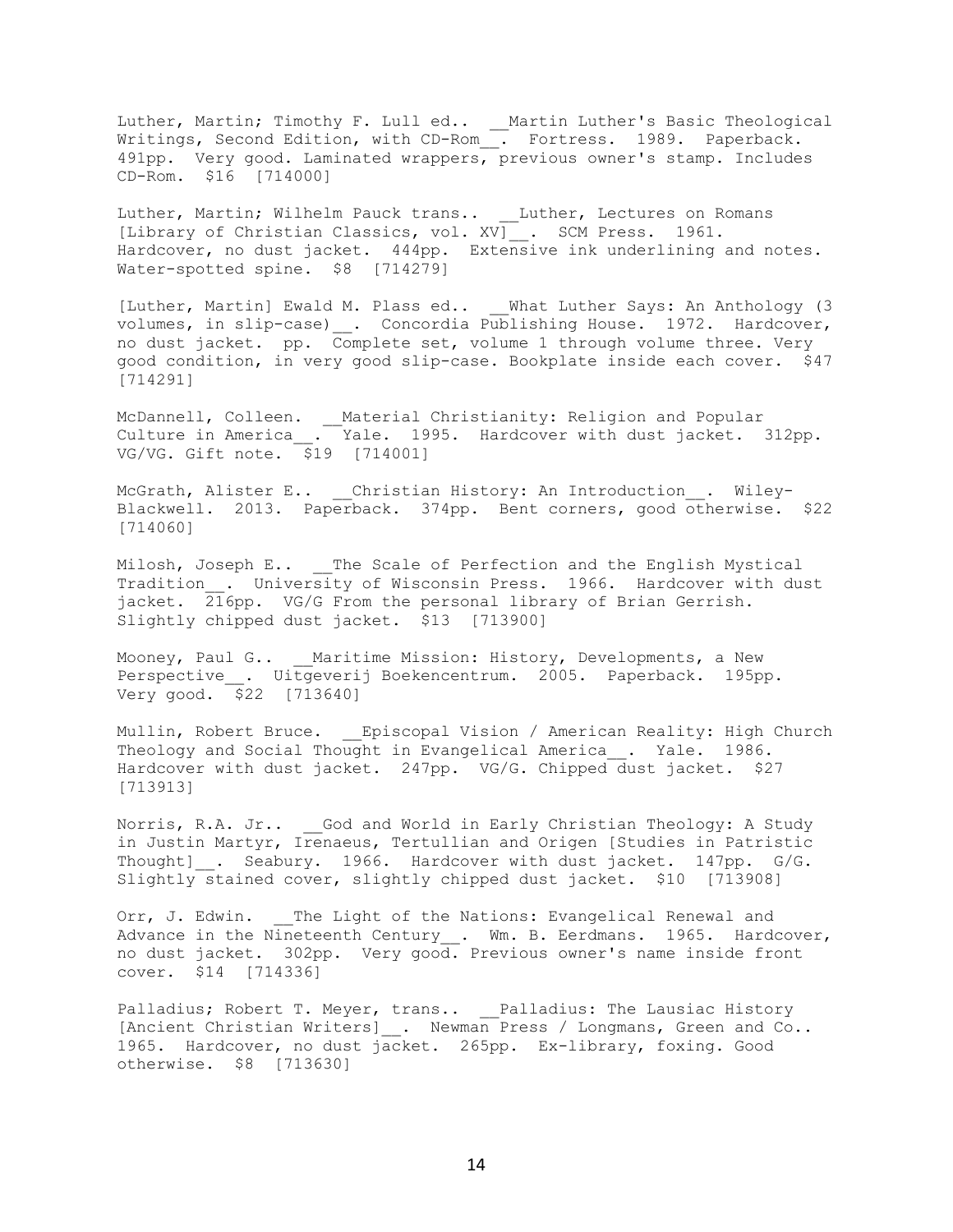Patterson, L.G.. God and History in Early Christian Thought Seabury Press. 1967. Hardcover with dust jacket. 181pp. VG/G. Previous owner's name, chipped dust jacket. \$10 [713909]

Rattenbury, J. Ernest. Wesley's Legacy to the World: Six Studies in the Permanent Values of the Evangelical Revival\_\_. Epworth Press. 1928. Hardcover, no dust jacket. 310pp. Ex-library, underlining, foxing, tender hinges, worn cover. \$11 [713706]

Richards, Jeffrey. \_\_Consul of God: The Life and Times of Gregory the Great . Routledge and Kegan Paul. 1980. Hardcover with dust jacket. 309pp. VG/VG \$9 [713613]

Robertson, Darrel M.. The Chicago Revival, 1876: Society and Revivalism in a Nineteenth-Century City\_. Scarecrow Press, Inc.. 1989. Hardcover, no dust jacket. 225pp. Very good; inscribed and signed by the author. \$11 [713907]

Rufinus; J N.D. Kelly trans.. Rufinus: A Commentary on the Apostles' Creed [Ancient Christian Writers, No. 20] . Newman / Longmans, Green & Co.. 1955. Hardcover, no dust jacket.  $166$ pp. Ex-library, faded cover. \$8 [713633]

Sicca, Arnobius of; George E. McCracken trans.. \_\_Arnobius of Sicca: The Case Against the Pagans [Ancient Christian Writers, No. 7] . Newman Press. 1949. Hardcover, no dust jacket. 372pp. Ex-library, otherwise good. \$8 [713635]

Smith, H. Shelton; Robert T. Handy, Lefferts A. Loetscher. American Christianity: An Historical Interpretation with Representative Documents. Volume 1 and volume 2 (2 volumes total) . Scribners. 1960. Hardcover with dust jacket. pp. Complete set, volume 1 and volume 2 (2 volumes total)G/VG. Slight ink underlining, bookplates. 615, 634 pages. \$22 [714313]

Swanson, R.N. ed.. \_\_Unity and Diversity in the Church\_\_. Ecclesiastical History Society, Blackwell Publishers Ltd.. 1994. Hardcover, no dust jacket. 554pp. Ex-library, otherwise very good. \$11 [713674]

Tertullian; J.H. Waszink trans.. \_\_Tertullian: The Treatise Against Hermogenes [Ancient Christian Writers Series No. 24] . Newman Press. 1956. Hardcover, no dust jacket. 178pp. Ex-library, faded cover, yellowed pages. \$8 [713627]

Tertullian; William P. Le Saint, Trans. and Annotated by. Tertullian: Treatises on Marriage and Remarriage, To His Wife an Exhortation to Chastity Monogamy [Ancient Christian Writers, No. 13] . Newman Press. 1951. Hardcover, no dust jacket. 196pp. Ex-library, worn and stained cover, stained ffep, slight markings. \$8 [713624]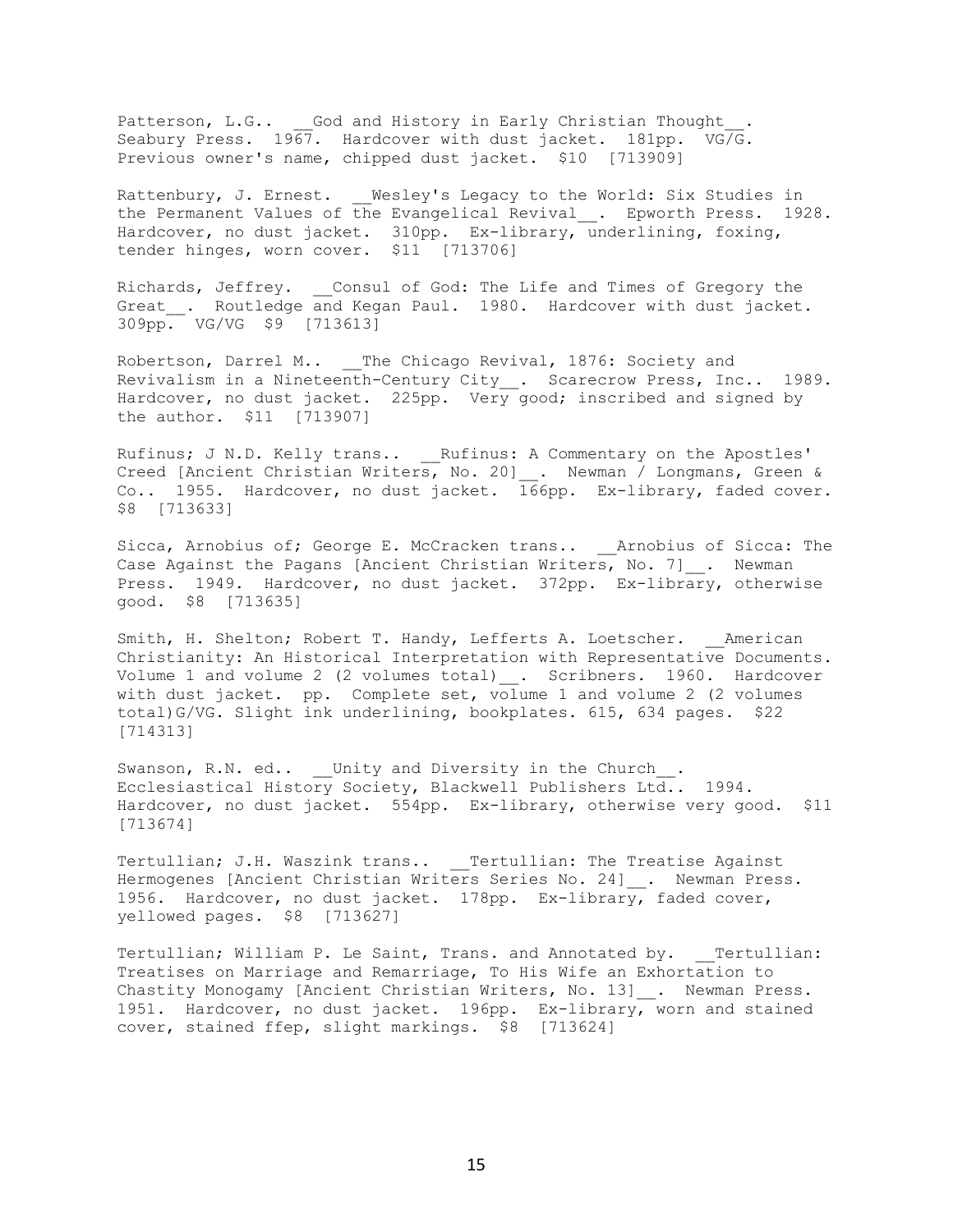Tierney, Brian; Donald Kagan and L. Pearce Williams eds.. \_\_Martin Luther- Reformer or Revolutionary?\_\_. Random House. 1977. Paperback. 59pp. Stapled booklet with slight edge-wear, otherwise very good. \$8 [713615]

Tierney, Brian; Donald Kagan and L. Pearce Williams eds.. Martin Luther- Reformer or Revolutionary? . Random House. 1977. Paperback. 59pp. Stapled booklet with slight edge-wear, otherwise very good. \$8 [713616]

Tierney, Brian; Donald Kagan and L. Pearce Williams eds.. Martin Luther- Reformer or Revolutionary? . Random House. 1977. Paperback. 59pp. Stapled booklet with slight edge-wear, otherwise very good. \$8 [713617]

Trench, Richard Chevevix. \_\_St. Augustine as an Interpreter of Holy Scripture . London: John W. Parker. 1996. Buckram. 156pp. Exlibrary, rebound in library buckram, good otherwise. \$11 [713634]

Walker, G.S.M.. The Growing Storm: Sketches of Church History from A.D. 600 to A.D. 1350 . Wm. B. Eerdmans. 1961. Hardcover, no dust jacket. 252pp. Very good; previous owner's name inside front cover. \$12 [714337]

Watts, Michael R.. \_\_The Dissenters, Volume 1: From the Reformation to the French Revolution\_\_. Oxford University Press. 1978. Hardcover with dust jacket. 543pp. Volume 1 only. G/G. Ex-library, penciling. \$67 [714039]

Wheeler, Rachel. \_\_Desert Fathers, Desert Sons: Rethinking the Christian<br>Desert Tradition . Liturgical Press. 2020. Paperback. 178pp. Near Liturgical Press. 2020. Paperback. 178pp. Near fine. \$10 [713607]

Williams, George H. and Angel M. Mergal eds.. Spiritual and Anabaptist Writers [Library of Christian Classics]\_\_. Westminster. 1957. Hardcover with dust jacket. 421pp. G/G. Slight ink underlining, chipped dust jacket. \$12 [714121]

Wood, A. Skevington. The Inextinguishable Blaze: Spiritual Renewal and Advance in the Eighteenth Century . Eerdmans. 1960. Hardcover, no dust jacket. 256pp. Foxing, water-spotted cover. \$8 [714342]

Young, Frances M.. From Nicaea to Chalcedon: A Guide to the Literature and its Background . Fortress. 1983. Hardcover with dust jacket. 406pp. VG/VG \$16 [713573]

#### CLASSICS

Ahl, Frederick. \_\_Two Faces of Oedipus: Sophocles' Oedipus Tyrannus and Seneca's Oedipus. Translated and with an Introduction\_\_. Cornell University Press. 2007. Paperback. 266pp. Very good; lower corners bent. \$8 [714580]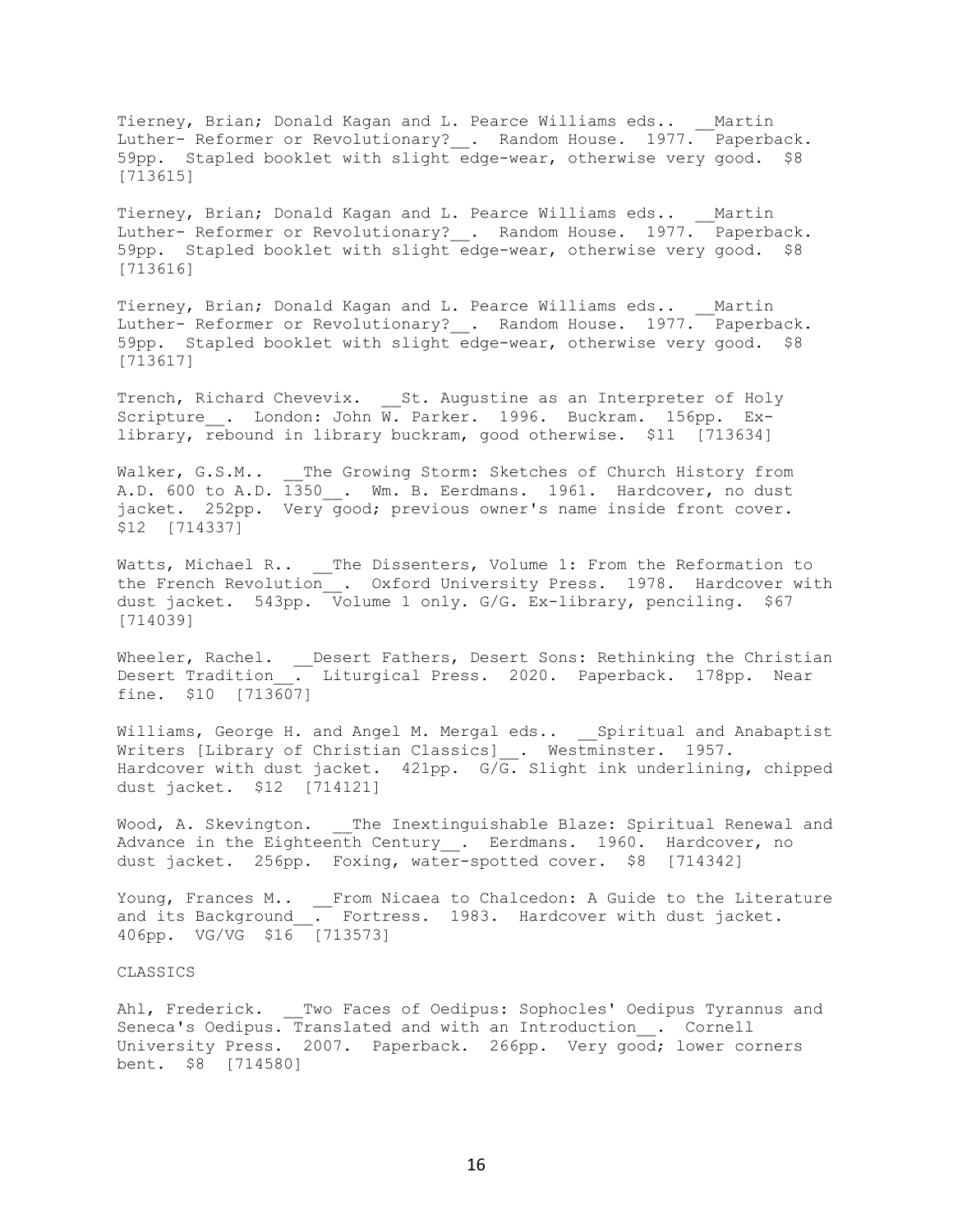Alison, Jane trans.. \_\_ Change Me: Stories of Sexual Transformation from Ovid . Oxford University Press. 2014. Paperback. 139pp. Very good. \$11 [714609]

Anvbio; Dirk Obbink. Carmen Astrologicvm Elegiacvm [Bibliotheca Teubneriana, Scriptorum Graecorum et Romanorum]\_\_. Monachii et Lipsiae in Aedibvs K.G. Saur. 2006. Hardcover, no dust jacket. 81pp. Very good; Greek text. 79, (4) pages. \$10 [714649]

Aristophanes; Maurice Platnauer ed.. \_\_Aristophanes: Peace\_\_. Oxford: At the Clarendon Press. 1970. Hardcover, no dust jacket.  $\overline{1}74$ pp. Very good. In Greek, with English introduction and commentary. \$10 [714606]

Aristotle; D.W. Hamlyn trans.. Aristotle's De Anima, Books II and III (With Certain Passages From Book I) [Clarendon Aristotle Series]\_\_. Oxford: At the Clarendon Press. 1968. Hardcover with dust jacket. 163pp. VG/G. Slightly chipped dust jacket. \$8 [713767]

Ashmore, Sidney G.. P. Terenti Afri Comoediae. The Comedies of Terence. Edited with Introduction and Notes. Second edition . Oxford University Press. 1908. Hardcover, no dust jacket. 340pp. Foxing, penciling. Latin text with notes in English. \$8 [714625]

Bailey, D.R. Shackleton. Profile of Horace . Harvard University Press. 1982. Hardcover with dust jacket.  $142$ pp. VG/VG \$10 [714530]

Barchiesi, Alessandro; Walter Scheidel eds.. The Oxford Handbook of Roman Studies . Oxford. 2010. Hardcover with dust jacket. 947pp. VG/VG \$87 [714549]

Bartlett, Robert C.. Against Decagogues: What Aristophanes Can Teach Us about the Perils of Populism and the Fate of Democracy . University of California Press. 2020. Hardcover with dust jacket.  $284$ pp. VG/VG \$8 [714611]

Bartsch, Shadi. \_\_Ideology in Cold Blood: A Reading of Lucan's Civil War\_\_. Harvard. 1998. Paperback. 224pp. Very good. \$16 [714537]

Beta, Simone. Il linguaggio nelle commedie di Aristofane. Parola positiva e parola negativa nella commedia antica\_\_. Accademia Nazionale dei Lincei. 2004. Paperback. 350pp. Very good. \$10 [714645]

Bierl, Anton. Ritual and Performativity: The Chorus of Old Comedy [Hellenic Studies 20] . Center for Hellenic Studies. 2009. Paperback. 400pp. Very good. Previous owner's name inside front wrapper. \$27 [714503]

Blondell, Ruby. \_\_Helen of Troy: Beauty, Myth, Devastation\_\_. Oxford University Press. 2013. Hardcover with dust jacket. 289pp. VG/VG \$8 [714390]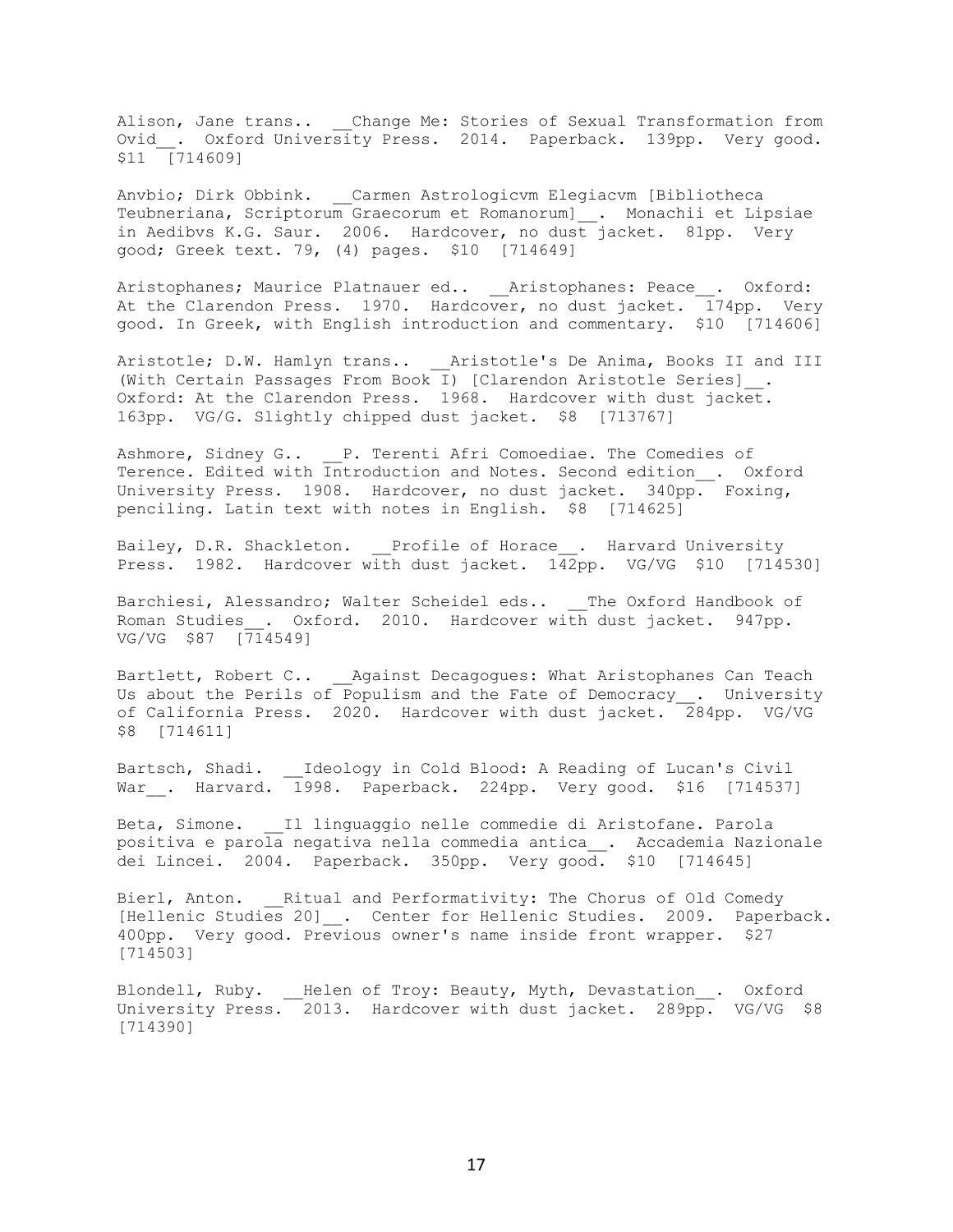Blumner, Hugo. \_\_Technologie und Terminologie der Gewerbe und Kunste bei Griechen und Romern. Band  $1, 2, 3,$  and  $4$  (4 volumes total)  $\ldots$  Leipzig: B.G. Teubner. 1979. Hardcover, no dust jacket. pp. In German. Complete set, Band 1, 2, 3, and 4 (4 volumes total). Very good condition, previous owner's name. Due to the weight of these volumes, shipping will cost more than the standard rate indicated on some websites. \$100 [714499]

Blundell, Mary Whitlock. \_\_Helping Friends and Harming Enemies: A Study in Sophocles and Greek Ethics\_\_\_. Cambridge Univesity Press. 1989. Paperback. 298pp. Very good. \$8 [714556]

Boccaccio, Giovanni; Jon Solomon ed. and trans.. Geneology of the Pagan Gods, volume 1, Books I-V [The I Tatti Renaissance Library]\_\_. Harvard University Press. 2011. Hardcover with dust jacket. 887pp. Latin text and English translation. Volume 1 only. VG/VG \$27 [714376]

Boccaccio, Giovanni; Virginia Brown ed. and trans.. \_\_Famous Women [The I Tatti Renaissance Library] \_. Harvard University Press. 2001. Hardcover with dust jacket. 530pp. Latin text and English translation. VG/G. Sunned dust jacket. \$8 [714378]

Borromeo, Federico; Kenneth S. Rothwell Jr. ed. and trans.. Sacred Painting, Museum [The I Tatti Renaissance Library] . Harvard University Press. 2010. Hardcover with dust jacket. 298pp. Latin text and English translation. NF/VG \$25 [714383]

Bourdieu, Pierre. \_\_The Field of Cultural Production . Columbia. 1993. Paperback. 322pp. Very good. \$9 [714516]

Boyle, A.J. ed.. \_\_\_Roman Epic\_. Routledge. 1993. Paperback. 336pp. Creased spine, edge-worn wrappers. Otherwise very good. \$11 [714562]

Boyle, A.J. ed.. The Imperial Muse: Ramus Essays on Roman Literature of the Empire: Flavian Epicist to Claudian \_\_. Aureal Publications. 1990. Paperback. 318pp. Very good; previous owner's name inside front wrapper. \$27 [714563]

Brown, Sarah Annes. The Metamorphosis of Ovid, from Chaucer to Ted Hughes . St. Martin's Press. 1999. Hardcover with dust jacket. 246pp. VG/VG \$16 [714507]

Cairns, Francis. Generic Composition in Greek and Human Poetry. Edinburgh University Press. 1972. Hardcover with dust jacket. 331pp. VG/G. Chipped dust jacket. \$9 [714635]

Cameron, Alan. Greek Mythography in the Roman World [American Philological Association] . Oxford University Press. 2004. Hardcover with dust jacket. 346pp. VG/G. Previous owner's name, sunned dust jacket. \$77 [714395]

Carter, D.M.. \_\_ The Politics of Greek Tragedy . Bristol Phoenix Press. 2007. Paperback. 209pp. Penciling, otherwise good. \$20 [714565]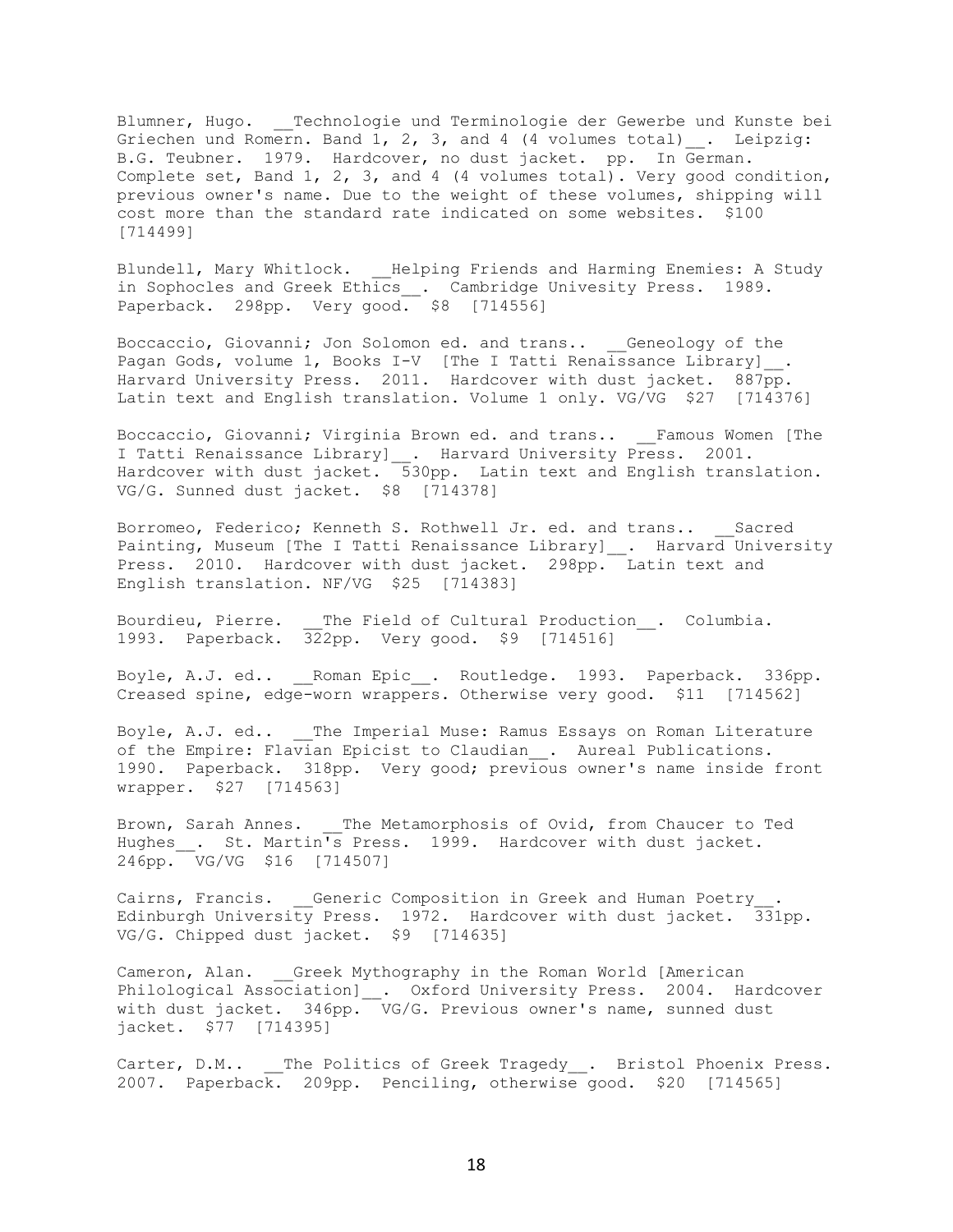Catullus; John Godwin ed.. \_\_Catllus, Poems 61-68. Edited with Introduction, Translation, and Commentary \_\_. Aris & Philips Ltd.. 1995. Paperback. 235pp. Latin text and English translation. Good; front wrapper creased. \$22 [714587]

Catullus; Julia Haig Gaisser ed.. Catullus [Oxford Readings in Classical Studies] . Oxford University Press. 2007. Paperback. 606pp. Very good. \$57 [714429]

Catullus; Kenneth Quinn. \_\_The Poems. Edited with Introduction, Revised Text and Commentary . Bristol Classical Press. 1973. Paperback. 460pp. In Latin, with notes in English. Pencil, good otherwise, \$11 [714572]

Catulus / C. Valerii Catvlli; R.A.B. Mynors. C. Valerii Catvlli [Oxford Classical Texts / Scriptorum Classicorum Bibliotheca Oxoniensis] \_\_. Oxford: At the Clarendon Press. 1967. Hardcover, no dust jacket. 113pp. Latin text. Penciling, rubbed cover. \$8 [714632]

Christ, Matthew R.. \_\_Xenophon and the Athenian Democracy: The Education of an Elite Citizenry\_\_. Cambridge University Press. 2020. Hardcover, no dust jacket. 215pp. Near fine. \$57 [714393]

Cicero, Marcus Tullius; Johann August Ernesti ed.. M. Tullii Ciceronis, Opera Omnia, Voluminis Quarti, Pars Prima (IV/i 4/1): Opera Philosoph (Philosophica)

. Oxford: Collingwood (Oxonii). 1810. Half leather. 619pp. In Latin; volume 4 part 1 only. 8vo, half tan calf over marbled boards, spotted edges, gilt spine lettering and borders. Front board leather splitting but still soundly attached, tips rubbed, previous owner's name to ffep and notation to title page. Typical age spotting / foxing; otherwise good. \$22 [714069]

Cicero, Marcus Tullius; Johann August Ernesti ed.. \_\_M. Tullii Ciceronis, Opera Omnia, Voluminis Secundi, Pars Prima (II/i 2/1): Opera Orationes\_. Oxford: Collingwood (Oxonii). 1810. Half leather. 731pp. Volume 2 part 1 only, in Latin. 8vo, half tan calf over marbled boards, spotted edges, gilt spine lettering and borders. Front board reattached, tips rubbed, previous owner's name to FFEP and notation to title page. Typical age spotting / foxing, otherwise good. \$87 [714068]

Cicero; D.R. Shackleton Bailey edd.. \_\_Cicero, Select Letters [Cambridge Greek and Latin Classics] . Cambridge University Press. 1979. Paperback. 234pp. Latin text, with notes in English. Light foxing, previous owner's name,otherwise very good. \$8 [714445]

Cicero; K. Ziegler. M. Tvlli Ciceronis, Scripta Qvae Manservnt Omnia, Fasc. 39. De Re Pvblica Librorvm Sex Qvae Manservnt Sextvm Recognovit [Bibliotheca Teubneriana, Scriptorum Graecorum et Romanorum]\_\_. Lipsiae in Aedibvs B.G. Tevbneri. 1964. Hardcover, no dust jacket. 147pp. Latin text. Foxing, previous owner's name, very good otherwise. \$10 [714658]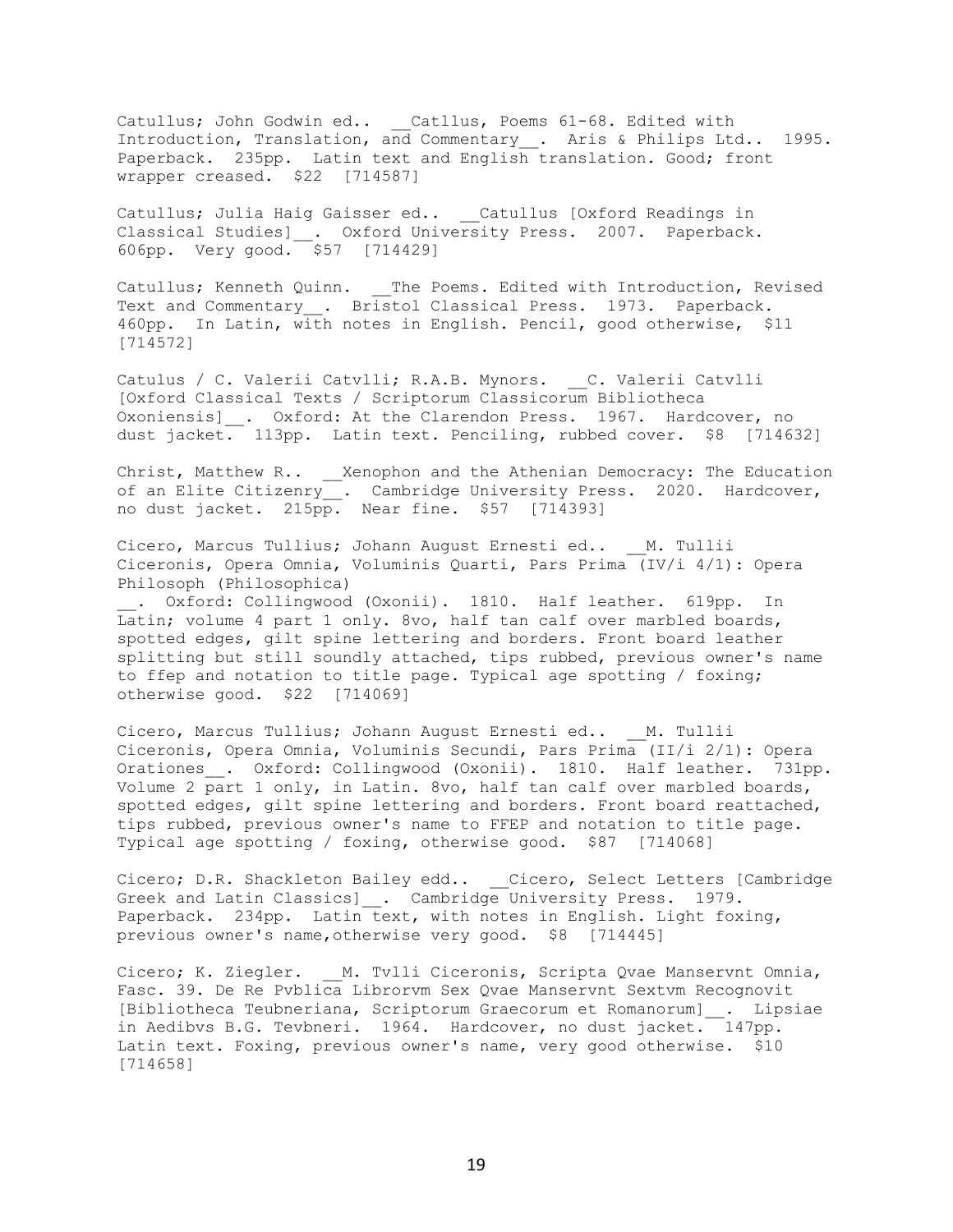Cicero; W.W. Ewbank. \_\_The Poems of Cicero. Edited with Introduction and notes\_\_. Bristol Classical Press. 1997. Paperback. 267pp. In Latin, with introduction and notes in English. \$16 [714573]

Clark, James G.; Frank T. Coulson, Kathryn L. McKinley eds.. Ovid in the Middle Ages\_. Cambridge University Press. 2011. Hardcover with dust jacket. 372pp. VG/VG \$77 [714466]

Cohen, David. Law, Sexuality, and Society: The Enforcement of Morals in Classical Athens\_\_. Cambridge University Press. 1991. Paperback. 259pp. Very good. \$12 [714608]

Cohen, Edward E.. \_\_The Athenian Nation . Princeton. 2000. Hardcover with dust jacket.  $250$ pp. VG/VG \$16 [714494]

Conte, Gian Biagio. \_\_The Rhetoric of Imitation: Genre and Poetic Memory in Virgil and Other Latin Poets\_\_. Cornell. 1996. Paperback. 215pp. Very good, previous owner's name. \$37 [714515]

Curtis, Lauren. Imagining the Chorus in Augustan Poetry . Cambridge. 2017. Hardcover with dust jacket. 268pp. VG/VG. Small tear and crease to upper dust jacket edge. \$19 [714452]

D'Angour, Armand. \_\_The Greeks and the New: Novelty in Ancient Greek Imagination and Experience . Cambridge University Press. 2011. Paperback. 264pp. Very good. \$32 [714392]

Diehl, Ernestvs. Anthologia Lyrica Graeca, Fasc. 1: Poetae Elegiaci [Bibliotheca Teubneriana, Scriptorum Graecorum et Romanorum]\_\_. Lipsiae in Aedibvs B.G. Tevbneri. 1954. Hardcover, no dust jacket. 144pp. Greek text. Foxing, penciling. Sound otherwise. \$10 [714651]

Diehl, Ernestvs. Anthologia Lyrica Graeca, Fasc. 3, Iambovrm Scriptores [Bibliotheca Teubneriana, Scriptorum Graecorum et Romanorum]\_\_. Lipsiae in Aedibvs B.G. Tevbneri. 1964. Hardcover, no dust jacket. 162pp. Greek text. Foxing, penciling. Sound otherwise. \$10 [714650]

Dobrov, Gregory W.. \_\_Figures of Play: Greek Drama and Metaphysica Poetics . Oxford. 2001. Hardcover with dust jacket. 238pp. VG/VG, bumped board corners. \$8 [714605]

Dover, K.J.. Lysias and the Corpus Lysiacum [Sather Classical Lectures, volume 39] . University of California Press. 1968. Hardcover with dust  $\frac{1}{1}$ acket. 200pp. VG/G. Chipped and sunned dust jacket. \$12 [714389]

Dufallo, Basil. The Captor's Image: Greek Culture in Roman Ecphrasis . Oxford University Press. 2012. Hardcover with dust jacket. 279pp. VG/VG \$18 [714480]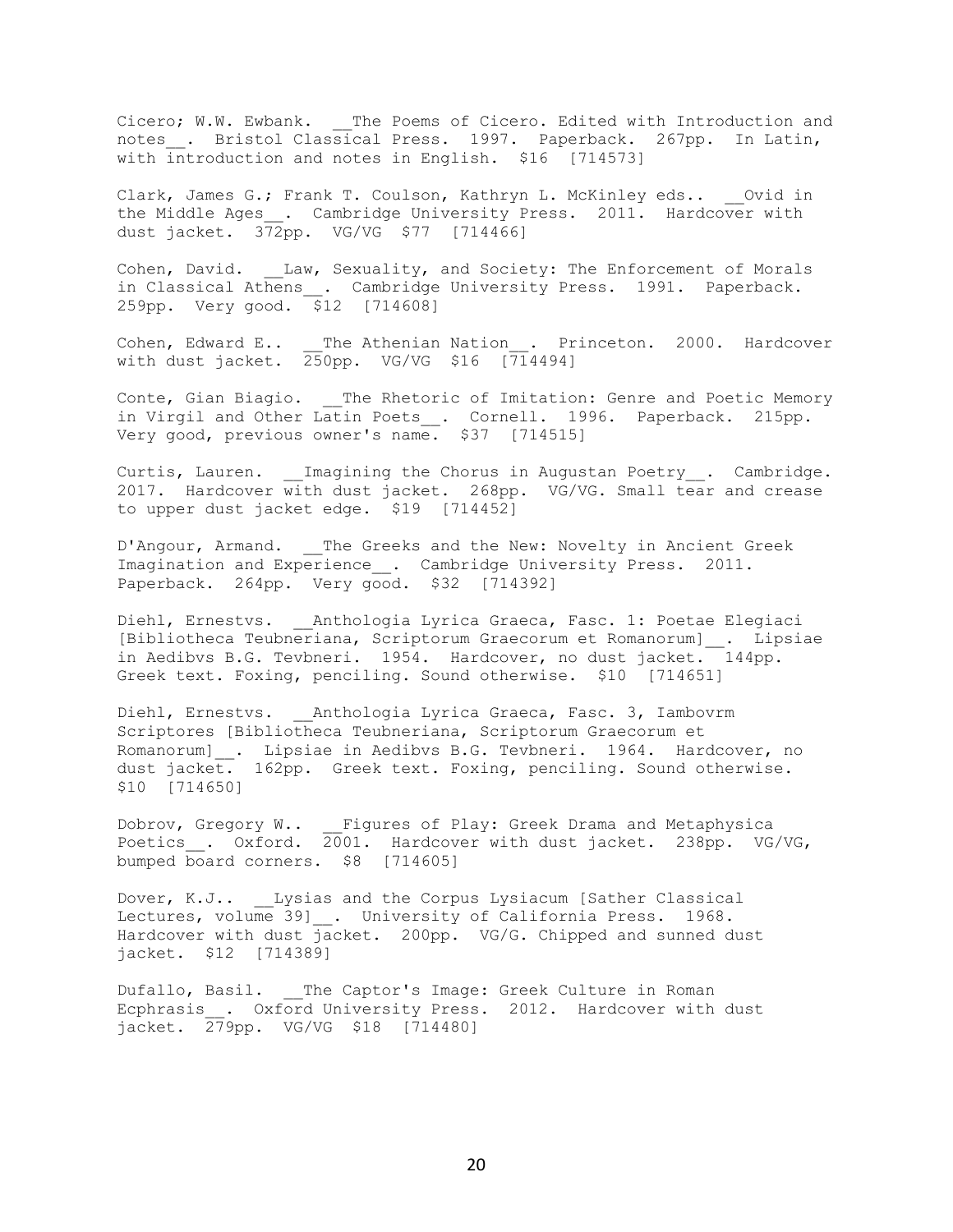Euripides; Denys L. Page ed.. \_\_Euripides, Medea. The text edited with Introduction and Commentary\_\_. Oxford at the Clarendon Press. 1967. Hardcover, no dust jacket. 190pp. Very good. Greek text. \$8 [714624]

Euripidis; Gilbert Murray. Evripidis Fabvlae, Tomvs I: Insvnt Cyclops, Alcestis, Medea, Heraclidae, Hippolytvs, Andromacha, Hecvba [Scriptorvum Classicorvm Bibliotheca Oxoniensis / Oxford Classical Texts]\_\_. Oxford. 1963. Hardcover with dust jacket. pp. In Greek. Volume 1 only. VG/VG \$11 [714553]

Euripidis; Gilbert Murray. \_\_Evripidis Fabvlae, Tomvs II: Insvnt Svpplices, Hercvles, Ion, Troiades, Electra, Iphigenia Tavrica [Scriptorvum Classicorvm Bibliotheca Oxoniensis / Oxford Classical Texts] . Oxford. 1962. Hardcover with dust jacket. pp. In Greek. Volume 2 only. G/G. Penciling, light browning to pages. \$11 [714551]

Euripidis; Gilbert Murray. \_\_Evripidis Fabvlae, Tomvs III: Insvnt Helena, Phoenissae, Orestes, Bacchae, Iphigenia, Avlidensis, Rhesvs, Editio Altera [Scriptorvum Classicorvm Bibliotheca Oxoniensis / Oxford Classical Texts] . Oxford. 1963. Hardcover with dust jacket. pp. In Greek. Volume 3 only. VG/G \$11 [714554]

Farmer, Matthew C.. \_\_Tragedy on the Comic Stage\_\_. Oxford University Press. 2017. Hardcover with dust jacket. 267pp. VG/VG \$37 [714481]

Feeney, Denis. Literature and Religion at Rome: Cultures, Contexts, and Beliefs [Roman Literature and Its Contexts] . Cambridge University Press. 1998. Paperback. 161pp. Very good, previous owner's name. \$8 [714419]

Feldherr, Andrew. Playing Gods: Ovid's Metamorphoses and the Politics of Fiction . Princeton. 2010. Hardcover with dust jacket. 377pp. VG/VG \$37 [714501]

Feldherr, Andrew. \_\_Spectacle and Society in Livy's History\_\_. California. 1998. Paperback. 251pp. Very good, upper corners corners curled. \$10 [714532]

Ficino, Marsilio; Maude Vanhaelen edited and trans.. Commentaries on Plato, volume 2: Parmenides, Part 1 [The I Tatti Renaissance Library] . Harvard University Press. 2008. Hardcover with dust jacket. 286pp. Latin text and English translation. Volume 2 only. NF/NF \$22 [714375]

Fielding, Ian. Transformations of Ovid in Late Antiquity . Cambridge University Press. 2017. Hardcover with dust jacket. 257pp. VG/VG \$32 [714458]

Figueira, Thomas J. and Gregory Nagy eds.. Theognis of Megara: Poetry and the Polis . Johns Hopkins. 1985. Hardcover, no dust jacket. 337pp. Slightly bowed boards, else good. \$47 [714593]

21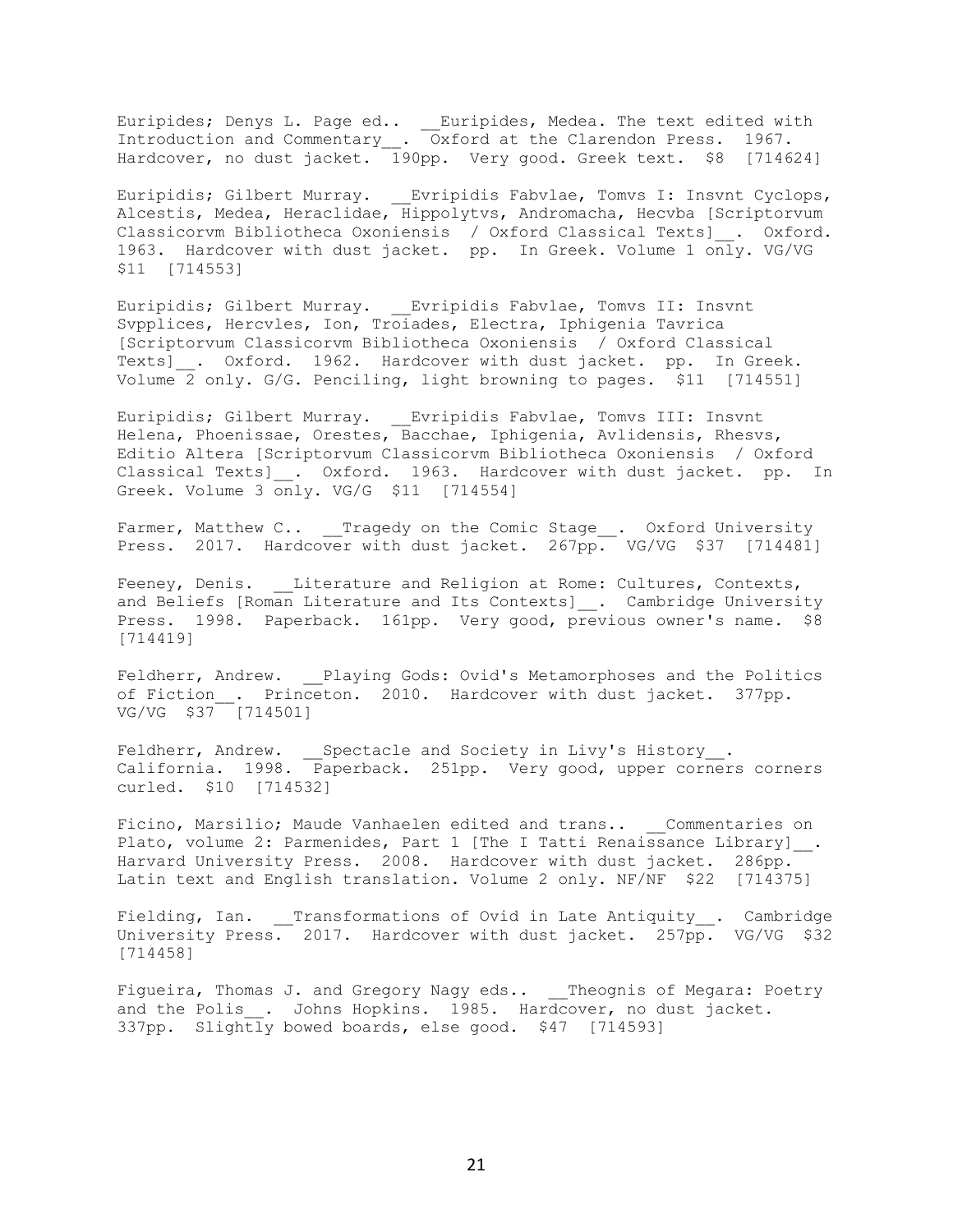Finley, John H. Jr.. Pindar and Aeschylus [Martin Classical Lectures, volume XIV]\_\_. Harvard University Press. 1966. Hardcover, no dust jacket. 307pp. Very good; previous owner's name inside. \$11 [714586]

Fitzgerald, William. How to Read a Latin Poem if You Can't Read Latin Yet . Oxford University Press. 2013. Hardcover with dust jacket. 277pp. VG/VG \$15 [714487]

Fitzgerald, William. \_\_Slavery and the Roman Literary Imagination [Roman Literature and Its Contexts]\_\_. Cambridge University Press. 2000. Paperback. 129pp. Very good. \$15 [714417]

Flaccus, Gaius Valerius; David R. Slavitt trans.. \_\_The Voyage of the Argo: The Argonautica of Gaius Valerius Flaccus\_\_. Johns Hopkins. 1999. Paperback. 165pp. Very good. \$10 [714492]

Forberg, Fred. Chas.. \_\_Manual of Classical Erotology (De figuris Veneris). Two volumes in One\_\_. Grove Press. 1966. Hardcover with dust jacket. 250pp. G/G. Light foxing, slightly torn dust jacket. 261, 250 pages. \$9 [714583]

Fracastoro, Girolamo; James Gardner trans.. \_\_Latin Poetry [The I Tatti Renaissance Library] \_. Harvard University Press. 2013. Hardcover with dust jacket. 537pp. Latin text and English translation. NF/NF \$27 [714382]

Fraser, P.M. and E. Matthews eds.. \_\_ A Lexicon of Greek Personal Names, volume I: The Aegean Islands, Cyprus, Cyrenaica\_\_. Clarendon Press Oxford. 1987. Hardcover with dust jacket. 489pp. Folio. VG/VG. Volume 1 only. Due to the weight of this book, shipping will cost more than the standard rate indicated on some websites. \$117 [714665]

Fraser, P.M. and E. Matthews eds.. \_\_ A Lexicon of Greek Personal Names, volume III A: The Peloponnese, Western Greece, Sicily and Magna Graecia . Clarendon Press Oxford. 1997. Hardcover with dust jacket. 519pp. Folio. VG/VG. Volume III A only. Due to the weight of this volume, shipping will cost more than the standard rate indicated on some websites. \$77 [714667]

Freudenburg, Kirk. Satires of Rome: Threatening Poses from Lucilius to Juvenal . Cambridge. 2001. Paperback. 289pp. Front wrapper creased, previous owner's name, good otherwise. \$22 [714523]

Freundenburg, Kirk ed.. The Cambridge Companion to Roman Satire . Cambridge. 2005. Paperback. 352pp. Very good. \$18 [714486]

Fulkerson, Laurel. A Literary Commentary on the Elegies of the Appendix Tibulliana [Pseudepigrapha Latina] . Oxford University Press. 2017. Hardcover with dust jacket. 384pp. NF/NF \$67 [714505]

Fulkerson, Laurel. The Ovidian Heroine as Author: Reading, Writing, and Community in the Heroides\_. Cambridge University Press. 2009. Paperback. 187pp. Very good. \$37 [714525]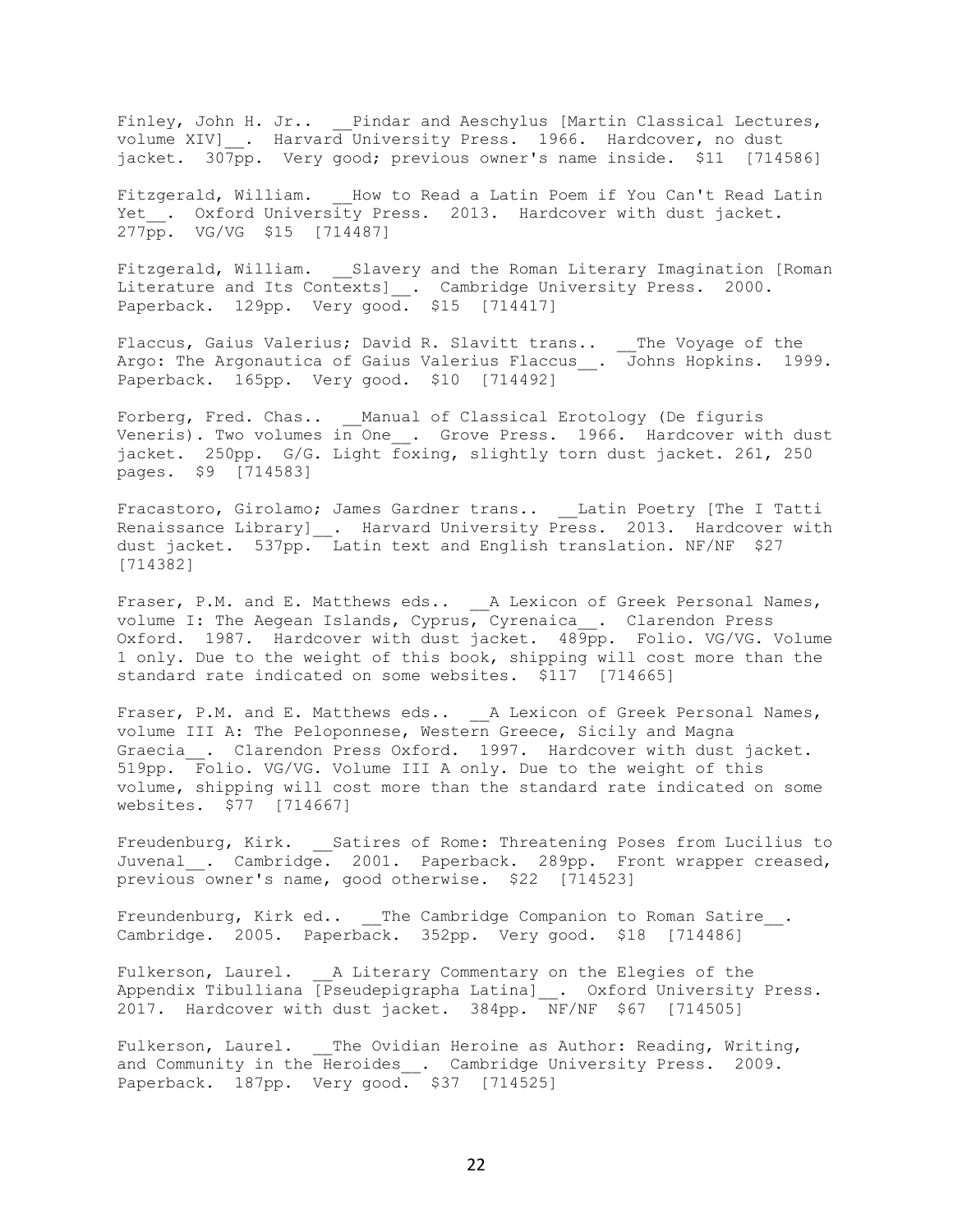Fulkerson, Laurel and Tim Stover eds.. \_\_Repeat Performances. Ovidian Repetition and the Metamorphoses\_\_. Wisconsin University Press. 2016. Hardcover, no dust jacket. 328pp. Very good. \$37 [714509]

Gee, Emma. Ovid, Aratus and Augustus. Astronomy in Ovid's Fasti [Cambridge Classical Studies] . Cambridge University Press. 2000. Hardcover with dust jacket. 226pp. VG/VG \$47 [714493]

Gildersleeve, B.L. and Gonzalez Lodge. \_\_Gildersleeve's Latin Grammar. Third edition revised and enlarged\_\_. Macmillan, St. Martin's Press. 1971. Hardcover, no dust jacket. 546pp. Very good; previous owner's name inside. \$15 [714599]

Ginsberg, Lauren Donovan. \_\_\_Staging Memory, Staging Strife: Empire and Civil War in the Octavia\_\_. Oxford University Press. 2017. Hardcover with dust jacket. 229pp. VG/VG \$27 [714427]

Graf, Fritz Hsg.. \_\_Einleitung in die lateinische Philologie [Einleitung in die Altertumswissenschaft] . B.G. Teuber. 1997. Hardcover with dust jacket. 725pp. In German. VG/VG. Sunned dust jacket. \$20 [714602]

Habinek, Thomas and Alessandro Schiesaro eds.. The Roman Cultural Revolution . Cambridge University Press. 1997. Hardcover with dust jacket. 238pp. VG/VG \$25 [714468]

Habinek, Thomas N.. \_\_The Politics of Latin Literature: Writing, Identity, and Empire in Ancient Rome . Princeton. 1998. Hardcover with dust jacket. 234pp. VG/VG. Previous owner's name inside. \$37 [714423]

Halliwell, Stephen. Greek Laughter: A Study of Cultural Psychology from Homer to Early Christianity\_\_. Cambridge University Press. 2008. Paperback. 616pp. Very good. \$57 [714425]

Hammond, N.G.L.. \_\_ A History of Greece to 322 B.C. Second edition\_\_. Oxford: At the Clarendon Press. 1963. Hardcover, no dust jacket. 691pp. Highlighting, shaken, tender back hinge, rubbed cover. \$8 [714627]

Hansen, Mogens Herman. \_\_The Athenian Democracy in the Age of Demosthenes: Structure, Principles, and Ideology\_\_. Blackwell. 1991. Paperback. 410pp. Very good. \$16 [714524]

Hardie, Philip. Ovid's Poetics of Illusion . Cambridge. 2002. Hardcover with dust jacket. 365pp. VG/G. Slightly chipped and creased dust jacket. \$47 [714396]

Hardie, Philip. The Epic Successors of Virgil: A Study in the Dynamics of a Tradition [Roman Literature and Its Contexts] . Cambridge University Press. 1993. Paperback. 129pp. Very good, previous owner's name. \$16 [714420]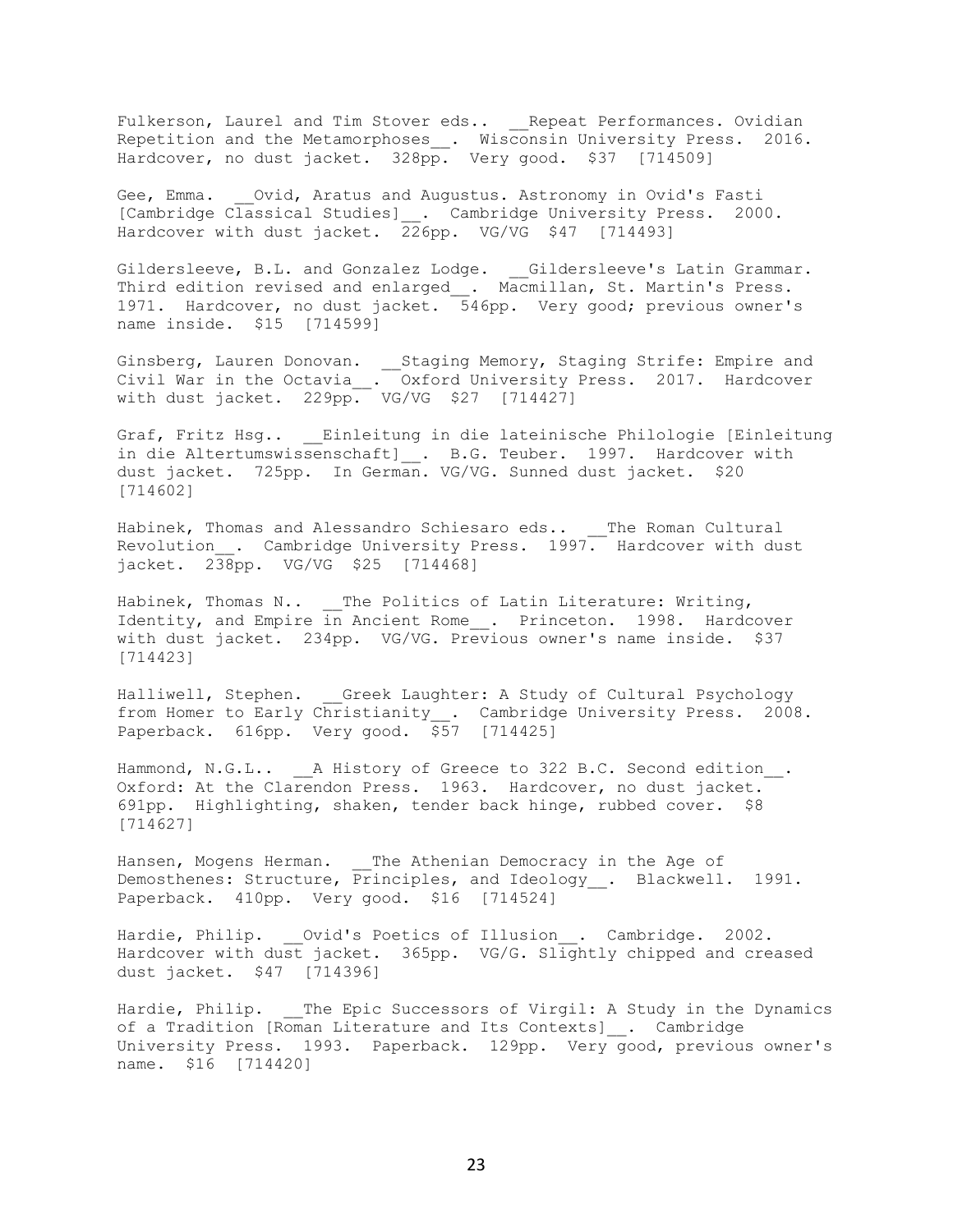Harrison, Stephen and Christopher Stray eds.. Expurgating the Classics: Editing Out in Greek and Latin\_. Bristol Classical Press. 2012. Hardcover with dust jacket. 224pp. VG/VG \$47 [714521]

Heath, Malcolm. \_\_ Interpreting Classical Texts [Duckworth Classical Essays] . Duckworth. 2002. Paperback. 153pp. Very good. \$15 [714577]

Heinze, Richard; Hazel and David Harvey and Fred Robertson trans.. \_\_Virgil's Epic Technique\_\_. University of California Press. 1993. Hardcover with dust jacket. 396pp. VG/G. Slightly chipped dust jacket. \$20 [714511]

Hesiod / Hesiodi Carmina; Aloisivs Rzach. \_\_Hesiodi Carmina [Bibliotheca Teubneriana, Scriptorum Graecorum et Romanorum]\_\_. Lipsiae in Aedibvs B.G. Tevbneri. 1958. Hardcover, no dust jacket. 267pp. Greek text. Previous owner's name, slightly sunned cover. Very good otherwise. \$10 [714652]

Hesk, Jon. Deception and Democracy in Classical Athens . Cambridge. 2000. Hardcover with dust jacket. 336pp. VG/VG \$37 [714495]

Heyworth, S.J. and J.H.W. Morwood. \_\_ A Commentary on Vergil, Aeneid 3\_\_. Oxford University Press. 2017. Paperback. 327pp. Very good. \$20 [714518]

Hinds, Stephen. Allusion and Intertext: Dynamics of Appropriation in Roman Poetry [Roman Literature and Its Contexts]\_\_. Cambridge University Press. 1998. Paperback. 155pp. Very good. \$16 [714413]

Hollis, Adrian S. ed.. \_\_Fragments of Roman Poetry, c. 60 BC-AD 20. Edited with Introduction, Translation, and Commentary\_\_. Oxford. 2007. Hardcover with dust jacket. 440pp. VG/G. Chipped dust jacket \$67 [714449]

Horace; Arthur Palmer ed.. \_\_The Satires of Horace (in Latin) [Classical Series] Racmillan; St. Martin's Press. 1971. Hardcover, no dust  $\frac{1}{4}$  410pp. Latin text, notes in English. Very good condition. \$8 [714643]

Horace; Augustus S. Wilkins ed.. \_\_The Epistles of Horace (in Latin) [Classical Series]\_\_. Macmillan; St. Martin's Press. 1965. Hardcover, no dust jacket. 442pp. Latin text, notes in English. Very good; previous owner's name, slight wear to board edges. \$8 [714642]

Horace; David West. \_\_ Horace Odes III: Dulce Periculum. Text, Translation and Commentary . Oxford. 2002. Paperback. 280pp. Deep creases in spine, binding weakened at two creases, otherwise good. \$27 [714387]

Horace; David West trans.. \_\_Horace Odes I: Carpe Diem. Text, Translation, and Commentary\_\_. Clarendon Press, Oxford. 1995. Paperback. 203pp. Very good. \$27 [714451]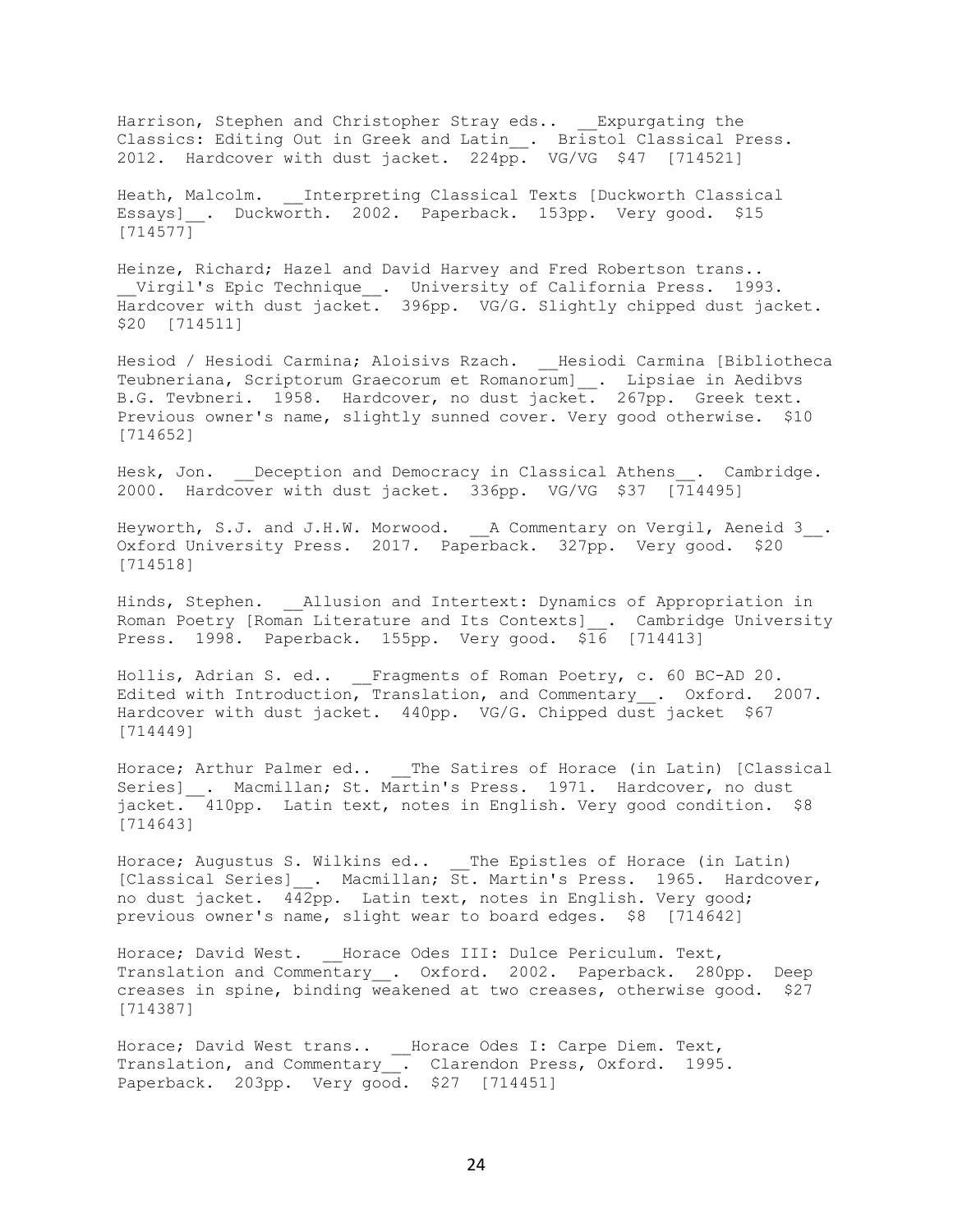Horace; Jeffrey H. Kaimowitz trans.. \_\_ The Odes of Horace . Johns Hopkins. 2008. Paperback. 173pp. Very good. \$10 [714491]

Horace; Kenneth Quinn ed.. \_\_\_ The Odes. Edited with Introduction and Commentary . Bristol Classical Press. 2002. Paperback. 333pp. Latin text, with introduction and commentary in English. Very good condition. \$10 [714559]

Horace; Michele Lowrie ed.. \_\_Horace: Odes and Epodes [Oxford Readings in Classical Studies]\_\_. Oxford University Press. 2009. Paperback. 472pp. Very good. \$47 [714432]

Horati / Q. Horati Flacci; Edvardvs C. Wickham.  $Q$ . Horati Flacci, Opera, Editio Altera (in Latin) [Scriptorvm Classicorvm, Bibliotheca Oxoniensis / Oxford Classical Texts]\_\_. Oxford. 1975. Hardcover, no dust jacket. pp. Latin text. Very good condition. \$10 [714659]

Horsfall, Nicholas. \_\_A Companion to the Study of Virgil\_\_. E.J. Brill. 1995. Hardcover with dust jacket. 326pp. VG/VG. Previous owner's name. \$57 [714446]

Hunter, Richard. \_\_The Shadow of Callimachus: Studies in the Reception of Hellenistic Poetry at Rome [Roman Literature and Its Contexts]\_\_. Cambridge University Press. 2006. Paperback. 162pp. Very good. \$16 [714416]

Ingleheart, Jennifer. \_\_A Commentary on Ovid, Tristia, Book 2 [Oxford Classical Monographs]\_\_. Oxford. 2010. Hardcover with dust jacket. 448pp. VG/VG \$67 [714448]

Janan, Micaela. When the Lamp is Shattered: Desire and Narrative in Catullus . Southern Illinois University Press. 1994. Hardcover with dust jacket. 204pp. G/VG. Penciling, previous owner's name. \$12 [714581]

Jendza, Craig. \_\_Paracomedy: Appropriations of Comedy in Greek Tragedy . Oxford. 2020. Hardcover with dust jacket. 341pp. VG/VG \$47 [714426]

Jenkyns, Richard. \_\_Virgil's Experience. Nature and History: Times, Names, and Places\_\_. Oxford University Press. 1998. Hardcover with dust jacket. 712pp. VG/VG. Previous owner's name inside. \$59 [714500]

Juvenal; Lindsay Watson and Patricia Watson eds.. Juvenal, Satire 6 [Cambridge Greek and Latin Classics] \_. Cambridge University Press. 2014. Paperback. 320pp. Latin text, with notes in English. Creased spine, otherwise very good. \$20 [714469]

Juvenal; Susanna Morton Braund ed.. \_\_Juvenal, Satires Book I [Cambridge Greek and Latin Classics] . Cambridge University Press. 1996. Paperback. 323pp. Latin text, with notes in English. Very good condition. \$15 [714476]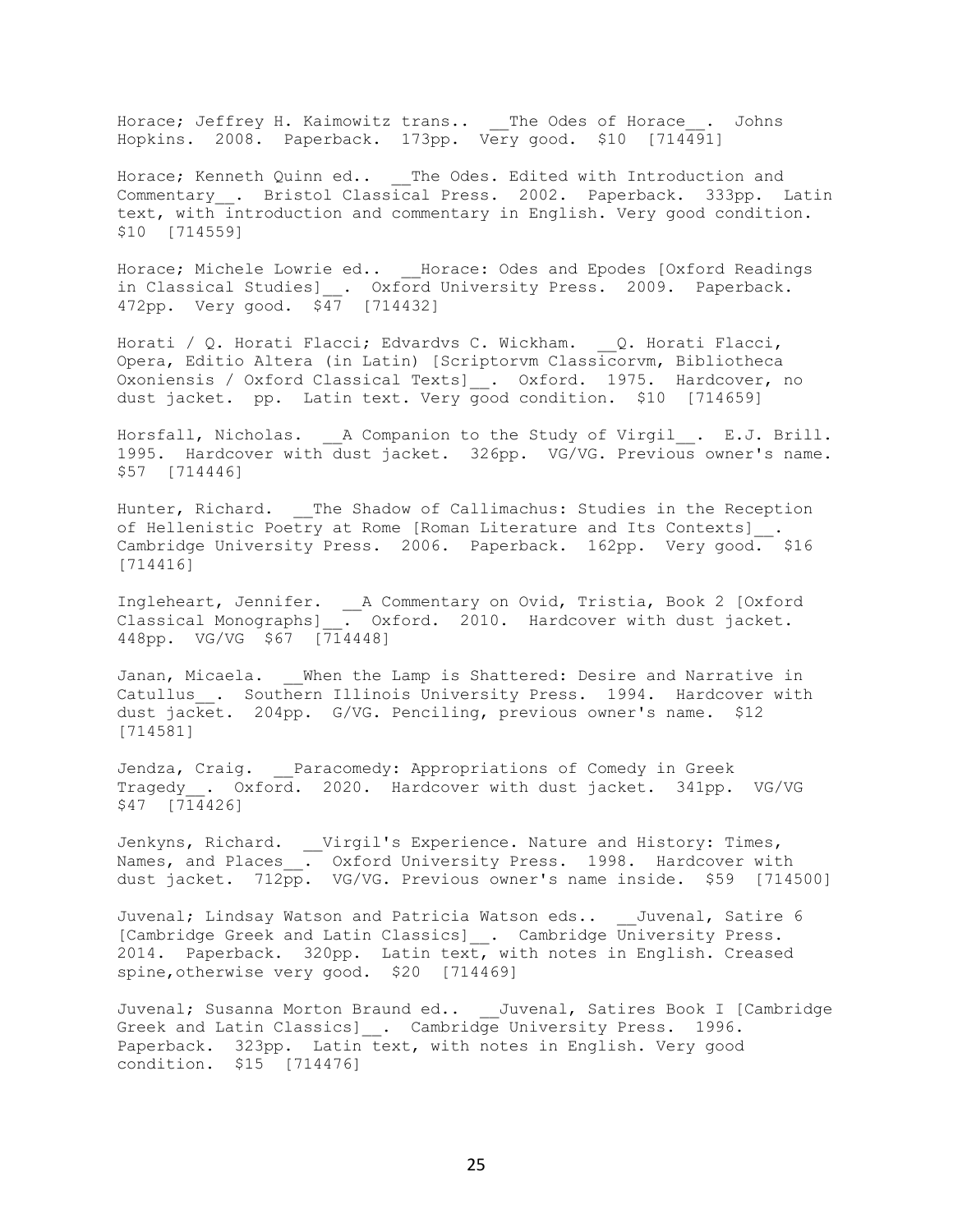Keith, A.M.. Engendering Rome: Women in Latin Epic [Roman Literature and Its Contexts]\_\_. Cambridge University Press. 2000. Paperback. 149pp. Very good, notes on back blank. \$16 [714418]

Keith, A.M.. \_\_The Play of Fictions: Studies in Ovid's Metamorphoses, Book 2 [Michigan Monographs in Classical Antiquity]\_\_. Michigan. 1992. Hardcover with dust jacket. 164pp. VG/VG \$45 [714459]

Kennedy, George. \_\_The Art of Persuasion in Greece\_\_. Princeton. 1969. Hardcover with dust jacket. 350pp. VG/G. Chipped and torn dust jacket. \$22 [714612]

Kenney, E.J. and W.V. Clausen eds.. \_\_The Cambridge History of Classical Literature, volume II, Part 3: The Age of Augustus . Cambridge University Press. 1990. Paperback. 239pp. Good; foxing. \$8 [714561]

Kenney, E.J. ed.. \_\_Cambridge History of Classical Literature, volume II, part 2: The Late Republic\_. Cambridge University Press. 1983. Paperback. 153pp. Very good. \$8 [714576]

Kidd, Stephen E.. Monsense and Meaning in Ancient Greek Comedy . Cambridge. 2014. Paperback. 207pp. Near fine. \$24 [714391]

Kirchner, Iohannes ed.. Prosopographia Attica. Volumen 1 & Volumen 2. Ares Publishers Inc.. 1981. Hardcover, no dust jacket. pp. Complete set, volume 1 and volume 2 (2 volumes total). In Latin and Greek. Slightly concave spines, good otherwise. 603, 737 pages. Due to the weight of these volumes, shipping will cost more than the standard rate indicated on some websites. \$67 [714584]

Kirkwood, G.M.. \_\_ Early Greek Monody: The History of a Poetic Type . Cornell University Press. 1974. Hardcover, no dust jacket. 299pp. Very good. \$8 [714603]

Knox, Peter E. ed.. \_\_Ovid [Oxford Readings in Classical Studies]\_\_. Oxford University Press. 2006. Paperback. 541pp. Very good. \$37 [714555]

Lee, M. Owen. Virgil as Orpheus: A Study of the Georgics . State University of New York Press. 1996. Paperback. 171pp. Very good. \$15 [714528]

Lewis, Charlton T. and Charles Short. A Latin Dictionary founded on Andrews' Edition of Freund's Latin Dictionary. Revised, Enlarged, and in Great Part Rewritten\_\_. Oxford at the Clarendon Press. 1969. Hardcover, no dust jacket. 2019pp. Very shaken, rubbed cover. Due to the weight of these volumes, shipping will cost more than the standard rate indicated on some websites. \$47 [714629]

Lindheim, Sara H.. Mail and Female: Epistolary Narrative and Desire in Ovid's Heroides\_\_. Wisconsin. 2003. Paperback. 270pp. Very good. \$16 [714526]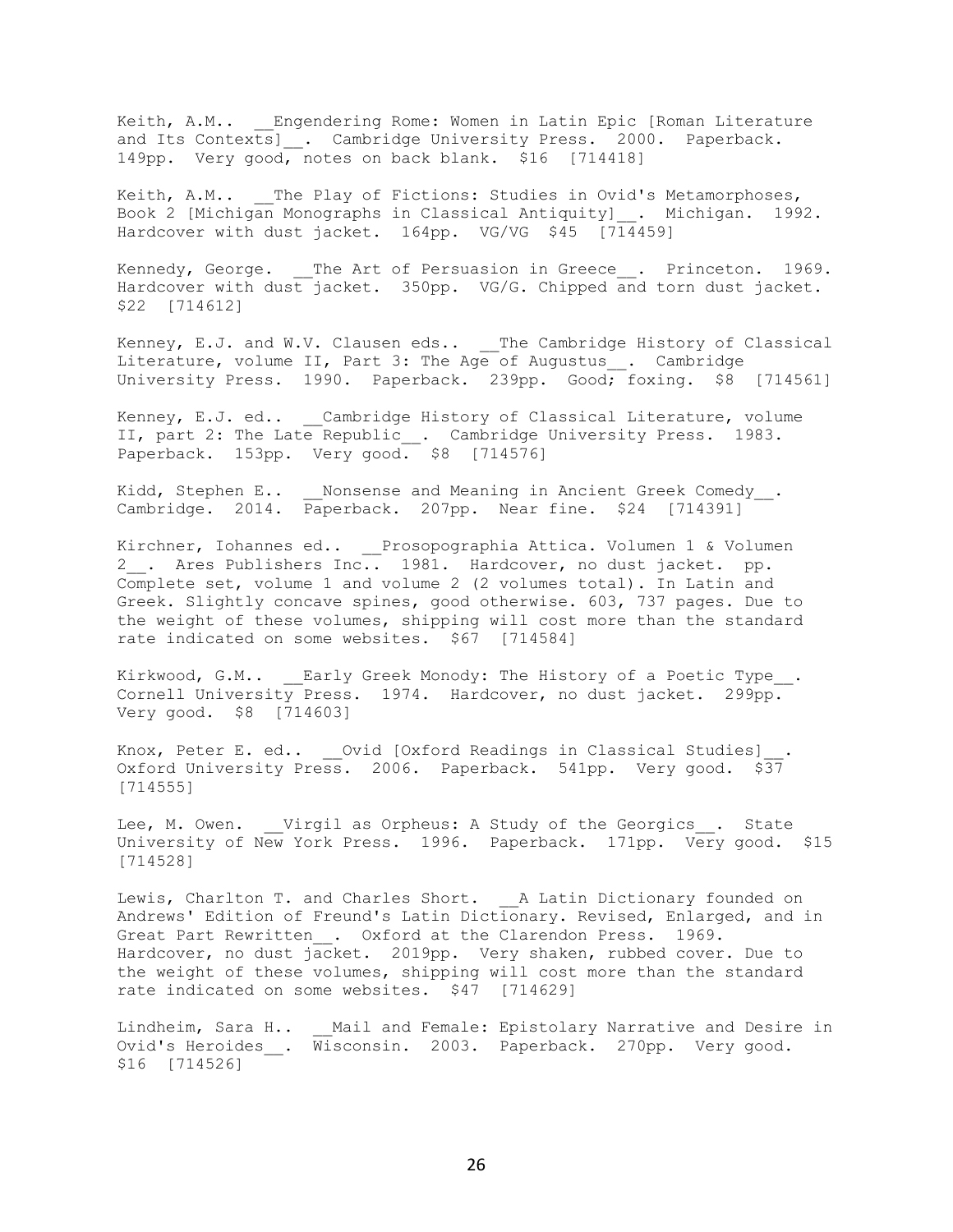Littlewood, R. Joy. A Commentary on Ovid's Fasti, Book 6 . Oxford University Press. 2006. Hardcover with dust jacket. 259pp. VG/VG \$67 [714484]

Livy; Christina Shuttleworth Kraus eds.. \_\_Livy; Ab Vrbe Condita, Book VI[Cambridge Greek and Latin Classics]\_\_. Cambridge University Press. 1994. Paperback. 356pp. Latin text, with notes in English. Slight penciling, else good. \$15 [714442]

Livy; P.G. Walsh. \_\_Livy, Book XXI\_\_. Bristol Classical Press. 1973. Paperback. 264pp. In Latin, with notes in English. Very good condition. \$8 [714571]

Livy; Valerie M. Warrior trans.. \_\_The History of Rome, Books 1-5\_ Hackett Publishing Company Inc.. 2006. Paperback. 452pp. Near fine. \$8 [714527]

Long, Timothy. \_\_Barbarians in Greek Comedy\_\_. Southern Illinois University Press. 1986. Hardcover with dust jacket. 222pp. VG/VG \$25 [714388]

Lucan; Elaine Fantham ed.. \_\_Lucan, De Bello Civili, Book II [Cambridge Greek and Latin Classics]\_\_. Cambridge University Press. 1992. Paperback. 244pp. Latin text, with notes in English. Very good condition. \$15 [714479]

Macci Plauti; W.M. Lindsay. \_\_T. Macci Plavti Comoediae, Tomus II: Miles Gloriosvs, Mostellaria, Persa, Poenvlvs, Psevdolvs, Rvdens, Stichvs, Trinvmmvs, Trvcvlentvs, Vidvlaria, Fragmenta [Oxford Classical Texts / Scriptorum Classicorum Bibliotheca Oxoniensis]\_\_. Oxford University Press. 1963. Hardcover, no dust jacket. pp. Volume 2 only. In Latin. Light penciling, good otherwise. \$10 [714661]

Manuwald, Gesine. Cicero [Understanding Classics series] . I.B. Tauris. 2015. Paperback. 217pp. Very good. \$15 [714578]

Martial / M. Val. Martialis. <br>
Martial / M. Val. Martialis. <br>
Martialis; Epigrammata. Editio Altera (in Latin) [Scriptorvm Classicorvm, Bibliotheca Oxoniensis / Oxford Classical Texts]\_\_. Oxford. 1965. Hardcover with dust jacket. pp. Latin text. Very good, in chipped and stained dust jacket. \$11 [714648]

Martial; Edwin Post ed.. \_\_Selected Epigrams of Martial\_\_. Norman: University of Oklahoma Press. 1967. Hardcover with dust jacket. 402pp. VG/G. Chipped dust jacket. Latin text, with notes in English. \$8 [714607]

Martial; Lindsay Watson and Patricia Watson eds.. \_\_Martial, Select Epigrams [Cambridge Greek and Latin Classics]\_\_. Cambridge University Press. 2003. Paperback. 374pp. Latin text, with notes in English. Deeply creased spine, with some weakening to binding at creases, light markings in the text. Previous owner's name and notes on series title page. \$15 [714470]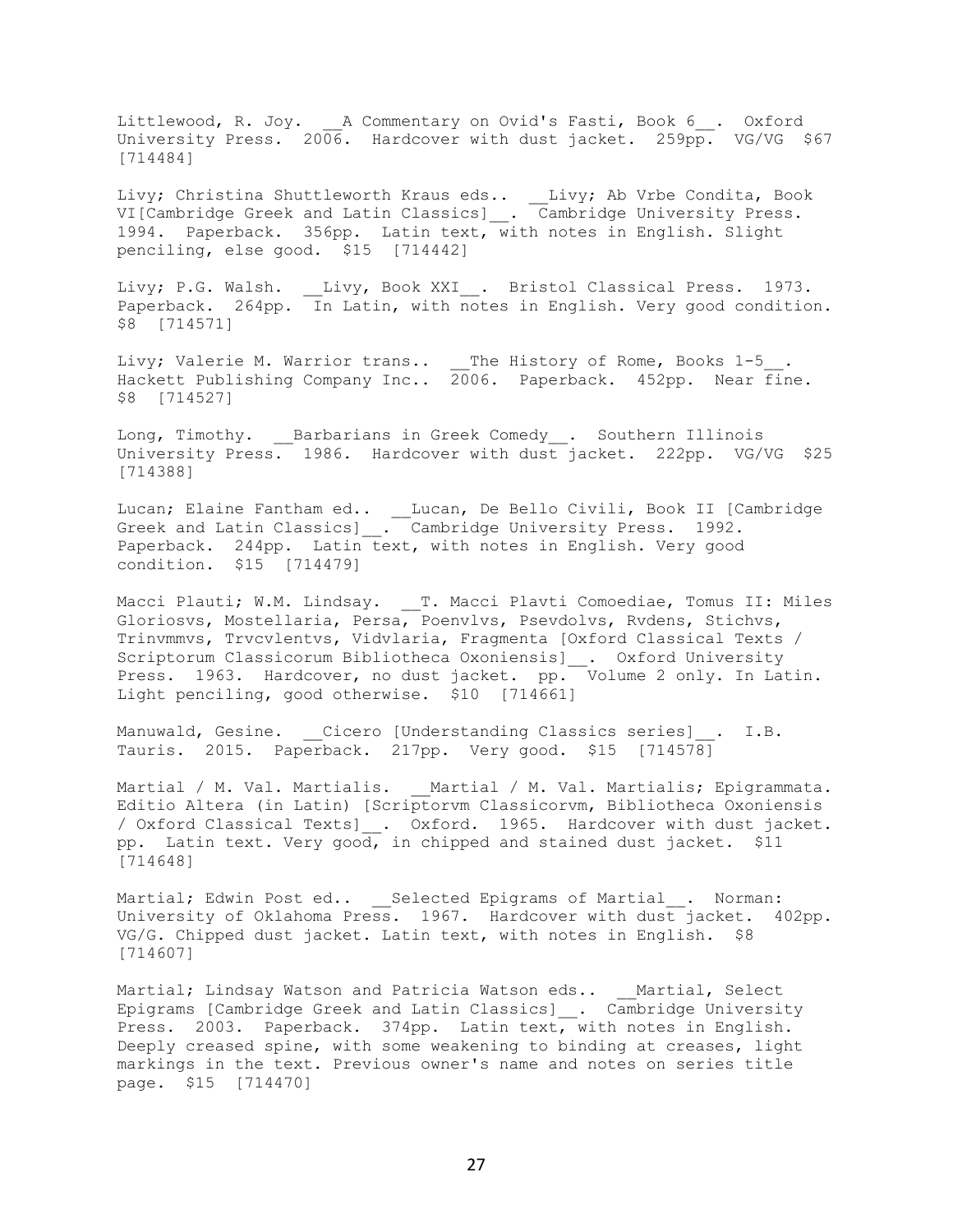Martindale, Charles. Endeeming the Text: Latin Poetry and the Hermeneutics of Reception [Roman Literature and Its Contexts]. Cambridge University Press. 1993. Paperback. 117pp. Very good. \$16 [714414]

Martindale, Charles ed.. \_\_Ovid Renewed: Ovidian Influences on Literature and Art from the Middle Ages to the Twentieth Century . Cambridge University Press. 2009. Paperback. 298pp. Very good. \$30 [714428]

Marullus, Michael; Charles Fantazzi trans.. \_\_Poems [The I Tatti Renaissance Library] \_\_. Harvard University Press. 2012. Hardcover with dust jacket. 475pp. Latin text and English translation. NF/NF \$27 [714380]

McCarthy, Kathleen.  $\quad \_$ I, the Poet: First-Person Form in Horace, Catullus, and Propertius\_\_. Cornell University Press. 2019. Hardcover with dust jacket. 244pp. NF/NF \$30 [714424]

McKie, D.S.. Essays on the Interpretation of Roman Poetry. Cambridge Classical Press. 2009. Paperback. 307pp. Very good. \$27 [714591]

McNeill, Randall L.B.. Horace: Image, Identity, and Audience . Johns Hopkins. 2001. Hardcover with dust jacket. 188pp. VG/VG \$12 [714485]

Meiggs, Russell ed.. A Selection of Greek Historical Inscriptions to the End of the Fifth Century B.C. \_\_. Oxford, at the Clarendon Press. 1971. Hardcover, no dust jacket. 307pp. Rubbed cover, previous owner's name. Good otherwise. \$10 [714585]

Miller, Paul Allen. Horace [Understanding Classics Series] . I.B. Tauris. 2019. Paperback. 202pp. Very good; previous owner's name inside. \$15 [714519]

Moore, J.M. trans.. \_\_Aristotle and Xenophon, on Democracy and Oligarchy. Translations with Introductions and Commentary . University of California Press. 1975. Paperback. 320pp. Highlighting, rubbed and scuffed wrappers. Sound otherwise. \$8 [714644]

Murray, Gilbert. \_\_Aristophanes: A Study\_\_. Oxford University Press. 1968. Hardcover with dust jacket. 268pp. VG/G. Faded and chipped dust jacket. \$11 [714610]

Natoli, Bartolo A.. Silenced Voices: The Poetics of Speech in Ovid. University of Wisconsin Press. 2017. Hardcover, no dust jacket. 227pp. Very good; upper board corners bumped. \$37 [714558]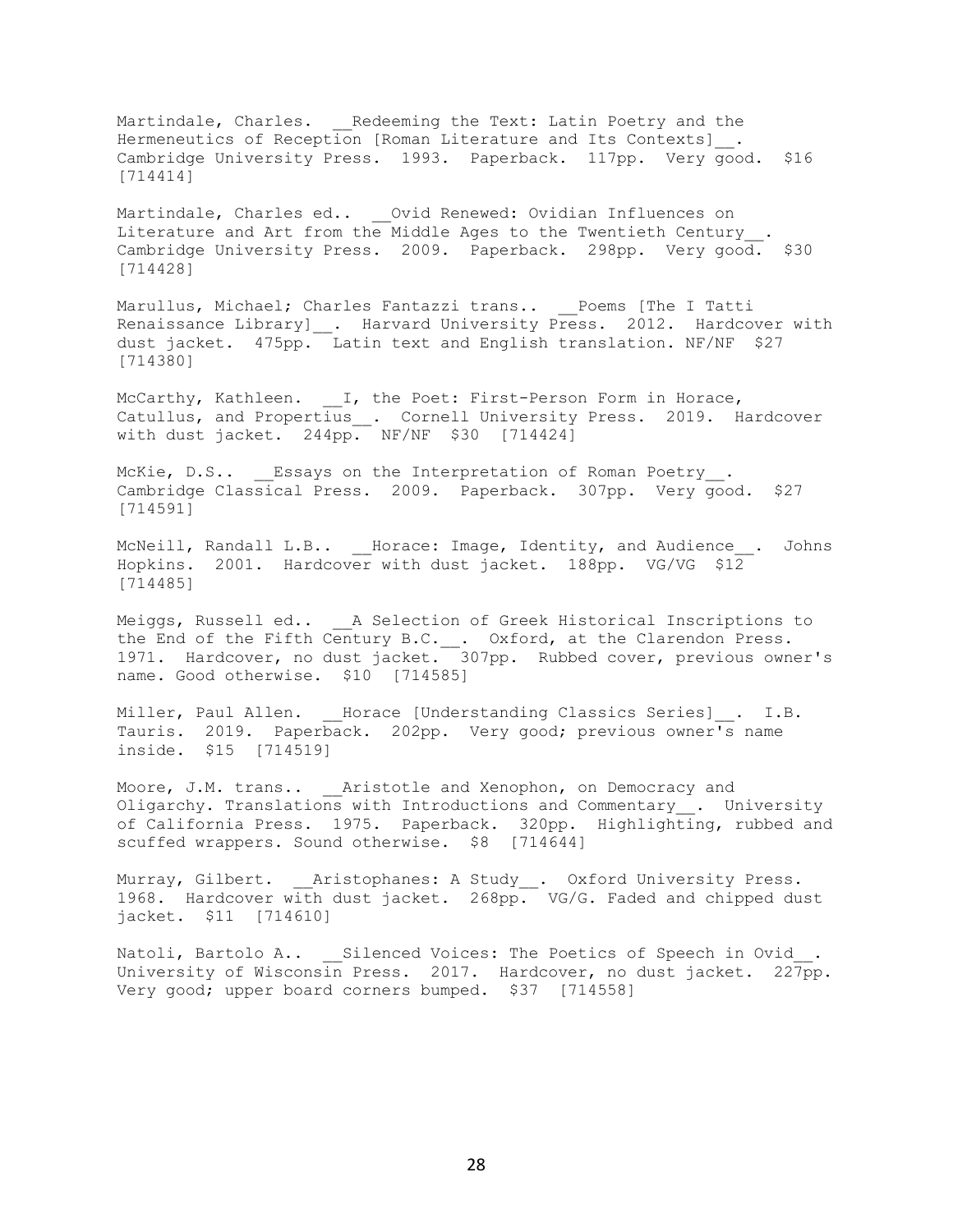Newiger, Hans-Joachim. \_\_ Drama und Theater: Ausgewahlte Schriften zum griechischen Drama [Drama Beitrage zum antiken Drama und seiner Rezeption Beiheft 2]\_\_. M & P, Verlag fur Wissenschaft und Forschung. 1996. Paperback. 380pp. In German. Inscribed and signed by the author. Very good condition. \$16 [714564]

Nichols, Marden Fitzpatrick. Author and Audience in Vitruvius' De architectura \_. Cambridge. 2017. Hardcover, no dust jacket. 238pp. Very good; upper board corners bumped. \$67 [714456]

O'Regan, Daphne. Rhetoric Comedy and the Violence of Language in Aristophanes' Clouds . Oxford University Press. 1992. Hardcover with dust jacket. 216pp. VG/VG \$8 [714514]

Ober, Josiah. Mass and Elite in Democratic Athens: Rhetoric, Ideology, and the Power of the People\_\_. Princeton. 1989. Hardcover with dust jacket. 390pp. VG/VG \$37 [714447]

Oliensis, Ellen. Freud's Rome: Psychoanalysis and Latin Poetry [Roman Literature and Its Contexts]\_\_. Cambridge University Press. 2009. Paperback. 148pp. Very good. \$16 [714415]

Osborne, M.J. and S.G. Byrne eds.. A Lexicon of Greek Personal Names, volume II: Attica\_\_. Clarendon Press Oxford. 1994. Hardcover with dust jacket. 510pp. Folio. VG/G, chipped dust jacket. Volume 2 only. Due to the weight of this book, shipping will cost more than the standard rate indicated on some websites. \$137 [714666]

Osborne, Michael J. and Sean G. Byrne. The Foreign Residents of Athens: An Annex to the Lexicon of Greek Personal Names: Attica [Studia Hellenistica 33] . Peeters. 1996. Paperback. 479pp. Very good. In Greek. \$47 [714646]

Ovid; A.A.R. Henderson. \_\_ Ovid Metamorphoses III. Edited with Introduction, Notes and Vocabulary . Bristol Classical Press. 2001. Paperback. 137pp. Latin text, with English introduction, notes and vocabulary \$10 [714616]

Ovid; A.S. Hollis. \_\_Ovid Metamorphoses Book VIII\_\_. Oxford: Clarendon Press. 1985. Paperback. 168pp. Latin text, with English introduction and Commentary. Sunned spine otherwise good. \$9 [714615]

Ovid; A.S. Hollis ed.. \_\_Ovid, Ars Amatoria, Book I. Edited with Introduction and Commentary\_\_. Cambridge. 1991. Paperback. 171pp. Latin text, with English introduction and Commentary. Penciling throughout. \$11 [714595]

Ovid; D.E. Hill ed.. \_\_Ovid, Metamorphoses I-IV. Edited with translation and commentary \_\_. Aris and Phillips Publishers. 1985. Paperback. 263pp. Bent corners, otherwise good, previous owner's name. Latin text, with notes in English. \$20 [714621]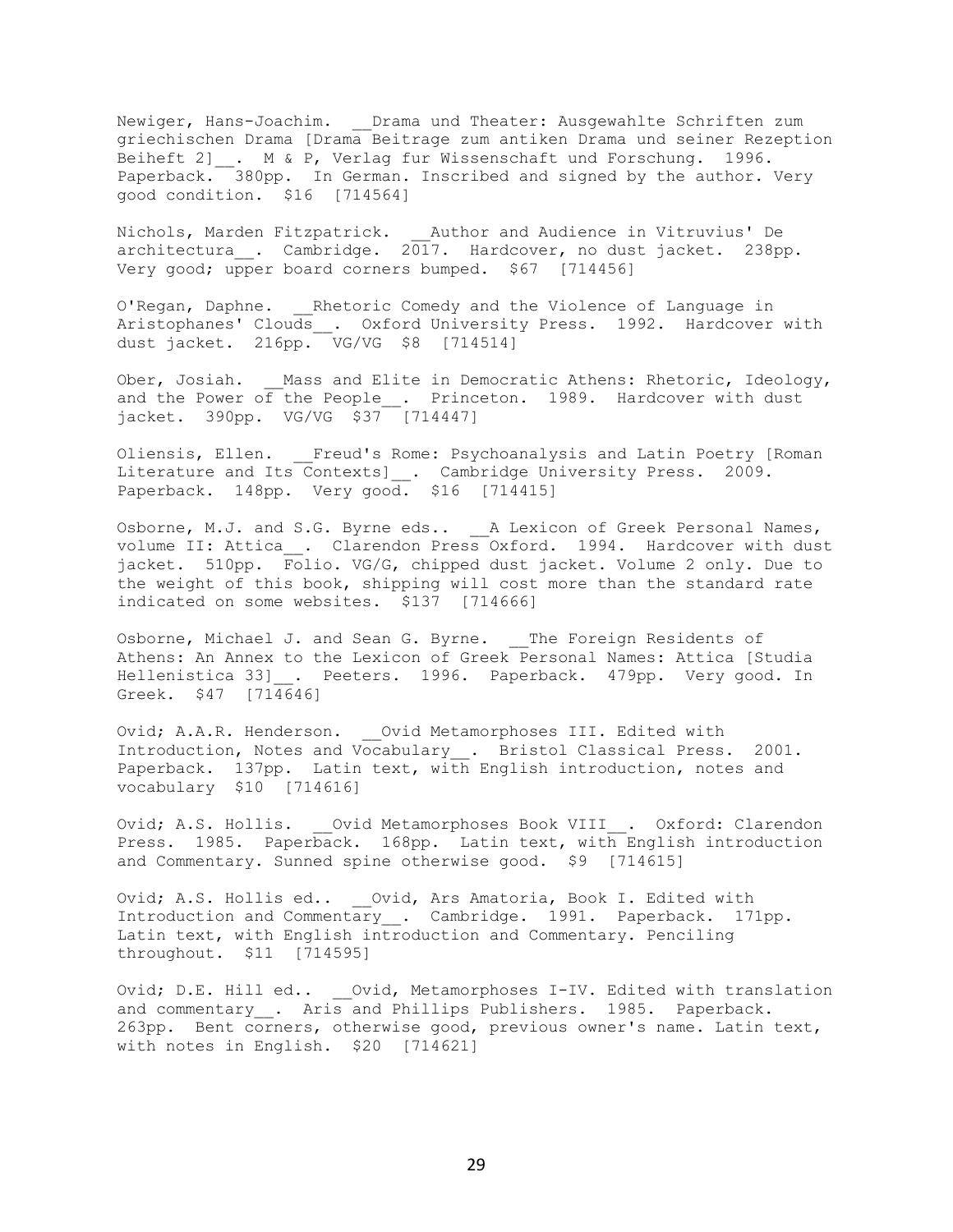Ovid; D.E. Hill ed.. \_\_Ovid, Metamorphoses IX-XII. Edited with translation and commentary\_\_. Aris and Phillips Publishers. 1999. Paperback. 230pp. Very good, previous owner's name. Latin text, with notes in English. \$27 [714620]

Ovid; D.E. Hill ed.. \_\_Ovid, Metamorphoses V-VIII. Edited with translation and commentary . Aris and Phillips Publishers. 1997. Paperback. 248pp. Very good. Latin text, with notes in English. \$20 [714619]

Ovid; D.E. Hill ed.. \_\_Ovid, Metamorphoses XIII-XV. Edited with translation and commentary . Aris and Phillips Publishers. 2000. Paperback. 250pp. Very good. Latin text, with notes in English. \$20 [714622]

Ovid; E.J. Kenney ed.. \_\_ Ovid, Heroides XVI-XXI [Cambridge Greek and Latin Classics] \_. Cambridge University Press. 1996. Paperback. 269pp. Latin text, with notes in English. Very good condition. \$15 [714443]

Ovid; Elaine Fantham ed.. \_\_Ovid, Fasti [Cambridge Greek and Latin Classics] \_\_. Cambridge University Press. 1998. Paperback. 291pp. Latin text, with notes in English. Previous owner's name, creased spine, otherwise very good condition. \$15 [714475]

Ovid; Garth Tissol ed.. \_\_Ovid; Epistulae ex Ponto, Book I [Cambridge Greek and Latin Classics]\_\_. Cambridge University Press. 2014. Paperback. 191pp. Latin text, with notes in English. Upper corners bumped, otherwise very good. \$15 [714441]

Ovid; J.A. Richmond. \_\_ P. Ovidi Nasonis ex Ponto Libri Qvattvor [Bibliotheca Teubneriana, Scriptorum Graecorum et Romanorum]\_\_. Lipsiae in Aedibvs B.G. Tevbneri. 1990. Hardcover, no dust jacket. 128pp. Latin text; very good condition. \$10 [714657]

Ovid; J.C. McKeown. \_\_Ovid: Amores volume II: A Commentary on Book One [ARCA Classical and Medieval Texts, Papers and Monographs 22]\_\_. Francis Cairns (Publications) Ltd. 1989. Hardcover with dust jacket. 421pp. VG/G. Volume 2 only \$47 [714582]

Ovid; Joan Booth ed.. \_\_ Ovid: The Second Book of Amores. Edited with translation and commentary\_\_. Aris and Phillips Ltd.. 1991. Paperback. 198pp. Penciling, creased spine, previous owner's name. Sound otherwise. \$20 [714590]

Ovid; Ovidivs; E.H. Alton, D.E.W. Wormell, E. Courtney. Fasti [Bibliotheca Teubneriana Scriptorum et Romanorum]\_\_. Monachii et Lipsiae: K.G. Saur. 2005. Paperback. 187pp. Very good. Latin text. \$20 [714538]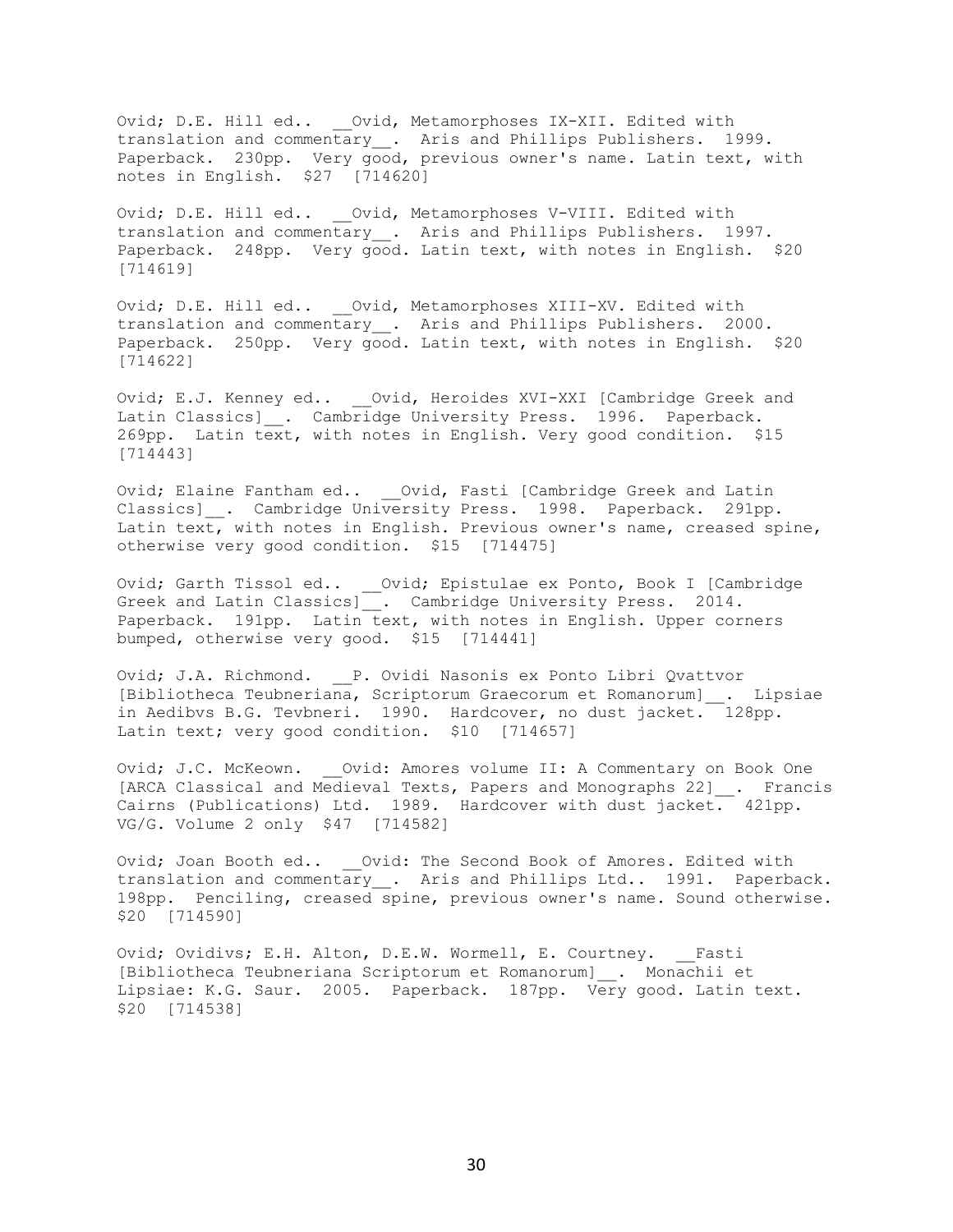Ovid; Peter E. Knox ed.. \_\_Ovid, Heroides, Select Epistles [Cambridge Greek and Latin Classics]\_\_. Cambridge University Press. 1995. Paperback. 329pp. Latin text, with notes in English. Deeply creased spine. \$15 [714444]

Ovid; Roy K. Gibson ed.. \_\_Ovid, Ars Amatoria, Book 3 [Cambridge Classical Texts and Commentaries 40] . Cambridge. 2002. Paperback. 446pp. Very good. \$37 [714457]

Ovidi; Ovidi Nasonis; E.J. Kenney. \_\_P. Ovidi Nasonis, Amores Medicamina Faciei Femineae ars Amatoria Remedia Amoris [Oxford Classical Texts / Scriptorum Classicorum Bibliotheca Oxoniensis]\_\_. Oxford: At the Clarendon Press. 1961. Hardcover, no dust jacket. pp. Latin text. Penciling throughtout. \$10 [714617]

Ovidivs / P. Ovidvs Naso; Antonio Ramirez de Verger ed.. \_\_P. Ovidvs Naso, Carmina Amatoria. Amores Medicamina Faciei Femineae ars Amatoria Remedia Amoris [Bibliotheca Tevbneriana]\_\_. Monachii et Lipsiae in Aedibvs K.G. Saur. 2006. Hardcover, no dust jacket. 376pp. Very good. Latin text. \$20 [714633]

Ovidivs / P. Ovidvs Nasonis; John Barrie Hall ed.. \_\_P. Ovidvs Nasonis, Tristia . Monachii et Lipsiae in Aedibvs K.G. Saur. 1995. Hardcover, no dust jacket. 263pp. Very good. Latin text. \$20 [714634]

Papini Stati; H.W. Garrod. \_\_ P. Papini Stati, Thebais et Achilleis[Scriptorvm Classicorvm, Bibliotheca Oxoniensis / Oxford Classical Texts] . Oxford. . Hardcover, no dust jacket. pp. Latin text. Penciling, stained cover. Sound otherwise. \$10 [714662]

Papini Stati; Ioannes S. Phillimore. P. Papini Stati, Sivae, Editio Altera Correctior [Scriptorvm Classicorvm, Bibliotheca Oxoniensis / Oxford Classical Texts]\_\_. Oxford. 1949. Hardcover, no dust jacket. pp. Latin text. Very good condition. \$10 [714660]

Parker, Robert. Miasma: Pollution and Purification in Early Greek Religion\_. Clarendon Press, Oxford. 1983. Hardcover with dust jacket. 413pp. VG/G. Sunned dust jacket. \$67 [714497]

Pavlock, Barbara. \_\_The Image of the Poet in Ovid's Metamorphoses Wisconsin. 2009. Hardcover with dust jacket. 198pp. VG/VG \$37 [714460]

Perkell, Christine ed.. \_\_Reading Vergil's Aeneid: An Interpretive Guide . Oklahoma. 1999. Paperback. 353pp. Very good. \$8 [714529]

Perry, Ben Edwin. \_\_The Ancient Romances: A Literary-historical Account of Their Origins . California. 1967. Hardcover with dust jacket. 407pp. VG/G. Chipped dust jacket. \$10 [714604]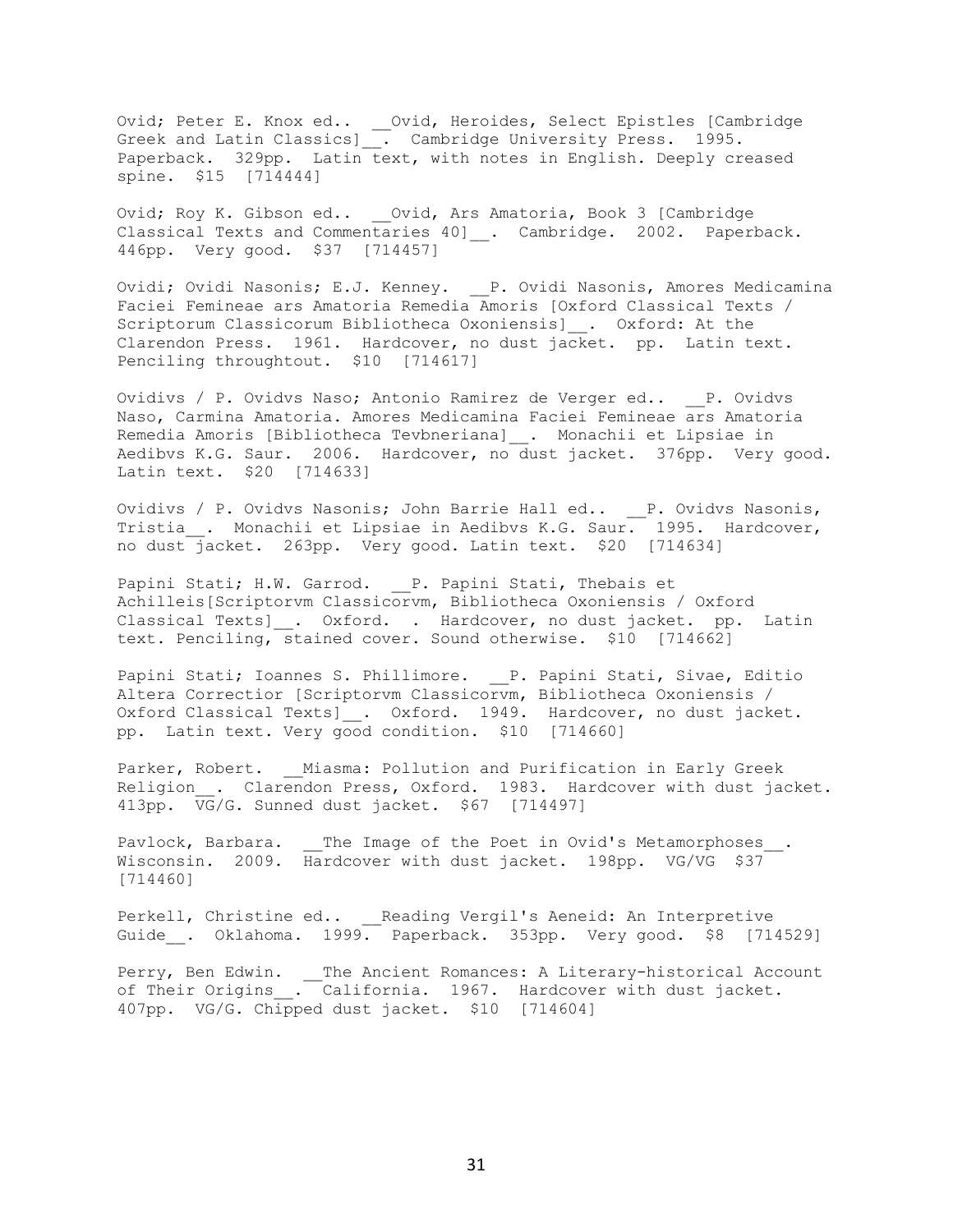Persi et Juvenalis / A. Persi Flacci et D. Ivni Ivvenalis; W.V. Clausen ed.. \_\_A. Persi Flacci et D. Ivni Ivvenalis: Satvrae [Scriptorvum Classicorvm Bibliotheca Oxoniensis]\_. Oxford. 1980. Hardcover with dust jacket. 198pp. In Latin. G/VG, browning to pages. \$11 [714550]

Petrini, Mark. The Child and the Hero: Coming of Age in Catullus and Vergil . University of Michigan Press. 1996. Hardcover with dust jacket. 136pp. VG/VG \$37 [714431]

Petronius / Petronii Arbitri; Martin S. Smith ed.. \_\_ Cena Trimalchionis . Oxford, at the Clarendon Press.  $1\overline{97}5$ . Hardcover with dust jacket. 233pp. VG/VG. Latin text, with notes in English. \$16 [714386]

Phillips, Tom. Pindar's Library: Performance Poetry and Material Texts [Oxford Classical Monographs]\_\_. Oxford University Press. 2016. Hardcover with dust jacket. 330pp. VG/VG \$25 [714496]

Plato; Kenneth Dover ed.. Plato, Symposium [Cambridge Greek and Latin Classics] . Cambridge University Press. 1979. Paperback. 185pp. Greek text, with notes in English. Previous owner's name, damp-warping to page edges. Otherwise sound. \$10 [714471]

Plato; R.G. Bury. The Symposium of Plato, edited with Introduction, Critical Notes and Commentary . Cambridge: W. Heffer and Sons Ltd.. 1964. Hardcover, no dust jacket. 177pp. Latin text, English notes and commentary. Foxing, penciling. Sound otherwise. \$15 [714613]

Plaza, Maria. \_\_The Function of Humour in Roman Verse Satire: Laughing and Lying \_. Oxford. 2008. Paperback. 370pp. Very good; previous owner's name on half-title. \$9 [714574]

Pliny the Elder; Tyler T. Travillian ed.. \_\_Pliny the Elder, The Natural History Book VII (with Book VIII 1-34) [Bloomsbury Latin Texts] . Bloomsbury Academic. 2015. Paperback. 360pp. Latin text, with notes in English. Inscribed and signed by the editor. \$27 [714560]

Pliny the Younger; Jacqueline Carlon. Selected Letters from Pliny the Younger's Epistulae [Oxford Greek and Latin College Commentaries] . Oxford University Press. 2017. Paperback. 179pp. Latin text, with commentary in English. Very good. \$27 [714517]

Pontano, Gioviano Gioviano; Julia Haig Gaisser ed. and trans.. Dialogues, volume 1: Charon and Antonius [The I Tatti Renaissance Library] . Harvard University Press. 2012. Hardcover with dust jacket. 403pp. Latin text and English translation. Volume 1 only. NF/NF \$25 [714379]

Poschl, Viktor. \_\_ The Art of Vergil: Image and Symbol in the Aeneid . University of Michigan Press. 1962. Hardcover with dust jacket. 216pp. G/G. Slight ink markings, chipped dust jacket. \$15 [714594]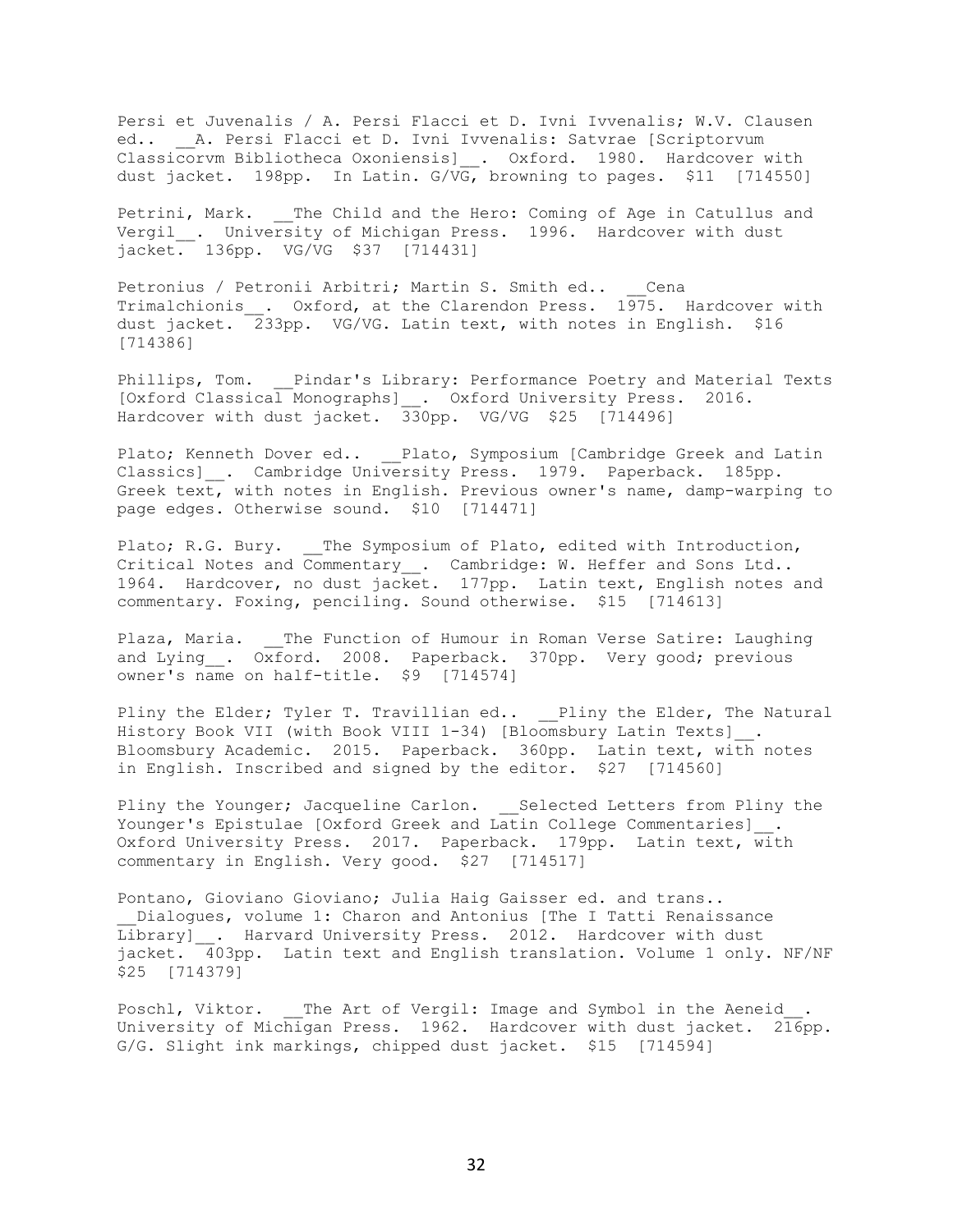Pritchett, W. Kendrick. \_\_The Greek State at War, Part I\_\_. California. 1974. Hardcover, no dust jacket. 169pp. Very good. Part 1 only. \$37 [714547]

Pritchett, W. Kendrick. The Greek State at War, Part II California. 1974. Hardcover with dust jacket. 318pp. VG/VG. Part 2 only. \$18 [714548]

Pritchett, W. Kendrick. \_\_The Greek State at War, Part III: Religion\_\_. California. 1979. Hardcover with dust jacket. 353pp. VG/G. Slightly chipped dust jacket. Part 3 only. \$47 [714545]

Pritchett, W. Kendrick. \_\_ The Greek State at War, Part IV . California. 1985. Hardcover with dust jacket. 278pp. VG/VG. Part 4 only. \$47 [714546]

Properti / Sexti Properti Carmina; E.A. Barber. \_\_A. Persi Flacci et D. Ivni Ivvenalis: Satvrae. Editio Altera [Scriptorvum Classicorvm Bibliotheca Oxoniensis / Oxford Classical Texts]\_\_. Oxford. 1974. Hardcover with dust jacket. 180pp. In Latin. VG/G. Slightly chipped and corner-clipped dust jacket \$11 [714552]

Propertius; Gregory Hutchinson ed.. Propertius, Elegies Book IV[Cambridge Greek and Latin Classics]\_\_. Cambridge University Press. 2006. Paperback. 258pp. Latin text, with notes in English. Previous owner's name, otherwise very good condition. \$15 [714474]

Propertius; W.A. Camps ed.. Propertius, Elegies, Book I (Latin text) . Cambridge, at the University Press. 1961. Hardcover with dust jacket. 101pp. Latin text, notes in English. G/G. Extensive penciling, chipped dust jacket \$12 [714437]

Propertius; W.A. Camps ed.. Propertius, Elegies, Book II (Latin text) . Cambridge, at the University Press. 1967. Hardcover with dust jacket. 236pp. Latin text, notes in English. VG/G. Previous owner's name, chipped dust jacket \$27 [714436]

Propertius; W.A. Camps ed.. Propertius, Elegies, Book III (Latin text) . Cambridge, at the University Press. 1966. Hardcover with dust jacket. 171pp. Latin text, notes in English. VG/G. Previous owner's name, torn dust jacket \$16 [714435]

Propertius; W.A. Camps ed.. Propertius, Elegies, Book IV (Latin text) . Cambridge, at the University Press. 1965. Hardcover with dust jacket. 167pp. Latin text, with notes in English. G/G. Pencil underlining, chipped dust jacket. \$19 [714434]

Quint, David. Epic and Empire: Politics and Generic Form from Virgil to Milton . Princeton. 1992. Paperback. 433pp. Very good; previous owner's name. \$16 [714461]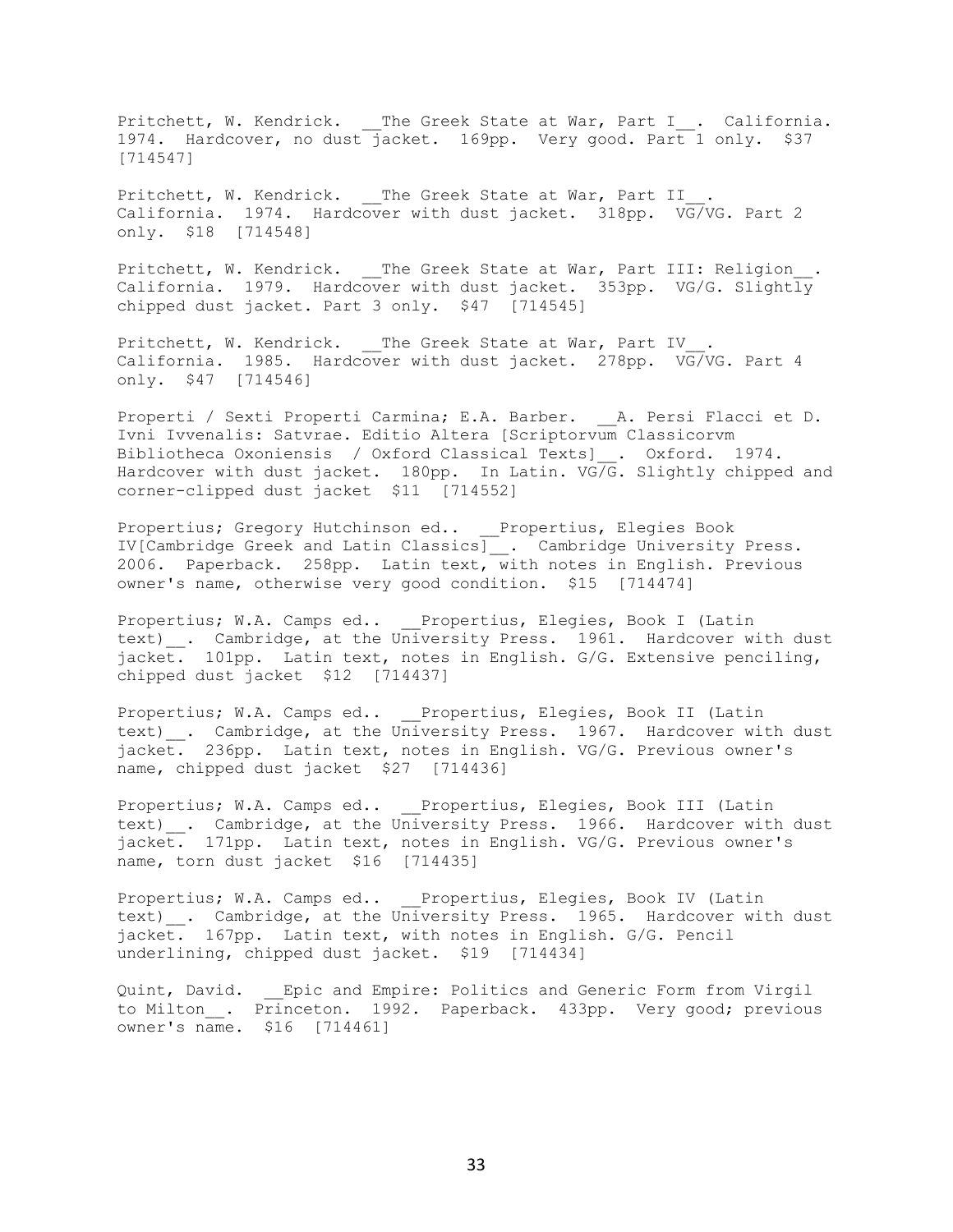Ramsby, Teresa R.. \_\_Textual Permanence: Roman Elegists and the Epigraphic Tradition\_\_. Duckworth. 2007. Hardcover with dust jacket. 197pp. VG/VG \$30 [714421]

Roman, Luke. Poetic Autonomy in Ancient Rome . Oxford. 2014. Hardcover with dust jacket. 380pp. VG/VG \$25 [714450]

Rosen, Ralph M.. \_\_\_Making Mockery: The Poetics of Ancient Satire Oxford. 2007. Hardcover with dust jacket. 294pp. VG/VG \$47 [714504]

Rossi, Andreola. \_\_Contexts of War: Manipulation of Genre in Virgilian Battle Narrative . University of Michigan Press. 2003. Hardcover with dust jacket.  $22\overline{3}pp$ . VG/VG. Inscribed and signed by the author. \$67 [714502]

Rudd, Niall. \_\_The Satires of Horace\_\_. Cambridge University Press. 1966. Hardcover with dust jacket. 318pp. VG/G. Rubbed and slightly chipped dust jacket. \$15 [714454]

Rudd, Niall ed.. Horace 2000: A Celebration. Essays for the Bimillennium\_\_. University of Michigan Press. 1993. Hardcover with dust jacket. 150pp. VG/VG. Previous owner's name on ffep. \$47 [714488]

Ruffell, I.A.. Politics and Anti-Realism in Athenian Old Comedy: The Art of the Impossible [Oxford Classical Monographs] \_. Oxford University Press. 2011. Hardcover with dust jacket. 499pp. VG/VG \$47 [714464]

Ryan, Maureen B. and Caroline A. Perkins. \_\_Ovid's Amores, Book One: A Commentary \_. Oklahoma. 2011. Paperback. 186pp. Very good. \$8 [714531]

Schmitz, Thomas A.. Modern Literary Theory and Ancient Texts: An Introduction . Blackwell Publishing. 2007. Paperback. 241pp. Very good. \$22 [714520]

Schmitzer, Ulrich. Ovid [Olms Studienbucher Antike] \_\_. Georg Olms Verlag. 2001. Paperback. 242pp. Very good; in German. \$10 [714600]

Seneca; A.J. Boyle. Seneca's Phaedra: Introduction, Text, Translation, and Notes . Francis Cairns. 1992. Paperback. 228pp. Very good. Latin text with English translation and notes. \$9 [714597]

Seneca; C.D.N. Costa ed.. \_\_ Medea. Latin text, edited with Introduction and Commentary . Oxford at the Clarendon Press. 1979. Hardcover with dust jacket. 168pp. VG/G. Previous owner's name inside, chipped dust jacket. Latin text, with introduction and commentary in English. \$22 [714598]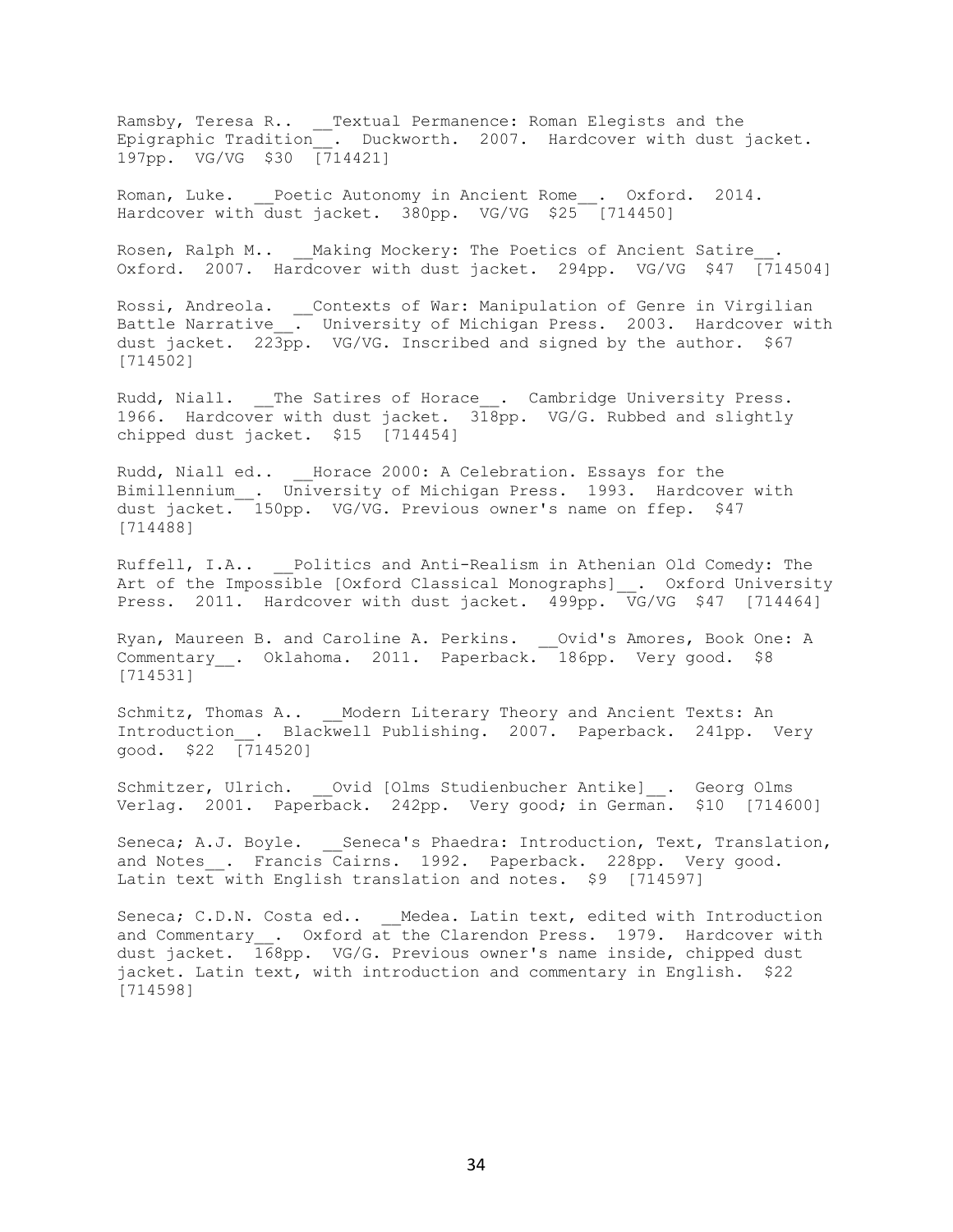Seneca; Hugh MacMaster Kingery. \_\_Three Tragedies of Seneca: Hercules, Furens, Troades, Medea. Latin text, with an Introduction and Notes\_\_. University of Oklahoma Press. 1966. Hardcover with dust jacket. 310pp. Latin text, with introduction and notes in English. Lower page edges damp warped. Chipped dust jacket. \$10 [714596]

Seneca; Michael Coffey and Roland Mayer eds.. Seneca, Phaedra [Cambridge Greek and Latin Classics]\_\_. Cambridge University Press. 1990. Paperback. 219pp. Latin text, with notes in English. Creased wrappers, previous owner's name, penciling. \$15 [714477]

Shuckburgh, E.S.. The Antigone of Sophocles, with a Commentary, abridged from the Large Edition of Sir Richard C. Jebb . Cambridge. 1971. Hardcover, no dust jacket. 252pp. Penciling, otherwise good. \$8 [714631]

Smith, R.A.. Poetic Allusion and Poetic Embrace in Ovid and Virgil University of Michigan Press. 1997. Hardcover with dust jacket. 226pp. VG/VG \$67 [714510]

Sophocles; J.K. Kells ed.. Sophocles [Cambridge Greek and Latin Classics]\_\_. Cambridge University Press. 1973. Hardcover with dust jacket. 255pp. VG/G. Greek text. Slightly chipped dust jacket \$22 [714618]

Sophocles; R.D. Dawe ed.. Sophocles; Tragoediae Tom. I : Aiax, Electra, Oedipvs Rex [Bibliotheca Teubneriana, Scriptorum Graecorum et Romanorum] . Lipsiae in Aedibvs B.G. Tevbneri. 1975. Hardcover, no dust jacket. 195pp. Greek text. Light penciling, good otherwise. \$10 [714653]

Sophokles; M.A. Bayfield intro.. The Antigone of Sophokles (in Greek) [Classical Series] . Macmillan / St. Martin's Press. 1968. Hardcover, no dust jacket.  $174$ pp. Cocked spine, extensive ink underlining, front hinge tender. Greek text, with notes in English. \$8 [714637]

Stengel, Paul. Die Griechischen Kultusaltertumer [Handbuch der Klassischen Altertumswissenschaft] . Arno Press. 1975. Hardcover, no dust jacket. 268pp. In German. Very good condition. \$20 [714647]

Storey, Ian C. and Arlene Allan. \_\_A Guide to Ancient Greek Drama. Second edition [Blackwell Guides to Classical Literature] . Wiley Blackwell. 2014. Paperback. 331pp. Very good. \$37 [714394]

Strauss, Leo. Socrates and Aristophanes . Basic Books Inc.. 1966. Hardcover, no dust jacket. 321pp. Stained and rubbed cover, slight marks. \$22 [714589]

Suetonius; John M. Carter ed.. \_\_ Divus Augustus. Edited with Introduction and Commentary\_\_. Bristol Classical Press. 1998. Paperback. 225pp. In Latin, with introduction and commentary by John M. Carter \$15 [714567]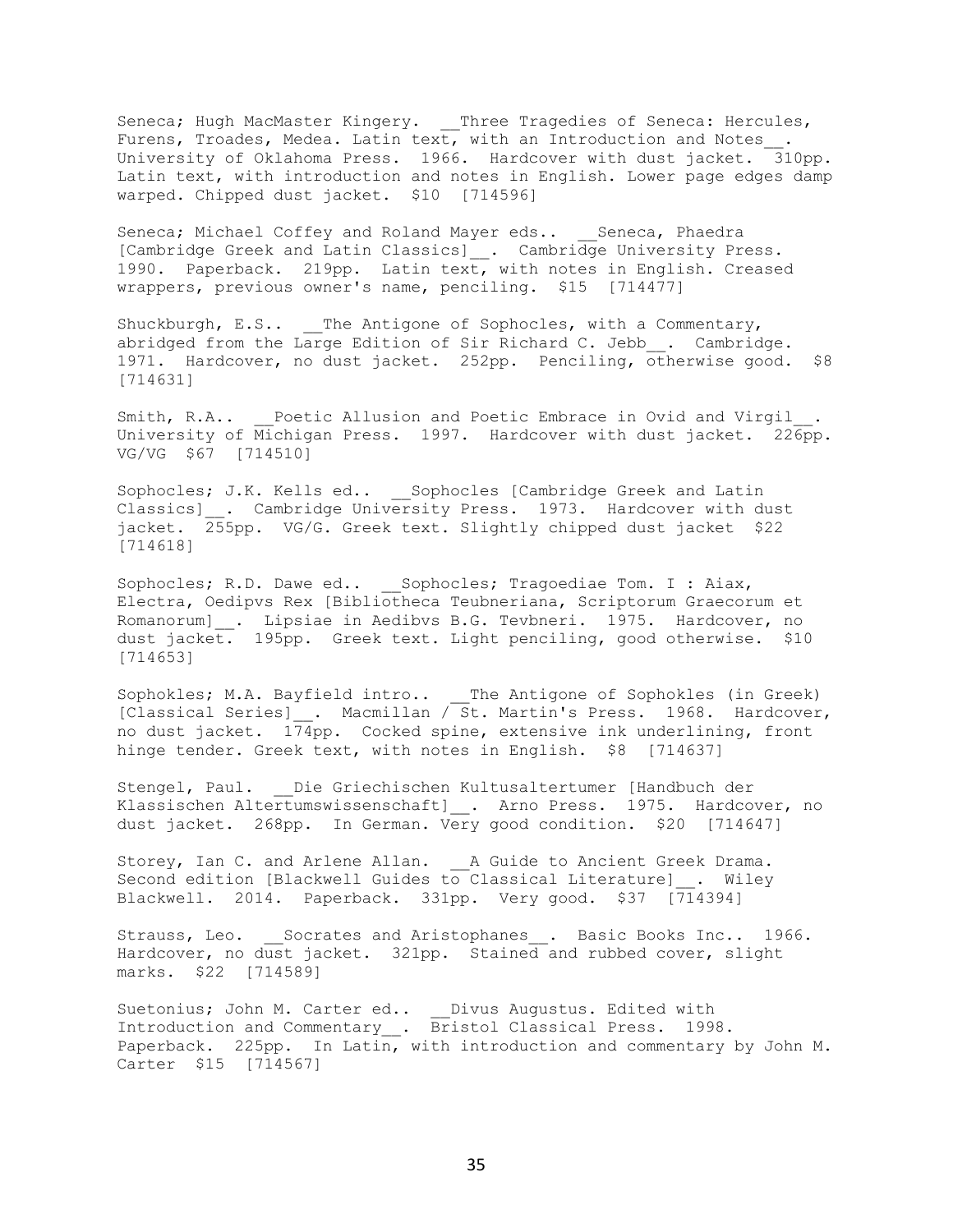Suetonius; R.J. Getty ed.. \_\_De Bello Civili I\_\_. Bristol Classical Press. 1998. Paperback. 225pp. In Latin, with notes in English. Very good; previous owner's name. \$15 [714568]

Svetonivs; Maximilianvs Ihm. C. Svetoni Tranqvilii Opera, vol. 1: De Vita Caesarvm, Libri VIII [Bibliotheca Teubneriana, Scriptorum Graecorum et Romanorum] . Lipsiae in Aedibvs B.G. Tevbneri. 1993. Hardcover, no dust jacket. 359pp. Latin text. Light penciling, slightly scuffed cover. Good otherwise. \$10 [714655]

Tacitus / P. Cornelii Taciti; C.D. Fisher. P. Cornelii Taciti, Annalivm ab Excessv Divi Avgvsti Libri [Scriptorvm Classicorvm, Bibliotheca Oxoniensis / Oxford Classical Texts]\_\_. Oxford at the Clarendon Press. 1977. Hardcover, no dust jacket. 422pp. Latin text. Foxing, light penciling, rubbed board edges, good otherwise. \$10 [714664]

Tacitus / P. Cornelii Taciti; C.D. Fisher. \_\_P. Cornelii Taciti, Historiarvm Libri [Scriptorvm Classicorvm, Bibliotheca Oxoniensis / Oxford Classical Texts]\_\_. Oxford at the Clarendon Press. 1952. Hardcover, no dust jacket. pp. Latin text. Foxing, light penciling, good otherwise. \$10 [714663]

Tacitus / P. Cornelii Taciti; Henry Furneux ed.. The Annals of Tacitus, volume I: Books I-VI. Second edition .  $\overline{Ox}$  ford at the Clarendon Press. 1965. Hardcover, no dust jacket. 691pp. Volume 1 only. Latin text, with English notes. Sold as is. Front hinge broken, sunned and edge-worn cover. \$10 [714592]

Tacitus, Cornelius; Erich Koestermann. \_\_Cornelli Taciti, Libri Qvi Supersvnt, Tom. 1: Ab Excessv Divi Avgvsti [Bibliotheca Teubneriana, Scriptorum Graecorum et Romanorum]\_\_. Lipsiae in Aedibvs B.G. Tevbneri. 1965. Hardcover, no dust jacket. 451pp. Latin text. Sunned spine, bowed boards, worn board corners. Sound otherwise. \$10 [714654]

Tacitus; R.H. Martin and A.J. Woodman ed.. \_\_Tacitus; Annals, Book IV [Cambridge Greek and Latin Classics]\_\_. Cambridge University Press. 1989. Paperback. 281pp. Latin text, with notes in English. Previous owner's name, otherwise very good condition. \$15 [714473]

Tarrant, Richard. \_\_Texts, Editors, and Readers: Methods and Problems in Latin Textual Criticism [Roman Literature and Its Contexts] . Cambridge University Press. 2016. Paperback. 192pp. Very good. \$16 [714539]

Telo, Mario. \_\_Aristophanes and the Cloak of Comedy: Affects, Aesthetics and the Canon\_\_. University of Chicago Press. 2016. Hardcover with dust jacket. 237pp. VG/VG \$47 [714465]

Thibodeau, Philip and Harry Haskell eds.. Being There Together: Essays in Honor of Michael C.J. Putnam\_\_. Afton Historical Society Press. 2003. Hardcover, no dust jacket. 301pp. Very good. Inscribed and signed by Michael C.J. Putnam. \$22 [714601]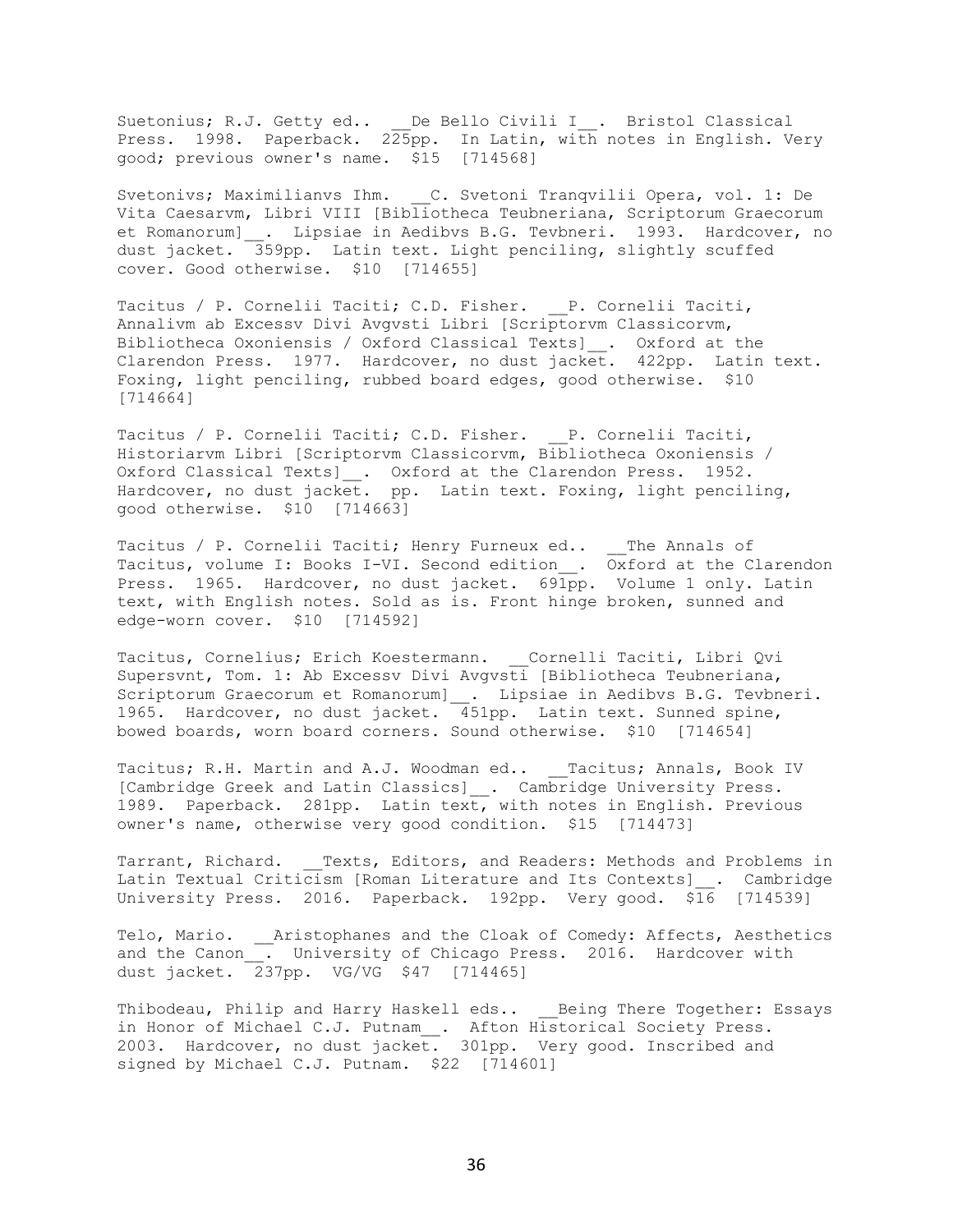Thucydides; C.E. Graves ed.. \_\_The Fourth Book of Thucydides (in Greek) [Classical Series] \_. Macmillan / St. Martin's Press. 1965. Hardcover, no dust jacket. 320pp. Greek text, notes in English. Very good, slightly sunned spine. \$8 [714638]

Thucydides; E.C. Marchant ed.. Thucydides, Book I (in Greek) [Classical Series] . Macmillan. 1970. Hardcover, no dust jacket. 281pp. Greek text, notes in English. Penciling, upper spine cloth tattered. Sound otherwise. \$8 [714640]

Thucydides; E.C. Marchant ed.. \_\_ Thucydides, Book II (in Greek) [Classical Series] . Macmillan / St. Martin's Press. 1966. Hardcover, no dust jacket. 282pp. Greek text, notes in English. Very good, sunned spine. \$8 [714639]

Tibullus; Guy Lee. \_\_\_ Tibullus: Elegies. Introduction, Text, Translation and Notes. Third edition\_\_. Francis Cairns. 1990. Paperback. 168pp. Penciling, good otherwise. \$8 [714626]

Trampedach, Kai. \_\_Politische Mantik: Die Kommunikation uber Gotterzeichen und Orakel im Klassischen Griechenland . Verlag Antike. 2015. Hardcover, no dust jacket. 650pp. In German. Near fine condition. \$37 [714482]

Van Steen, Gonda A.H.. \_\_Venom in Verse: Aristophanes in Modern Greece\_\_. Princeton. 2000. Hardcover with dust jacket. 284pp. G/VG. Slight penciling. \$9 [714513]

Vergil / P. Vergili Maronis; R.G. Austin. \_\_ Aeneidos, Liber Sextus. With a Commentary by R.G. Austin\_. Oxford: Clarendon Press. 2009. Paperback. 303pp. Very good. Latin text, with commentary in English. \$12 [714536]

Vergil; H.E. Gould and J.L. Whiteley. \_\_Aeneid IV. Edited, with Introduction, Notes and Vocabulary\_\_. Bristol Classical Press. 1997. Paperback. 148pp. Latin text, with introduction and notes in English. Penciling, good otherwise. \$8 [714542]

Vergil; Robert Coleman ed.. Vergil, Eclogues [Cambridge Greek and Latin Classics] . Cambridge University Press. 1991. Paperback. 303pp. Latin text, with notes in English. Slightly scratched and edgeworn wrappers, good otherwise. \$15 [714478]

Vergil; S.J. Harrison. Aeneid 10, with Introduction, Translation, and Commentary [Oxford Classical Monographs] . Oxford University Press. 2002. Paperback. 304pp. Very good. \$37 [714579]

Veyne, Paul. Roman Erotic Elegy: Love, Poetry, and the West. Chicago. 1988. Paperback. 267pp. Penciling, edge-worn wrappers. \$8 [714422]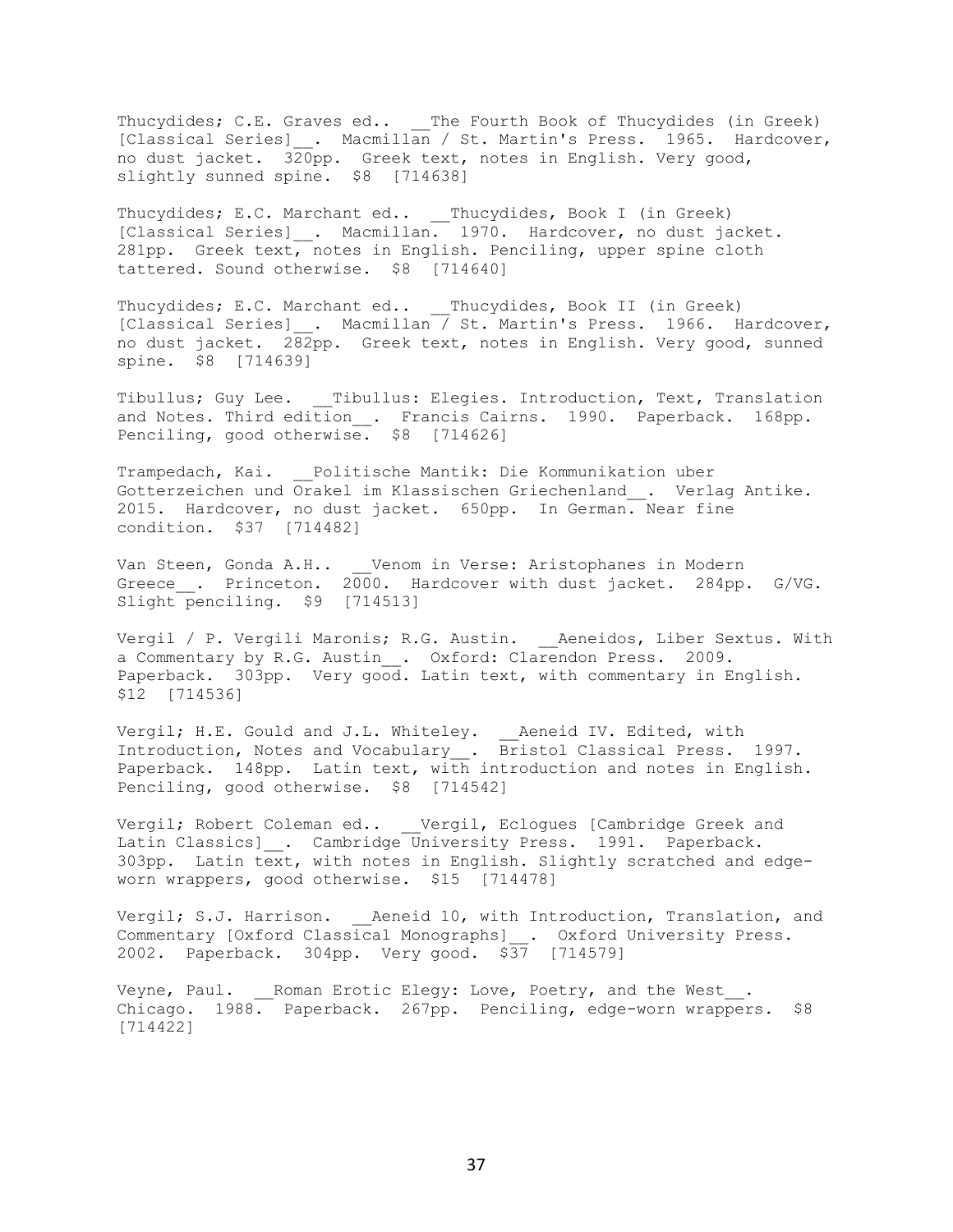Virgil / P. Vergili Maronis; R.G. Austin. P. Vergili Maronis Aeneidos Liber Quartus. With Commentary by R.G. Austin\_\_. Oxford: At the Clarendon Press. 1982. Paperback. 212pp. Latin text, with English commentary. Penciling, creased spine, edge-worn wrappers. Good otherwise. \$10 [714543]

Virgil / P. Vergili Maronis; R.G. Austin. P. Vergili Maronis Aeneidos Liber Secvundvs. With Commentary by R.G. Austin\_\_. Oxford: At the Clarendon Press. 1991. Paperback. 311pp. Latin text, with English commentary. Penciling, creased spine, edge-worn wrappers. Good otherwise. \$16 [714541]

Virgil / P. Vergili Maronis; T.E. Page ed.. P. Vergili Maronis, Bucolics and Georgics / Bucolica et Georgica (in Latin) [Classical Series] . Macmillan; St. Martin's Press. 1968. Hardcover, no dust jacket. 396pp. Latin text, notes in English. Slight wear, otherwise good. \$8 [714641]

Virgil; C.J. Fordyce; P.G. Walsh; John D. Christie ed.. \_\_\_ Aeneid VII-VIII. Commentary by C.J. Fordyce; introduction by P.G. Walsh; Edited by John D. Christie . Bristol Classical Press. 2001. Paperback. 306pp. Very good. Latin text, with commentary and introduction in English. \$9 [714534]

Virgil; Frank Fletcher ed.. \_\_ Aenid VI. Latin text with Introduction and Commentary\_\_. Oxford at the Clarendon Press. 1948. Hardcover, no dust jacket. 147pp. Very good. \$10 [714614]

Virgil; K.W. Gransden ed.. \_\_Virgil, Aenid Book VIII [Cambridge Greek and Latin Classics] \_. Cambridge University Press. 2003. Paperback. 201pp. Latin text, with notes in English. Upper corners bumped, otherwise very good. \$15 [714440]

Virgil; Philip Hardie ed.. \_\_Virgil, Aenid Book IX [Cambridge Greek and Latin Classics] . Cambridge University Press. 1994. Paperback. 259pp. Latin text, with notes in English. Very good condition, previous owner's name. \$15 [714439]

Virgil; Richard Tarrant ed.. \_\_Virgil, Aenid Book XII [Cambridge Greek and Latin Classics] . Cambridge University Press. 2012. Paperback. 363pp. Latin text, with notes in English. Very good condition. \$15 [714438]

Virgil; Wendell Clausen. \_\_Virgil: Eclogues (Latin text). With an Introduction and Commentary\_\_. Oxford. 1994. Paperback. 328pp. Latin text, with introduction and commentary in English. Very good condition, previous owner's name. \$25 [714433]

Voegelin, Walter. Die Diabole bei Lysias [Morals and Law in Ancient Greece] . Arno Press. 1979. Hardcover, no dust jacket. 171pp. Good; some penciling. \$12 [714636]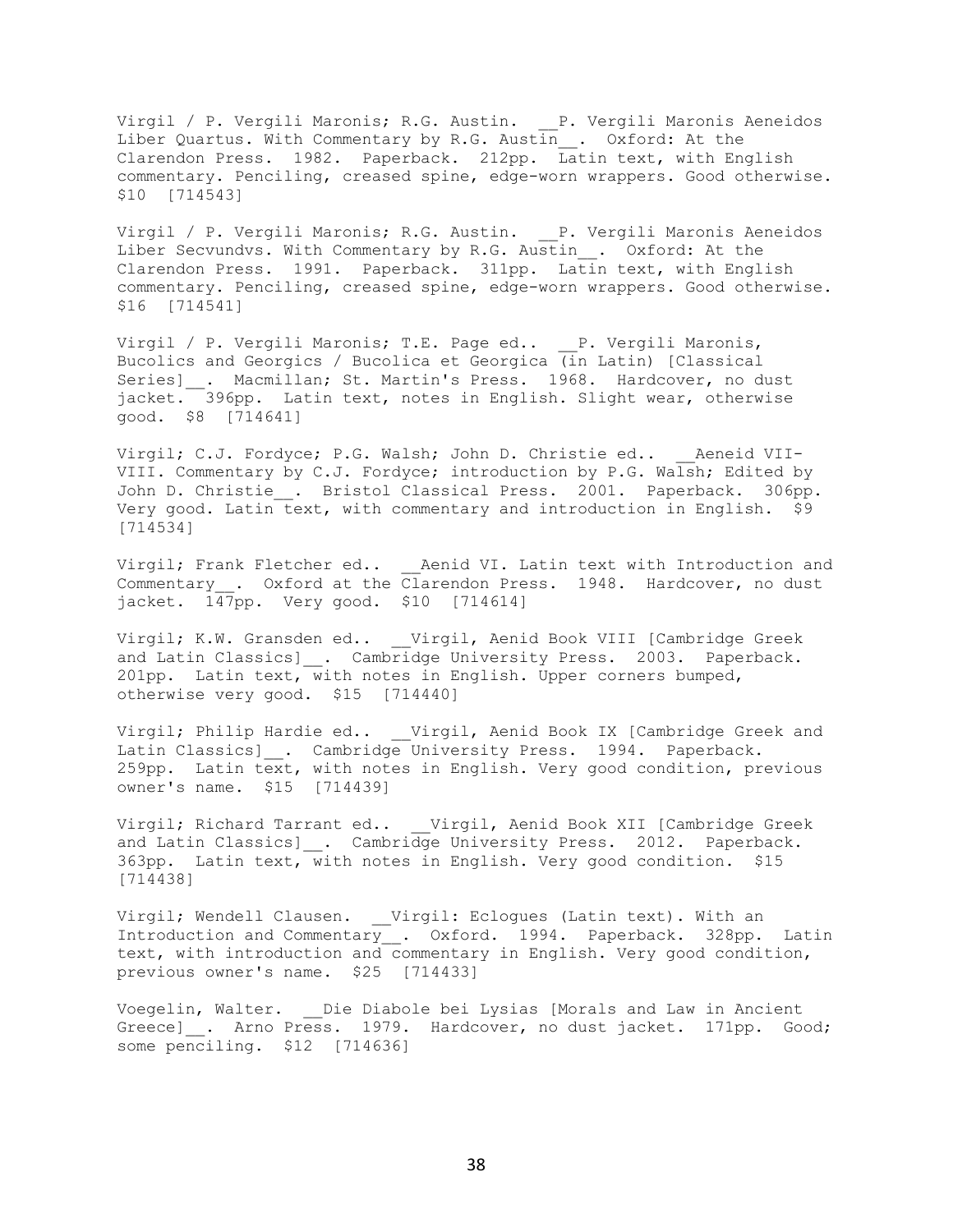Wheeler, Stephen M.. \_\_ A Discourse of Wonders: Audience and Performance in Ovid's Metamorphoses\_\_. University of Pennsylvania Press. 1999. Hardcover with dust jacket. 272pp. VG/VG. Previous owner's name. \$97 [714462]

Wilhelm, Robert W. and Howard Jones editors.. \_\_ The Two Worlds of the Poet: New Perspectives on Vergil . Wayne State University Press. 1992. Hardcover with dust jacket. 522pp. VG/VG \$15 [714506]

Wilkinson, L.P.. \_\_\_Horace and His Lyric Poetry\_\_. Cambridge University Press. 1968. Paperback. 185pp. Very good; previous owner's name inside front wrapper. \$8 [714630]

Wilkinson, L.P.. Ovid Recalled . Cambridge. 1955. Hardcover with dust jacket. 484pp. Front upper board edge bumped, slightly shaken, previous owner's name. Chipped and worn dust jacket. Otherwise a sound, unmarked copy. \$16 [714588]

Williams, Gordon. Change and Decline: Roman Literature in the Early Empire . California. 1978. Hardcover with dust jacket. 344pp. VG/VG. Previous owner's name. \$16 [714490]

Williams, Gordon. Figures of Thought in Roman Poetry . Yale University Press. 1980. Hardcover with dust jacket. 295pp. Very good, dust jacket badly torn and creased. \$10 [714489]

Woodhead, A.G.. \_\_The Study of Greek Inscriptions\_\_. Cambridge University Press. 1967. Paperback. 139pp. Very good, previous owner's name inside front wrapper. \$8 [714623]

Wray, David. Catullus and the Poetics of Roman Manhood. Cambridge. 2001. Hardcover with dust jacket. 246pp. VG/VG. Previous owner's name. \$67 [714430]

Wright, Matthew. Euripides' Escape-Tragedies. A Study of Helen, Andromeda, and Iphigenia among the Taurians\_\_. Oxford University Press. 2009. Hardcover, no dust jacket. 433pp. Very good. \$57 [714483]

COMMENTARIES- NEW TESTAMENT

Barrett, C.K.. The Gospel According to St. John (Second Edition) Westminster. 1978. Hardcover with dust jacket. 638pp. G/G. Slight highlighting, creased and edge-worn dust jacket. \$12 [714179]

Barth, Karl; Edwyn C. Hoskyns trans.. \_\_The Epistle to the Romans \_\_\_. Oxford. 1960. Paperback. 547pp. Foxing, extensive ink underlining, edge-worn wrappers. \$11 [713857]

Barth, Karl; Francis Watson & John Webster. \_\_The Epistle to the Ephesians. With Introductory Essays by Francis Watson and John Webster\_\_. Baker. 2017. Hardcover with dust jacket. 182pp. VG/VG \$10 [714050]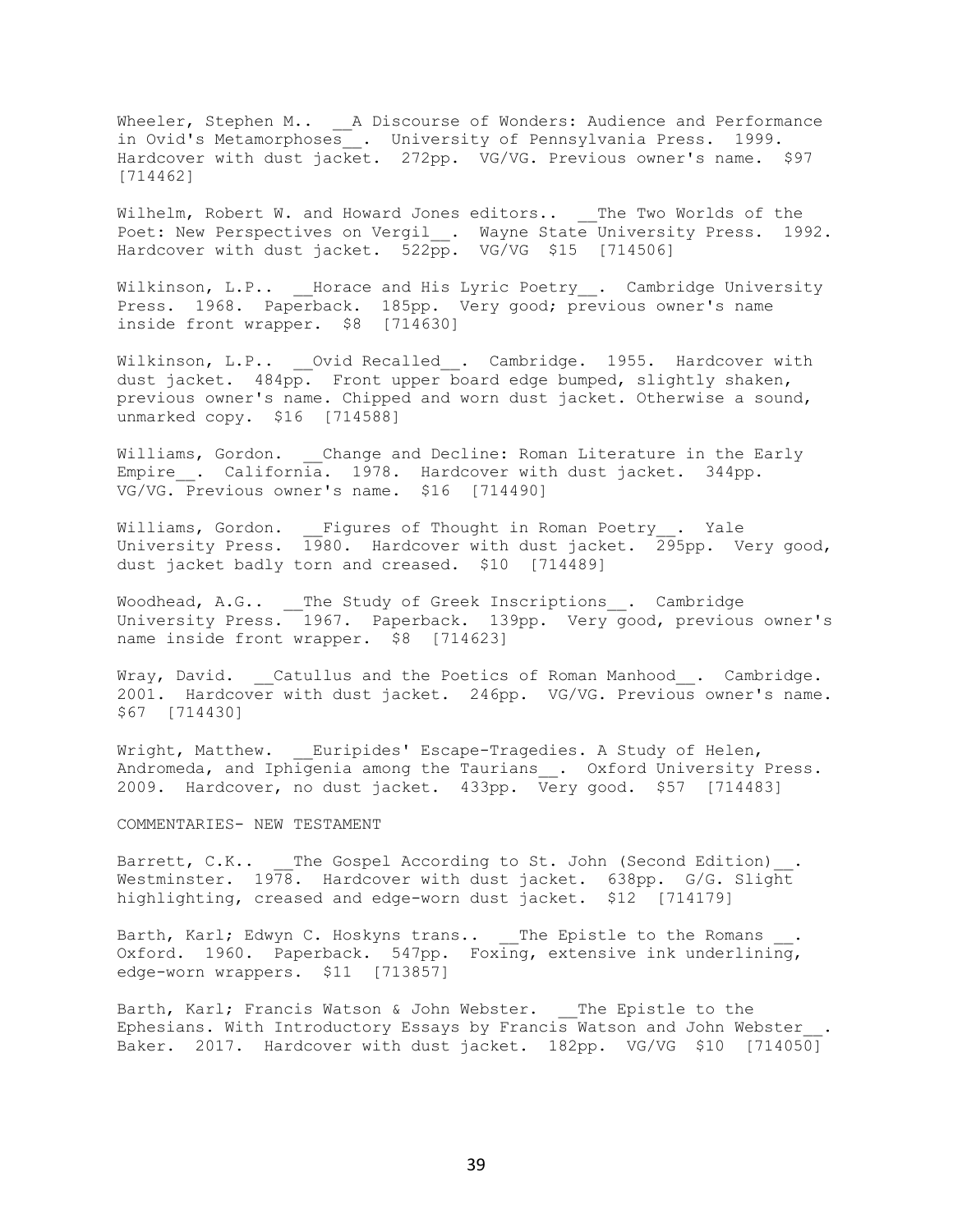Baxter, J. Sidlow. \_\_Explore the Book (Complete 6 Volumes in 1) \_\_. Zondervan. 1975. Hardcover, no dust jacket. pp. Complete,  $\sin \overline{x}$  volumes in one edition. Musty, previous owner stamps, blurbs cut from dust jacket pasted to end papers. \$27 [714186]

Blaiklock, E.M.. Acts: The Birth of the Church. A Commentary . Revell. 1980. Hardcover with dust jacket. 282pp. VG/VG. Bookplate inside front cover. \$10 [714304]

Boice, James Montgomery. \_\_Philippians: An Expositional Commentary\_\_. Zondervan. 1971. Hardcover with dust jacket. 314pp. G/VG. Slight ink markings, book-plate. \$11 [714225]

Boice, James Montgomery. \_\_The Gospel of John: An Expositional Commentary, Volume 1 through volume 5 (5 volumes total) . Zondervan. 1975. Hardcover with dust jacket. pp. VG/VG, book-plates. Complete set, volume 1 through volume 5. \$77 [714250]

Bruce, F.F.. Epistle to the Hebrews [New International Commentary on the New Testament] . Eerdmans. 1981. Hardcover with dust jacket. 447pp. VG/VG \$12 [714176]

Bruce, F.F.. I & II Corinthians [New Century Bible] . Eerdmans. 1971. Hardcover with dust jacket. 262pp. VG/VG. Bookplate \$15 [714256]

Bruce, F.F.. The Epistle to the Ephesians . Pickering and Inglis. 1970. Hardcover with dust jacket. 140pp. G/VG. Slight ink underlining. \$8 [714231]

Bultmann, Rudolf. The Gospel of John: A Commentary . Westminster Press. 1971. Hardcover with dust jacket. 758pp. VG/G. Slightly concave spine, chipped dust jacket. \$15 [714177]

Calvin, John. \_\_Calvin's New Testament Commentaries (10 volumes) . Eerdmans. 1972. Hardcover with dust jacket. pp. Complete set, volume 1 through volume 10 (10 volumes total). VG/VG. Bookplates. \$197 [714307]

Calvin, John; T.H.L. Parker trans.; David W. Torrance and Thomas F. Torrance eds.. A Harmony of the Gospels Matthew, Mark and Luke, vol. I [Calvin's New Testament Commentaries]\_. Eerdmans. 1972. Hardcover with dust jacket. 326pp. Volume 1 only. VG/G. Previous owner's stamps. Slight damage to dust jacket at lower spine. \$22 [714113]

Calvin, John; T.H.L. Parker trans.; David W. Torrance and Thomas F. Torrance eds.. \_\_A Harmony of the Gospels Matthew, Mark and Luke, vol. II [Calvin's New Testament Commentaries] . Eerdmans. 1972. Hardcover with dust jacket. 306pp. Volume 2 only. VG/G. Previous owner's stamps. Slight damage to dust jacket at lower spine. \$8 [714154]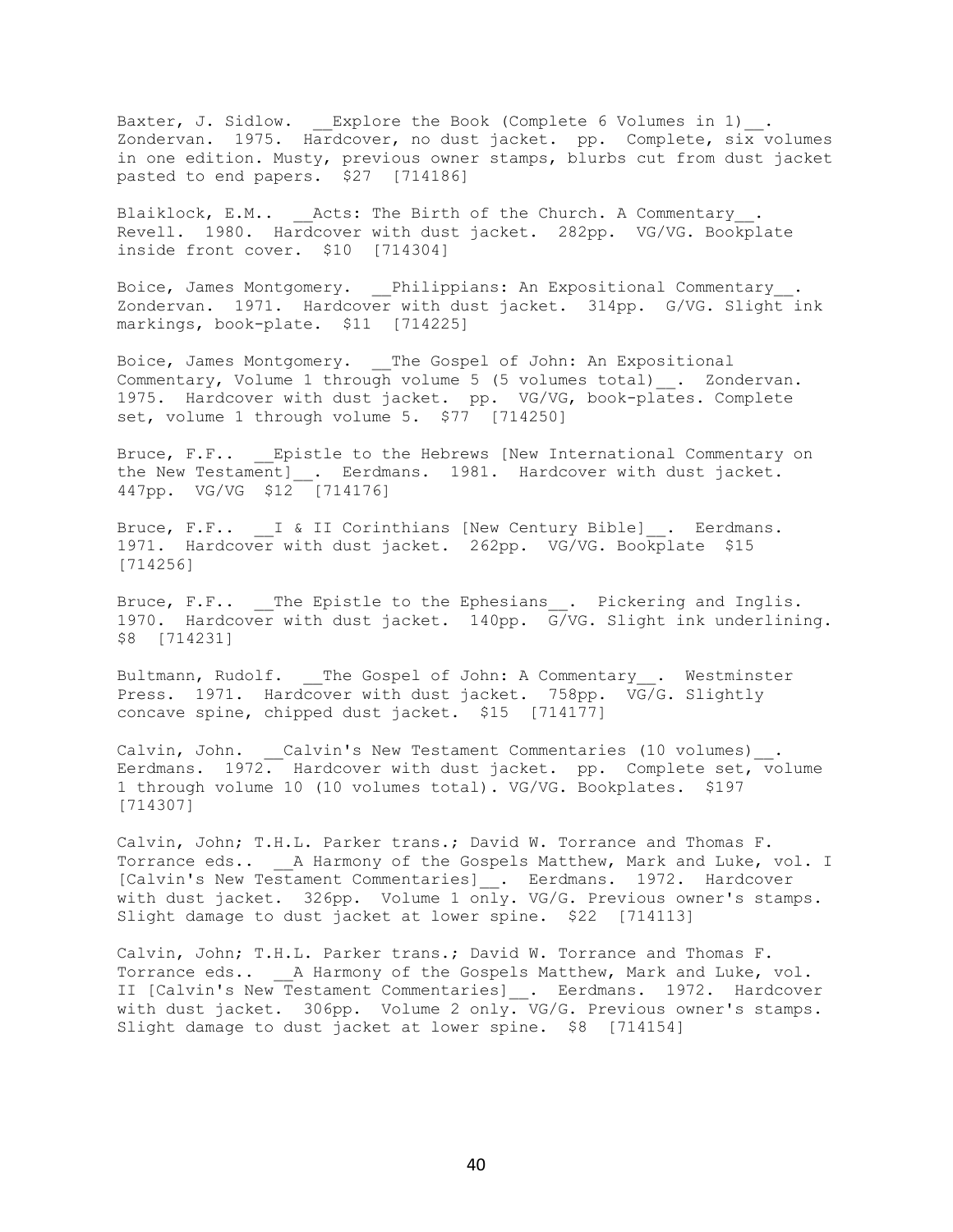Calvin, John; T.H.L. Parker trans.; David W. Torrance and Thomas F. Torrance eds.. \_\_A Harmony of the Gospels Matthew, Mark and Luke, vol. III; James and Jude [Calvin's New Testament Commentaries] \_. Eerdmans. 1989. Hardcover with dust jacket. 345pp. Volume 3 only. VG/G. Previous owner's stamps \$20 [714181]

Calvin, John; T.H.L. Parker trans.; David W. Torrance and Thomas F. Torrance eds.. The Gospel according to St. John 1-10 [Calvin's New Testament Commentaries] \_. Wm. B. Eerdmans. 1961. Hardcover with dust jacket. 278pp. VG/VG. Previous owner's stamp on front glued end paper. \$12 [714153]

Calvin, John; T.H.L. Parker trans.; David W. Torrance and Thomas F. Torrance eds.. The Gospel according to St. John, Part Two, 11-21, and the First Epistle of John [Calvin's New Testament Commentaries] . Wm. B. Eerdmans. 1979. Hardcover with dust jacket. 327pp. VG/VG. Previous owner's stamp on front glued end paper. \$8 [714182]

Cole, Alan. The Gospel According to St. Mark [Tyndale New Testament Commentaries]. Eerdmans. 1970. Hardcover with dust jacket. 263pp. VG/G. Slightly sunned and edge-worn dust jacket. \$10 [714366]

Ellis, E. Earle ed.. The Gospel of Luke [New Century Bible] Oliphants. 1974. Hardcover with dust jacket. 300pp. VG/VG. Bookplate inside front cover. \$8 [714259]

Fee, Gordon D.. Paul's Letter to the Philippians [New International Commentary on the New Testament] . Eerdmans. 1995. Hardcover, no dust jacket. 497pp. Ex-library, edge-worn cover. \$22 [714008]

Fee, Gordon D.. Philippians [The IVP New Testament Commentary Series] . IVP. 1999. Hardcover with dust jacket. 204pp. VG/VG. Previous owner's name on ffep. \$11 [713718]

Fung, Ronald Y.K.. The Epistle to the Galatians [New International Commentary on the New Testament]\_. Eerdmans . 1988. Hardcover with dust jacket. 342pp. VG/VG. Bookplate \$8 [714318]

Geldenhuys, Norval. Commentary on the Epistles of James and John [The New International Commentary on the New Testament] . Eerdmans. 1970. Hardcover with dust jacket. 249pp. VG/VG. Bookplate \$8 [714333]

Geldenhuys, Norval. Commentary on the Gospel of Luke [The New International Commentary on the New Testament] . Eerdmans. 1968. Hardcover with dust jacket. 238pp. VG/VG. Bookplate \$8 [714332]

Green, Michael. Second Epistle of Peter and the Epistle of Jude: An Exposition and Commentary [Tyndale New Testament Commentaries]\_\_. Eerdmans. 1968. Hardcover with dust jacket. 263pp. VG/G. Slightly sunned and edge-worn dust jacket. \$10 [714365]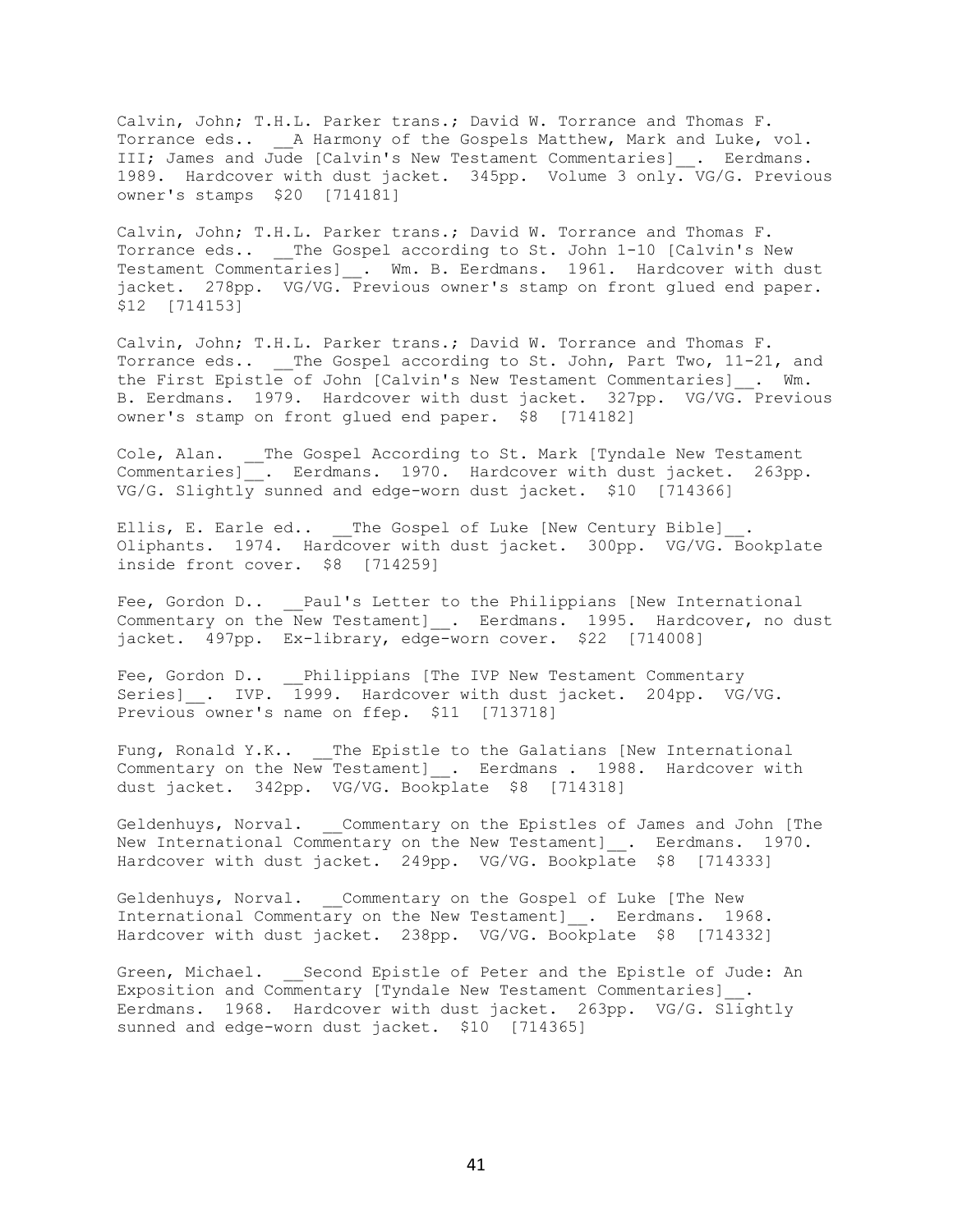Grosheide, F. W.. \_\_Commentary on the First Epistle of the Corinthians [New International Commentary on the New Testament]\_\_. Wm. B. Eerdmans Publishing Company. 1968. Hardcover with dust jacket. 415pp. VG/VG, bookplate \$8 [714319]

Guthrie, Donald ed.. Galatians [New Century Bible] . Oliphants. 1969. Hardcover with dust jacket. 175pp. VG/VG. Bookplate inside front cover. \$8 [714260]

Hendricksen, William. \_\_Exposition of Ephesians [New Testament Commentary] . Baker Book House. 1970. Hardcover with dust jacket. 290pp. VG/VG. Bookplate \$8 [714347]

Hendriksen, William. Exposition of the Gospel According to John (2) volumes, complete in 1) [New Testament Commentary] . Baker Book House. 1970. Hardcover with dust jacket. pp. VG/VG. Bookplate inside front cover. Two volumes, complete in one. \$8 [714294]

Hendriksen, William. \_\_Exposition of the Gospel According to Mark [New Testament Commentary]\_\_. Baker Book House. 1976. Hardcover with dust jacket. 700pp. VG/VG. Bookplate inside front cover. \$8 [714293]

Hendriksen, William. \_\_Gospel of Matthew [New Testament Commentary]\_\_. Baker. 1973. Hardcover with dust jacket. 1015pp. VG/VG. Bookplate \$10 [714297]

Hill, David. \_\_The Gospel of Matthew [New Century Bible] . Eerdmans. 1972. Hardcover with dust jacket. 367pp. VG/VG. Bookplate \$8 [714257]

Hodge, Charles. Commentary on the Epistle to Romans . Wm. B. Eerdmans. 1972. Hardcover with dust jacket. 457pp.  $\overline{VG/VG}$ . Bookplate, edge-worn dust jacket. \$11 [714266]

Hodge, Charles. \_\_Commentary on the Epistle to the Ephesians\_\_. Wm. B. Eerdmans. 1966. Hardcover, no dust jacket. 398pp. Very good. Bookplate, previous owner's name. \$8 [714269]

Hodge, Charles. \_\_Commentary on the First Epistle to the Corinthians\_\_. Wm. B. Eerdmans. 1969. Hardcover with dust jacket. 373pp. VG/VG. Bookplate, slightly scratched dust jacket. \$8 [714268]

Hodge, Charles. \_\_\_Commentary on the Second Epistle to the Corinthians . Wm. B. Eerdmans. 1970. Hardcover with dust jacket. 314pp. VG/VG. Bookplate, slightly scratched dust jacket. \$8 [714267]

Hughes, Philip Edgcumbe. A Commentary on the Epistle to the Hebrews. Eerdmans. 1979. Hardcover with dust jacket. 623pp. VG/VG. Bookplate \$37 [714299]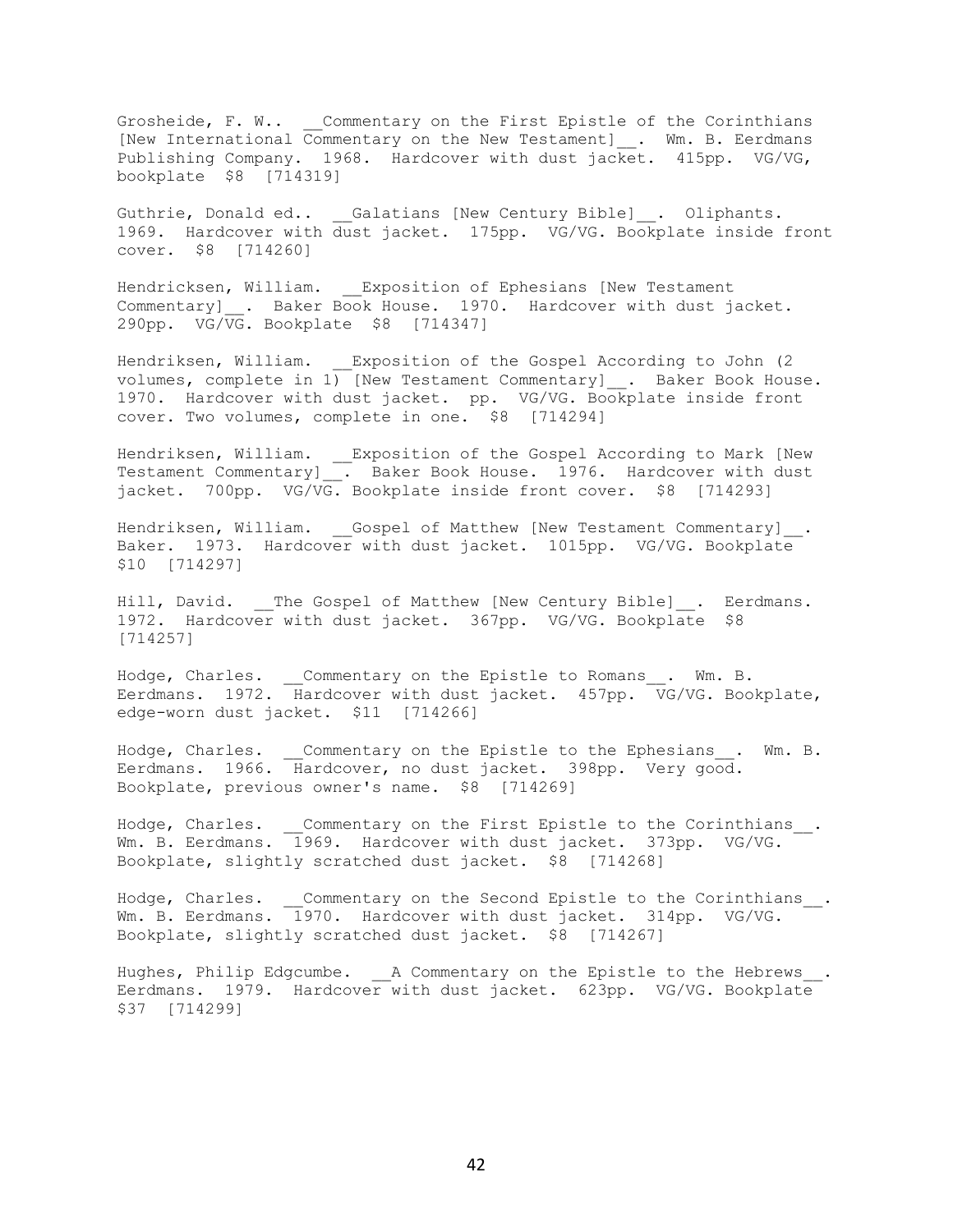Keck, Leander E. ed.. \_\_The New Interpreter's Bible (12 volumes, plus index: 13 volumes total) \_\_. Abingdon. 1994. Hardcover with dust jacket. pp. Complete set; 12 volumes plus index (13 volumes total). VG/VG. Previous owner's name inside several volumes. Due to the weight of these volumes, shipping will cost more than the standard rate indicated on some websites. \$227 [714110]

King, Guy H.. Crossing the Border: An Expositional Study of Colossians . Christian Literature Crusade. 1969. Hardcover with dust jacket. 144pp. VG/G. Chipped dust jacket, book-plate. \$14 [714232]

Knight, George W. III. Commentary on the Pastoral Epistles [New International Greek Testament Commentary] . Eerdmans, Paternoster. 1992. Hardcover with dust jacket. 514pp. G/G. Foxing, torn dust jacket. \$37 [713836]

Lane, William L.. \_\_Commentary on the Gospel of Mark [New International Commentary on the New Testament] \_. Wm. B. Eerdmans Publishing Company. 1974. Hardcover with dust jacket. 652pp. VG/VG, bookplate \$8 [714320]

Lenski, R.C.H.. \_\_Commentary on the New Testament (12 vols.)\_\_. Augsburg Publishing House. 1964. Hardcover with dust jacket. pp. Complete set, volume 1 through volume 12. VG/VG. Bookplates. Due to the weight of these volumes, shipping will cost more than the standard rate indicated on some websites. \$177 [714308]

Lenski, R.C.H.. Interpretation of Luke's Gospel . Augsburg. 1964. Hardcover with dust jacket. 1212pp. VG/G. Chipped and scuffed dust jacket. \$16 [714003]

Liddon, H P. Explanatory Analysis of St. Paul's First Epistle to Timothy<sub>\_\_</sub>. Klock & Klock. 1978. Hardcover, no dust jacket. 97pp. Very good. \$12 [713831]

Liddon, H P. \_\_Explanatory Analysis of St. Paul's First Epistle to Timothy . Klock & Klock. 1978. Hardcover, no dust jacket. 97pp. Very good. \$12 [713832]

Lloyd-Jones, D.M.. \_\_Romans: An Exposition of Chapter 5: Assurance\_\_. Zondervan. 1975. Hardcover with dust jacket. 370pp. VG/VG, bookplate, dust jacket corner-clipped. \$12 [714253]

Lloyd-Jones, D.M.. Romans: An Exposition of Chapter 6: The New Man Zondervan. 1976. Hardcover with dust jacket. 313pp. VG/VG, book-plate \$10 [714252]

Lloyd-Jones, D.M.. \_\_Romans: An Exposition of Chapter 8:17-39: The Final Perseverance of the Saints\_\_. Zondervan. 1976. Hardcover with dust jacket. 438pp. VG/VG, book-plate \$15 [714251]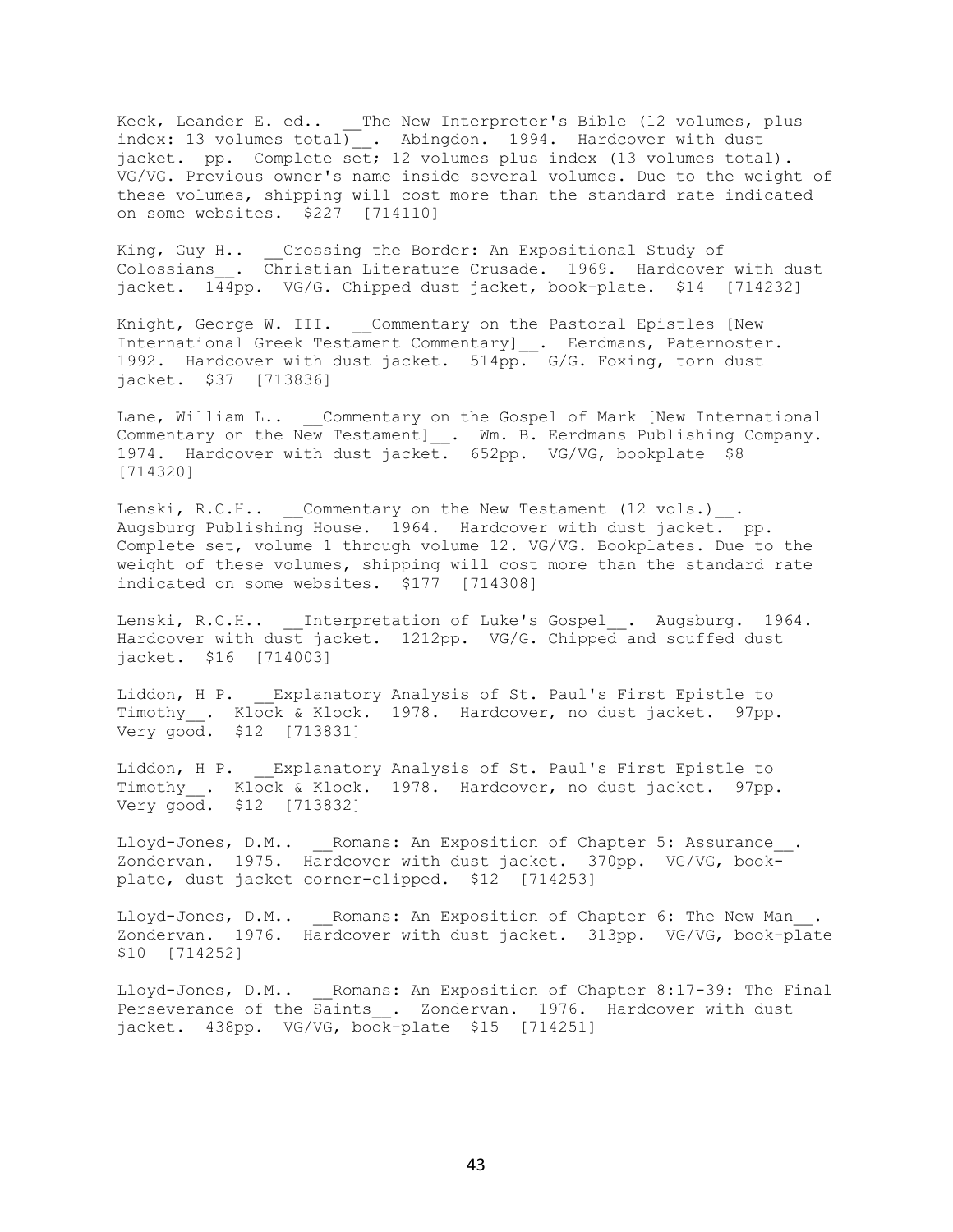Lloyd-Jones, D.M.. \_\_Romans: An Exposition of Chapters 7:1-8:4. The Law: Its Functions and Limits\_\_. Zondervan. 1975. Hardcover with dust jacket. 250pp. VG/VG, book-plate, dust jacket corner-clipped. \$10 [714255]

Lloyd-Jones, D.M.. Romans: The Sons of God. Exposition of Chapter 8:5-17 . Zondervan. 1975. Hardcover with dust jacket. 438pp. VG/VG, book-plate, dust jacket corner-clipped. \$10 [714254]

Marshall, I. Howard. \_\_Commentary on Luke [New International Greek Testament Commentary]\_\_. Eerdmans. 1979. Hardcover with dust jacket. 928pp. Commentary on the Greek text. Musty, gift note on ffep. Otherwise sound. \$15 [714123]

Marshall, I. Howard. \_\_The Epistles of John [New International Commentary on the New Testament] . Eerdmans . 1978. Hardcover with dust jacket. 274pp. VG/VG. Bookplate \$11 [714316]

Martin, R.P.. \_\_The Epistle of Paul to the Philippians [Tyndale Bible Commentaries]  $\overline{.}$  Eerdmans. 1969. Hardcover with dust jacket. 186pp. VG/G. Sunned and slightly edge-worn dust jacket. \$8 [714368]

McLaughlin, G.A.. Commentary on the Gospel According to Saint John. Convention Book Store. 1973. Paperback. 290pp. Previous owner's name, underlining, sunned wrappers. \$16 [713705]

Morris, Leon. Commentary on the Gospel of John [New International Commentary on the New Testament] . Eerdmans. 1971. Hardcover with dust jacket. 936pp. VG/VG. Book-plate \$10 [714362]

Morris, Leon. The Book of the Acts [New International Commentary on the New Testament] . Eerdmans. 1971. Hardcover with dust jacket. 555pp. VG/VG. Book-plate \$9 [714363]

Morris, Leon. The First Epistle of Paul to the Corinthians [Tyndale Bible Commentaries]\_\_. Eerdmans. 1970. Hardcover with dust jacket. 249pp. VG/G. Sunned and slightly edge-worn dust jacket. \$8 [714367]

Morris, Leon. \_\_The Revelation of Saint John [Tyndale New Testament Commentaries] . Eerdmans. 1969. Hardcover, no dust jacket. 263pp. Penciling, bookplate, else good. \$12 [714364]

Mounce, Robert H.. \_\_ The Book of Revelation [New International Commentary on the New Testament] . Eerdmans . 1988. Hardcover with dust jacket. 426pp. VG/VG. Bookplate \$8 [714317]

Muddiman, John. A Commentary on the Epistle to the Ephesians [Black's New Testament Commentaries] . Continuum. 2001. Paperback. 338pp. Very good. \$10 [714006]

Murray, John. The Epistle to the Romans (2 volumes in one) [New International Commentary on the New Testament] . Eerdmans. 1971. Hardcover with dust jacket. 286pp. VG/VG. Bookplate \$16 [714330]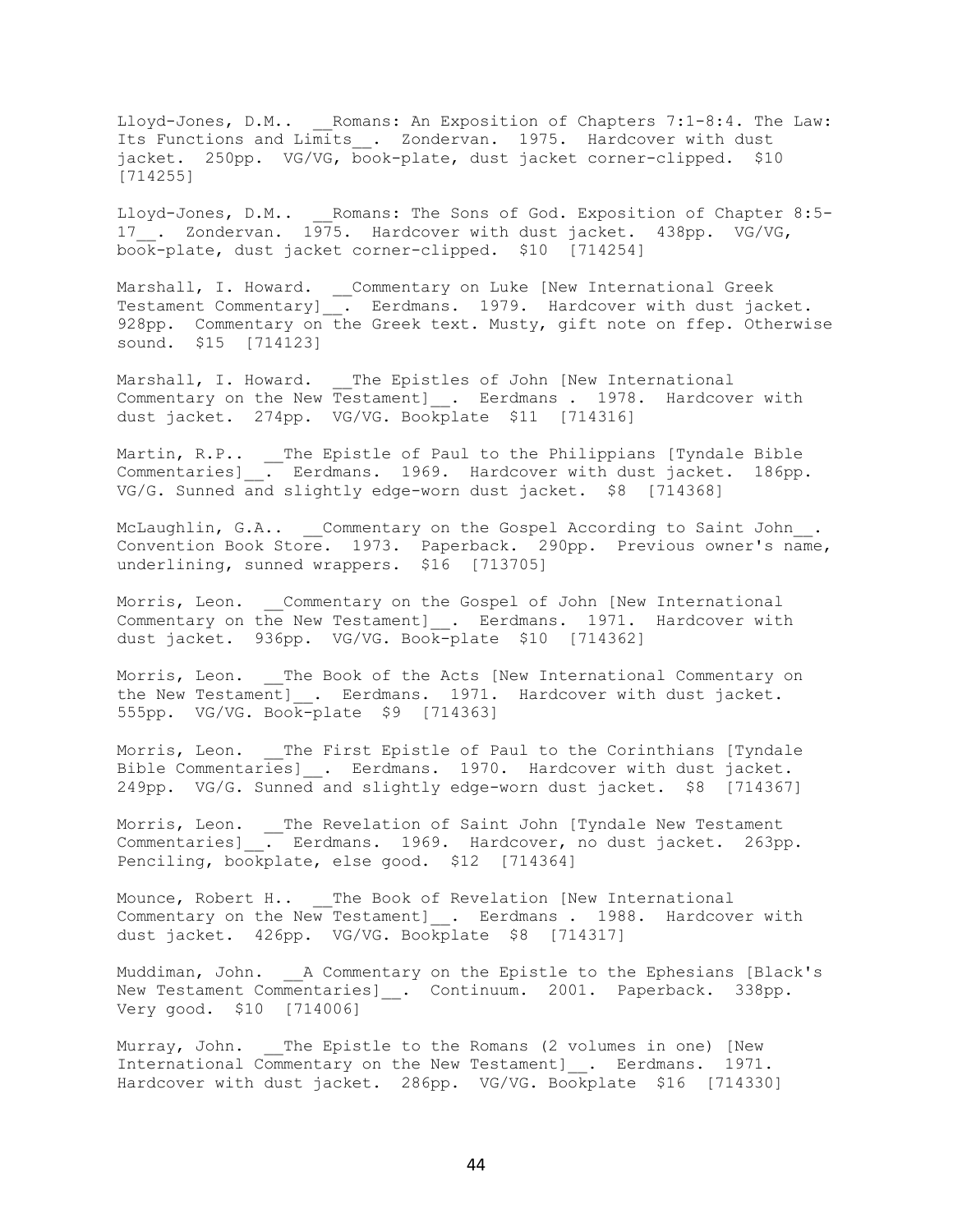Pagola, Jose A.. \_ The Way Opened Up By Jesus: A Commentary on the Gospel of Matthew\_\_. Convivium Press. 2011. Paperback. 257pp. Very good; previous owner's name. \$11 [714049]

Ridderbos, Herman N.. \_\_ The Epistle of Paul to the Churches of Galatia [The New International Commentary on the New Testament] . Eerdmans. 1970. Hardcover with dust jacket. 238pp. VG/VG. Bookplate \$8 [714331]

Robinson, J. Armitage. \_ Commentary on Ephesians: The Greek text with introduction notes and indexes . Kregel. 1979. Hardcover with dust jacket. 314pp. VG/VG \$11 [714012]

Sakenfeld, Katharine Doob ed.. The New Interpreter's Bible (5 volumes) \_. Abingdon. 2006. Hardcover with dust jacket. pp. Complete set; volume 1 through volume 5 (5 volumes total). VG/VG. Previous owner's name inside several volumes.Due to the weight of these volumes, shipping will cost more than the standard rate indicated on some websites. \$227 [714111]

Saphir, Adolph. \_\_The Epistle to the Hebrews\_\_. Kregel Publications. 1983. Hardcover with dust jacket. 910pp. VG/VG \$8 [714288]

Schnackenburg, Rudolf. The Gospel According to St. John, Vol. 3: Commentary on Chapters  $13-21$  [Herder's Theological Commentary on the New Testament] . Crossroad. 1982. Hardcover with dust jacket. 510pp. VG/G. Chipped dust jacket. \$37 [714014]

Selwyn, Edward Gordon. \_\_ The First Epistle of St. Peter. Greek text with Introduction, Notes and Essays . Macmillan. 1961. Hardcover, no dust jacket. 517pp. Commentary on the Greek text. Previous owner's name, good otherwise. \$11 [713717]

Smalley, Stephen S.. 1, 2, 3 John [Word Biblical Commentary] . Word Books. 1984. Hardcover with dust jacket. 386pp. VG/G. Chipped dust jacket. \$8 [713571]

Weakley, Clare G. Jr.. Happiness Unlimited: John Wesley's Sermon on the Mount, Adapted by Clare G. Weakley Jr. \_\_. Logos. 1979. Paperback. 297pp. Very good, bookplate inside front wrapper. \$9 [713684]

Westcott, Brooke Foss. \_\_ The Epistle to the Hebrews: The Greek Text With Notes and Essays . Eerdmans. 1973. Hardcover with dust jacket. 504pp. Commentary on the Greek text. VG/G \$8 [714125]

45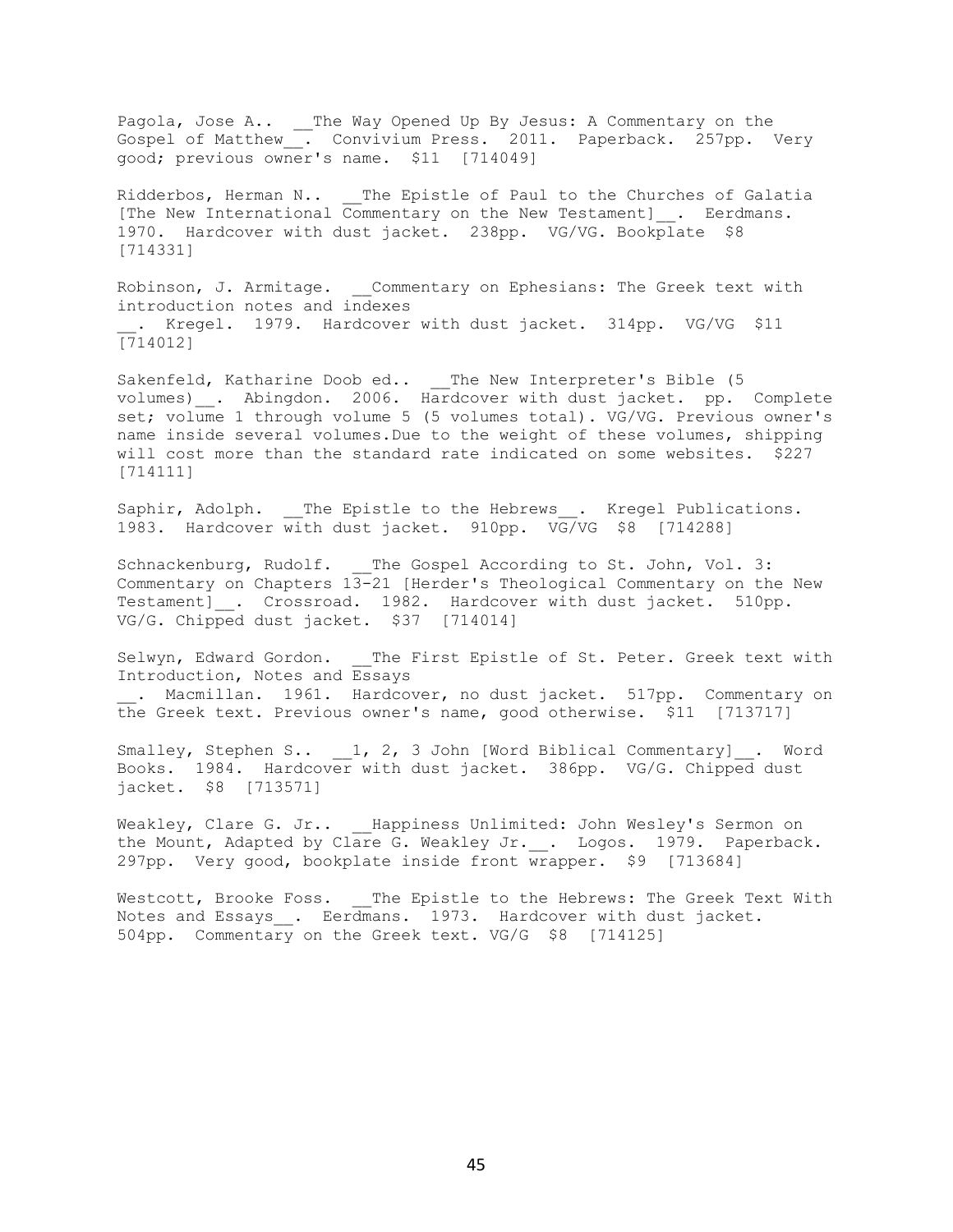## COMMENTARIES- OLD TESTAMENT

Aalders, G. Charles. Genesis, volume 1 and volume 2 (2 vols. total) [Bible Students Commentary]\_\_. Zondervan / Paideia. 1981. Hardcover with dust jacket. 609pp. Complete set, volume 1 and volume 2 (2 vols. total). VG/VG. Bookplate inside each volume. 311, 298 pages. \$22 [714270]

Aalders, G. Charles.  $\quad \_$  Genesis, Volume I [Bible Students Commentary] $\_\_$ . Zondervan / Paideia. 1981. Hardcover with dust jacket. 311pp. VG/VG. Slight foxing. \$10 [714004]

Allen, Leslie C.. The Books of Joel, Obadiah, Jonah and Micah [New International Commentary on the Old Testament] . Eerdmans. 1976. Hardcover with dust jacket. 427pp. Ink underlining, torn and scuffed dust jacket. \$8 [714010]

Andersen, Francis I.. \_\_ Job: An Introduction and Commentary [Tyndale Old Testament Commentaries]. Inter-Varsity Press. 1976. Hardcover with dust jacket. 294pp. Front hinge re-glued, otherwise sound, with a very good dust jacket. \$8 [714369]

Augustine, St.; Dame Scholastica Hebgin and Dame Felicitas Corrigan trans.. St. Augustine on the Psalms, Vol. 1: 1-29 [Ancient Christian Writers] . Newman Press / Longmans, Green and Co.. 1960. Hardcover, no dust jacket. 354pp. Ex-library, slightly edge-worn boards. \$11 [713637]

Blenkinsopp, Joseph. \_\_Ezra-Nehemiah: A Commentary [Old Testament Library] . Westminster Press. 1988. Hardcover with dust jacket. 366pp. VG/VG \$11 [713557]

Boice, James Montgomery. \_\_Genesis: An Expositional Community, volume 1, Genesis 1:1-11:32 . Zondervan. 1982. Hardcover with dust jacket. 366pp. VG/G. Bookplate, chipped dust jacket. \$10 [714263]

Brenner, Athalya and Gale A. Yee eds.. Exodus and Deuteronomy [Texts and Contexts] . Fortress. 2012. Hardcover with dust jacket. 351pp. NF/NF \$15 [713995]

Brueggemann, Walter. \_\_First and Second Samuel [Interpretation: A Bible Commentary for Teaching and Preaching] . John Knox. 1990. Hardcover with dust jacket. 362pp. NF/NF \$16 [713994]

Brueggemann, Walter. \_\_Genesis [Interpretation: A Bible Commentary for Teaching and Preaching] . John Knox Press. 1982. Hardcover with dust jacket. 384pp. VG/G. Slightly chipped dust jacket. \$11 [713996]

Calvin, John. Habakkuk, Zephaniah, and Haggai [The Minor Prophets, volume 4] . Banner of Truth. 1986. Hardcover with dust jacket. 411pp. VG/VG. Corner-clipped dust jacket. \$22 [713715]

46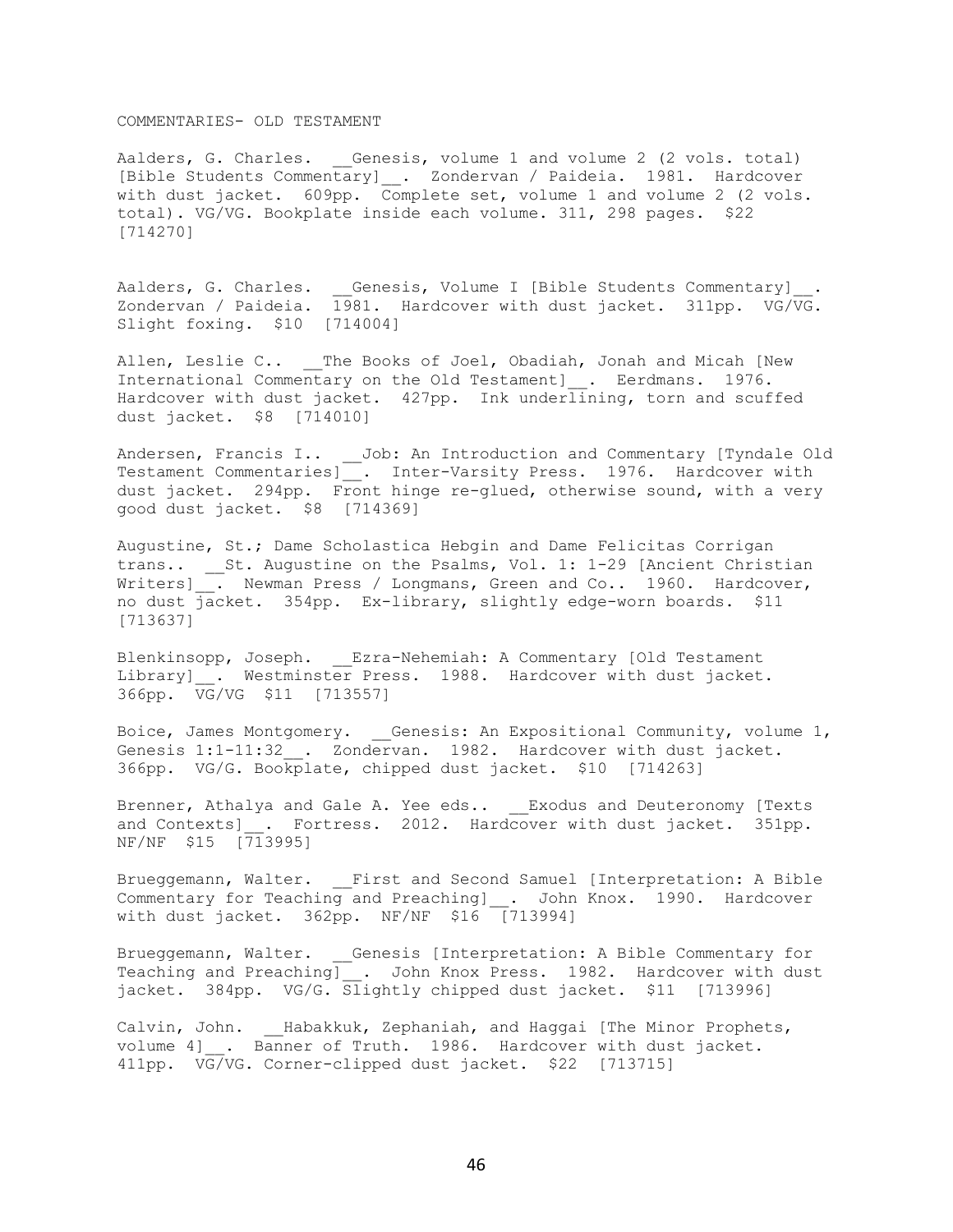Calvin, John. \_\_The Book of Joel: An Exposition. A Geneva Series Commentary\_\_. The Banner of Truth Trust. 1958. Hardcover with dust jacket. 133pp. VG/VG \$14 [714246]

Carroll, Robert P.. Jeremiah: A Commentary [Old Testament Library] . Westminster Press. 1986. Hardcover with dust jacket. 874pp. Book very good, dust jacket has large stain on spine. \$11 [713561]

Cooke, G. A.. \_\_Ezekiel [International Critical Commentary]\_\_. T. & T. Clark. 1970. Hardcover, no dust jacket. 558pp. Very good. Laminated boards, previous owner's stamp. \$15 [714107]

Craigie, Peter C.. The Book of Deuteronomy [New International Commentary on the  $01\overline{d}$  Testament] . Eerdmans. 1987. Hardcover with dust jacket. 423pp. Slightly musty, sound otherwise. \$13 [714124]

Crenshaw, James L.. \_\_Ecclesiastes: A Commentary [Old Testament Library] \_. Westminster. 1987. Hardcover with dust jacket. 192pp. VG/VG. Blind-stamp on ffep. \$11 [713665]

DeVries, Simon J.. 1 Kings [Word Biblical Commentary] \_\_. Word Books. 1985. Hardcover with dust jacket. 286pp. VG/VG \$8 [713574]

DeVries, Simon J.. \_\_1 Kings [Word Biblical Commentary]\_\_. Word Books. 1985. Hardcover with dust jacket. 286pp. VG/G \$11 [713839]

Dhorme, E.. A Commentary on the Book of Job\_\_. Thomas Nelson . 1984. Hardcover with dust jacket. 675pp. VG/VG \$27 [714224]

Eichrodt, Walther. \_\_Ezekiel: A Commentary [Old Testament Library]\_\_. Westminster. 1970. Hardcover with dust jacket. 594pp. VG/VG. Laminated cover, previous owner's stamp. \$10 [714106]

Exell, Joseph S.. \_\_Practical Truths from Jonah \_\_. Kregel. 1982. Hardcover with dust jacket. 231pp. VG/G. Previous owner's name, faded dust jacket. \$27 [713847]

Fairbairn, Patrick. Jonah: His Life, Character, and Mission. Kregel. 1964. Hardcover with dust jacket. 237pp. VG/G. Book-plate, chipped and stained dust jacket. \$12 [714245]

Fredericks, Daniel C. and Daniel J. Estes. \_\_Ecclesiastes and the Song of Songs [Apollos Old Testament Commentary] . InterVarsity Press. 2010. Hardcover with dust jacket. 471pp. VG/VG \$18 [714038]

Gibson, Edgar C. S.. The Book of Job . Klock & Klock. 1978. Hardcover, no dust jacket. 236pp. Spine has a short chip at head, otherwise very good. \$15 [714007]

Gispen, W.H.. Exodus [Bible Students Commentary] . Zondervan / Paideia. 1982. Hardcover with dust jacket. 335pp. VG/VG. Bookplate \$8 [714274]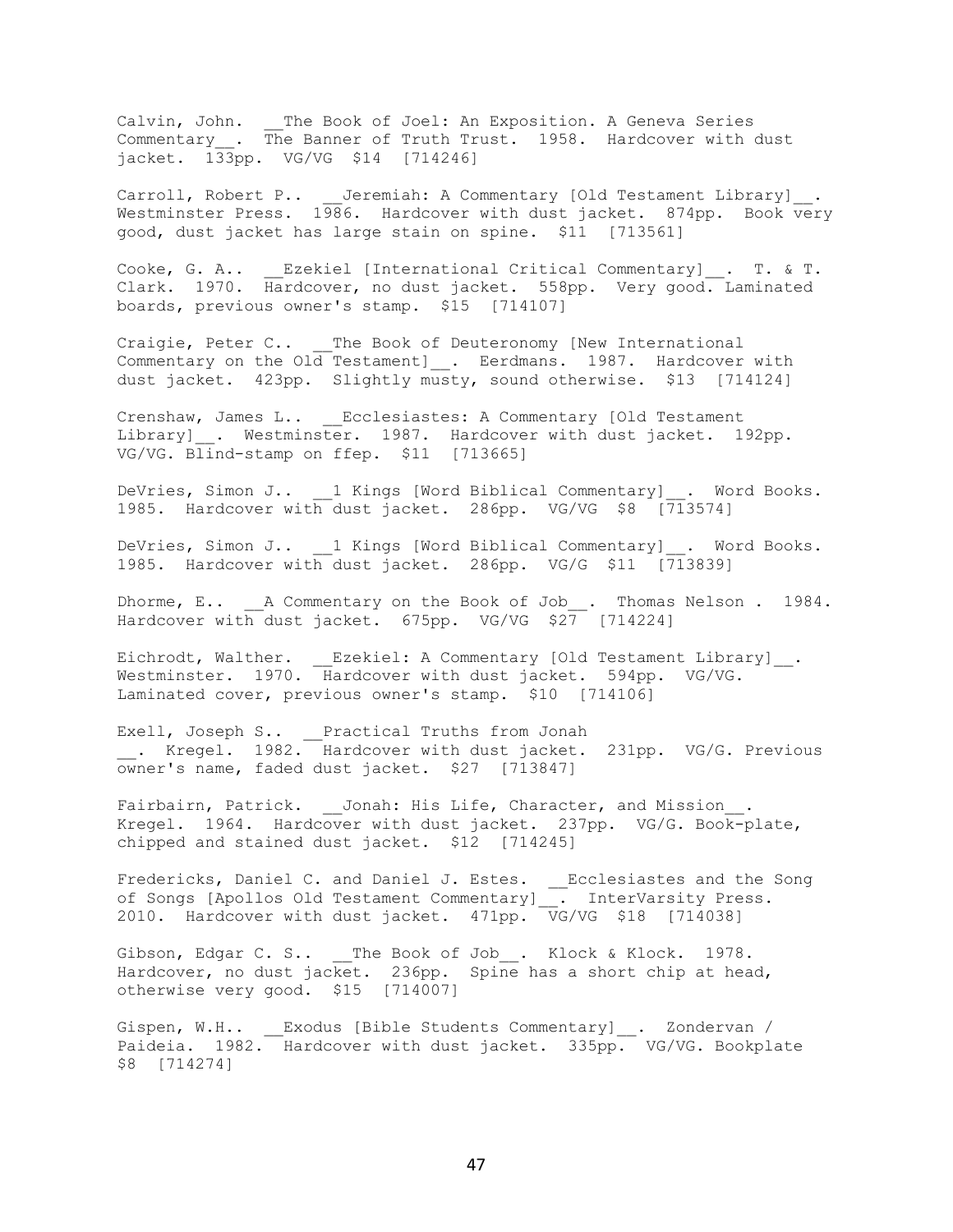Goslinga, C.J.. \_\_ Joshua, Judges, Ruth [Bible Students Commentary]\_. Zondervan / Paideia. 1986. Hardcover with dust jacket. 558pp. VG/VG. Bookplate \$16 [714273]

Habel, Norman C.. \_\_The Book of Job: A Commentary [Old Testament Library] . Westminster. 1985. Hardcover with dust jacket. 586pp. VG/G. Scuffed dust jacket. \$15 [713556]

Hartley, John E.. \_\_Genesis [New International Biblical Commentary: Old Testament Series]\_\_. Hendrickson/Paternoster. 2003. Hardcover with dust jacket. 393pp. VG/VG \$8 [714005]

Hawthorne, Gerald F.. Philippians [Word Biblical Commentary] . Word Books. 1983. Hardcover with dust jacket. 307pp. Extensive ink underlining. \$8 [713576]

Hendel, Ronald S.. \_\_The Text of Genesis 1-11: Textual Studies and Critical Edition\_\_. Oxford. 1998. Hardcover, no dust jacket. 168pp. Ex-library, very good otherwise. \$57 [713650]

Kidner, Derek. Ezra and Nehemiah: An Introduction and Commentary [Tyndale Old Testament Commentaries]\_\_. Inter-Varsity Press. 1979. Hardcover with dust jacket. 174pp. VG/VG \$12 [714370]

Klein, Ralph W.. 1 Samuel [Word Biblical Commentary, vol. 10] . Word Books. 1983. Hardcover with dust jacket. 307pp. VG/VG \$8 [713575]

Leupold, H.C.. Exposition of Daniel . Baker Book House. 1969. Hardcover with dust jacket. 549pp. VG/VG; book-plate \$30 [714242]

Leupold, H.C.. Exposition of Genesis. Volume 1 and volume 2 (2 volumes total) . Baker Book House. 1971. Hardcover with dust jacket. 1220pp. Complete set; volume 1 and volume 2. VG/VG; book-plates  $$16$  [714241]

Leupold, H.C.. Exposition of Isaiah. Volume 1 and volume 2 (2) vols.) \_. Baker Book House. 1968. Hardcover with dust jacket. 1220pp. Complete set; volume 1 and volume 2. VG/VG; book-plates. 598, 379 pages \$37 [714249]

Leupold, H.C.. Exposition of Psalms . Baker Book House. 1961. Hardcover with dust jacket. 1010pp. VG/VG; book-plate \$22 [714243]

Leupold, Herbert C.. Exposition of Ecclesiastes . Baker. 1971. Hardcover with dust jacket. 304pp. VG/VG. Bookplate. \$8 [714247]

Leupold, Herbert C.. Exposition of Zechariah . Baker. 1971. Hardcover with dust jacket. 304pp. VG/VG. Bookplate. \$8 [714248]

Lohfink, Norbert. Qoheleth, A Continental Commentary [Continental Commentaries, Old Testament]\_\_. Fortress. 2003. Hardcover, no dust jacket. 158pp. Very good. \$16 [713711]

48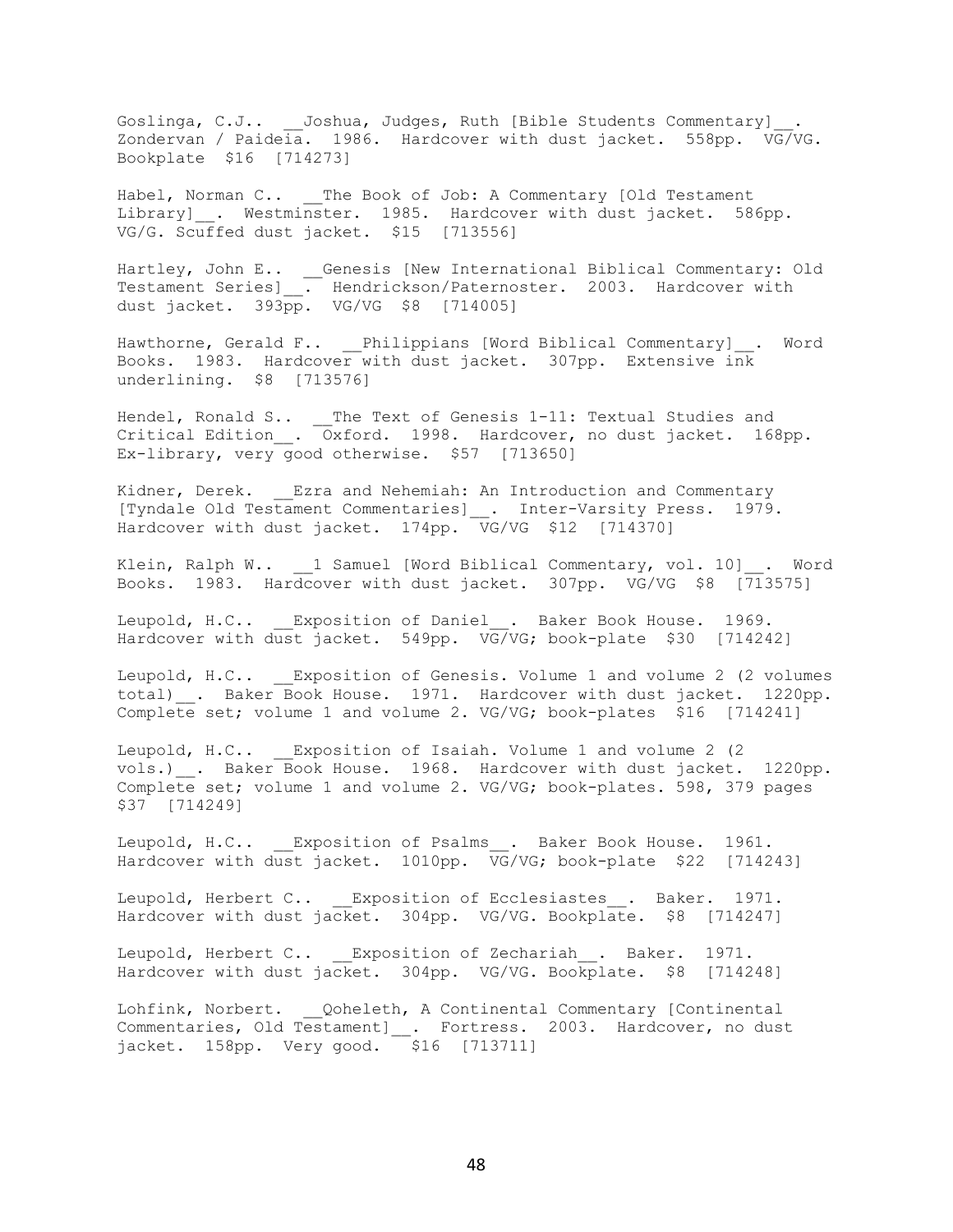Maier, Walter A.. \_\_Nahum [Concordia Classic Commentary Series]\_\_. Concordia Publishing House. 1987. Hardcover, no dust jacket. 386pp. Very good. \$16 [713824]

Newell, Philip R.. Daniel: The Man Greatly Beloved and His Prophecies . Moody Press. 1971. Hardcover with dust jacket. 199pp. Ink underlining, torn dust jacket \$9 [713846]

Nielsen, Kirsten. Ruth: A Commentary [Old Testament Library] . WJKP. 1997. Hardcover with dust jacket. 106pp. VG/VG, book-plate. \$11 [713570]

Noordtzij, A.. \_\_Leviticus [Bible Students Commentary]\_\_. Zondervan / Paideia. 1982. Hardcover with dust jacket. 280pp. VG/VG. Bookplate \$8 [714271]

Noordtzij, A.. \_\_Numbers [Bible Students Commentary]\_\_. Zondervan / Paideia. 1983. Hardcover with dust jacket. 304pp. VG/VG. Bookplate \$8 [714272]

Noth, Martin. Exodus: A Commentary [Old Testament Library] . Westminster. 1968. Hardcover with dust jacket. 258pp. G/G. Slight penciling, sunned and chipped dust jacket, previous owner's stamp on ffep. \$8 [713726]

Noth, Martin. Leviticus: A Commentary. Revised edition [Old Testament Library] . Westminster. 1977. Hardcover with dust jacket. 208pp. G/G. Concave spine, slightly chipped dust jacket. \$8 [713727]

Noth, Martin. \_\_Numbers: A Commentary [Old Testament Library] Westminster. 1968. Hardcover with dust jacket. 258pp. VG/G. Torn dust jacket. \$12 [713725]

Oswalt, John N.. The Book of Isaiah, Chapters 40-66 [New International Commentary on the Old Testament]\_. Eerdmans. 1998. Hardcover with dust jacket. 756pp. VG/VG \$37 [713845]

Petersen, David L.. \_\_Haggai and Zechariah 1-8: A Commentary [The Old Testament Library] . Westminster Press. 1984. Hardcover with dust jacket. 320pp. VG/G. Sunned dust jacket. \$8 [713563]

Ridderbos, J.. \_\_Deuteronomy [Bible Students Commentary] . Zondervan / Paideia. 1984. Hardcover with dust jacket. 318pp. VG/VG. Bookplate \$15 [714275]

Roberts, J.J.M.. \_\_ Nahum, Habakkuk, and Zephaniah [Old Testament Library] . WJKP. 1991. Hardcover with dust jacket. 168pp. VG/VG. Previous owner's name on ffep. \$10 [714053]

Rowley, H.H.. Job [New Century Bible, Based on the Revised Standard Version] . Oliphants. 1970. Hardcover with dust jacket. 359pp. VG/VG. Book-plate inside front cover. \$8 [714258]

49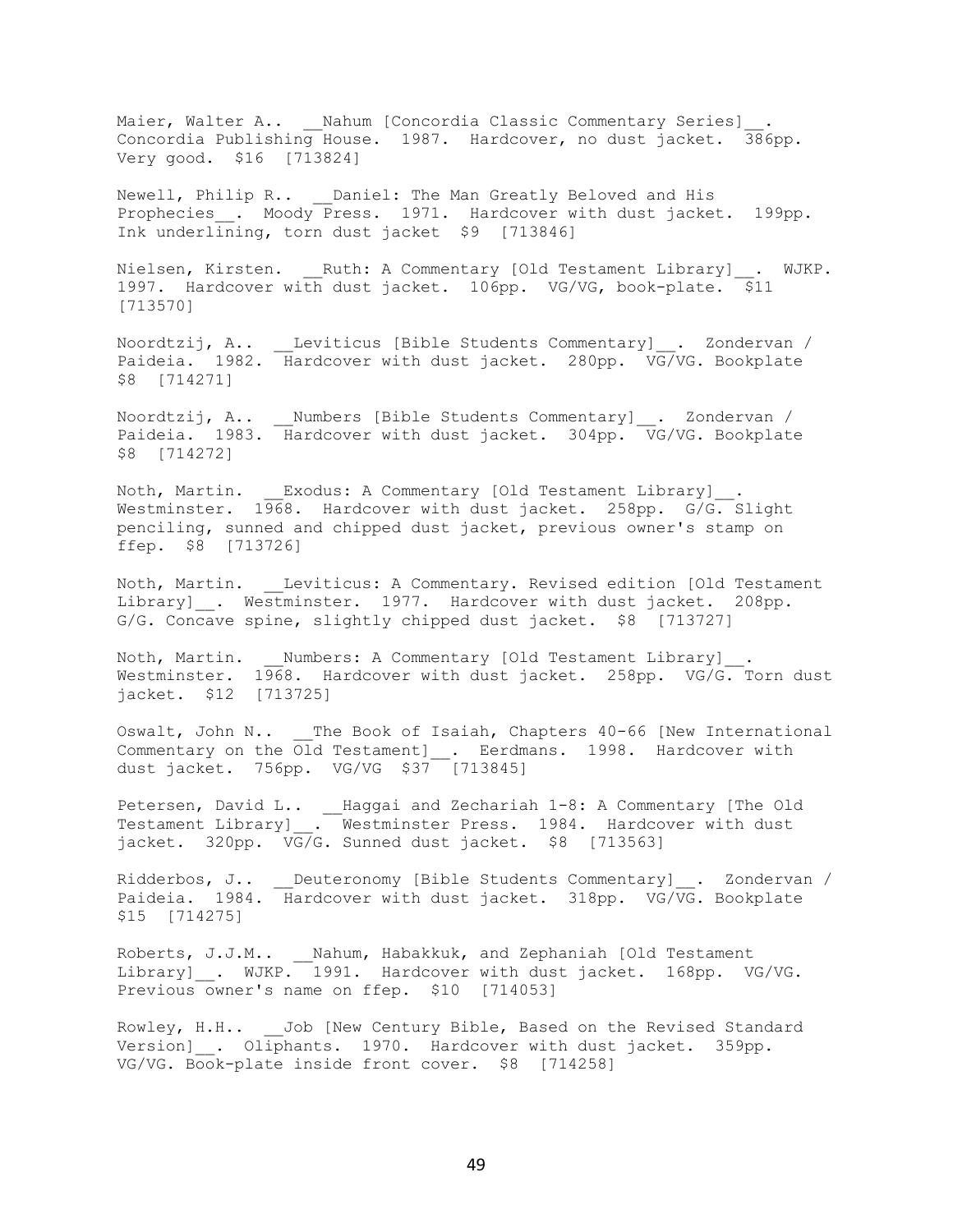Smith, George Adam. \_\_Jeremiah: Being the Baird Lecture for 1922\_\_. Hodder and Stoughton. 1923. Hardcover, no dust jacket. 394pp. Edgeworn cover, foxing, previous owner's name. Good otherwise. \$9 [713993]

Smith, Ralph L.. Micah-Malachi [Word Biblical Commentary] . Word Books. 1984. Hardcover with dust jacket. 358pp. VG/G \$11 [713578]

Thomas, David. \_\_Book of Job: Expository and Homiletical\_\_. Kregel. 1982. Hardcover with dust jacket. 484pp. VG/VG. Book-plate \$20 [714244]

Williamson, H.G.M. . Ezra, Nehemiah [Word Biblical Commentary] . Word. 1985. Hardcover with dust jacket. 417pp. VG/VG. Blind-stamp. \$19 [713587]

Wood, Leon. \_\_A Commentary on Daniel\_\_. Zondervan. 1983. Hardcover with dust jacket. 336pp. Ink underlining, sunned and chipped dust jacket. \$22 [714011]

Woudstra, Marten H.. \_\_The Book of Joshua [New International Commentary on the Old Testament]\_\_. Eerdmans. 1981. Hardcover with dust jacket. 396pp. VG/VG. Bookplate \$8 [714334]

Young, Edward J.. The Book of Isaiah, volume 1 through volume 3 (3 volumes) . Eerdmans. 1997. Paperback. pp. Complete set, volume volume 1 through volume 3 (3 volumes), with the following ISBNs: 0802895514, 0802895522, 0802895530. Very good condition. 534, 604, 579. Due to the weight of these volumes, shipping will cost more than the standard rate indicated on some websites. \$32 [713835]

Young, Edward J.. The Prophecy of Daniel: A Commentary . Eerdmans.  $1972.$  Hardcover with dust jacket. 330pp. Very good; bookplate, stained and chipped dust jacket. \$14 [714339]

Young, Edward J. . \_\_The Book of Isaiah, volume 1 through volume 3 (3 volumes total) \_\_. Eerdmans. 1972. Hardcover with dust jacket. pp. Complete set, volume 1 through volume 3 (3 volumes total). VG/VG, bookplates. \$20 [714354]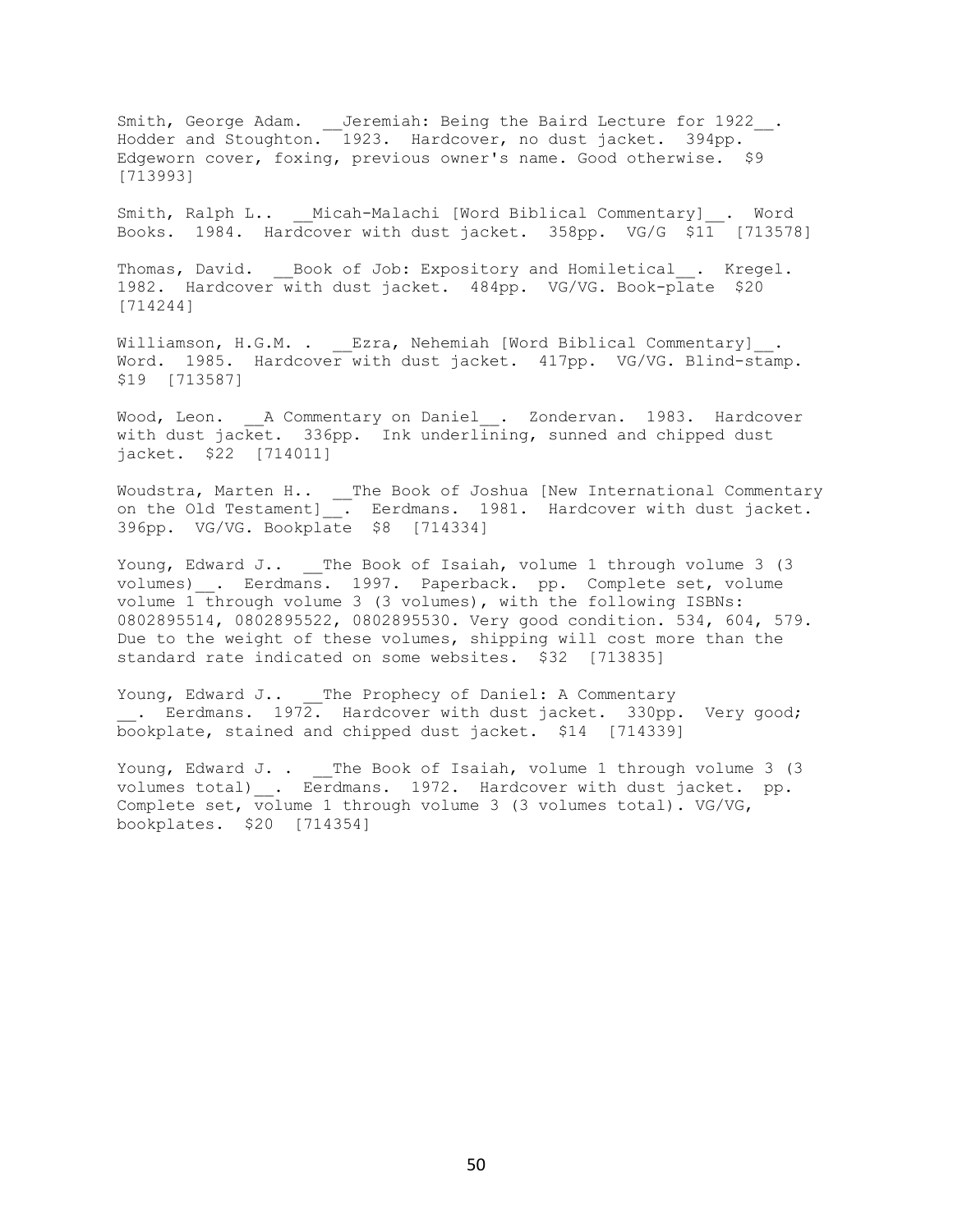DEVOTIONAL / LITURGY

Sound the Bamboo: CCA Hymnal 2000\_\_. GIA Publications Inc.. 2006. Paperback. 361pp. Very good; previous owner's label. \$22 [714099]

The Roman Missal, Renewed by decree of the Most Holy Second Ecumenical Council of the Vatican, Promulgated by Authority of Pope John Paul VI and Revised at the Direction of Pope John Paul II. English translation according to the Third Typical Edition. For Use in the Dioceses of the United States of America, Approved by the United States Conference of Catholic Bishops and Confirmed by the Apostolic See\_\_. Catholic Book Publishing Corp.. 2011. Hardcover, no dust jacket. 1341pp. Very good. Quarto, burgundy cloth with pictoral cover. Indexed, color illustrations, ribbon markers. \$50 [714102]

. The Scottish Psalter 1929: Metrical Version and Scripture Paraphrases, with Tunes\_\_. Oxford University Press. 1929. Hardcover, no dust jacket. 287pp. Back cover water-spotted, otherwise good. \$15 [714327]

Baldovin, John F.. Reforming the Liturgy: A Response to the Critics . Pueblo. 2008. Paperback. 188pp. Very good; previous owner's label on half-title pages. \$15 [714152]

Brownson, Orestes A.; edited by Patrick W. Carey. Orestes A. Brownson: Selected Writings [Sources of American Spirituality] \_. Paulist Press. 1990. Hardcover with dust jacket. 321pp. VG/VG \$8 [713560]

Casel, Odo. \_\_The Mystery of Christ Made Present: Selected Texts for the Christian Year . St. Bede's Publications. 1999. Paperback. 101pp. Very good. \$15 [713567]

Cave, Terence C.. \_\_Devotional Poetry in France\_\_. Cambridge University Press. 1969. Hardcover with dust jacket. 357pp. Extensive ink underlining, torn dust jacket \$8 [714353]

Chupungco, Anscar J.. \_\_The Prayers of the New Missal: A Homiletic and Catechetical Companion\_\_. Liturgical Press. 2013. Paperback. 127pp. Very good. \$11 [714167]

Dix, Dom Gregory. The Shape of the Liturgy\_\_. Dacre Press / A.C. Black. 1960. Hardcover, no dust jacket. 764pp. Underlining, tender hinges, bumped corners. \$22 [713867]

Faculty of the Pius Tenth School of Liturgical Music, Manhattanville College of the Sacred Heart. \_\_The Pius X Hymnal, for Unison, Two Equal or Four Mixed Voices. Compiled, Arranged, and Edited by the Faculty of the Pius Tenth School of Liturgical Music, Manhattanville College of the Sacred Heart . McLaughlin and Reilly Co.. 1953. Hardcover, no dust jacket. 443pp. Shaken, adhesive stains on end papers, previous owner details in ink, and stamp, on title page. \$37 [714168]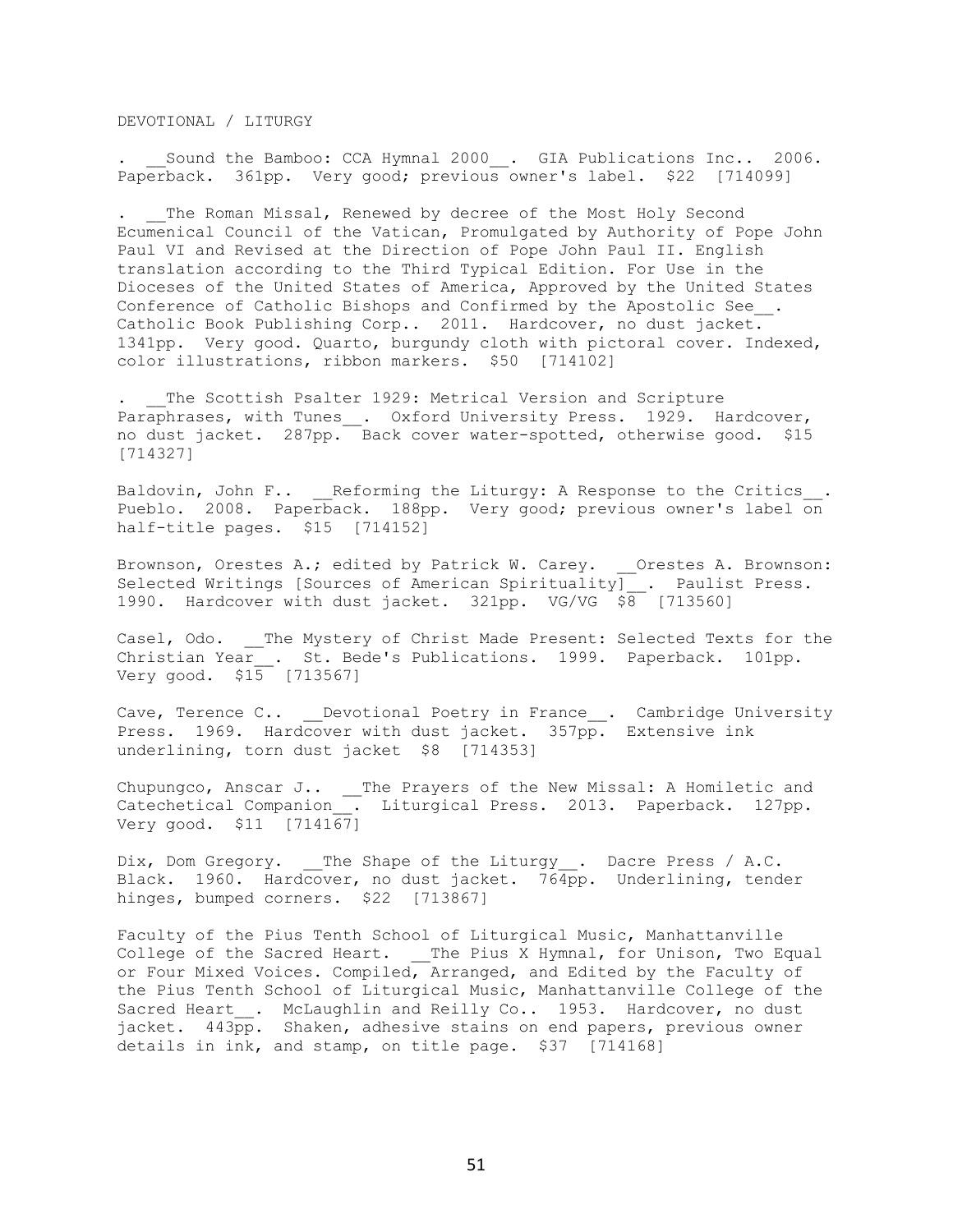Frost, Kate Gartner. Holy Delight: Typology, Numerology, and Autobiography in Donne's Devotions Upon Emergent Occasions\_\_. Princeton. 1990. Hardcover with dust jacket. 178pp. VG/VG \$8 [713594]

Kokkinakis, Athenagoras trans.. \_\_The Liturgy of the Orthodox Church (Greek and English)\_\_. Mowbrays. 1979. Hardcover, no dust jacket. 261pp. In Greek and English, on facing pages. Very good condition. \$30 [713841]

Lazarev, Viktor Nikitich. \_\_The Russian Icon, from Its Origins to the Sixteenth Century . Liturgical Press. 1997. Hardcover with dust jacket. 402pp. VG/G. Folio, slightly chipped dust jacket. Abundantly illustrated with full-color reproductions. \$100 [714097]

McFarland, Jason J.. \_\_\_Announcing the Feast: The Entrance Song in the Mass of the Roman Rite . Pueblo. 2012. Paperback. 313pp. Very good. Previous owner's label inside front wrapper. \$19 [714101]

Moore, Mary Sharon. \_\_ Moving in God's Direction: Essentials of Christcentered Spiritual and Vocational Direction\_\_. Awakening Vocations. 2012. Paperback. 234pp. Very good. \$8 [713670]

O'Connell, J.B.. \_\_Church Building and Furnishing: The Church's Way. A Study in Liturgical Law\_\_. University of Notre Dame Press. 1955. Hardcover, no dust jacket. 264pp. Very good. Blind-stamp, previous owners' notes. \$27 [714190]

Pfatteicher, Philip H.. Commentary on the Lutheran Book of Worship. Lutheran Liturgy in Its Ecumenical Context\_\_. Augsburg Fortress. 1990. Hardcover, no dust jacket. 558pp. Very good. \$13 [714169]

Pfatteicher, Philip H.. Commentary on the Occasional Services Fortress. 1983. Hardcover, no dust jacket. 466pp. Very good. \$8 [714147]

Ryle, J.C.. \_\_Holiness\_\_. James Clarke and Co.. 1956. Hardcover with dust jacket. 333pp. VG/VG. Bookplate \$8 [714262]

Ryle, J.C.. The Upper Room: Being a Few Truths for the Times Banner of Truth. 1970. Hardcover with dust jacket. 467pp. VG/VG. Bookplate \$13 [714302]

Ryle, J.C.; J.I. Packer ed.. \_\_Practical Religion: Plain Papers on the Duties of Professing Christians . James Clarke and Co.. 1970. Hardcover with dust jacket. 324pp. VG/VG. Bookplate. \$12 [714283]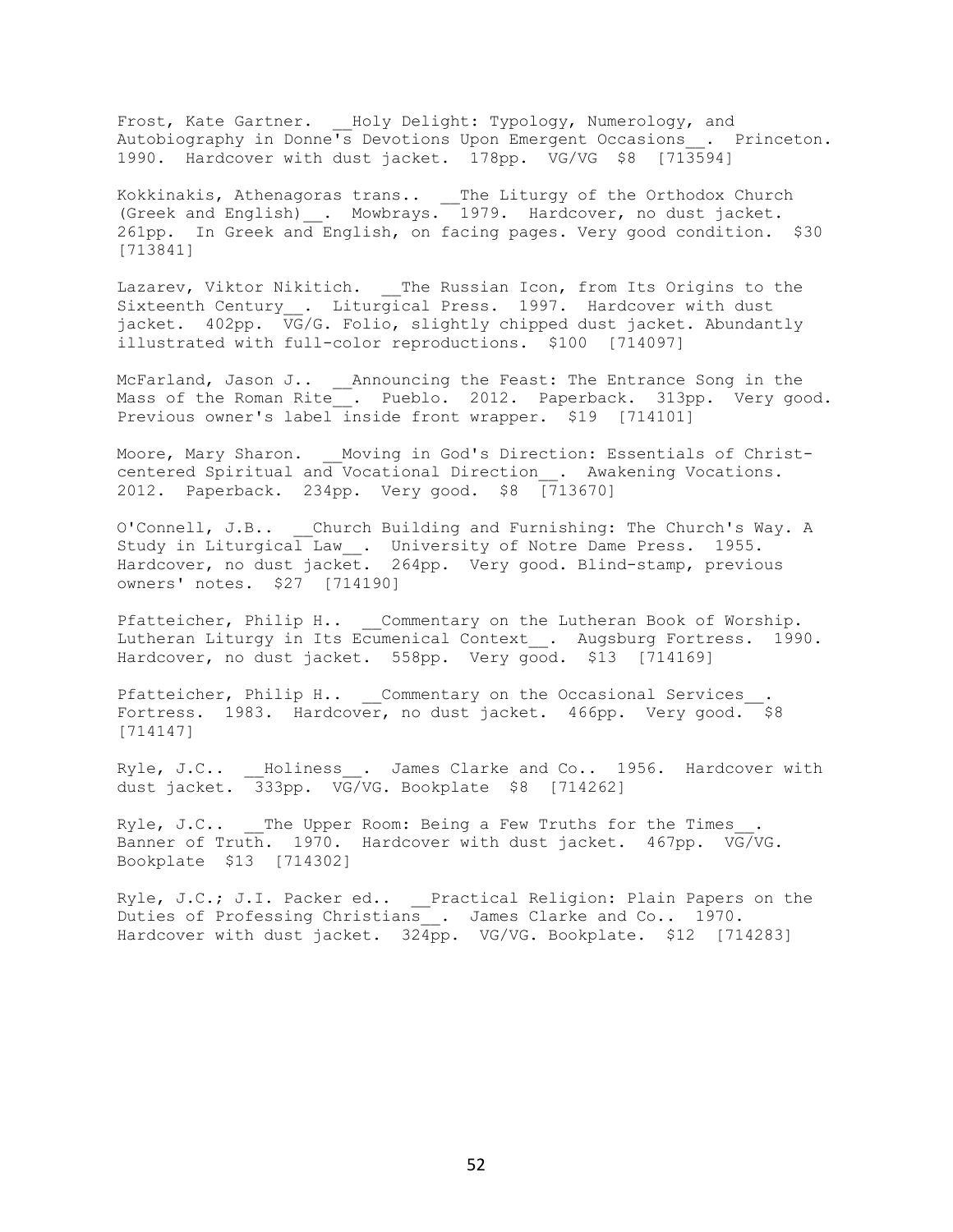Simmons, Thomas Frederick. \_\_The Lay Folks Mass Book, or the Manner of Hearing Mass with Rubrics and Devotions for the People in Four Texts, and Offices in English According to the Use of York from Manuscripts of the Xth to the XVth Century, with Appendix, Notes and Glossary . London: Published for the Early English Text Society by N. Trubner & Co.. 1879. Buckram. 472pp. Rebound in burgundy buckram, hinges very tight. Bookplate, light to moderate foxing, stained end papers. Sound otherwise. \$27 [714112]

Spurgeon, C.H.. \_\_Spurgeon's Devotional Bible: Selected Passages from the Word of God with Running Comments . Baker Book House. 1974. Hardcover with dust jacket. 784pp. VG/VG. Bookplate. \$14 [714261]

Stuckenschneider, Placid ed.. \_\_The Church Year and the Art of Clemens Schmidt . The Liturgical Press. 2003. Paperback. 60pp. Very good. With CD-Rom \$11 [714172]

Tappert, Theodore G. ed.. \_\_The Book of Concord: The Confessions of the Evangelical Lutheran Church\_\_. Fortress Press. 1989. Hardcover, no dust jacket. 717pp. Very good. \$15 [714159]

Williams, Charles. \_\_The New Christian Year\_\_. Oxford University Press. 1941. Hardcover, no dust jacket. 281pp. Front hinge tender, rubbed cover. Sound otherwise. \$27 [714192]

The Divine Office: The Liturgy of the Hours According to the Roman Rite, vol. I: Advent Season, Christmas Season. English translation . Catholic Book Publishing Co.. 1975. Hardcover, no dust jacket. 1716pp. Volume 1 only, in blue leather-textured cloth. Very good condition, with slip case. \$16 [714127]

. The Divine Office: The Liturgy of the Hours According to the Roman Rite, vol. II: Lenten Season, Easter Season. English Translation . Catholic Book Publishing Co.. 1976. Vinyl. 2364pp. Volume 2 only, in red vinyl. Sold as is: end papers are peeling from covers (could be reglued), slightly musty. Sound otherwise, with slip case. \$27 [714128]

# GREEK

. The Septuagint Version of the Old Testament, with an English Translation, and with Various Readings and Critical Notes . Zondervan Publishing House. 1971. Hardcover, no dust jacket. 1130pp. Very good; bookplate. \$20 [714289]

Hatch, Edwin and Henry A. Redpath. A Concordance to the Septuagint and the Other Greek Versions of the Old Testament (Including the Apocryphal Books). Second edition . Baker Academic. 1998. Hardcover, no dust jacket. pp. Previous owner's stamp, tear in cloth at lower spine. Complete in one volume. Due to the weight of this book, shipping will cost more than the standard rate indicated on some websites. \$87 [714206]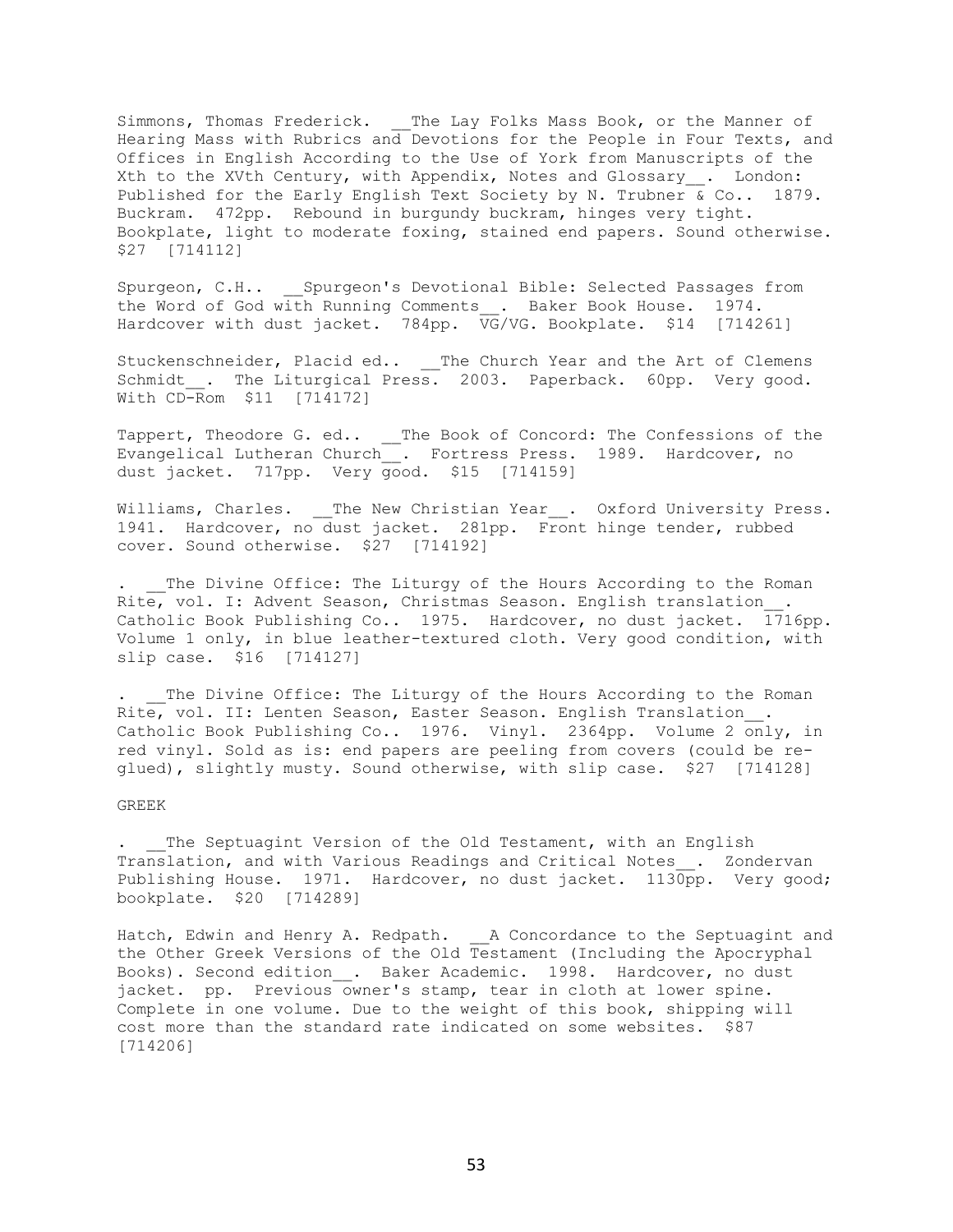Kraft, Robert A. ed.. \_\_Septuagintal Lexicography [Septuagint and Cognate Studies 1]\_\_. Society of Biblical Literature. 1972. Library buckram. 183pp. Rebound in gray buckram. Ex-library, otherwise good. \$11 [713636]

Rahlfs, Alfred, ed.. Septuaginta. Volume 1 and volume 2 (2 volumes total) . Stuttgart: Wurttembergische Bibelanstalt. 1971. Hardcover, no dust jacket. pp. In Greek. Complete set, volume 1 and volume 2. Previous owner's name; first volume sunned and slightly stained. Sound otherwise. 1184, 941 pages. Due to the weight of these volumes, shipping will cost more than the standard rate indicated on some websites. \$15 [714126]

Taylor, Bernard A., John A.L. Lee, Peter R. Burton and Richard E. Whitaker, Eds.. \_\_\_ Biblical Greek Language and Lexicography: Essays in Honor of Frederick W. Danker . Eerdmans. 2004. Hardcover with dust jacket. 266pp. VG/G. Sunned dust jacket. \$8 [713920]

White, John Lee. The Body of the Greek Letter [SBL Dissertation Series 2 1972] . Society of Biblical Literature. 1972. Paperback. 166pp. Very good. \$11 [713864]

Zerwick, Maximilian; Joseph Smith ed.. \_\_Biblical Greek: Illustrated with Examples [Scripta Pontificii Instituti Biblici] . Rome: Editrice Pontificio Istituto Biblico. 1963. Hardcover, no dust jacket. 185pp. Highlighting. \$9 [713915]

#### HEBREW

Armstrong, Terry A., Douglas L. Busby, and Cyril F. Carr. \_\_A Reader's Hebrew-English Lexicon of the Old Testament (4 Vols) . Zondervan. 1980. Hardcover with dust jacket. pp. VG/G. Complete set, volume 1 through volume 4 (four volumes total). Previous owner's stamp inside each volume, chipped dust jackets. Due to the weight of these volumes, shipping will cost more than the standard rate indicated on some websites. \$27 [713922]

Brown, Francis, S.R. Driver and Charles A. Briggs. A Hebrew and English Lexicon of the Old Testament, With an Appendix Containing the Biblical Aramaic, Based On the Lexicon of William Gesenius\_\_. Oxford: At the Clarendon Press. 1977. Hardcover, no dust jacket. 1127pp. Very good; slightly concave spine. \$32 [K713921]

Even-Shoshan, Abraham; John H. Sailhamer intro.. A New Concordance of the Old Testament, Using the Hebrew and Aramaic Te $\overline{x}t$  . Baker. 1984. Hardcover with dust jacket. 1242pp. VG/VG, with Sailhamer's introductory booklet laid in. Due to the weight of this book, shipping will cost more than the standard rate indicated on some websites. \$87 [714198]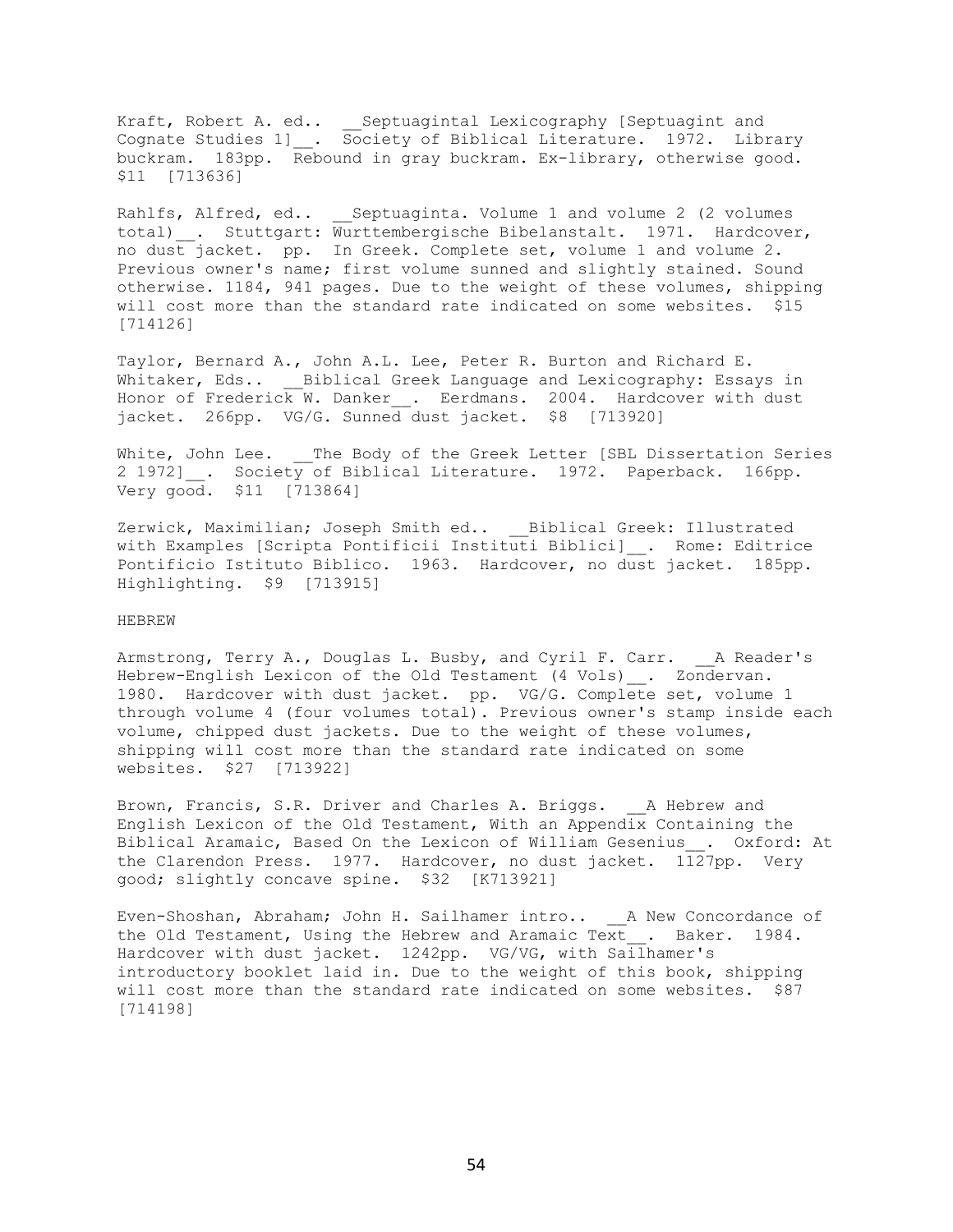Kohlenberger, John R., III . \_\_The NIV Interlinear Hebrew-English Old Testament. Volume 1 through volume 4 (4 volumes) \_\_. Zondervan. 1979. Hardcover with dust jacket. 4 volspp. VG/VG. Book-plate.Complete set, volume 1 through volume 4 (4 volumes total). Due to the weight of these volumes, shipping will cost more than the standard rate indicated on some websites. \$67 [714349]

Magil, Joseph. Magil's Linear School Bible. Hebrew Text and English Translation: Joshua . Hebrew Publishing Company. . Hardcover, no dust jacket. 94pp. Upper spine cloth torn. Good otherwise. \$10 [714227]

Magil, Joseph. Magil's Linear School Bible. Hebrew Text and English Translation: Second Book of Samuel . Hebrew Publishing Company. . Hardcover, no dust jacket. 92pp. Very good; sunned spine. \$10 [714237]

Weingreen, J.. A Practical Grammar for Classical Hebrew, 2nd edition\_. Oxford: At the Clarendon Press. 1969. Hardcover, no dust jacket. 316pp. Good; bumped corners, previous owner's name inside front cover. \$11 [714324]

#### HISTORY

Alan of Lille; Winthrop Wetherbee ed. and trans.. Literary Works [Dumbarton Oaks Medieval Library] . Harvard University Press. 2013. Hardcover with dust jacket. 622pp. Latin text, with English translation. VG/VG \$16 [714397]

Anderson, Perry. Spectrum from Right to Left in the World of Ideas Verso. 2005. Hardcover with dust jacket. 398pp. VG/VG \$10 [713791]

Attaleiates, Michael; Anthony Kaldellis and Dimitris Krallis trans.. \_\_The History [Dumbarton Oaks Medieval Library]\_\_. Harvard University Press. 2012. Hardcover with dust jacket. 618pp. Greek text, with English translation. VG/VG \$25 [714407]

Bald, R.C.. Donne and the Drurys . Cambridge. 1959. Hardcover, no dust jacket. 176pp. Edge-worn cover, good otherwise. \$14 [714157]

Becker, Carl L.. \_\_The Heavenly City of the Eighteenth-Century Philosophers\_\_. Yale University. 1947. Hardcover with dust jacket. 168pp. VG/G. Chipped dust jacket. \$9 [713940]

Benedict, St.; Bruce L. Venarde ed. and trans.. \_\_The Rule of Saint Benedict [Dumbarton Oaks Medieval Library] \_\_. Harvard University Press. 2011. Hardcover with dust jacket. 278pp. Latin text, with English translation. VG/VG \$25 [714403]

Birzer, Bradley J.. \_\_ Sanctifying the World: The Augustinian Life and Mind of Chrisopher Dawson . Christendom Press. 2007. Hardcover with dust jacket. 316pp. VG/VG \$27 [713593]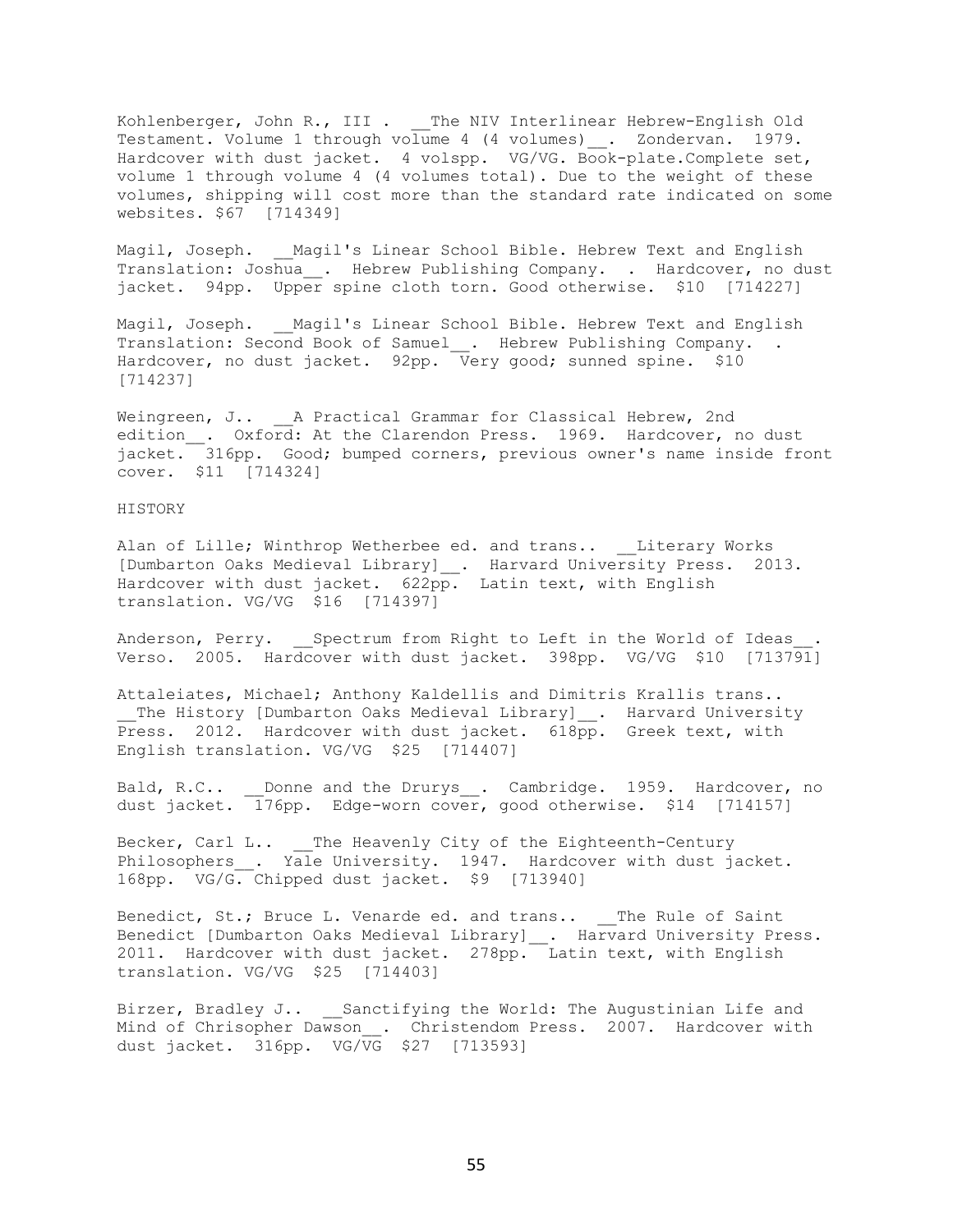Boethius; Susan Irvine and Malcolm R. Godden ed. and trans.. The Old English Boethius, with Verse Prologues and Epilogues Associated with King Alfred [Dumbarton Oaks Medieval Library]\_. Harvard University Press. 2012. Hardcover with dust jacket. 451pp. Old English text, with English translation. VG/VG \$25 [714401]

Catto, J.I. ed.; T.H. Aston general ed.. The History of the University of Oxford, volume 1: The Early Oxford Schools . Clarendon Press, Oxford. 1984. Hardcover, no dust jacket. 684pp. Penciling, otherwise good. \$47 [714040]

Clarke, Edwin and L.S. Jacyna. \_\_ Nineteenth-Century Origins of Neuroscientific Conceptss . California. 1987. Paperback. 593pp. Very good. \$9 [713792]

Croce, Benedetto. \_\_History as the Story of Liberty\_\_. London: George Allen & Unwin. 1962. Hardcover with dust jacket. 324pp. G/G. Some highlighting, previous owner's name,edge-worn dust jacket. \$11 [714213]

Cynewulf; Robert E. Bjork ed. and trans.. \_\_The Old English Poems of Cynewulf [Dumbarton Oaks Medieval Library]\_\_. Harvard University Press. 2013. Hardcover with dust jacket. 266pp. Old English text, with English translation. VG/VG \$22 [714398]

Davidson, Jenny. Breeding: A Partial History of the Eighteenth Century\_\_. Columbia University Press. 2008. Hardcover with dust jacket. 292pp. VG/G. Chipped dust jacket. \$11 [713924]

Davis, William Stearns. Life on a Medieval Barony\_\_. Harper and Row. 1951. Hardcover, no dust jacket. 414pp. Ex-library, good otherwise. \$8 [713597]

De Keyser, Jeroen ed.; W. Scott Blanchard trans.. \_\_ On Exile [The I Tatti Renaissance Library]\_. Harvard University Press. 2013. Hardcover with dust jacket. 485pp. Latin text and English translation. Volume 1 only. VG/VG \$27 [714377]

Farr, Carol. \_\_The Book of Kells: Its Function and Audience [British Library Studies in Medieval Culture] . British Library / University of Toronto Press. 1997. Hardcover with dust jacket. 196pp. Near fine, in near fine dus jacket. \$37 [714140]

Ficino, Marsilio; Maude Vanhaelen ed. and trans.. Commentaries on Plato, volume 2: Parmenides, Part 1 [The I Tatti Renaissance Library] . Harvard University Press. 2008. Hardcover with dust jacket. 286pp. Latin text and English translation. NF/VG \$22 [714385]

Fonzio, Bartolomeo; Alessandro Daneloni ed.; Martin Davies trans.. Bartolomeo Fonzio, Letters to Friends [The I Tatti Renaissance Library] . Harvard University Press. 2011. Hardcover with dust jacket. 233pp. Latin text and English translation. NF/NF \$20 [714372]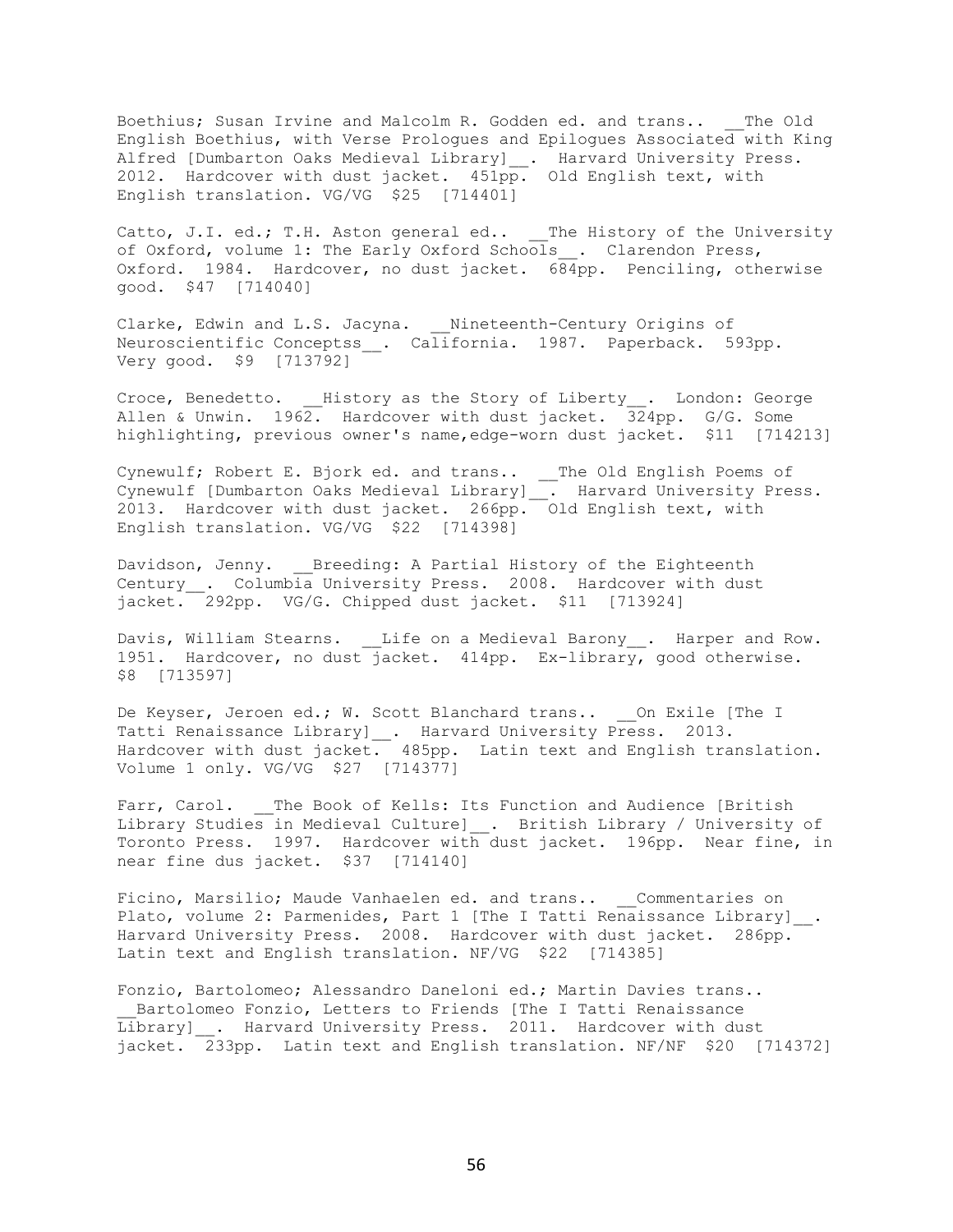Fraenkel, Osmond K.. \_\_The Sacco-Vanzetti Case\_\_. Notable Trials Library. 1989. Quarter leather. 550pp. Privately printed special edition. Green quarter leather, gilt edges, ribbon marker. Very good condition. \$11 [713754]

Fulk, R.D. ed. and trans.. \_\_The Beowulf Manuscript [Dumbarton Oaks Medieval Library] . Harvard University Press. 2010. Hardcover with dust jacket. 374pp. Old English text, with English translation. VG/VG \$22 [714409]

Gilbert, Felix. Machiavelli and Guicciardini: Politics and History in Sixteenth-Century Florence . Princeton. 1973. Paperback. 349pp. Very good. \$8 [713598]

Giovio, Paolo; Kenneth Gouwend ed. and trans.. \_\_Notable Men and Women of Our Time [The I Tatti Renaissance Library] \_. Harvard University Press. 2013. Hardcover with dust jacket. 760pp. Latin text and English translation. NF/VG \$27 [714384]

Giraldi, Lilio Gregorio; John N. Grant, ed. and trans.. \_\_Lilio Gregorio Giraldi, Modern Poets [The I Tatti Renaissance Library] . Harvard University Press. 2011. Hardcover with dust jacket. 363pp. Latin text and English translation. NF/NF \$15 [714373]

Grund, Gary R. trans.. Humanist Tragedies [The I Tatti Renaissance Library] \_. Harvard University Press. 2011. Hardcover with dust jacket. 339pp. Latin text and English translation. NF/NF \$25 [714374]

Hassig, Debra. \_\_Medieval Bestiaries: Text, Image, Ideology\_\_. Cambridge. 1995. Hardcover with dust jacket. 300pp. VG/G. Slightly torn dust jacket. 300 pages, and 176 figures. \$87 [714346]

Johnson, Marion. \_\_The Borgias\_\_. Penguin Books. 2001. Paperback. 232pp. Very good. \$8 [713618]

Jones, Christopher A. ed. and trans.. \_ Old English Shorter Poems, volume 1: Religious and Didactic [Dumbarton Oaks Medieval Library]\_\_. Harvard University Press. 2012. Hardcover with dust jacket. 456pp. Old English text, with English translation. VG/VG \$25 [714399]

Logan, James; Alex Stewart ed.. \_\_The Scottish Gael: or, Celtic Manners, as Preserved among the Highlanders (2 Vols) \_\_. Edinburgh: John Donald Publishers. 1976. Hardcover with dust jacket. 394, 440pp. Complete set, volume 1 and volume 2. VG/VG, edge-worn dust jackets. 8vo, blue cloth, gilt spine lettering, color frontispieces. Reprint of the 1876 Hugh Mackenzie edition. \$46 [714209]

Okenfuss, Max J. . \_\_The Rise and Fall of Latin Humanism in Early-Modern Russia: Pagan Authors, Ukrainians and the Resiliency of Muscovy\_\_. Leiden: Brill. 1995. Hardcover, no dust jacket. 290pp. Ex-library, otherwise very good. \$67 [714085]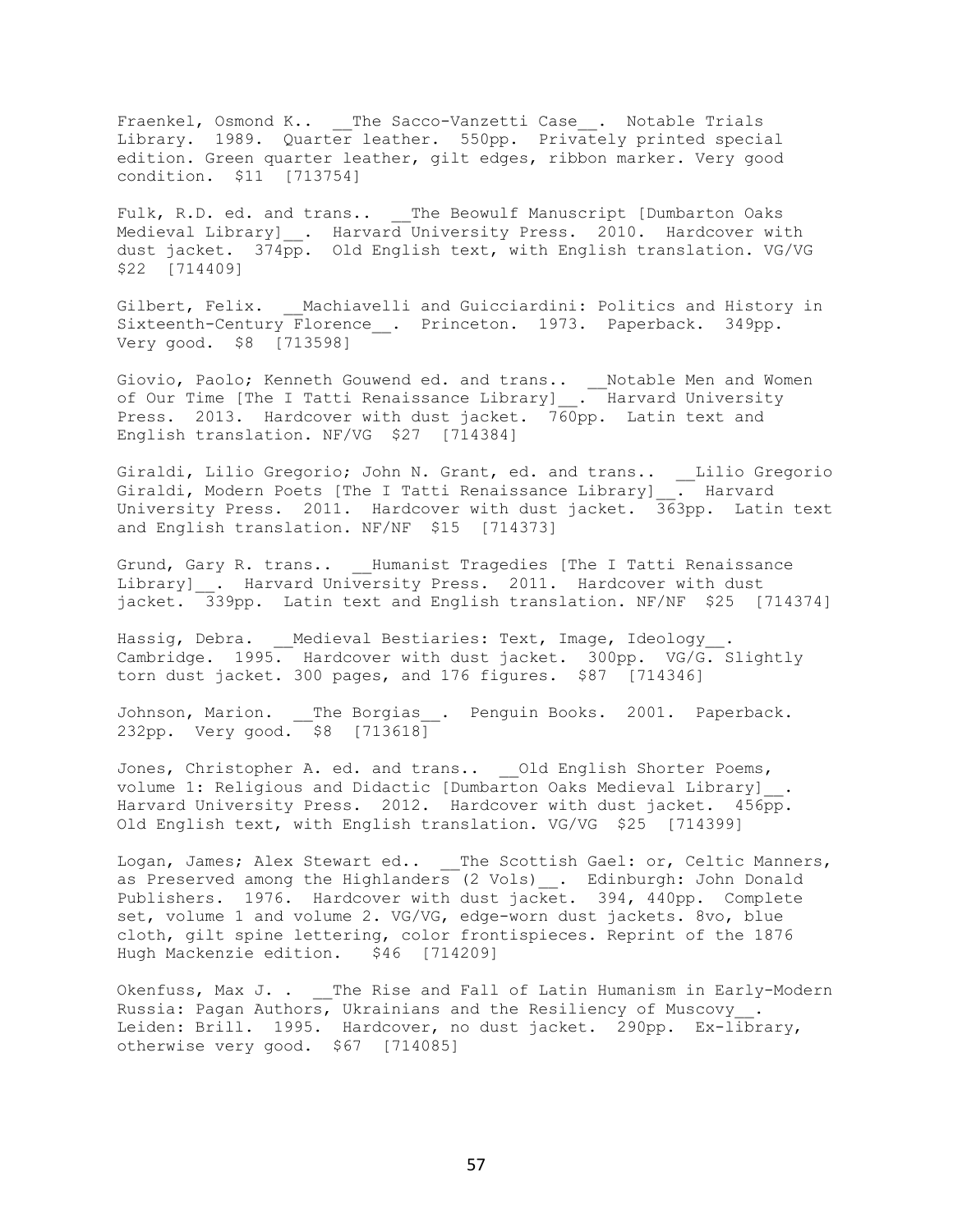Primus, Hugh; Christopher J. McDonough ed. and trans.. The Arundel Lyrics; The Poems of Hugh Primas [Dumbarton Oaks Medieval Library] . Harvard University Press. 2010. Hardcover with dust jacket. 288pp. Latin text, with English translation. VG/G. Scuffed dust jacket. \$22 [714412]

Pseudo-Methodius; Benjamin Garstad ed. and trans.. \_\_Apocalypse; An Alexandrian World Chronicle [Dumbarton Oaks Medieval Library] . Harvard University Press. 2012. Hardcover with dust jacket. 420pp. Latin text, with English translation. VG/VG \$25 [714405]

Richer of Saint-Remi; Justin Lake ed. and trans.. Histories, volume 1, Books 1-2 [Dumbarton Oaks Medieval Library]\_\_. Harvard University Press. 2011. Hardcover with dust jacket. 422pp. Latin text, with English translation. VG/VG \$25 [714404]

Richer of Saint-Remi; Justin Lake ed. and trans.. \_\_Histories, volume 2: Books 3-4[Dumbarton Oaks Medieval Library]\_\_. Harvard University Press. 2011. Hardcover with dust jacket. 490pp. Latin text, with English translation. VG/VG \$25 [714406]

Sextus Amarcius; Eupolemius; Ronald A. Pepen, Jan M. Ziolkowski trans.. Satires; Eupolemius [Dumbarton Oaks Medieval Library] . Harvard University Press. 2011. Hardcover with dust jacket. 398pp. Latin text, with English translation. VG/VG \$27 [714411]

Stethatos, Niketas; Richard P.H.Greenfield trans.. The Life of Saint Symeon the New Theologian [Dumbarton Oaks Medieval Library] . Harvard University Press. 2013. Hardcover with dust jacket. 422pp. Greek text, with English translation. VG/VG \$22 [714402]

Talbot, Alice-Mary and Scott Fitzgerald Johnson trans.. Miracle Tales from Byzantium [Dumbarton Oaks Medieval Library] . Harvard University Press. 2012. Hardcover with dust jacket. 448pp. Greek text, with English translation. VG/VG \$25 [714410]

Taylor, Henry Osborn. \_\_The Mediaeval Mind: A History of the Development of Thought and Emotion in the Middle Ages (2 vols.) 4th American Edition . Macmillan. 1938. Hardcover, no dust jacket. 1223pp. Complete set; volume 1 and volume 2. Ex-library, sunned covers, penciling, otherwise sound. \$22 [714145]

Trinkaus, Charles. In Our Image and Likeness: Humanity and Divinity in Italian Humanist Thought (volume 1 and volume 2) . University of Chicago. 1995. Paperback. 985pp. Volume 1 and volume 2 (2 volumes total). Second volume creased at lower front wrapper and first few pages. Very good otherwise. \$37 [714018]

Walsh, Peter G., with Christopher Husch. One Hundred Latin Hymns: Ambrose to Aquinas [Dumbarton Oaks Medieval Library]\_\_. Harvard University Press. 2012. Hardcover with dust jacket. 517pp. Latin text, with English translation. VG/VG \$25 [714408]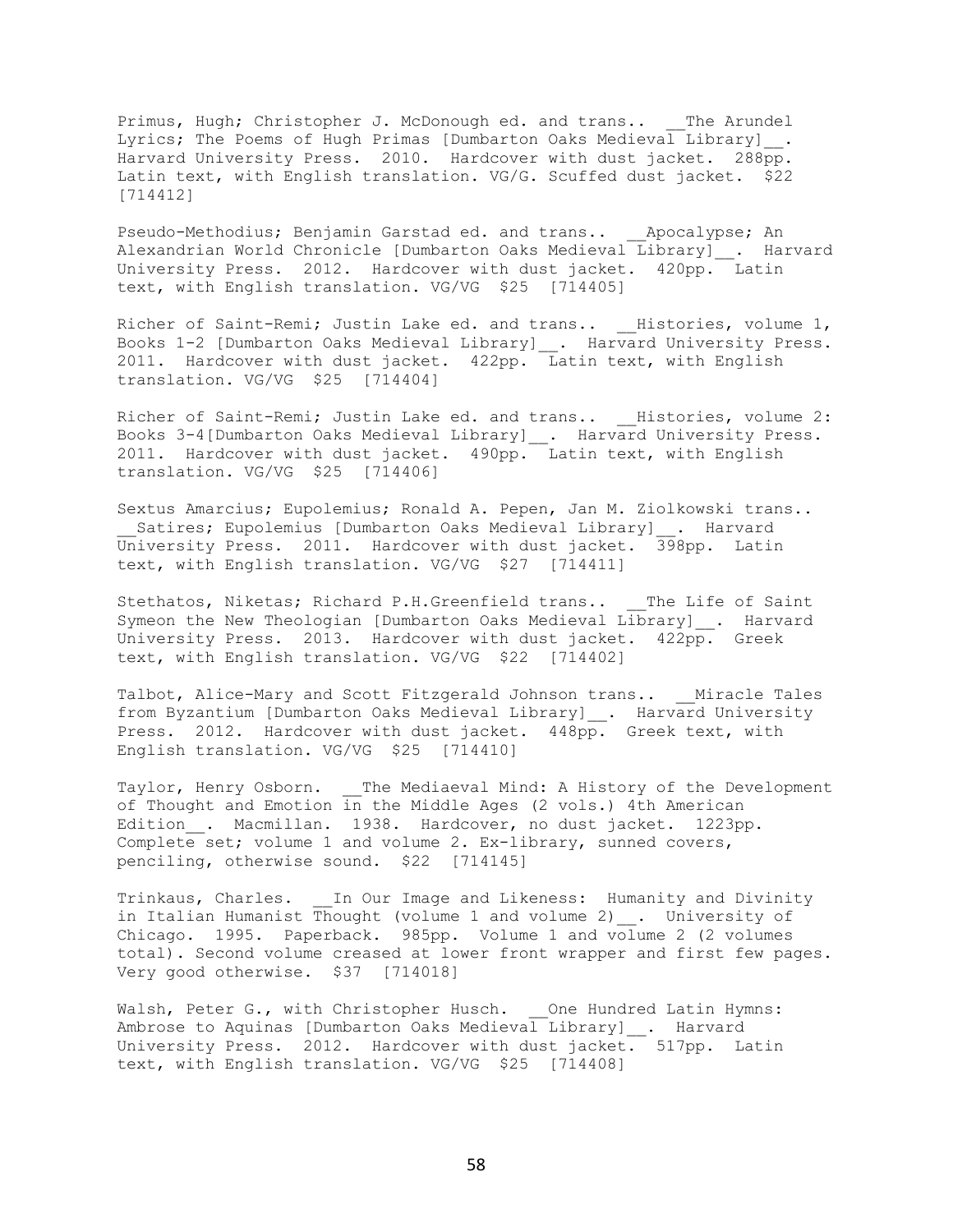White, Hayden. \_ Metahistory: The Historical Imagination in Nineteenth-Century Europe\_\_. Johns Hopkins University Press. 1973. Hardcover, no dust jacket. 447pp. Edge-worn cover, penciling. Sound otherwise. \$22 [713780]

#### JUDAICA

Browning, Robert. \_\_Justinian and Theodora\_\_. Thames and Hudson. 1987. Hardcover with dust jacket. 189pp. VG/VG. Bookplate, previous owner's stamp. \$8 [713609]

Hoffman, Lawrence A.. The Canonization of the Synagogue Service [University of Notre Dame Center for the Study of Judaism and Christianity in Antiquity, No. 4]\_\_. University of Notre Dame Press. 1979. Hardcover, no dust jacket. 245pp. Personal library label on spine, previous owner's name and note on ffep, ink markings throughout. \$12 [713699]

Holladay, Carl R.. \_\_Fragments from Hellenistic Jewish Authors, vol. I: Historians [Texts and Translations Pseudipigrapha Series] . Scholars Press. 1980. Hardcover, no dust jacket. 389pp. Ex-library, otherwise very good. 529 pages. This item is at our location in Eugene, Oregon. \$8 [713653]

Jackson, Bernard S. ed.. The Jewish Law Annual, Volume One. E.J. Brill. 1978. Hardcover, no dust jacket. 274pp. Very good.  $$22$ [713985]

Josephus, Flavius; Otto Michel und Otto Bauernfeind Hsg.. De Bello Judaico; Der Judische Kreig, Band I: Buch I-III . Kosel-Verlag Munchen. 1962. Hardcover, no dust jacket. 464pp. Volume 1: Books 1-3 only. Greek text with German translation. Previous owner's name, otherwise VG/VG \$22 [713687]

Josephus, Flavius; Otto Michel und Otto Bauernfeind Hsg.. De Bello Judaico; Der Judische Kreig, Band II part 1, Buch IV-V\_\_. Wissenschaftliche Buchgesellschaft. 1963. Hardcover with dust jacket. 274pp. Volume 2, Part 1 only. Greek text with German translation. Previous owner's name, VG/VG. \$22 [713688]

Josephus, Flavius; Otto Michel und Otto Bauernfeind Hsg.. De Bello Judaico; Der Judische Kreig, Band II part 2 only. . Wissenschaftliche Buchgesellschaft. 1969. Hardcover, no dust jacket. 287pp. Volume 2, part 2 only. Greek text with German translation. Previous owner's name, otherwise very good. \$22 [713686]

Maimonides; Abraham M. Hershman trans.. \_\_\_The Code of Maimonides, Book Fourteen, The Book of Judges [Yale Judaica Series 3]\_\_. Yale University Press. 1963. Hardcover, no dust jacket. 335pp. Penciling, good otherwise. \$15 [714184]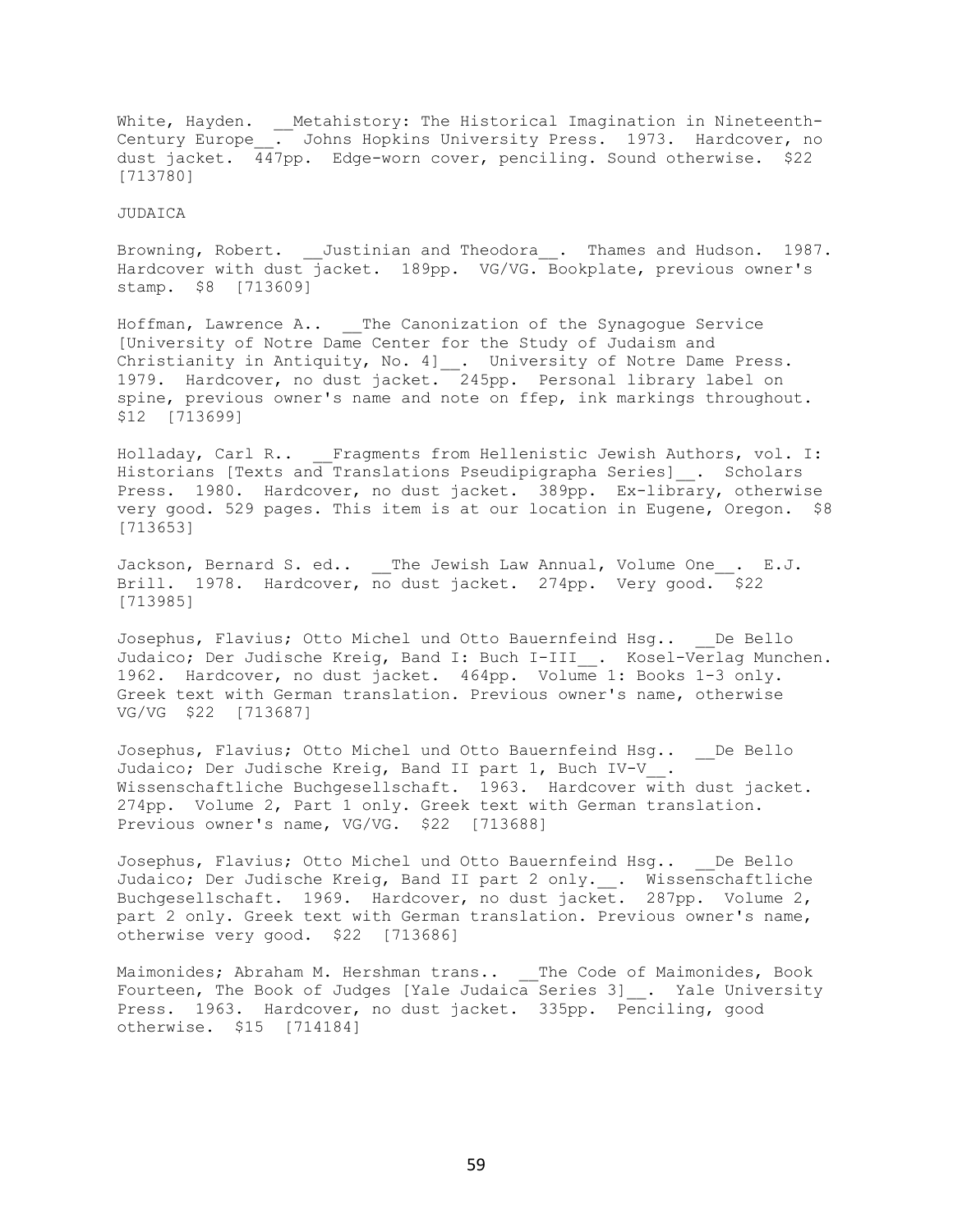Maimonides; Hyman Klein ed.. \_\_The Code of Maimonides, Book Eleven: The Book of Torts [Yale Judaica Series]\_\_. Yale University Press. 1964. Hardcover, no dust jacket. 299pp. Good; water-stained boards. \$22 [714197]

Maimonides; Jacob J. Rabinowitz trans.. \_\_ The Code of Maimonides, Book Thirteen: The Book of Civil Laws . Yale University Press. 1974. Hardcover, no dust jacket. 345pp. Very good; slightly stained and scuffed cover. \$14 [714183]

Neusner, Jacob ed.. Soviet Views of Talmudic Judaism: Five Papers by Yu. A. Solodukho in English Translation [Studies in Judaism in Late Antiquity from the First to the Seventh Century] . E.J. Brill. 1973. Hardcover, no dust jacket. 110pp. Bookplate, slightly sunned spine, slightly bowed boards. Good otherwise. \$16 [713984]

Runia, David T.. Philo in Early Christian Literature: A Survey [Compendi Rerum Iudaicarum ad Novum Testamentum]\_\_. Van Gorcum, Fortress Press. 1993. Hardcover, no dust jacket. 418pp. Ex-library, otherwise very good. \$35 [714086]

Stone, Michael E. ed.. \_\_Jewish Writings of the Second Temple Period: Apocrypha, Pseudepigrapha, Qumran Sectarian Writings, Philo, Josephus [Compendia Rerum Iudaicarum ad Novum Testamentum, Section Two, Volume 2] . Van Gorcum / Fortress. 1984. Hardcover with dust jacket. 698pp. VG/VG \$32 [714158]

## LITERATURE

Boitani, Piero and Jill Mann. \_\_The Cambridge Chaucer Companion\_\_. Cambridge. 1997. Paperback. 262pp. Very good. \$8 [713981]

Butler, Samuel; Hans-Peter Breuer ed.. The Note-Books of Samuel Butler, volume I (1874-1883) . University Press of America. 1984. Hardcover, no dust jacket. 386pp. Volume 1 only. Pencil underlining, slightly stained cover. Good othlerwise. \$11 [713700]

Clery, E.J.. The Rise of Supernatural Fiction 1762-1800. Cambridge. 1995. Hardcover with dust jacket. 222pp. VG/VG \$32 [713602]

Eliot, George; Gordon S. Haight ed.. \_\_The George Eliot Letters, volume 2: 1852-1858\_\_. Yale University Press. 1954. Hardcover with dust jacket. 513pp. Volume 2 only. VG/G. Torn dust jacket. \$25 [713600]

Fielding, Henry. \_\_The History of Tom Jones: A Foundling\_\_. The Franklin Library. 1980. Quarter leather. 73pp. Very good; quarter leather binding. \$11 [713788]

Forster, E.M.. \_\_\_Aspects of the Novel\_\_. Harcourt, Brace and Company. 1927. Hardcover with dust jacket. 250pp. G/G. Pencil marginalia, chipped dust jacket. Previous owner's name inside. \$12 [714131]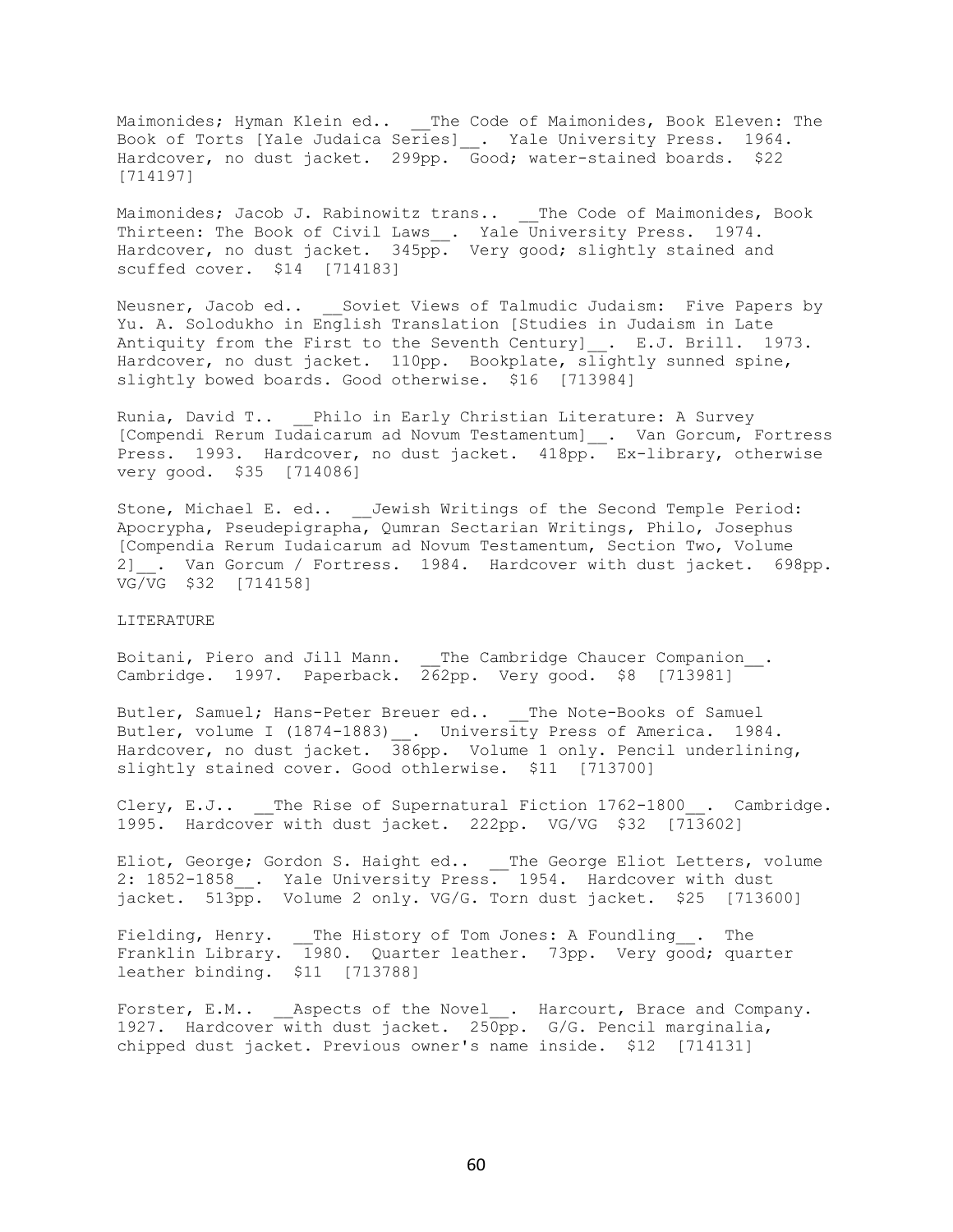Irving, Washington. \_\_Astoria, or Anecdotes of an Enterprise Beyond the Rocky Mountains. Author's Revised Edition, complete in one volume. Geoffrey Crayon Edition . G.P. Putnam's Sons. 1868. Hardcover, no dust jacket. 698pp. Sold as is. Water-spotted and rubbed cover. Otherwise sound. \$47 [714161]

Irving, Washington. \_\_ The Adventures of Captain Bonneville U.S.A. in the Rocky Mountains and the Far West. Author's Revised Edition, complete in one volume. Geoffrey Crayon Edition . G.P. Putnam's Sons. 1868. Hardcover, no dust jacket. 524pp. Sold as is. Water-spotted and rubbed cover. Otherwise sound. \$47 [714160]

Mann, Thomas. \_\_The Magic Mountain . The Franklin Library. 1953. Hardcover, no dust jacket. 724pp. Good, upper spine slightly worn. \$13 [713789]

Parker, William. \_\_Milton: A Biography (2 volume set)\_\_. Oxford: Clarendon. 1968. Hardcover, no dust jacket. 1489pp. Complete set, volume 1 and volume 2. Very good condition. \$37 [714137]

Pineau, Gisele. \_\_Exile According to Julia\_\_. Virginia. 2003. Paperback. 192pp. Very good. \$8 [713599]

Trollope, Anthony. Barchester Towers . The Heritage Press. 1958. Hardcover, no dust jacket. 564pp. Illustrated by Fritz Kredel. Light wear to spine edges and board corners, and to slip case edges. Otherwise very good in very good slip case. \$13 [713751]

Twain, Mark and Charles Dudley Warner. \_\_The Gilded Age: A Tale of Today\_\_. Hartford, Connecticut: American Publishing Company. 1888. Hardcover, no dust jacket. 453pp. Front-hinge tender, edge-worn cover, book-plate. Sound otherwise. Illustrated. \$5 [714149]

Williams, Charles. A Charles Williams Reader: Descent Into Hell, Many Dimensions, and War in Heaven . William B. Eerdmans. 2000. Hardcover with dust jacket. 256pp. G/VG. Moderate pencil underlining. \$8 [713603]

# MISCELLANY

Adams, Maurianne; Warren J. Blumenfeld, Carmelita (Rosie) Castaneda, Heather W. Hackman, Madeline L. Peters, and Ximena Zuniga eds.. Readings for Diversity and Social Justice, 3rd edition . Routledge, Taylor and Francis Group. 2013. Paperback. 658pp. Good; edge-worn wrappers. \$11 [713692]

Agamben, Giorgio, Alain Badiou, Daniel Bensaid, Wendy Brown, Jean-Luc Nancy, Jacques Ranciere, Kristin Ross, Slavoj Zizek. Democracy in What State? [New Directions in Critical Theory] \_\_. Columbia University Press. 2012. Paperback. 130pp. Very good. \$15 [713769]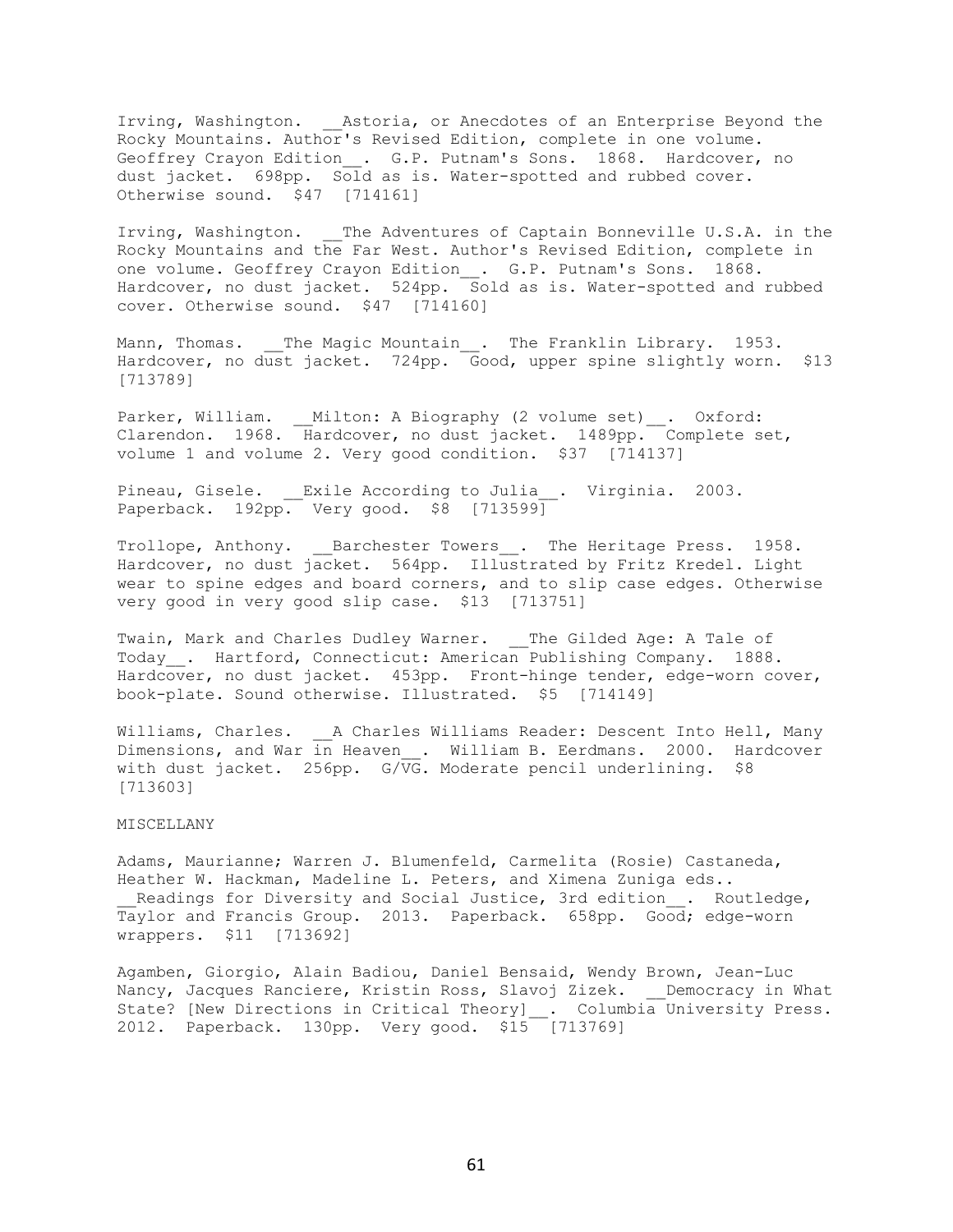DeYoung, James B.. \_\_Lies Paul Young Believes About God: How the Author of The Shack is Deceiving Millions of Christians Again\_\_. Aneko Press. 2017. Paperback. 223pp. Very good. Inscribed and signed by the author. \$11 [713690]

Fowler, James A.. Spirit-union Allows for Soul-rest . C.I.Y. Publishing. 2004. Paperback. 142pp. Very good. \$8 [713708]

Grinnell, Joseph and Tracy Irwin Storer. \_\_Animal Life in the Yosemite: An Account of the Mammals, Birds, Reptiles, and Amphibians in a Cross-Section of the Sierra Nevada\_\_. University of California Press. 1924. Hardcover, no dust jacket. 752pp. With numerous color plates and black and white photos and line drawings. Tender front hinge, light to moderate foxing. Good otherwise. Remnants of dust jacket laid in. Due to the weight of this book, shipping will cost more than the standard rate indicated on some websites. \$100 [713966]

Peck, Morton Eaton. \_\_A Manual of the Higher Plants of Oregon, second edition . Binfords and Mort, Publishers. 1961. Hardcover, no dust jacket. 936pp. Slightly shaken, previous owner's name, small rust stains on end papers. Otherwise very good. \$15 [713758]

Rajaram, Prem Kumar and Carl Grundy-Warr, eds.. Borderscapes: Hidden Geographies and Politics at Territory's Edge\_\_. University of Minnesota Press. 2008. Paperback. 320pp. Very good. \$15.4 [713755]

Seeger, F., Voigt, J. & Waschescio, U. eds.. The Culture of the Mathematics Classroom . Cambridge University Press. 1998. Paperback. 404pp. Very good. Wrapper edges curled. \$10 [713770]

Zola, Emile. Les Rougon Macquart, Tome 1: La Fortune des Rougon, La Curee, Le Ventre de Paris, La Conquete de Plassans\_\_. Aux Editions du Seuil. 1969. Hardcover with dust jacket. 685pp. In French. Volume 1 only. VG/VG. \$15 [714321]

Zola, Emile. \_\_Les Rougon Macquart, Tome 2: La Faute de l'Abbe Mouret son Excellence Eugene Rougon l'Assommoir\_. Aux Editions du Seuil. 1970. Hardcover with dust jacket. 585pp. In French. Volume 2 only. VG/VG. \$15 [714322]

Zola, Emile. \_\_Les Rougon Macquart, Tome 3: Une Page d'Amour Nana Pot-Bouille . Aux Editions du Seuil. 1970. Hardcover with dust jacket. 578pp. In French. Volume 3 only. VG/VG. \$15 [714323]

NEW TESTAMENT

Aune, David E.. Prophecy in Early Christianity and the Ancient Mediterranean World\_\_. Eerdmans. 1983. Hardcover with dust jacket. 522pp. VG/VG \$30 [713569]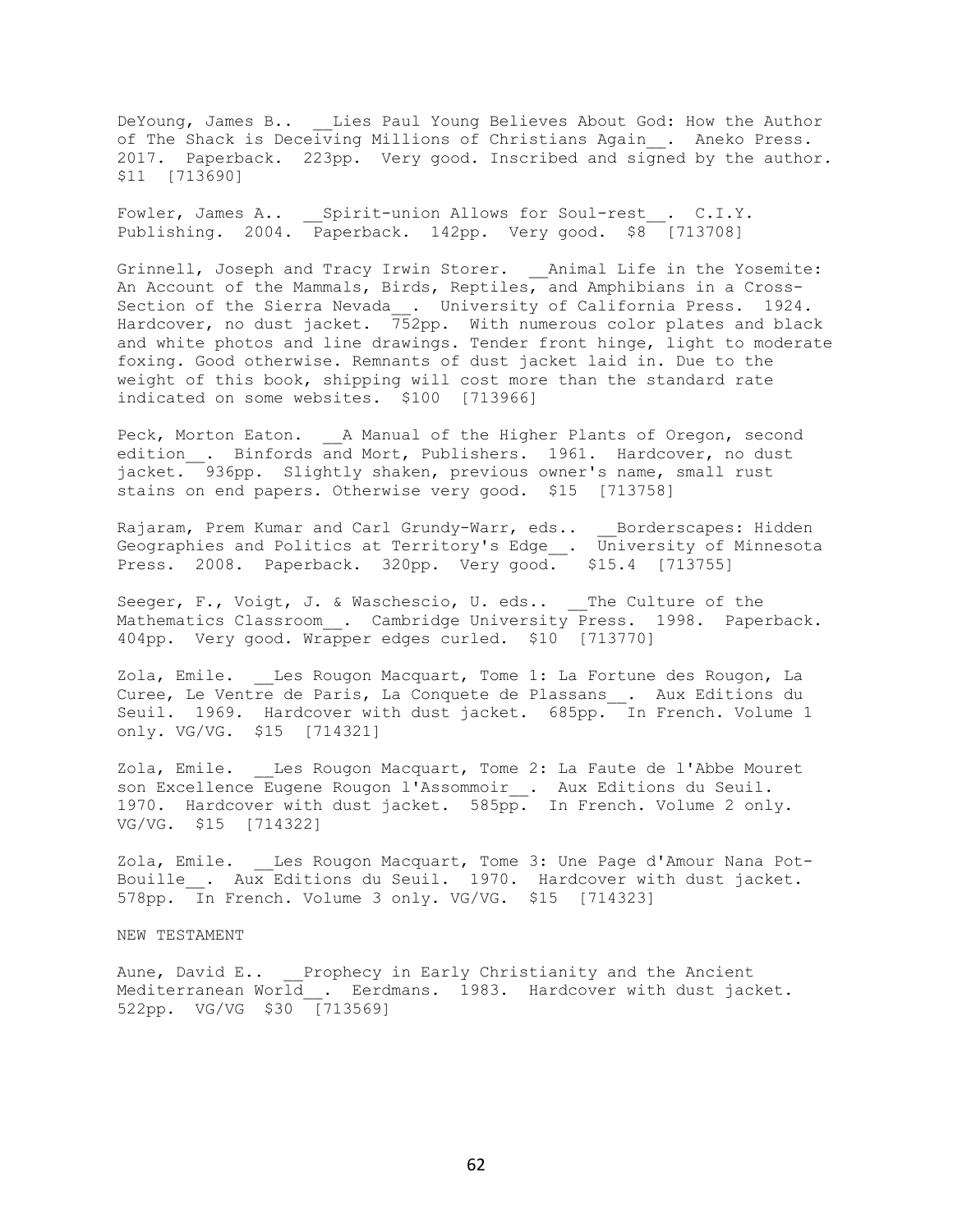Bammel, E.; C.K. Barrett and W.D. Davies eds.. Donum Gentilicium: New Testament Studies in Honour of David Daube\_\_. Oxford, at the Clarendon Press. 1978. Hardcover, no dust jacket. 342pp. Ex-library, otherwise very good. \$16 [713651]

Bengel, John Albert. \_\_New Testament Word Studies, volume 1 and volume 2 (2 volumes total)\_\_. Kregel Publications. 1971. Hardcover with dust jacket. pp. Complete set; volume 1 and volume 2 (2 volumes total). VG/VG. Bookplates. 925, 980 pages. \$57 [714282]

Boice, James Montgomery. The Sermon on the Mount: An Exposition . Zondervan. 1974. Hardcover with dust jacket. 328pp. VG/VG. Bookplate on front glued end paper. \$8 [714223]

Borsch, Frederick H.. \_\_The Christian and Gnostic Son of Man [Studies in Biblical Theology, Second Series 14]\_\_. Alec R. Allenson Inc.. 1970. Paperback. 130pp. Very good. Laminated wrappers, previous owner's stamp. \$8 [713944]

Bruce, Alexander Balmain. \_\_ The Miraculous Element in the Gospels\_ Hodder and Stoughton. 1886. Hardcover, no dust jacket. 388pp. Rubbed cover, foxing, previous owner's stamp. Good otherwise. \$8 [713945]

Cranfield, C.E.B.. The Bible and Christian Life: A Collection of Essays . T. & T. Clark. 1985. Paperback. 248pp. Very good. Laminated wrappers, previous owner's stamp inside front wrapper. \$9 [713865]

Cullmann, Oscar. \_\_Christ and Time, revised edition\_\_. Westminster. 1964. Hardcover with dust jacket. 253pp. VG/G. Slight foxing, chipped dust jacket, previous owner's name and blind-stamp. \$27 [714063]

Davies, W.D.. \_\_The Setting of the Sermon on the Mount . Cambridge University. 1966. Paperback. 547pp. Creased wrappers, previous owner's name and stamps. Good otherwise. \$11 [714015]

de Boer, Martinus C.. \_\_The Defeat of Death: Apocalyptic Eschatology in 1 Corinthians 15 and Romans 5 [JSNT Supplement 22] . Sheffield Academic Press. 1988. Hardcover, no dust jacket. 278pp. Very good. Some light scuffing to front cover, very clean and sharp otherwise. From the personal library of William L. Lane, with his stamp inside front cover. \$47 [714119]

Dodd, C.H.. \_\_\_ Benefits of His Passion . Abingond. . Hardcover with dust jacket.  $\overline{6}2$ pp. VG/G. Faded and slightly torn dust jacket. \$11 [713844]

Dodd, C.H.. The Interpretation of the Fourth Gospel . Cambridge. 1954. Hardcover, no dust jacket. 478pp. Edge-worn, rubbed, and sunned cover, previous owner's name. Sound otherwise. \$11 [713799]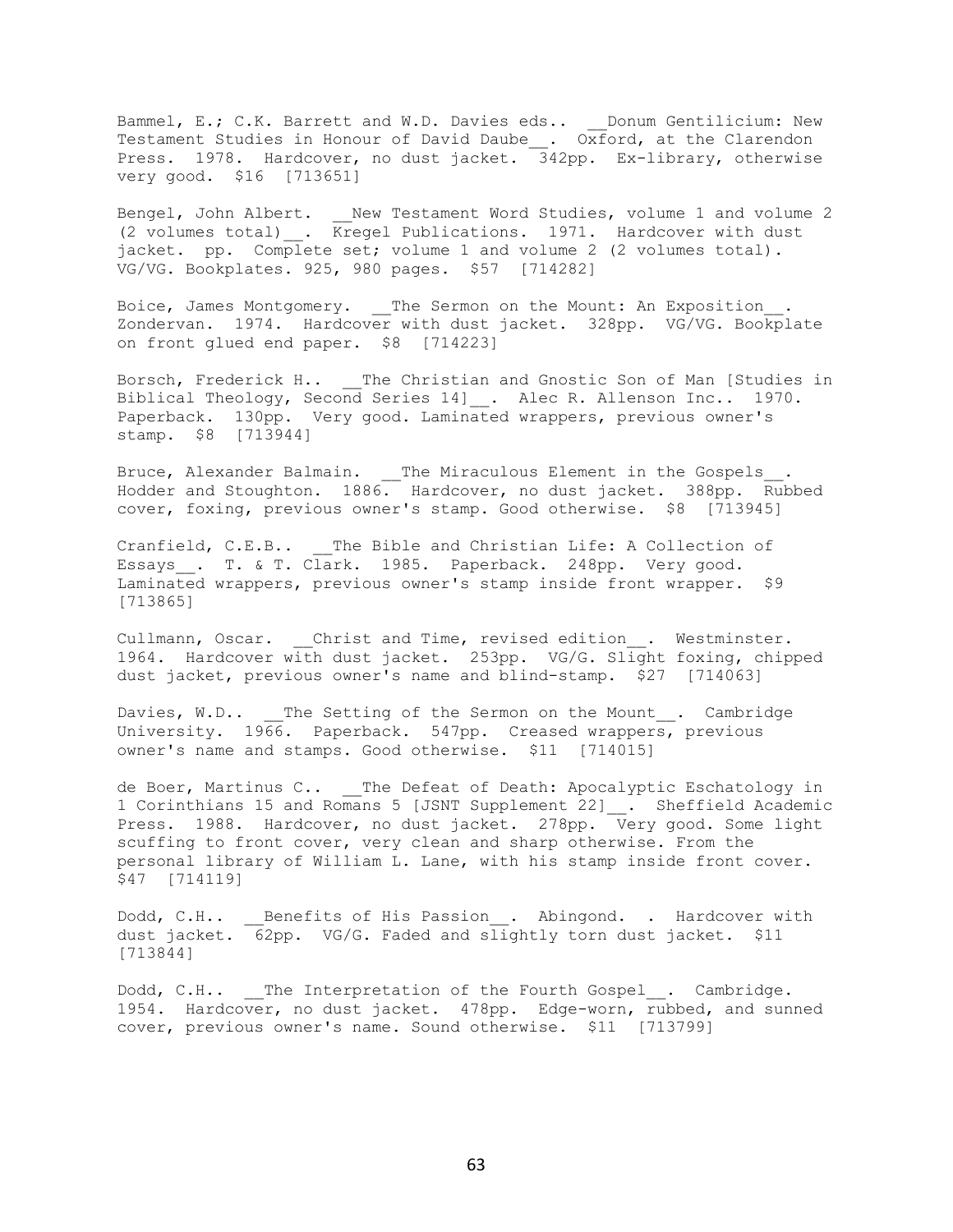Dodd, C.H.. The Parables of the Kingdom . Nisbet and Co. Ltd.. 1938. Hardcover, no dust jacket. 214pp. Highlighting, worn cover, front hinge tender. Sound otherwise. \$11 [713658]

Ellis, E. Earle and Max Wilcox eds.. \_\_Neotestamentica et Semitica: Studies in Honour of Matthew Black\_\_. T. & T. Clark. 1969. Hardcover, no dust jacket. 297pp. Ex-library, otherwise good. 297 pages. This item is at our location in Eugene, Oregon. \$15 [713628]

Feather, Robert. \_\_The Secret Initiation of Jesus at Qumran: The Essene Mysteries of John the Baptist . Watkins. 2006. Paperback. 456pp. Very good. Laminated wrappers, previous owner's stamp. \$8 [713898]

Fowl, Stephen E.. The Story of Christ in the Ethics of Paul: An Analysis of the Function of the Hymnic Material in the Pauline Corpus [JSNT Supplement 36] \_\_. Sheffield Academic Press. 1990. Hardcover, no dust jacket. 235pp. Very good; board corners lightly bumped. \$47 [714029]

Goodman, Martin. \_\_ The Ruling Class of Judaea: The Origins of the Jewish Revolt Against Rome, A.D. 66-70 : . Cambridge. 1993. Hardcover, no dust jacket. 263pp. Penciling, otherwise good. \$29 [714020]

Goppelt, Leonhard; Guelich, Robert A.. \_\_Apostolic and Post-Apostolic Times\_\_. London: A. and. C Black. 1970. Hardcover with dust jacket.  $238pp.$  G/G. Small stains on cover, light wear to dust jacket. \$11 [714024]

Grayston, Kenneth. \_\_Dying, We Live: A New Enquiry into the Death of Christ in the New Testament . Oxford. 1990. Hardcover with dust jacket. 496pp. VG/G. Creased dust jacket edges. \$11 [713914]

Hengel, Martin. \_\_Jews, Greeks and Barbarians: Aspects of the Hellenization of Judaism in the pre-Christian Period\_\_. Fortress Press. 1980. Hardcover with dust jacket. 174pp. G/VG. Slight foxing. \$11 [713588]

Hooker, Morna, and Colin Hickling, eds.. What About the New Testament? Essays in Honour of Christopher Evans . SCM Press. 1975. Hardcover, no dust jacket. 242pp. Ex-library, otherwise very good. \$12 [713644]

Hooker, Morna, and Colin Hickling, eds.. What About the New Testament? Essays in Honour of Christopher Evans . SCM Press. 1975. Hardcover with dust jacket. 242pp.  $G/G$ . Slightly bowed boards \$16 [713854]

Hoskyns, Edwyn C.. \_\_Crucifixion-Resurrection: The Pattern of the Theology and Ethics of the New Testament . SPCK. 1983. Paperback. 400pp. Foxing, previous owner's name. Good otherwise. \$9 [713856]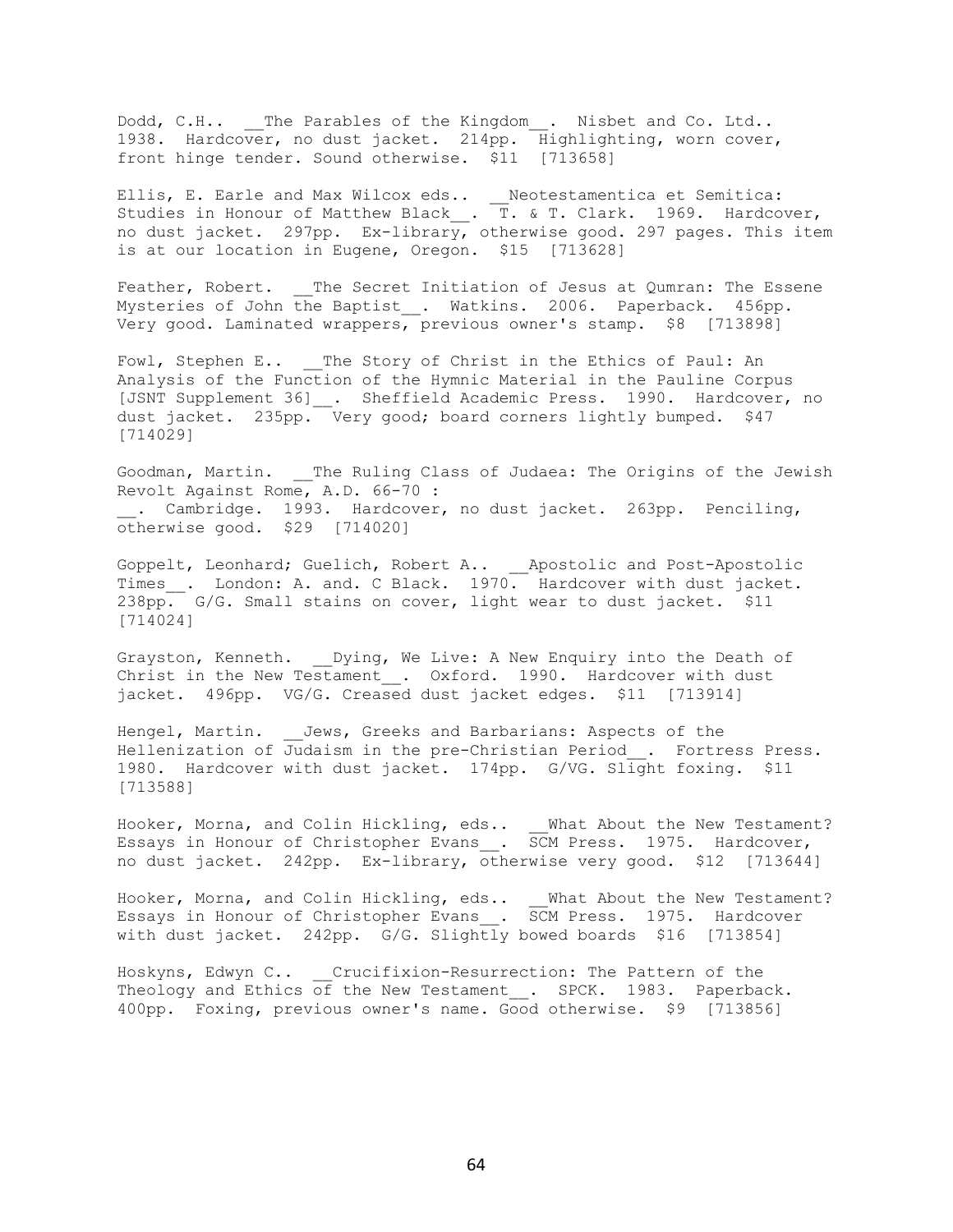Jack, Alison M.. \_\_Academic Constraints in Rhetorical Criticism of the New Testament: An Introduction to a Rhetoric of Power [Journal for the Study of the New Testament, Supplement Series 174]\_\_. Sheffield. 1999. Hardcover, no dust jacket. 354pp. Ex-library, otherwise very good. \$11 [713675]

Jeremias, Joachim. The Parables of Jesus, 2nd revised edition Prentice-Hall. 1972. Paperback. 248pp. Very good. \$8 [713595]

Keck, Leander E. and J. Louis Martyn, Eds.. \_\_Studies in Luke-Acts: Essays Presented in Honor of Paul Schubert\_\_. Abingdon. 1966. Hardcover with dust jacket. 316pp. Slight foxing, bowed boards, chipped dust jacket. \$8 [714350]

Knox, John. Christ and the Hope of Glory. Abingdon. 1960. Hardcover, no dust jacket. 63pp. Very good. \$8 [713885]

Koester, Helmut. \_\_Ancient Christian Gospels: Their History and Development . Trinity Press Intl.. 1990. Hardcover, no dust jacket. 448pp. Moderate ink underlining, good otherwise. \$22 [713800]

Koester, Helmut. \_\_Ancient Christian Gospels: Their History and Development . Trinity Press Intl.. 1990. Hardcover with dust jacket. 448pp. G/VG. Moderate penciling. \$22 [713801]

Leaney, A.R.C. The Rule of Qumran and Its Meaning [New Testament Library] . SCM Press. 1966. Hardcover with dust jacket. 310pp. G/G. Penciling, chipped dust jacket. \$11 [713986]

Minear, Paul S.. \_\_To Heal and to Reveal: The Prophetic Vocation According to Luke . Seabury Press. 1976. Hardcover with dust jacket. 179pp. VG/G. Previous owner's name, sunned and slightly chipped dust jacket. \$8 [713876]

Montefiore, C.G.. Rabbinic Literature and Gospel Teachings [The Library of Biblical Studies]\_\_. KTAV Publishing House, Inc.. 1970. Hardcover, no dust jacket. 442pp. Blind-stamps, otherwise very good. \$22 [714034]

Morton, A.Q. and G.H.C. MacGregor. The Structure of Luke-Acts Harper and Row. 1965. Hardcover with dust jacket. 155pp. VG/VG. Previous owners' stamps. \$8 [713882]

Neyrey, Jerome H. ed.. The Social World of Luke-Acts: Models for Interpretation . Hendrickson. 1991. Hardcover with dust jacket. 436pp. VG/G. Previous owner's stamp, gift note, sunned and chipped dust jacket. \$8 [713879]

Prohaszka, Ottokar. \_\_Meditations on the Gospels, Three volumes in One\_\_. Newman Press. 1953. Hardcover, no dust jacket. 282pp. Tender hinges, otherwise sound. \$16 [713680]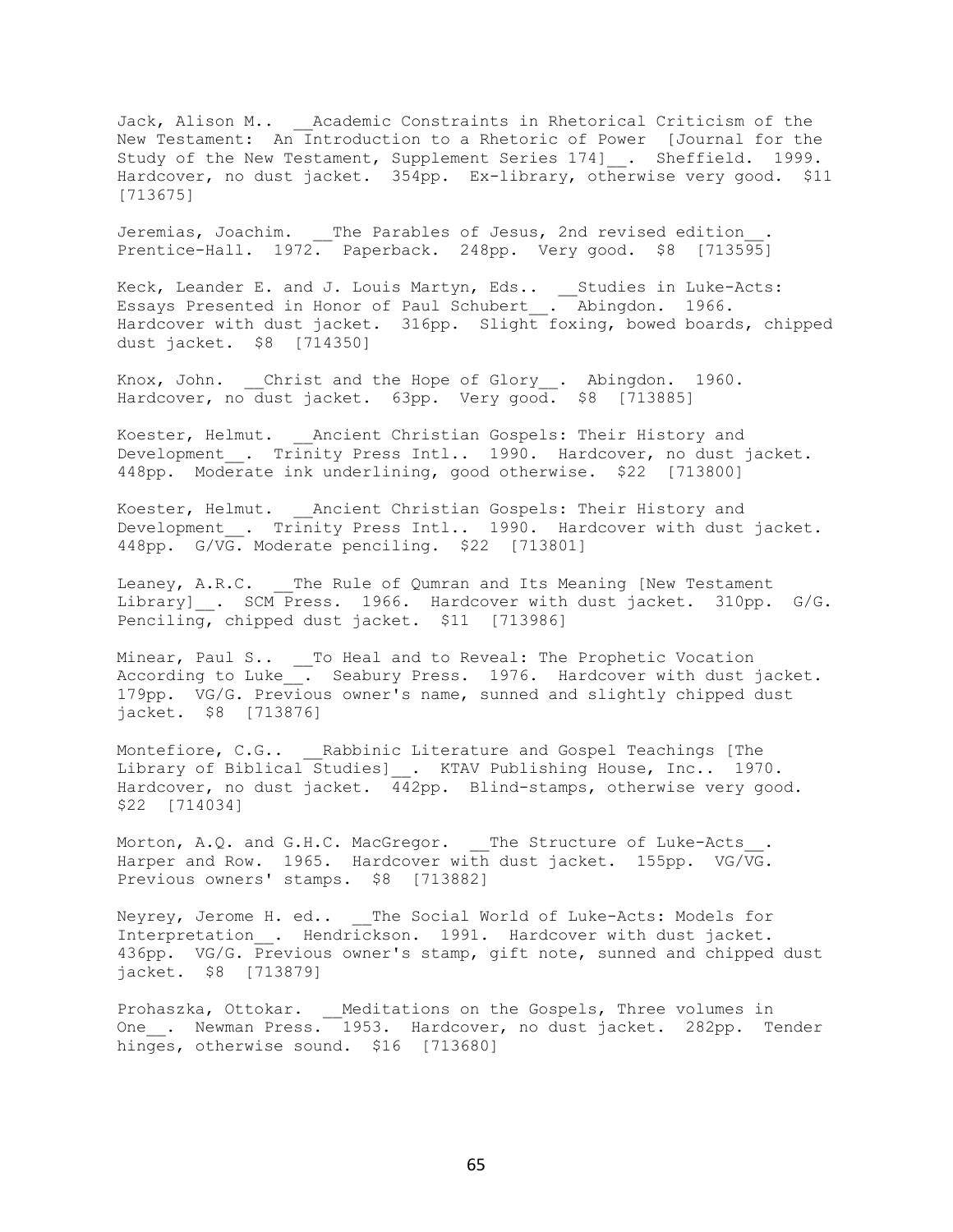Reynolds, Benjamin E.; Brian Lugioyo, and Kevin J. Vanhoozer eds.. Reconsidering the Relationship between Biblical and Systematic Theology in the New Testament [Wissenschaftliche Untersuchungen zum Neuen Testament 2. Reihe 369] . Mohr Siebeck. 2014. Paperback. 308pp. Back wrapper stained along upper edge, otherwise very good. \$57 [714051]

Robinson, James M.. \_\_The Nag Hammadi Library in English, Revised Edition\_. Harper and Row. 1988. Hardcover with dust jacket. 549pp. NF/G. Chipped and torn dust jacket. \$47 [714030]

Sanders, E. P.. Paul and Palestinian Judaism: A Comparison of Patterns of Religion . Fortress. 1977. Hardcover with dust jacket. 627pp. G/VG. Moderate ink underlining, bookplate. \$27 [713911]

Sanders, Jack T.. \_\_The Jews in Luke-Acts\_\_. Fortress Press. 1987. Paperback. 410pp. Very good. Laminated wrappers, previous owner's stamp inside front wrapper. \$10 [713883]

Schnelle, Udo. The Human Condition: Anthropology in the Teachings of Jesus, Paul, and John . Fortress. 1996. Paperback. 173pp. Very good. \$14 [713606]

Seim, Turid Karlsen. \_\_ The Double Message: Patterns of Gender in Luke-Acts . T. and T. Clark. 1994. Hardcover with dust jacket. 301pp. VG/VG \$8 [713972]

Stendahl, Krister. \_\_The School of St. Matthew and Its Use in the Old Testament . Fortress. 1968. Hardcover with dust jacket. 249pp. Exlibrary, chipped and torn dust jacket. \$12 [713971]

Stockhausen, Carol. Letters in the Pauline Tradition [Message of Biblical Spirituality<sup>-</sup> Michael Glazier. 1989. Hardcover, no dust jacket. 208pp. Very good. \$11 [713969]

Swete, Henry Barclay. \_\_The Holy Spirit in the New Testament\_\_. London: Macmillan and Co.. 1921. Hardcover, no dust jacket. 417pp. Very good. From the personal library of Joseph Buchanan Bernardin, with his signature and blind-stamp. Some light rubbing to extremities, bumped board corners, provenance to front glued end paper, clean and tight otherwise \$11 [714013]

Talbert, Charles H.. Luke and the Gnostics: An Examination of the Lucan Purpose . Abingdon. 1966. Hardcover, no dust jacket. 127pp. Very good; previous owner's stamp inside front cover. \$8 [713878]

Talbert, Charles H., Ed.. Perspectives on Luke-Acts . Association of Baptist / T. & T. Clark. 1978. Paperback. 269pp. Very good. Laminated wrappers, previous owner's stamp and signature. \$8 [713877]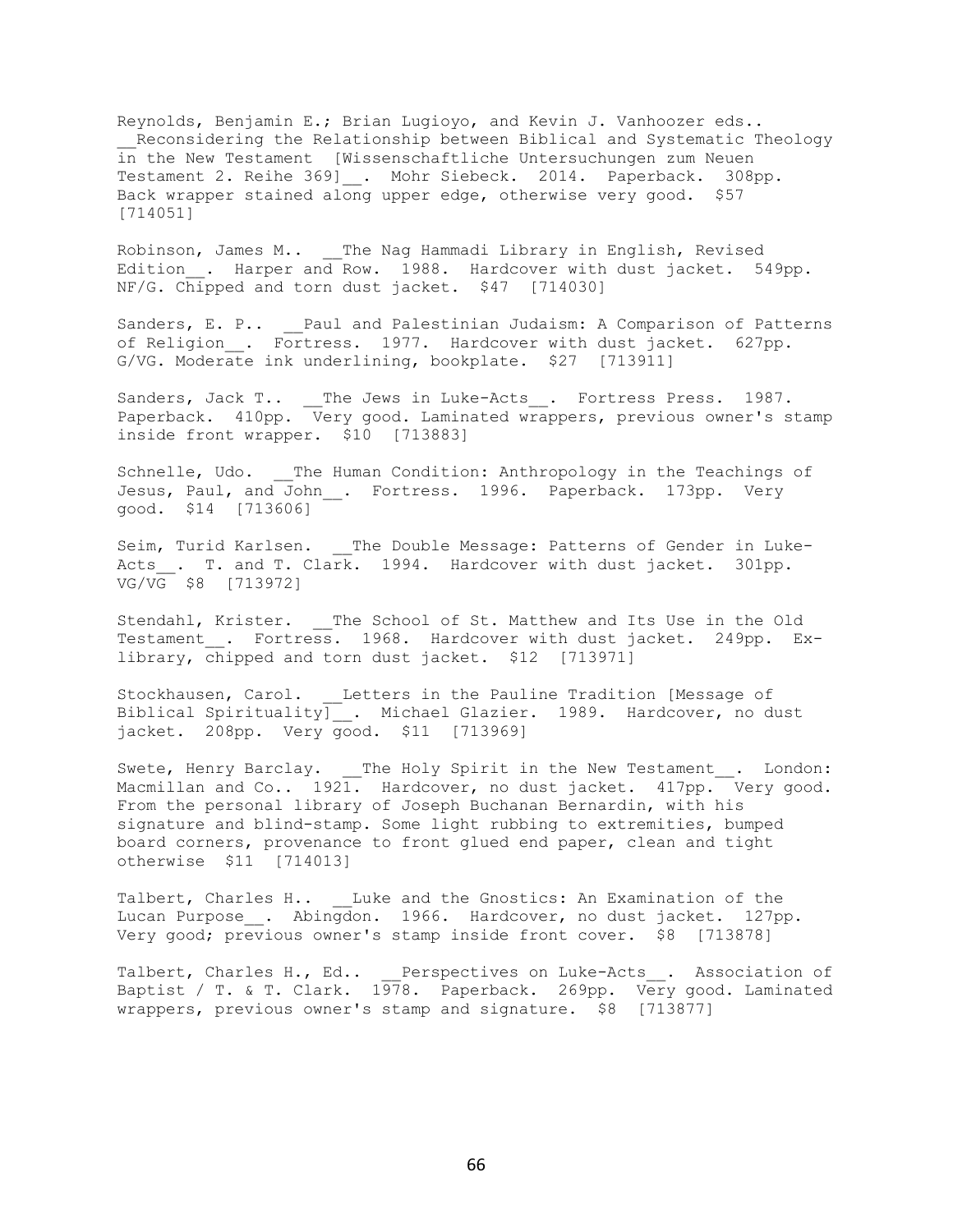Witherington, Ben III. \_\_ Women in the Earliest Churches [Society for New Testament Studies Monograph Series 59]\_. Cambridge University Press. 1988. Hardcover with dust jacket. 300pp. G/VG. Slight ink underlining, blind-stamp on title page. \$27 [713975]

OLD TESTAMENT

Davies, G.I.. \_\_The Way of the Wilderness: A Geographical Study of the Wilderness Itineraries in the Old Testament . Cambridge. 1979. Hardcover, no dust jacket. 138pp. Ex-library, otherwise very good. \$11 [713642]

Duggan, Michael W.. The Covenant Renewal in Ezra-Nehemiah (Neh 7:72b-10:40). An Exegetical, Literary, and Theological Study [SBL Dissertation Series 164] . Society of Biblical Literature. 2001. Hardcover, no dust jacket. 372pp. Ex-library, otherwise very good. \$37 [714055]

Edersheim, Alfred. \_\_Bible History: Old Testament. Volume 1 and volume 2 (2 volumes total) . Wm. B. Eerdmans. . Hardcover with dust jacket. pp. Complete set, volume 1 and volume 2. G/VG. First volume is shaken. 196, 252 pages. \$10 [714277]

Fowler, Jeaneane D.. Theophoric Personal Names in Ancient Hebrew: A Comparative Study [Journal for the Study of the Old Testament Supplement Series 49] . JSOT Press. 1988. Hardcover, no dust jacket. 410pp. Ex-library, otherwise very good. \$37 [714057]

Fox, Michael V.. A Time to Tear Down and a Time to Build Up: A Rereading of Ecclesiastes\_. Eerdmans. 1999. Paperback. 422pp. Very good; previous owner's name. \$22 [713837]

Jacobs, Mignon R.. Gender, Power, and Persuasion: The Genesis Narratives and Contemporary Portraits . Baker Academic. 2007. Paperback. 272pp. Very good. \$8 [713592]

Keel, Othmar and Christoph Uehlinger. \_\_Gods, Goddesses, and Images of God in Ancient Israel . Fortress Press. 1996. Hardcover, no dust jacket. 466pp. Ex-library, otherwise very good. \$42 [713639]

Kelly, Douglas F.. Creation and Change: Genesis  $1.1-2.4$  in the Light of Changing Scientific Paradigms\_\_. Mentor. 1997. Paperback. 272pp. Ex-library, otherwise very good.  $\overline{\phantom{a}}$  \$9 [713652]

Kimhi, Rabbi David; Joshua Baker and Ernest W. Nicholson ed.. The Commentary of Rabbi David Kimhi on Psalms CXX-CL . Cambridge. 1973. Hardcover, no dust jacket. 190pp. Ex-library,  $\overline{q}$ ood otherwise. \$37 [714185]

Kligerman, Aaron J.. Messianic Prophecy in the Old Testament . Zondervan. 1957. Hardcover with dust jacket. 155pp. Ink underlining, bookplate, chipped dust jacket. \$8 [713676]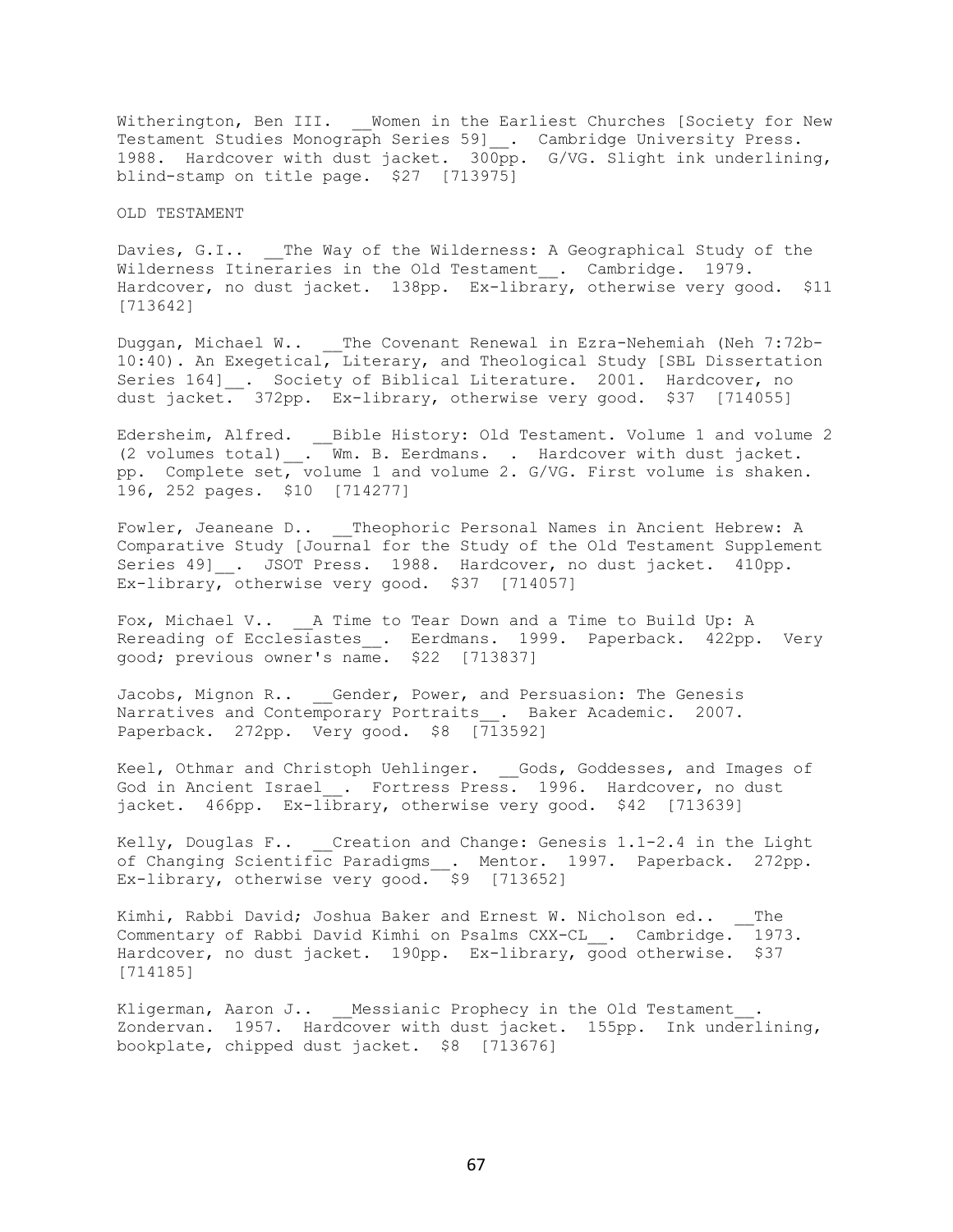Lust, J. ed.. \_\_ Ezekiel and His Book: Textual and Literary Criticism and their Interrelation [Bibliotheca Ephemeridum Theologicarum Lovaniensium LXXIV] . Leuven University Press / Uitgeveru Peeters Leuven. 1986. Paperback. 39pp. Various essays in various languages (German, English, French). Ex-library, bumped corners, otherwise good. \$37 [714061]

Purvis, James D.. The Samaritan Pentateuch and the Origin of the Samaritan Sect\_\_. Harvard University Press. 1968. Hardcover, no dust jacket. 147pp. Ex-library, rubbed cover. Very good otherwise. \$27 [714064]

Ska, Jean Louis. \_\_'Our Fathers Have Told Us': Introduction to the Analysis of Hebrew Narratives [Subsidia Biblica, 13]\_\_. Editrice Pontificio Istituto Biblico. 2000. Paperback. 129pp. Ex-library, edge-worn wrappers. Good otherwise. \$11 [713643]

Spurgeon, C.H.. \_\_The Treasury of David, volume 1 through volume 3 (3 volumes total)\_\_. Zondervan. 1970. Hardcover, no dust jacket. pp. Very good, bookplates and previous owners' names. Complete three volume set. 487, 479, 470 pages. Due to the weight of these volumes, shipping will cost more than the standard rate indicated on some websites.\$27 [714356]

Stefanovic, Zdravko. \_\_The Aramaic of Daniel in the Light of Old Aramaic [Journal for the Study of the Old Testament Supplement Series 129] . JSOT Press. 1992. Hardcover, no dust jacket. 128pp. Ex-library, otherwise very good. \$22 [714056]

Stiebert, Johanna. \_\_ The Exile and the Prophet's Wife: Historic Events and Marginal Perspectives [Interfaces] \_. Michael Glazier. 2005. Paperback. 130pp. Very good. Laminated wrappers, previous owner's label. \$25 [713887]

Wood, Leon J.. Distressing Days of the Judges . Zondervan. 1978. Hardcover with dust jacket. 434pp. VG/VG \$27 [714234]

PHILOSOPHY

. Concise Routledge Encyclopedia of Philosophy . Routledge. 2000. Hardcover with dust jacket. 1030pp. VG/VG. Previous owner's stamp inside front cover. \$16 [713967]

Adorno, Theodor W.. Critical Models: Interventions and Catchwords . Columbia. 2005. Paperback. 410pp. Highlighting, sound otherwise. \$16 [713786]

Ahlstrom, Kristoffer. Constructive Analysis: A Study in Epistemological Methodology [Acta Philosophica Gothoburgensia 23]\_\_. Goteborg University, Acta Universitatis Gothoburgensis. 2007. Paperback. 309pp. Very good, review copy. Stamp on front wrapper. \$15 [713950]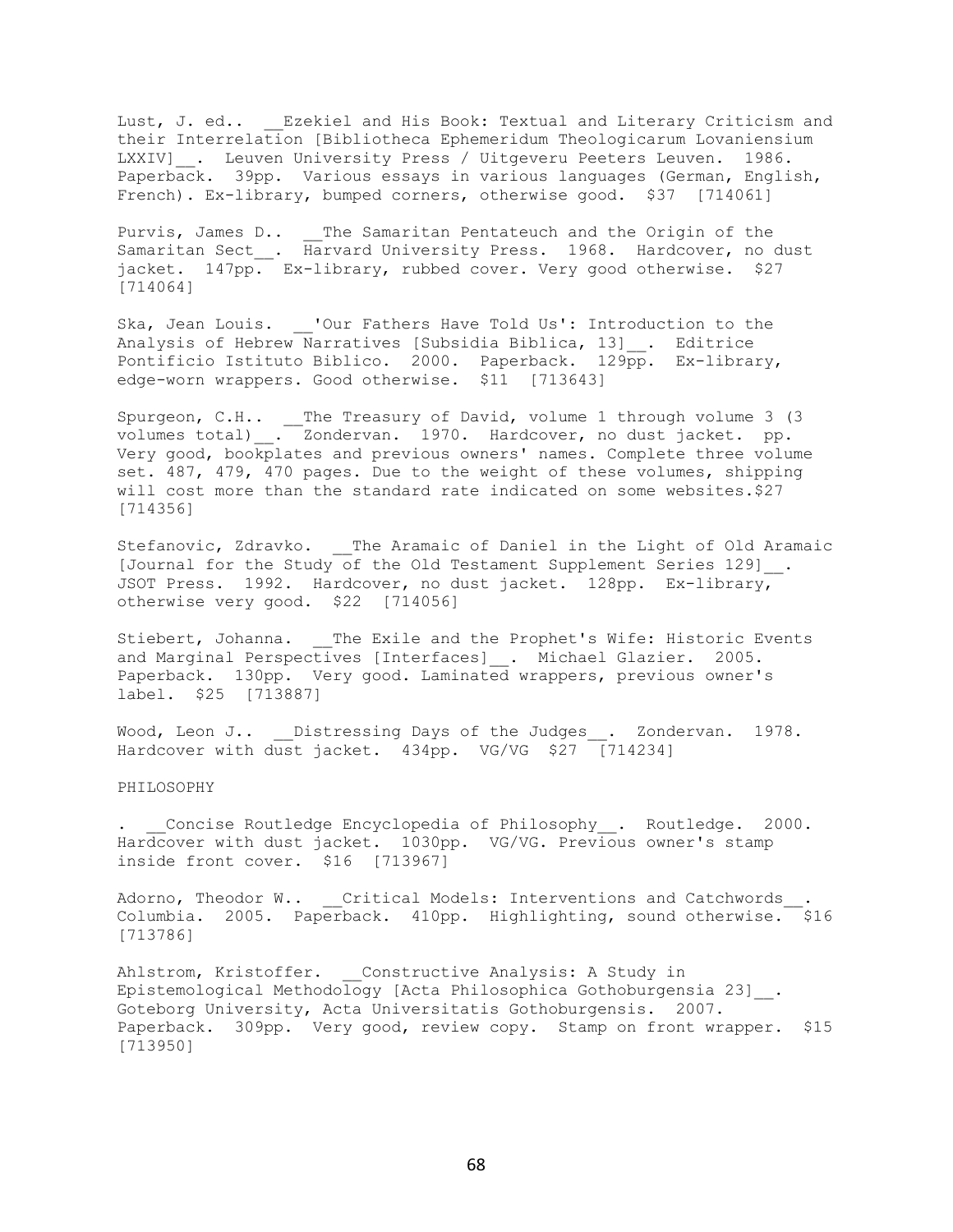Amsler, Mark ed.. \_\_The Languages of Creativity: Models, Problem-Solving, Discourse  $\sqrt{3}$  Studies in Science and Culture, volume 2]. University of Delaware Press. 1986. Hardcover with dust jacket. 206pp. VG/VG \$16 [713790]

Anselm; Jasper Hopkins and Herbert Richardson eds.. Complete Philosophical and Theological Treatises of Anselm of Canterbury . Ex Fontibus. 2016. Paperback. 574pp. Very Good. \$25 [713952]

Aristotle; F.G. Kenyon ed.. \_\_Aristotle on the Constitution of Athens, Third and Revised edition\_\_. Printed by Order of the Trustees o the British Museum, Sold at the Museum. 1892. Hardcover, no dust jacket. 229pp. Greek text, with notes in English. Ex-library, edge-worn cover, tender binding. \$16 [713779]

Aristotle; W. Ogle trans.. \_\_Aristotle on Youth and Old Age, Life and Death, and Respiration\_\_. Longmans, Green & Co.. 1897. Hardcover, no dust jacket. 135pp. Ex-library, shaken, tender front hinge, worn cover. \$11 [713778]

Aristotle; W.D. Ross trans.. Works of Aristotle, vol. III: Meteorologica, De Mundo, De Anima, Parva Naturala, De Spiritu\_\_. Oxford. 1963. Hardcover with dust jacket. pp. Ink underlining, chipped and stained dust jacket. Sound otherwise. \$32 [713787]

Audi, Robert ed..  $\quad \_$  The Cambridge Dictionary of Philosophy $\_\,.$ Cambridge. 1995. Paperback. 882pp. Very good. Laminated wrappers, previous owner's stamp. \$9 [713968]

Ayer, A.J.. \_\_The Concept of a Person and Other Essays\_\_. Macmillan. 1964. Hardcover with dust jacket. 272pp. VG/G. Chipped dust jacket. \$9 [713958]

Bara, Bruno G.. \_\_Cognative Pragmatics: The Mental Processes of Communication\_\_. The MIT Press. 2010. Hardcover with dust jacket. 304pp. VG/VG \$19 [713793]

Baumgarten, A.G.. \_\_Aesthetica, iterum edita ad exemplar prioris editionis annorum MDCCL-LVIII spatio impressae\_\_. Barii : J. Laterza et filios. 1936. Hardcover, no dust jacket. 553pp. In Latin. Very good condition, in stained slip-case. \$47 [714072]

Beiner, Ronald. What's the Matter with Liberalism? . California. 1992. Paperback. 197pp. Very good. \$9 [713936]

Birch, Charles and John B. Cobb, Jr.. The Liberation of Life. Cambridge. 1981. Hardcover with dust jacket. 353pp. VG/G. Church stamp and previous owner's name on ffep. \$11 [713669]

Blitz, Mark. Heidegger's Being and Time and the Possibility of Political Philosophy\_\_. Cornell University Press. 1981. Hardcover with dust jacket. 260pp. VG/G. Slightly chipped dust jacket. \$22 [713731]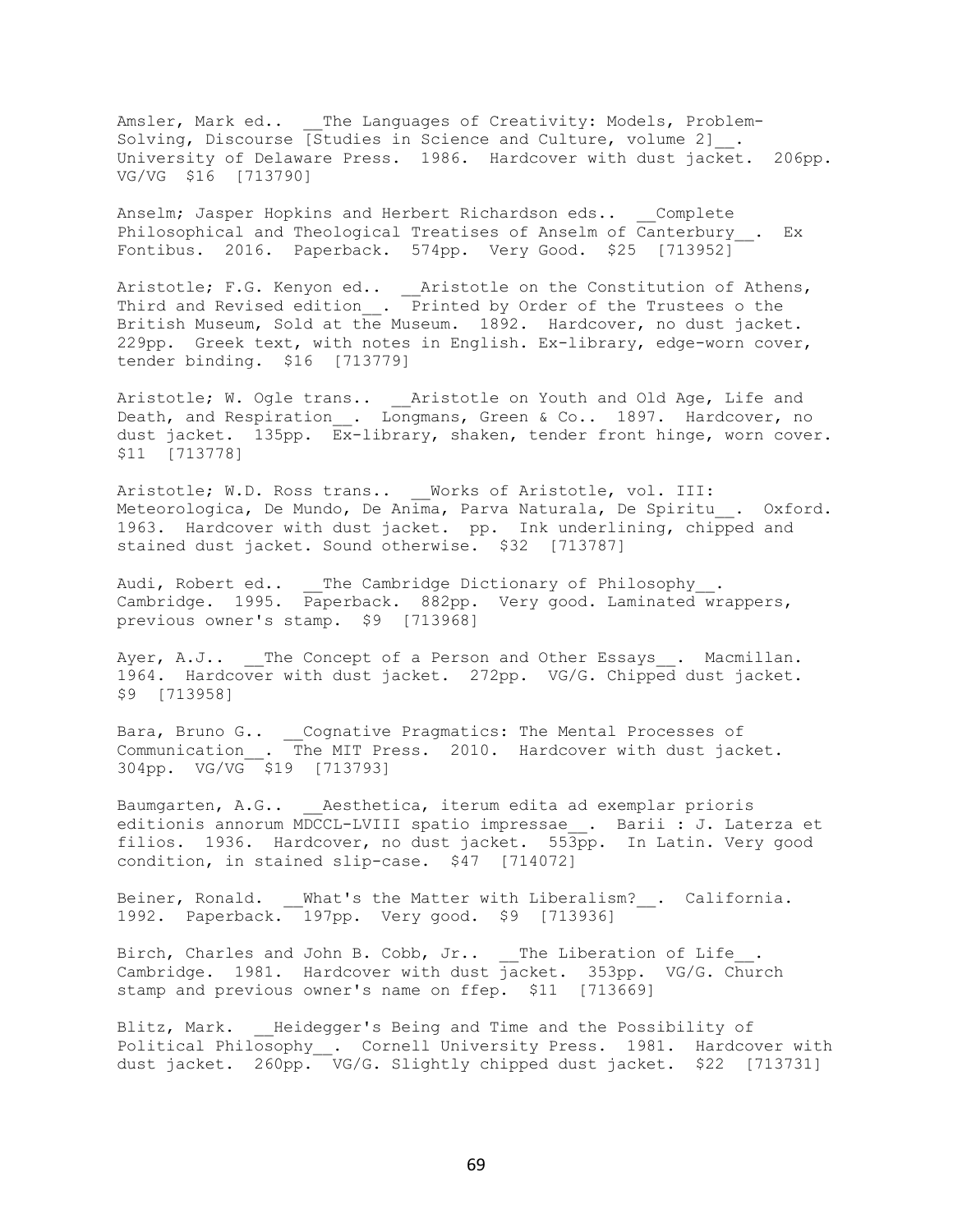Bradley, Raymond. \_\_ The Nature of All Being: A Study of Wittgenstein's Modal Atomism . Oxford. 1992. Hardcover with dust jacket. 244pp. VG/VG \$11 [713951]

Brand, Myles. Intending and Acting: Toward a Naturalized Action Theory . MIT Press. 1984. Hardcover with dust jacket. 296pp. Slight underlining and marginalia, badly chipped dust jacket. \$9 [713954]

Brock, Stuart and Mares, Edwin. \_\_Realism and Anti-Realism [Central Problems of Philosophy]\_\_. McGill-Queens. 2007. Paperback. 250pp. Ink underlining, creased spine. \$15 [713949]

Burke, Edmund; edited by James T. Boulton. A Philosophical Enquiry into the Origin of our ideas of the Sublime and Beautiful . University of Notre Dame. 1968. Paperback. 197pp. Very good. \$9 [713939]

Butler, Judith and Athena Athanasiou. \_\_Dispossession: The Performative in the Political: Conversations with Athena Athanasiou . Polity. 2014. Paperback. 211pp. Very good. \$9 [713947]

Butler, Judith and Athena Athanasiou. Dispossession: The Performative in the Political: Conversations with Athena Athanasiou . Polity. 2014. Paperback. 211pp. Very good. \$9 [713948]

Cassirer, Ernst. \_\_The Philosophy of the Enlightenment\_\_. Princeton. 1979. Paperback. 366pp. Very good. \$8 [713957]

Colaiaco, James A.. \_\_Socrates against Athens: Philosophy on Trial\_\_. Routledge. 2001. Paperback. 266pp. Very good. \$10 [713938]

Collingwood, R.G.. An Essay on Metaphysics [Philosophical Essays, vol. II] . Oxford. 1962. Hardcover, no dust jacket. 354pp. Back hinge tender, sound otherwise. \$8 [713935]

Cooper, Lane. Aristotelian Papers, Revised and Reprinted . Cornell University Press. 1939. Hardcover, no dust jacket. 237pp. Ex-library, otherwise very good. \$27 [713937]

Copleston, F.. A History of Philosophy, Volume 9: Maine De Biran to Sartre . London: Search Press. 1975. Hardcover, no dust jacket. 480pp.

Very good. Slight foxing, previous owner's name, rubbed cover. \$12 [714059]

Copleston, Fredrick. A History of Philosophy, vol. VIII: Bentham to Russell . Search Press; Paulist Press. 1977. Hardcover, no dust jacket. 577pp. Rubbed and stained cover, previous owner's name. \$22 [714058]

Cottingham, John. A Descartes Dictionary [Blackwell Philosopher Dictionaries] . Blackwell . 1993. Paperback. 187pp. Ink underlining and notes, creased wrappers. \$11 [713931]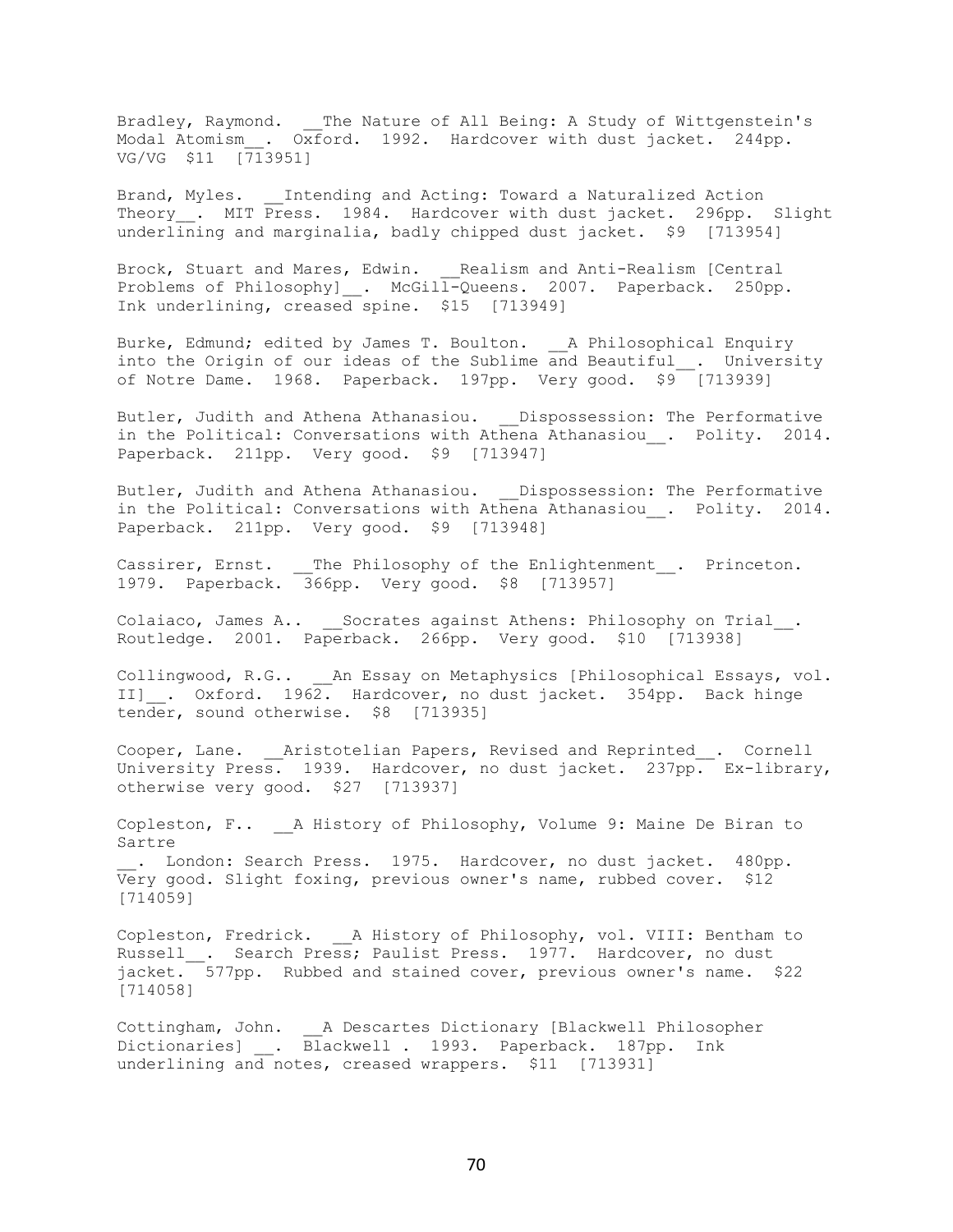Craig, Edward ed.. \_\_ The Shorter Routledge Encyclopedia of Philosophy . Routledge, Taylor and Francis Group. 2005. Hardcover with dust jacket. 1077pp. VG/G. Spine edges lightly bumped, torn dust jacket.Due to the weight of this book, shipping will cost more than the standard rate indicated on some websites. \$16 [713959]

Crowther, Paul. \_\_The Kantian Sublime: From Morality to Art [Oxford Philosophical Monographs]\_\_. Oxford: Clarendon. 1989. Hardcover with dust jacket. 178pp. G/G. Penciling, otherwise good. \$18 [713929]

Curley, E.M.. \_\_\_Spinoza's Metaphysics: An Essay in Interpretation . Harvard University Press. 1969. Hardcover with dust jacket. 174pp. G/VG. Slight penciling. \$22 [714139]

Dews, Peter ed.. Habermas: A Critical Reader . Blackwell Publishing. 1999. Paperback. 348pp. Very good. \$27 [714138]

Doueihi, Milad. \_\_Earthly Paradise: Myths and Philosophies\_\_. Harvard University Press. 2009. Hardcover with dust jacket. 171pp. VG/VG \$15 [713925]

Dreyfus, Hubert and Charles Taylor. \_\_Retrieving Realism\_\_. Harvard. 2015. Hardcover with dust jacket. 171pp. G/VG. Highlighting, previous owner's name. \$25 [713926]

Eagleton, Terry. \_\_On Evil\_\_. Yale. 2010. Hardcover with dust jacket. 176pp. VG/VG \$11 [713916]

Eco, Umberto. \_\_Limits of Interpretation\_\_. Indiana Univ. Press. 1990. Paperback. 295pp. Good. Creased spine, slightly edge-worn wrappers. \$10 [713927]

Edwards, Paul ed.. \_\_The Encyclopedia of Philosophy (8 volumes bound in 4, with supplement volume; 5 volumes total)\_\_. Macmillan. 1967. Hardcover, no dust jacket. pp. Complete set, 8 volumes bound in 4, with supplement volume (5 volumes total). Previous owner's stamp inside each volume. First and second volume have damp-warped lower page corners. Due to the weight of these volumes, shipping will cost more than the standard rate indicated on some websites.\$77 [714199]

Eldridge, Richard. \_\_On Moral Personhood: Philosophy, Literature, Criticism, and Self-Understanding\_\_. University of Chicago Press. 1989. Hardcover with dust jacket. 210pp. VG/G. Stained dust jacket. \$9 [713923]

Emerson, Ralph Waldon. \_\_Essays, First and Second Series (two volumes in one) [Riverside Library] . Houghton Mifflin. 1929. Hardcover with dust jacket. 270pp. VG/G. Chipped, corner-clipped and sunned dust jacket. \$11 [713917]

Everdell, William R.. \_\_The First Moderns: Profiles in the Origins of Twentieth-Century Thought \_\_. University of Chicago Press. 1997. Hardcover with dust jacket. 501pp. VG/VG \$11 [714212]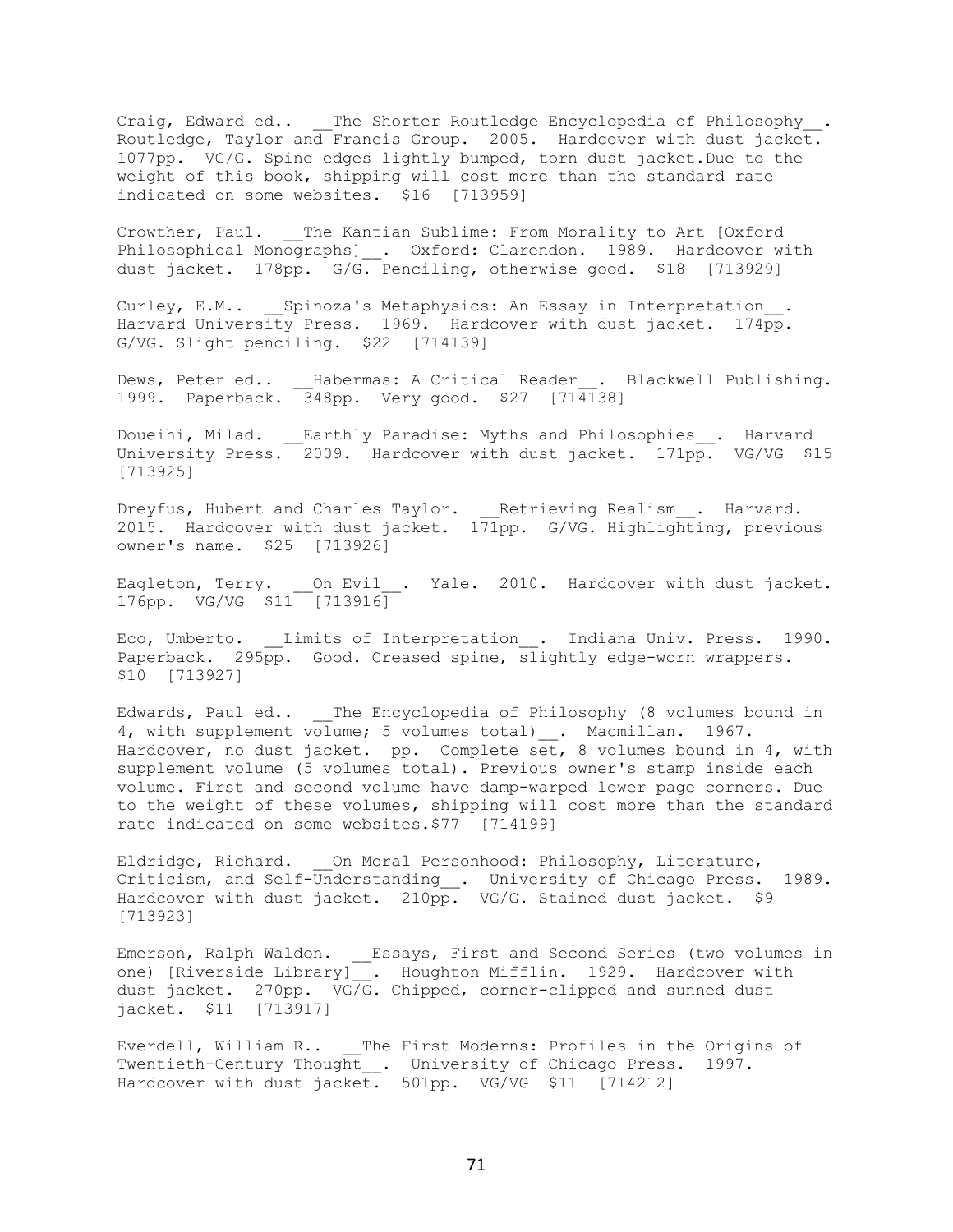Fiering, Norman. \_\_Moral Philosophy at Seventeenth-Century Harvard: A Discipline in Transition\_\_. Durham: University of North Carolina Press. 1981. Hardcover with dust jacket. 323pp. VG/G. Faint foxing, dust jacket spine sunned. \$67 [714201]

Fyfe, W. Hamilton. Aristotle's Art of Poetry: A Greek View of Poetry and Drama . Oxford.  $1966$ . Hardcover with dust jacket. 82pp. G/G. Ex-library, back free end paper sliced out. Otherwise a solid copy, free of underlining etc. \$20 [713766]

Gadamer, Hans-Georg; David E. Linge trans.. Philosophical Hermeneutics . California. 1977. Paperback. 243pp. Very good. Laminated wrappers, previous owner's stamp. \$11 [713742]

Gallagher, Kenneth T.. The Philosophy of Knowledge . Fordham. 1982. Paperback. 307pp. Good. Moderate penciling, creased front wrapper. \$9 [713928]

Garff, Joakim. Soren Kierkegaard: A Biography . Princeton. 2005. Hardcover with dust jacket. 867pp. VG/VG \$16 [713804]

Garff, Joakim. \_\_Soren Kierkegaard: A Biography\_\_. Princeton. 2005. Hardcover with dust jacket. 867pp. VG/VG \$16 [714208]

Gilson, Etienne. Christianity and Philosophy . New York: Sheed & Ward. 1939. Hardcover, no dust jacket. 134pp. Ex-library, edge-worn and scuffed cover. Sound otherwise. \$50 [714200]

Goetsch, James Robert Jr.. \_\_Vico's Axioms: The Geometry of the Human World\_\_. Yale. 1995. Hardcover with dust jacket. 173pp. VG/VG. Slightly creased and scuffed dust jacket. \$20 [713871]

Gutting, Gary ed.. \_\_The Cambridge Companion to Foucault . Cambridge. 1996. Paperback. 360pp. Moderate ink underlining and highlighting. \$11 [713919]

Habermas, Jurgen. \_\_ Between Facts and Norms: Contributions to a Discourse Theory of Law and Democracy \_\_. MIT Press. 1996. Paperback. 631pp. Extensive ink underlining, edge-worn wrappers, last number of page corners creased. \$16 [714204]

Habermas, Jurgen. \_\_Theory and Practice\_\_. Beacon Press. 1968. Hardcover with dust jacket. 310pp. Extensive ink underlining, previous owner's name, foxing, slightly chipped dust jacket. \$8 [713733]

Hahn, Lewis Edwin ed.. \_\_The Philosophy of Paul Ricoeur [Library of Living Philosophers] . Open Court. 1994. Paperback. 828pp. Very good \$16 [714203]

Hannay, Alastair. Kierkegaard [Arguments of the Philosophers] . Routledge Kegan Paul. 1982. Hardcover with dust jacket. 385pp. G/VG. Moderate ink notes and underlining to a few early pages, good otherwise. \$11 [713961]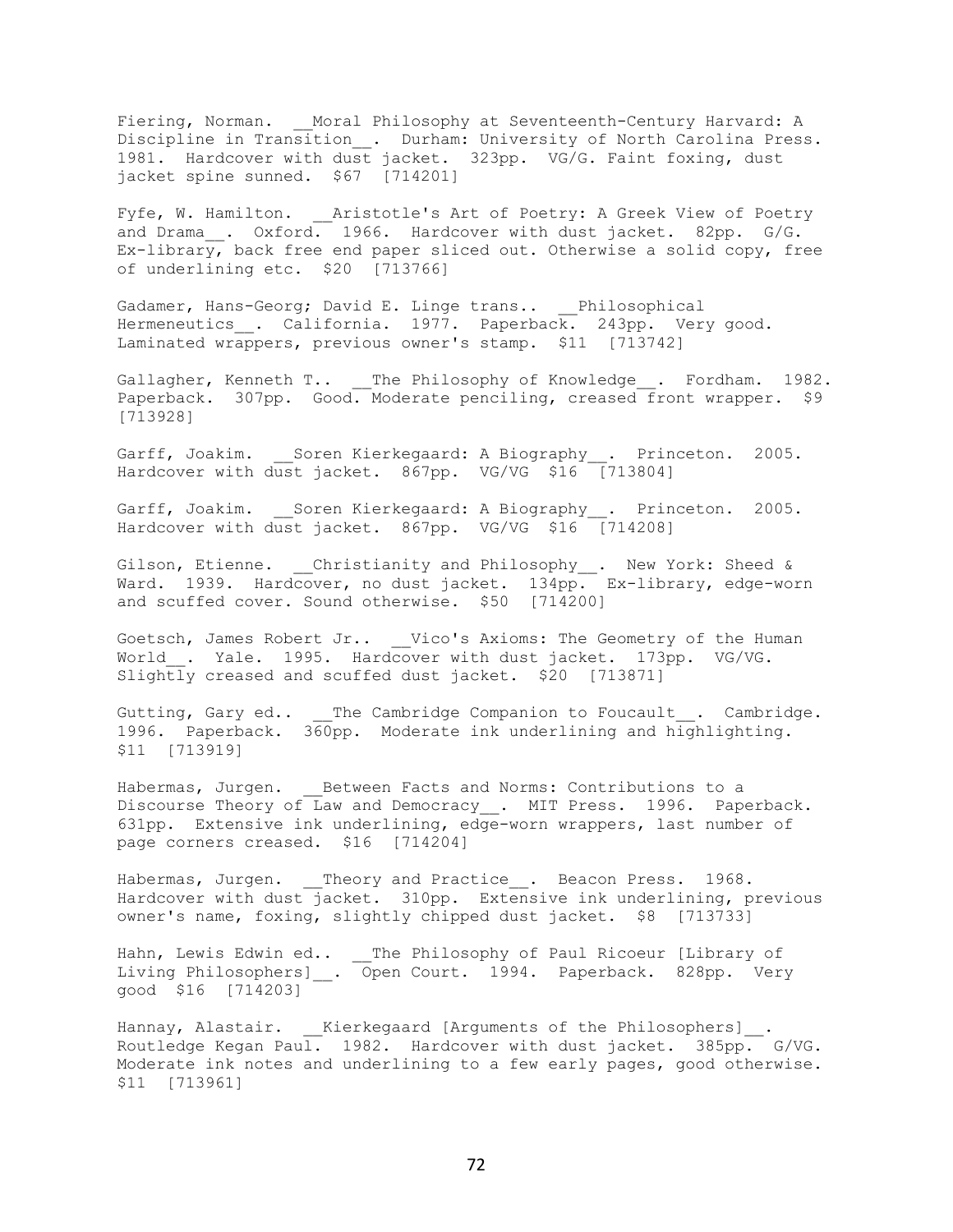Hannay, Alastair. Kierkegaard: A Biography . Cambridge. 2001. Hardcover with dust jacket. 496pp. G/VG. Moderate ink underlining. \$11 [713806]

Hartshorne, Charles. The Logic of Perfection and Other Essays in Neoclassical Metaphysics . Open Court. 1962. Paperback. 335pp. Rubbed and edge-worn wrappers, otherwise very good. \$15 [713744]

Hartshorne, M. Holmes. \_\_ Kierkegaard, Godly Deceiver: The Nature and Meaning of His Pseudonymous Writings\_\_. Columbia University Press. 1990. Hardcover with dust jacket. 112pp. VG/VG. Previous owner's label on front glued end paper. \$8 [713955]

Haywood, Francis. \_\_An Analysis of Kant's Critick of Pure Reason\_\_. Thoemmes, Bristol. 1990. Hardcover, no dust jacket. 215pp. Very good. Reprint of the William Pickering edition of 1844. \$9 [713746]

Heintel, Erich. \_\_Die beiden Labyrinthe der Philosophie: Systematische Betrachtungen zur Fundamentalphilosophie des abendlandischen Denkens. Band 1: Einleitung. 1. Teil: Neopositivismus und Diamat (Histomat) [Uberlieferung und Aufgabe VI] . Wien & Munich: Oldenbourg. 1968. Hardcover with dust jacket.  $x\overline{ix}$ , 892pp. In German. Tender hinges, otherwise sound. \$127 [714202]

Heller, Agnes. Beyond Justice . Basil Blackwell. 1987. Paperback. 346pp. Penciling, else good. \$14 [713729]

Himmelfarb, Gertrude. Victorian Minds . Alfred A. Knopf. 1968. Hardcover with dust jacket. 397pp. VG/ $\overline{G}$ . First edition. Previous owner's name to FFEP, very clean and sharp otherwise. Sunned and slightly torn dust jacket. \$40 [713749]

Husserl, Edmund; Walter Biemel hsg.. \_\_Die Idee der Phanomenologie, funf vorlesungen [Husserliana, Band II]\_\_. Martinus Nijhoff. 1958. Hardcover, no dust jacket. 93pp. Very good; previous owner's name on ffep. \$32 [713795]

Inge, William Ralph. The Philosophy of Plotinus. Volume 1 and Volume 2 (2 volumes total) [Gifford Lectures 1917-1918]\_\_. Longmans, Green and Co.. 1948. Hardcover, no dust jacket. 524pp. Complete set, volume 1 and volume 2 (2 volumes total). Ex-library, worn covers. Sound otherwise. 270, 254 pages. \$22 [713620]

James, William; Richard Kamber ed.. William James: Essays and Lectures\_\_. Pearson Longman. 2006. Paperback. 294pp. Very good; slightly edge-worn wrappers. \$8 [713745]

Jaspers, Karl. \_\_Philosophical Faith and Revelation . Harper and Row. 1967. Hardcover with dust jacket. 368pp. VG/G. 8vo, navy cloth, chipped dust jacket. From the personal library of Geddes MacGreggor with his label to front glued end paper. \$50 [713740]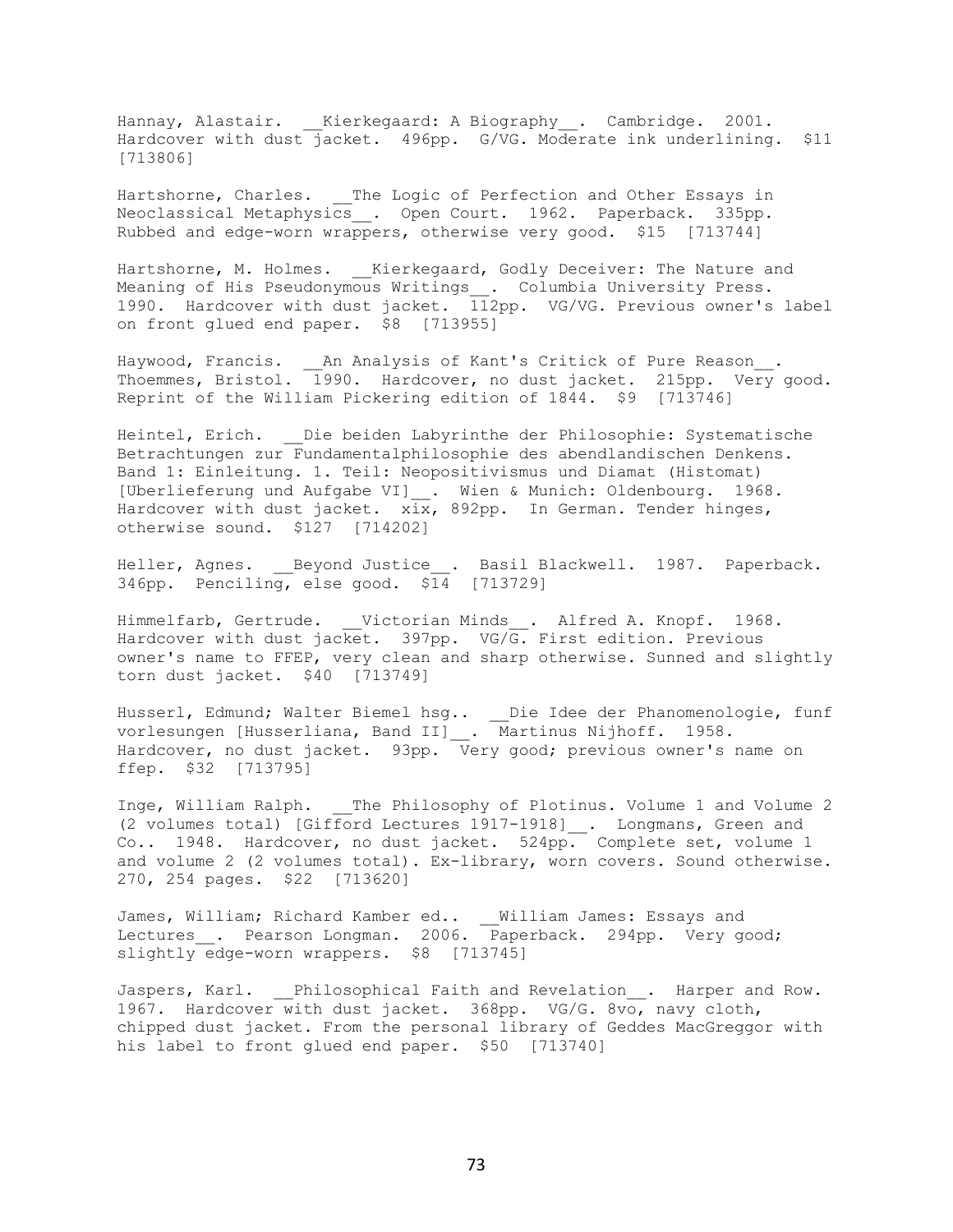Johnson, A.H.. \_\_Experiential Realism [Muirhead Library of Philosophy]\_\_. George Allen and Unwin / Humanities Press. 1973. Hardcover with dust jacket. 443pp. VG/VG \$11 [713730]

Kamenka, Eugene. \_\_The Philosophy of Ludwig Feuerbach\_\_. Praeger Publishers. 1970. Hardcover with dust jacket. 190pp. VG/VG. Previous owner's stamp on front glued end paper. \$13 [713732]

Kant, Immanuel; James Creed Meredith trans.. \_\_The Critique of Judgement\_. Oxford. 1986. Paperback. 180pp. Very good; previous owner's name. \$9 [713735]

Kellner, Douglas. Jean Baudrillard, from Marxism to Postmodernism and Beyond . Stanford. 1989. Paperback. 246pp. Pencil underlining, otherwise good. \$10 [713736]

Kierkegaard, Soren. \_\_Works of Love\_\_. Harper Torchbooks. 1964. Paperback. 378pp. Slight foxing, previous owner's name, edge-worn wrappers. \$8 [713728]

Kierkegaard; David F. Swenson trans.. \_\_Kierkegaard's Concluding Unscientific Postscript\_\_. Princeton. 1944. Hardcover, no dust jacket. 577pp. Ink underlining, foxing, rubbed and faded cover. \$16 [713796]

Kitaro, Nishida; David Dilworth trans.. \_\_Fundamental Problems of Philosophy\_\_. Tokyo: Sophia University. 1970. Hardcover with dust jacket. 258pp. G/VG. Neat pencil marginalia throughout, corner-clipped dust jacket. \$67 [714090]

Kleinman, Arthur; Veena Das, Margaret Lock eds.. \_\_Social Suffering\_\_. University of California Press. 1997. Paperback. 404pp. Very good. Previous owner's name to half-title, edges slightly curled. \$22 [713737]

Kohak, Erazim. \_\_The Embers and the Stars: A Philosophical Inquiry into the Moral Sense of Nature . Chicago. 1984. Hardcover with dust jacket. 269pp. G/G. Pencil underlining, slightly chipped dust jacket. \$18 [713739]

Kretzmann, Norman and Eleonore Stump eds.. The Cambridge Companion to Aquinas\_. Cambridge. 1999. Paperback. 302pp. Slightly stained page edges, otherwise good. \$12 [713784]

Kretzmann, Norman and Eleonore Stump eds.. \_\_The Cambridge Companion to Aquinas . Cambridge. 1999. Paperback. 302pp. Pencil underlining, otherwise sound. \$9 [713785]

Kristeva, Julia. \_\_\_ Strangers to Ourselves . Columbia University Press. 1994. Hardcover with dust jacket. 230pp. VG/VG \$27 [714210]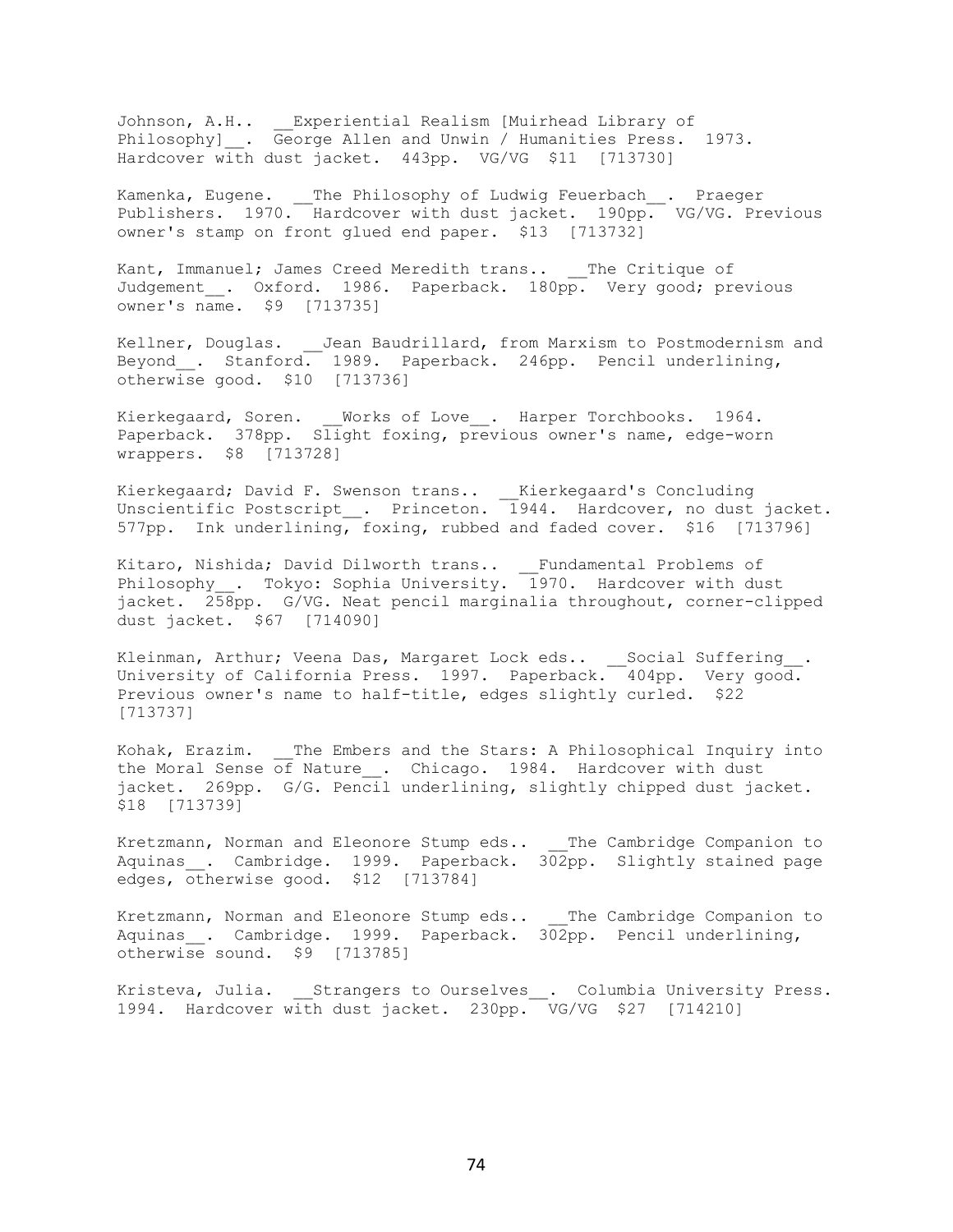Lakoff, George and Mark Johnson. \_\_Philosophy in the Flesh: The Embodied Mind and Its Challenge to Western Thought\_\_. Basic Books. 1999. Paperback. 624pp. Publisher's defect (upper page edges mis-cut, but text is not impacted; bookplate inside front wrapper. Good otherwise. \$11 [713805]

Lang, Beryl. Heidegger's Silence . Cornell. 1996. Hardcover with dust jacket. 129pp. VG/VG \$9 [713734]

Langan, Thomas. \_\_Being and Truth\_\_. University of Missouri Press. 1996. Hardcover with dust jacket. 385pp. VG/VG \$9 [713807]

Lonergan, Bernard J.F.. \_\_Insight: A Study of Human Understanding. Third edition . Philosophical Library. 1958. Hardcover, no dust jacket. 784pp. Sold as is. Damp-stained boards, cocked spine, slightly musty, light foxing, book-plate. Sound otherwise. \$15 [713723]

Lucas, J. R.. \_\_The Future: An Essay on God, Temporality, and Truth . Oxford: Blackwell. 1989. Hardcover with dust jacket. 245pp. VG/G. Slightly chipped dust jacket. \$10 [714087]

Martin, Luther H.; Huck Gutman, and Patrick H. Hutton eds.. Technologies of the Self: A Seminar with Michel Foucault Massachusetts. 1988. Paperback. 166pp. Very good. \$12 [713918]

McCarthy, Thomas. The Critical Theory of Jurgen Habermas . MIT Press. 1981. Paperback. 484pp. Ex-library, thick laminated wrappers. Otherwise very good. \$8 [713741]

Miller, R.D.. \_\_Schiller and the Ideal of Freedom: A Study of Schiller's Philosophical Works with Chapters on Kant . Clarendon Press, Oxford. 1970. Hardcover, no dust jacket. 130pp. Very good; rubbed cover. \$32 [713756]

Nasr, Seyyed Hossein; Aminrazavi, Mehdi eds.. \_\_An Anthology of Philosophy in Persia, Volume I\_\_. Oxford Univ. Pr.. 1999. Hardcover, no dust jacket. 434pp. Very good. \$40 [714084]

Onians, R. B.. \_\_The Origins of European Thought about the Body, the Mind, the Soul, the World, Time and Fate . Cambridge University Press. 1988. Paperback. 583pp. Very good. \$25 [713752]

Pickman, Edward Motley. The Sequence of Belief: A Consideration of Religious Thought from Homer to Ockham . St. Martin's Press. 1962. Hardcover, no dust jacket. 741pp.  $Ex$ -library, otherwise very good. \$8 [713679]

Pole, David. Later Philosophy of Wittgenstein: A Short Introduction, with an Epilogue on John Wisdom\_. University of London, the Athlone Press. 1958. Hardcover, no dust jacket. 132pp. Rubbed and edge-worn cover, otherwise a sound, unmarked copy. \$8 [713771]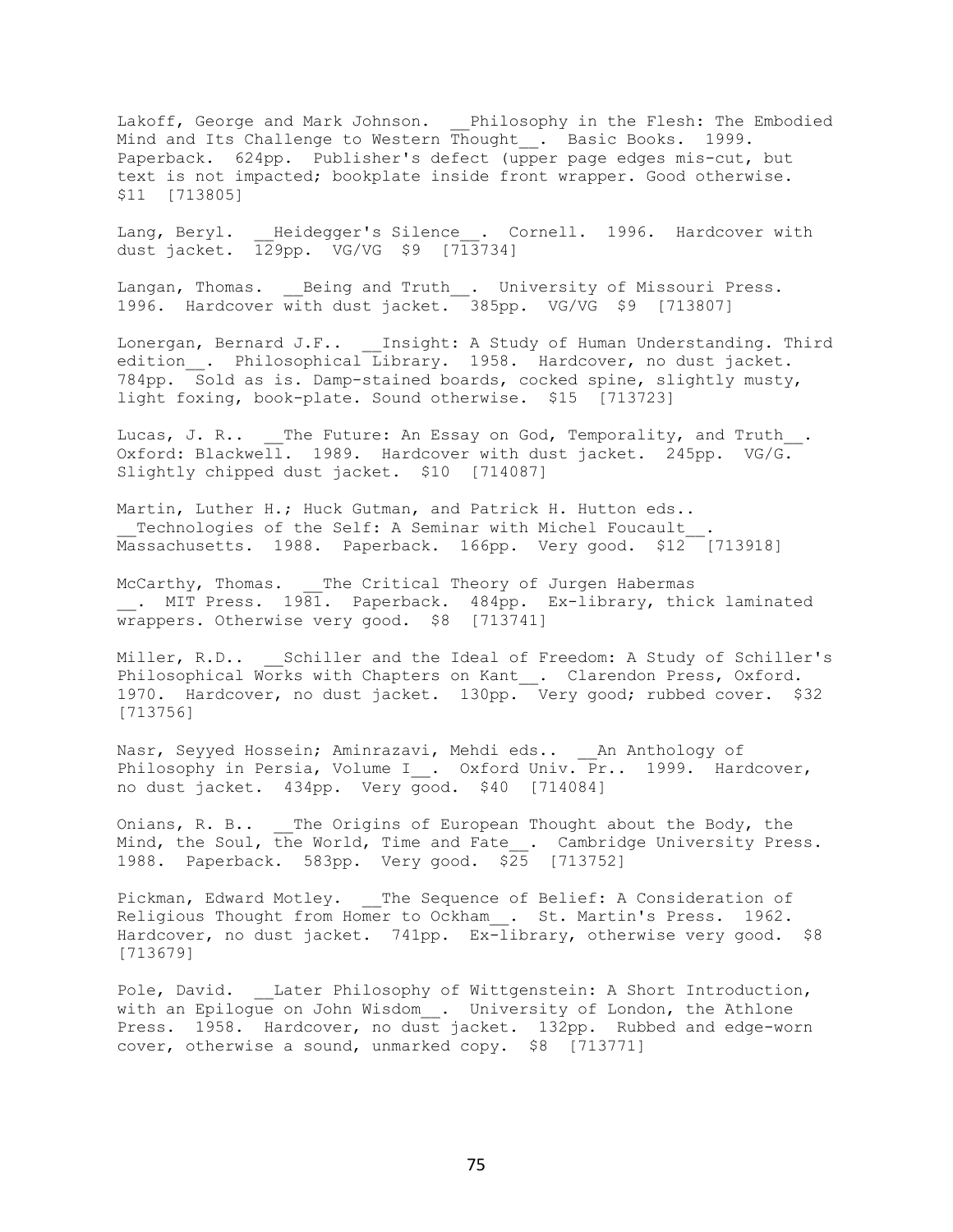Pole, David. \_\_Later Philosophy of Wittgenstein: A Short Introduction, with an Epilogue on John Wisdom\_\_. University of London, the Athlone Press. 1958. Hardcover, no dust jacket. 132pp. Very good; previous owner's name. \$8 [713772]

Racevskis, Karlis. \_\_Michel Foucault and the Subversion of Intellect . Cornell University Press. 1983. Hardcover with dust jacket. 172pp. VG/VG \$8 [713934]

Reith, Herman. \_\_The Metaphysics of St. Thomas Aquinas\_\_. Milwaukee: Bruce. 1962. Hardcover, no dust jacket. 401pp. Extensive ink underlining. \$14 [714082]

Rouner, Leroy S. ed.. \_\_Philosophy, Religion, and the Coming World Civilization. Essays in Honor of William Ernest Hocking\_\_. The Hague: Martinus Nijhoff. 1966. Hardcover, no dust jacket. 504pp. Very good. \$29 [714211]

Silverman, Hugh. \_\_Gadamer and Hermeneutics [Continental Philosophy]\_\_. Routledge. 1991. Paperback. 332pp. Creased spine, otherwise very good. \$10 [713872]

Singer, Charles. <br> \_ A Short History of Scientific Ideas to 1900 . Oxford University Press. 1959. Hardcover with dust jacket. 525pp. VG/VG \$13 [713750]

Smith, Neil. Chomsky: Ideas and Ideals . Cambridge University Press. 1999. Paperback. 268pp. Ex-library, rebound with original wrappers backed in paper boards. Good otherwise. \$8 [713605]

Stout, Jeffrey. Ethics After Babel: The Languages of Morals and Their Discontents . Beacon. 1988. Hardcover with dust jacket. 338pp. VG/VG \$10 [714098]

Stroud, Barry. \_\_Hume [The Arguments of the Philosophers]\_\_. Routledge and Kegan Paul. 1977. Hardcover with dust jacket. 280pp. VG/G. Faded dust jacket. \$22 [713794]

Taylor, C.C.W. ed.. \_\_\_\_ Routledge History of Philosophy, Volume 1: From the Beginning to Plato . Routledge. 1997. Hardcover, no dust jacket. 494pp. Very good. Previous owner's label to front glued end paper. \$37 [714083]

Van De Mieroop, Marc. Philosophy before the Greeks: The Pursuit of Truth in Ancient Babylonia . Princeton. 2017. Hardcover with dust jacket. 297pp. G/VG. Last few pages damp-warped, otherwise very good. \$45 [713776]

Vance, Eugene. \_\_Mervelous Signals: Poetics and Sign Theory in the Middle Ages\_\_. Univ. of Nebraska Pr.. 1989. Paperback. 365pp. Pen underlining and marginalia, light crease to spine, else sound. This is located at our store in Portland, Oregon; please anticipate extra delivery time. \$7 [713782]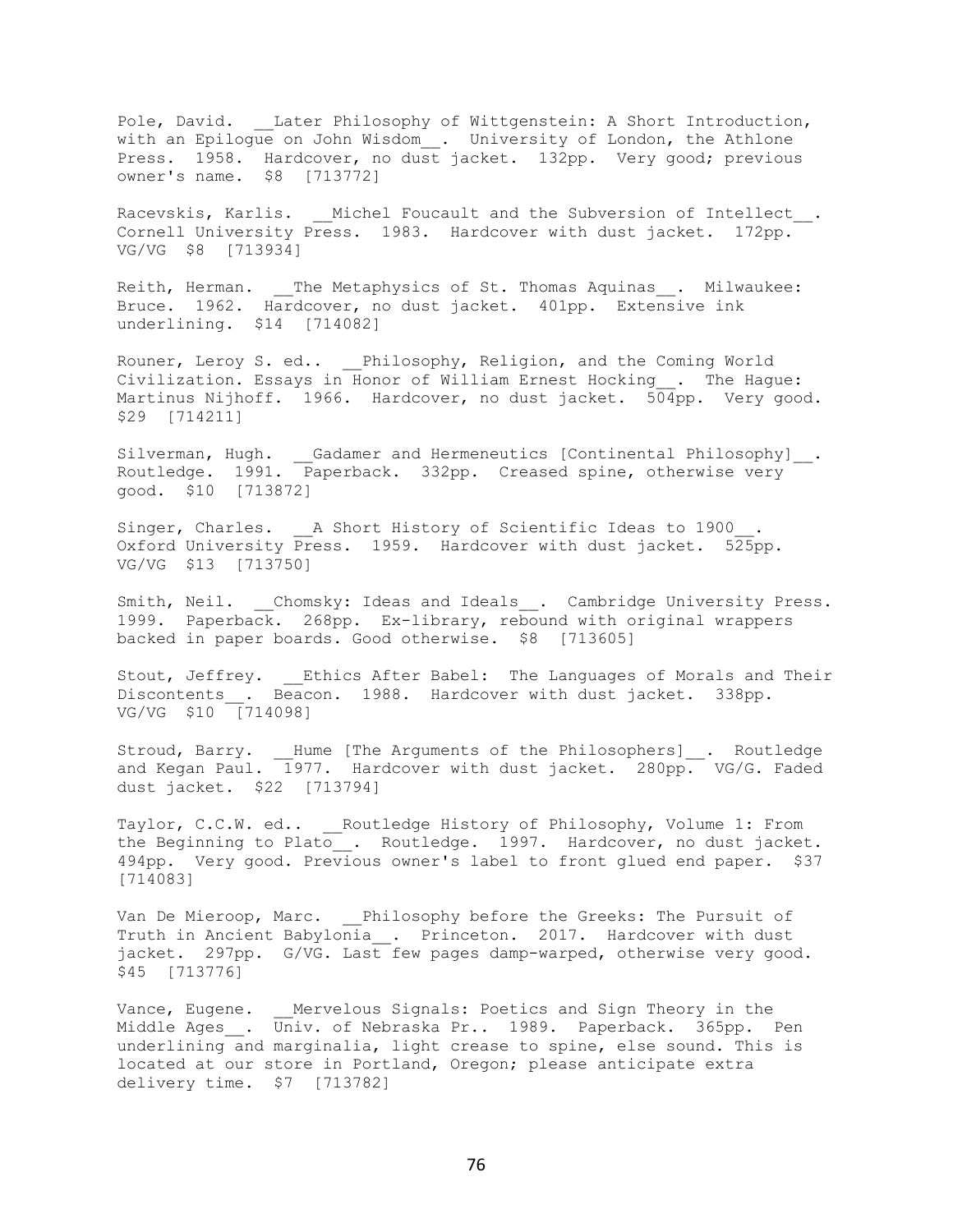Vintges, Karen. \_\_Philosophy as Passion: The Thinking of Simone De Beauvoir . Indiana Univ. Pr.. 1996. Paperback. 202pp. Very good; slightly bent corners. \$8 [713761]

Wachterhauser, Brice ed.. Hermeneutics and Modern Philosophy . SUNY Press. 1986. Hardcover, no dust jacket. 506pp. Extensive pencil underlining and notes, bookplate. \$37 [713781]

Wallace, William. The Logic of Hegel. Second edition, revised and augmented\_\_. Oxford University Press. 1950. Hardcover with dust jacket. 439pp. G/VG. Light penciling, light foxing, corner-clipped dust jacket. \$12 [713747]

Walsh, David. \_\_The Modern Philosophical Revolution: The Luminosity of Existence . Cambridge. 2008. Paperback. 501pp. Good. Spine creased, notations to rear blank, remainder mark on lower edge, sound and unmarked otherwise. \$16 [713762]

Webb, Eugene. Eric Voegelin: Philosopher of History . University of Washington Press. 1981. Paperback. 320pp. Pencil underlining and notes, creased wrappers. \$16 [713757]

Wells, Donald A.. God, Man, and the Thinker: Philosophies of Religion . Random House. 1962. Hardcover with dust jacket. 509pp. VG/VG. First Edition, First Printing. From the personal library of Geddes MacGreggor with his label to FPEP. DJ tips lightly rubbed with a small puncture 3/4 up the spine; otherwise a very clean, sharp copy. \$10 [713765]

White, Morton. \_\_Philosophy, the Federalist, and the Constitution Oxford. 1987. Paperback. 273pp. Underlining and highlighting. \$8 [713764]

Williams, Robert R.. \_\_Recognition: Fichte and Hegel on the Other\_\_. SUNY Press. 1992. Hardcover, no dust jacket. 332pp. Very good. Previous owner's name to ffep. \$27 [714047]

Wittgenstein, Ludwig. \_\_Philosophical Grammar\_\_. University of California. 1974. Paperback. 495pp. Very good. \$9 [713775]

Wittgenstein, Ludwig; G.H. von Wright and Heikki Nyman eds.. Last Writings, Volume I, Preliminary Studies for Part II of Philosophical Investigations . Chicago. 1982. Paperback. 148pp. Sunned spine, some creased pages. Good otherwise. \$9 [713773]

Yandell, Keith E.. The Epistemology of Religious Experience. Cambridge. 1993. Paperback. 371pp. Very good, signed by the author. Edge-worn wrappers. \$11 [713760]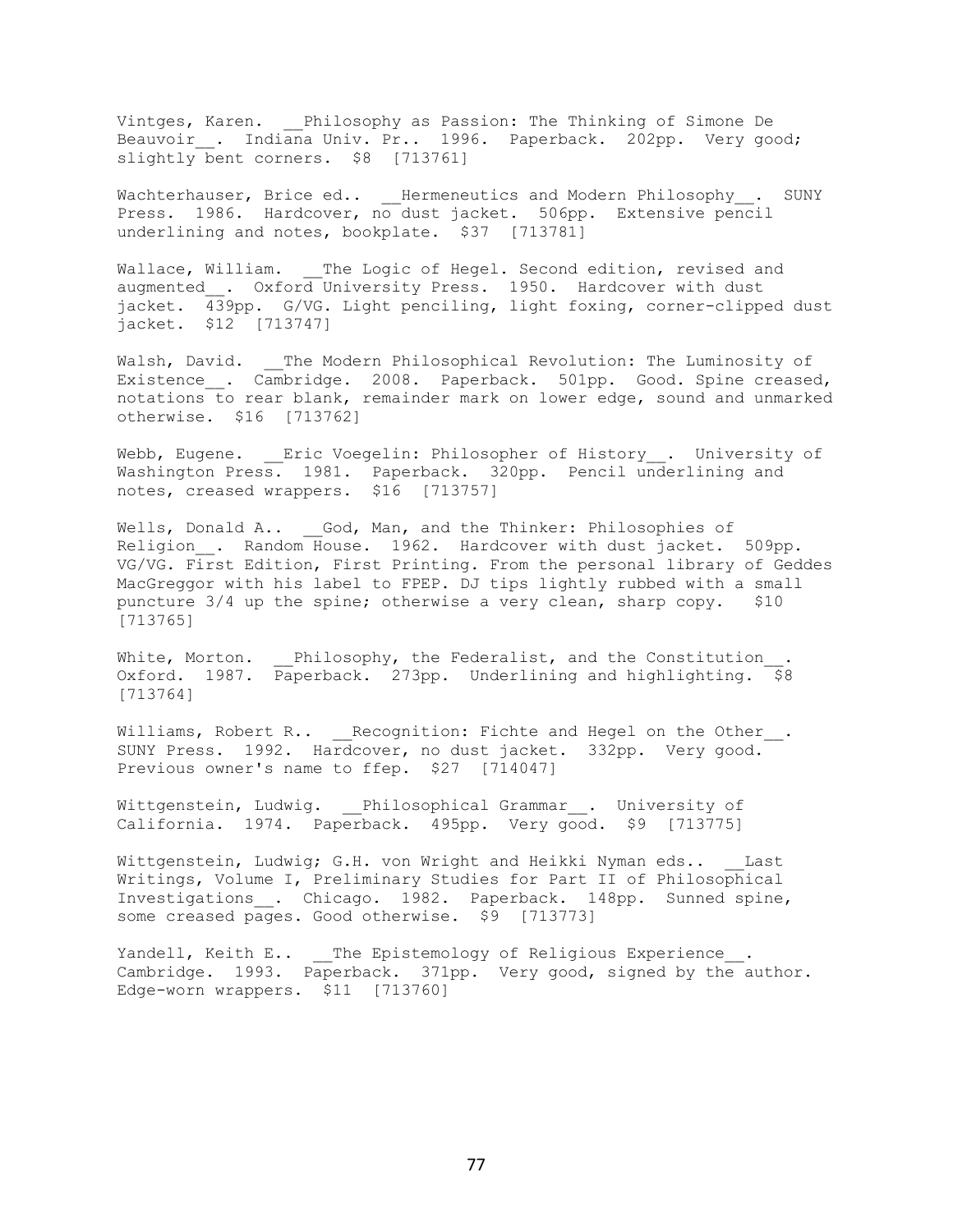POETRY

Chilton, P.A.. The Poetry of Jean de la Ceppede: A Study in Text and Context . Oxford University Press. 1977. Hardcover with dust jacket. 240pp. Extensive penciling, chipped and torn dust jacket. \$8 [714239]

Donne, John; Herbert Grierson ed.. The Poems of John Donne . Geoffrey Cumberlege, Oxford University Press. 1951. Hardcover, no dust jacket. 404pp. Front hinge tender, slight penciling. \$8 [714133]

Duval, Edwin M.. Poesis and Poetic Tradition in the Early Works of Saint-Amant: Four Essays in Contextual Reading . French Literature Publications Company. 1981. Hardcover, no dust jacket. 220pp. Extensive penciling, otherwise good. \$8 [714301]

Eliot, T.S.. \_\_The Annotated Waste Land, with Eliot's Contemporary Prose . Yale. 2005 . Hardcover with dust jacket. 270pp. VG/VG \$12  $[713562]$ 

Olson, Charles; Ralph Maud ed.. \_\_Selected Letters\_\_. California. 2000. Hardcover with dust jacket.  $493$ pp. VG/VG  $\overline{$2}2$  [713586]

Webster, John. \_\_The Duchess of Malfi\_\_. Sylvan Press. 1945. Hardcover with dust jacket. 88pp. G/G. Slight foxing, edge-worn dust jacket. \$8 [714193]

Webster, John. \_\_Tragedies: The White Devil, The Duchess of Malfi, The Devil's Law Case . Vision. 1946. Hardcover with dust jacket. 263pp. G/G. Foxing, penciling, chipped dust jacket. \$11 [714191]

## PREACHING

. A Complete Index to C.H. Spurgeon's Sermons 1855-1917, in the New Park Street and Metropolitan Tabernacle Pulpit, volumes 1 through 63. Pilgrim Publications. 1980. Hardcover, no dust jacket. 69pp. Very good. Book-plate \$16 [714285]

Textual and Subject Indexes of C.H. Spurgeon's Sermons in the New Park Street and Metropolitan Tabernacle Pulpit . Pilgrim Publications. 1971. Hardcover, no dust jacket. 44pp. Very good. \$16 [714287]

Fant, Clyde E. Jr. and William M. Pinson Jr. et al. 20 Centuries of Great Preaching: An Encyclopedia of Preaching (13 volumes) . Word Books, Publisher. 1971. Hardcover, no dust jacket. pp. Complete set, volume 1 through volume 13. Very good condition, with bookplates. Due to the weight of these volumes, shipping will cost more than the standard rate indicated on some websites. \$87 [714343]

Haskins, James; Maya Angelou intro.. \_\_Keeping the Faith: African American Sermons of Liberation . Welcome Rain Publishers. 2002. Hardcover with dust jacket. 223pp. With CD-Rom. VG/VG. Dust jacket has a closed tear. \$8 [714002]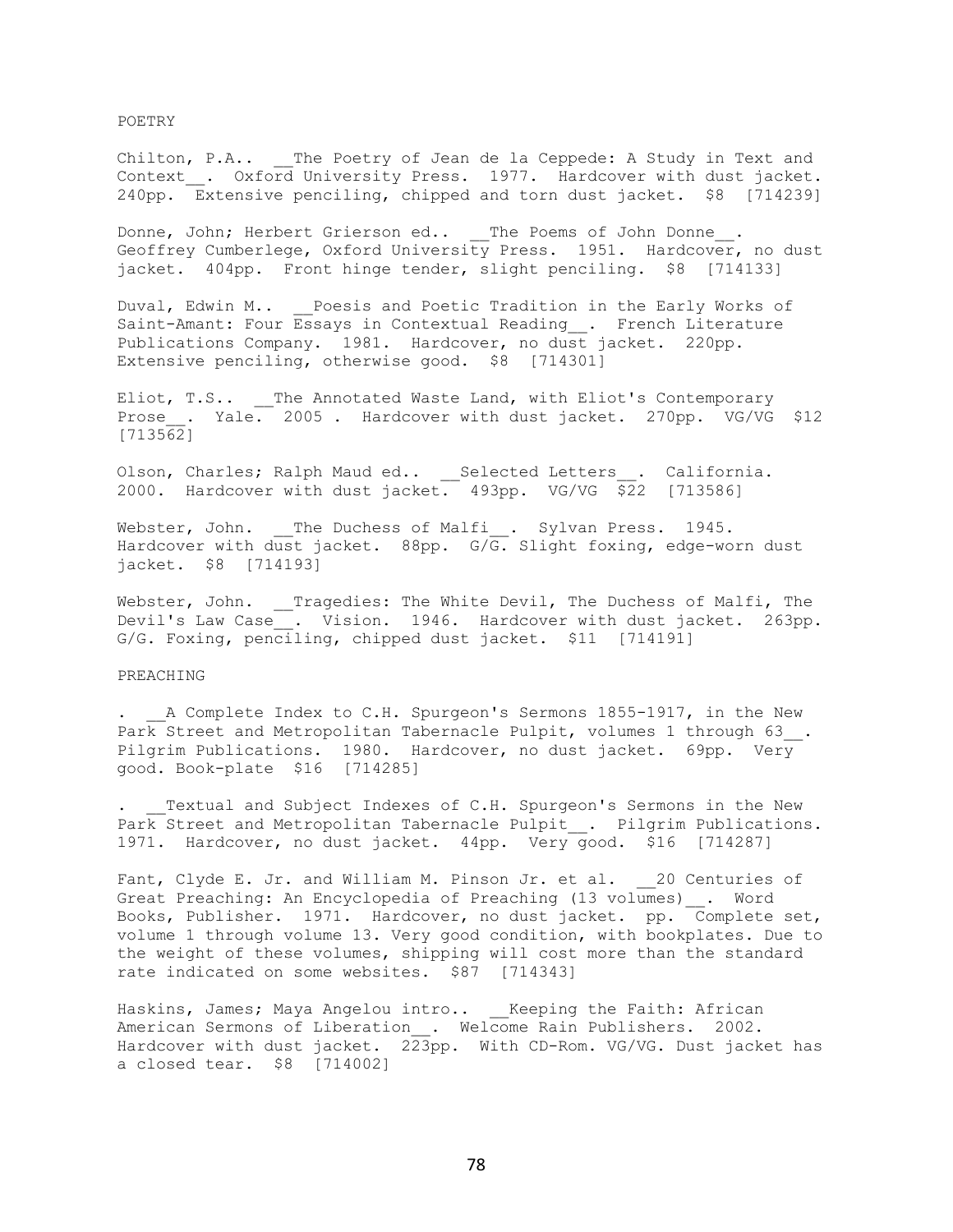Hayden, Eric W.. \_\_A History of Spurgeon's Tabernacle\_\_. Pilgrim Publications. 1971. Hardcover, no dust jacket. 133pp. Very good. \$12 [714286]

Spurgeon, C.H.. C.H. Spurgeon Autobiography, volume 1: The Early Years, and volume 2: The Full Harvest (2 volumes total) . The Banner of Truth Trust. 1973. Hardcover with dust jacket. pp. Complete set, volume 1 and volume 2 (2 volumes total). VG/VG. 562, 520 pages. Bookplates. Due to the weight of these volumes, shipping will cost more than the standard rate indicated on some websites. \$27 [714303]

Tozer, A.W.; Gerald B. Smith ed.. \_\_The Tozer Pulpit, Vol. 2: Ten Sermons in Peter's First Epistle\_\_. Christian Publications, Inc.. 1994. Hardcover, no dust jacket. 121pp. Very good. \$11 [713685]

Webber, F.R.. \_\_ A History of Preaching in Britain and America (3 volumes) \_\_. Northwestern Publishing Press. 1952. Hardcover with dust jacket. pp. Complete set, volume 1 through volume 3 (3 volumes total). VG/VG. 758, 672, 682 pages. Due to the weight of these volumes, shipping will cost more than the standard rate indicated on some websites. \$97 [714292]

## PSYCHOLOGY

Gregory, Richard L.. Eye and Brain: The Psychology of Seeing. Oxford. 1997. Paperback. 277pp. Very good. \$22 [713870]

Vitz, Paul C.. Sigmund Freud's Christian Unconscious . Guilford. 1988. Hardcover with dust jacket. 287pp. VG/VG \$20 [713604]

## REFERENCE

Covel, James. \_\_A Concise Dictionary of the Holy Bible. With maps and numerous fine engravings\_\_. New-York: Carlton & Porter. 1839. Full leather. 536pp. 16 mo. Full leather, worn cover, front hinge nearly broken, light foxing. Previous owner names, book plate. \$16 [713564]

Francoeur, Robert T. and Raymond J. Noonan eds.. The Continuum Complete International Encyclopedia of Sexuality. Updated edition, complete in one volume\_\_. Continuum. 2003. Hardcover, no dust jacket. 1419pp. Good. Concave spine, tears in cover at upper spine, bumped corners.Due to the weight of these volumes, shipping will cost more than the standard rate indicated on some websites. \$16 [714628]

Harris, R. Laird; Gleason L. Archer, Jr.; Bruce K. Walke eds.. \_\_Theological Wordbook of the Old Testament. Volume 1 and volume 2 (2 volumes)\_\_. Moody Press. 1980. Hardcover, no dust jacket. pp. Complete set; volume 1 and volume 2 (2 volumes). Very good; bookplate inside each volume. Due to the weight of these volumes, shipping will cost more than the standard rate indicated on some websites. \$16 [714290]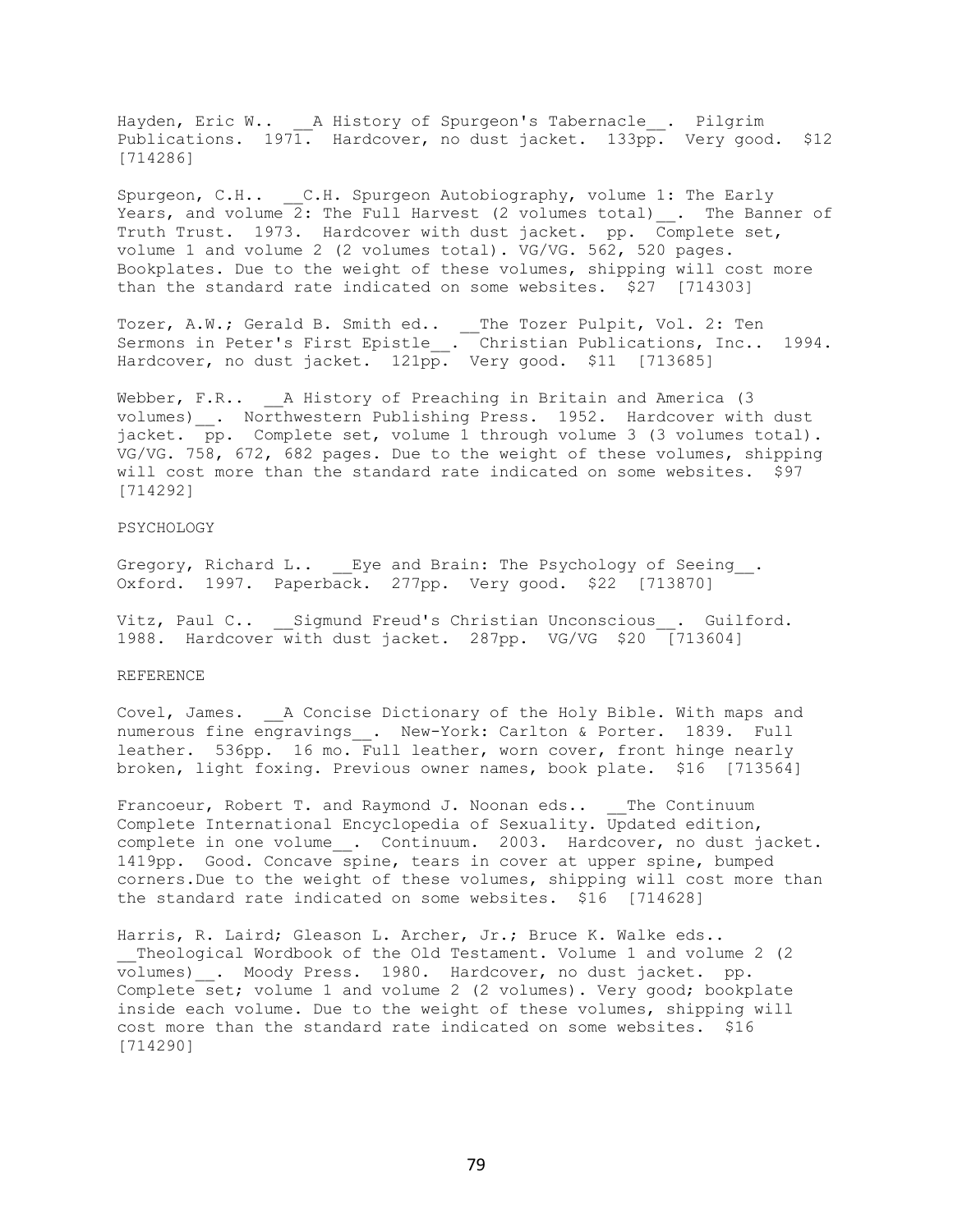Hunter, Rodney ed.. Dictionary of Pastoral Care and Counseling . Abingdon. 1990. Hardcover, no dust jacket. 1346pp. Very good. Previous owner's stamps. \$15 [714188]

Kittel, Gerhard ed.; Geoffrey W. Bromiley trans.. Theological Dictionary of the New Testament (10 vols.) . Eerdmans. . Hardcover with dust jacket. pp. Complete set, volume 1 through volume 10. VG/G. Sunned dust jackets, book-plates. \$137 [714328]

McClintock, John and James Strong. \_\_Cyclopedia of Biblical, Theological, and Ecclesiastical Literature. Volume 1 through volume 10, plus 2 supplement volumes (12 volumes total)\_\_. Baker Book House. 1981. Hardcover, no dust jacket. pp. Complete set; volume 1 through volume 10, plus 2 supplement volumes (12 volumes total). Very good condition, with bookplate inside each volume. Due to the weight of these volumes, shipping will cost more than the standard rate indicated on some websites. \$497 [714315]

O'Carroll, Michael. \_\_Corpus Christi: An Encyclopedia of the Eucharist . Liturgical Press Michael Glazier. 1988. Hardcover, no dust jacket.  $221pp.$  Very good. 4to, black cloth. \$42 [713964]

O'Carroll, Michael. Trinitas: A Theological Encyclopedia of the Holy Trinity . Liturgical Press Michael Glazier. 1987. Hardcover, no dust jacket. 220pp. Very good. 4to, black cloth. \$35 [713965]

O'Carroll, Michael. \_\_Veni Creator Spiritus: A Theological Encyclopedia of the Holy Spirit . Liturgical Press Michael Glazier. 1990. Hardcover, no dust jacket. 232pp. Very good. 4to, black cloth. \$35 [713962]

O'Carroll, Michael. \_\_Verbum Caro: An Encyclopedia on Jesus, the Christ . Liturgical Press Michael Glazier. 1992. Hardcover, no dust jacket. 201pp. Very good. 4to, black cloth. \$20 [713963]

Payne, J. Barton. Encyclopedia of Biblical Prophecy: The Complete Guide to Scriptural Predictions and Their Fulfullment . Harper and Row. 1973. Hardcover with dust jacket. 754pp. VG/VG. Bookplate inside front cover. \$57 [714240]

## SOCIOLOGY

Krause, Sharon R.. Liberalism With Honor . Harvard University Press. 2002. Hardcover, no dust jacket.. 270pp. Good; penciling. \$32 [713988]

Kraybill, Donald B. and Carl F. Bowman. \_\_\_ On the Backroad to Heaven: Old Order Hutterites, Mennonites, Amish and Brethren . Johns Hopkins. 2001. Hardcover with dust jacket. 330pp. VG/VG \$9 [713719]

Weber, Max. The Sociology of Religion . Beacon Press. 1964. Hardcover with dust jacket. 304pp. VG/ $\overline{G}$ . Chipped dust jacket \$12 [714171]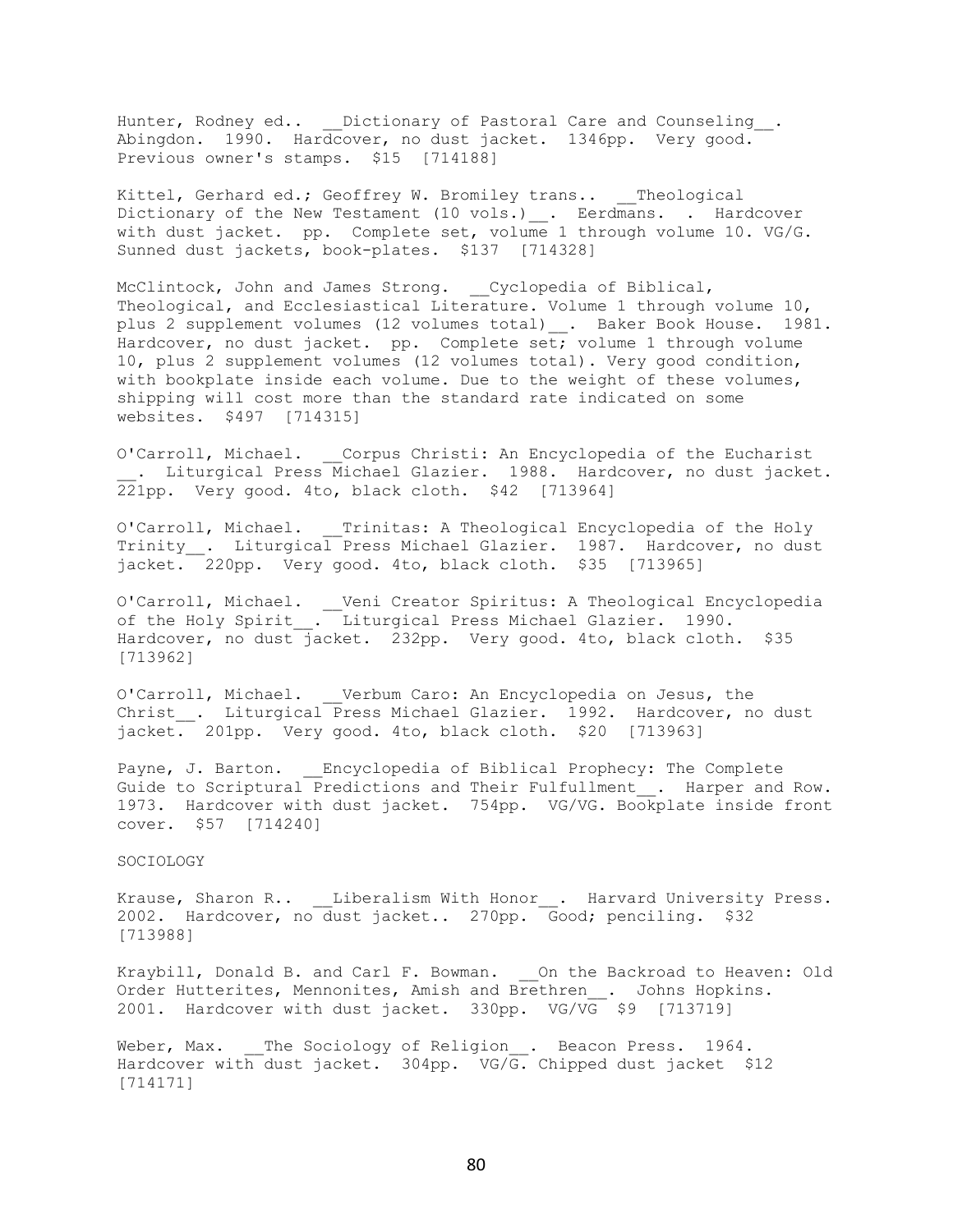THEOLOGY

Althaus, Paul. \_\_The Theology of Martin Luther\_\_. Fortress. 1989. Paperback. 464pp. Moderate ink underlining. Sound otherwise. \$13 [713585]

Andrews, H.T.; Vernon Bartlet, F.C. Bryan, A.T. Cadoux, G.E. Darlaston, D. Miall Edwards, H.H. Farmer, John Lewis, Malcolm Spencer. The Lord of Life: A Fresh Approach to the Incarnation\_\_. Student Christian Movement. 1929. Hardcover, no dust jacket. 344pp. Penciling, previous owner's stamp, foxing; sunned, stained, and edge-worn cover. \$10 [713942]

Aquinas, Thomas; A.P. D'Entreves ed.; J.G. Dawson trans.. \_\_Aquinas: Selected Political Writings . Basil Blackwell. 1959. Hardcover with dust jacket. 199pp. VG/VG. Previous owner' stamp on front glued dust jacket. \$11 [713768]

Baldwin, Harmon A.. \_\_The Indwelling Christ . Published by the Author, Vandergrift Heights, Pa.. 1974. Hardcover, no dust jacket. 282pp. Very good; church stamp on title page and verso. \$11 [713696]

Barth, Karl. Protestant Thought from Rousseau to Ritschl . Harper & Brothers. 1959. Hardcover with dust jacket. 435pp. G/G. Slight underlining, chipped and edge-worn dust jacket. \$11 [714025]

Barth, Karl. The Church and the War. The Macmillan Company. 1944. Hardcover, no dust jacket. 49pp. Penciling, scuffed cover, spine edges quite worn. Sound otherwise. \$10 [713724]

Barth, Karl; Eberhard Busch ed.. Barth in Conversation, volume 1: 1959-1962 . Westminster John Knox. 2017. Hardcover with dust jacket. 310pp. NF/NF \$20 [714043]

Barth, Karl; G.W. Bromiley and T.F. Torrance eds.. Church Dogmatics: The Doctrine of the Word of God 1-7: the Word of God as the Criterion of Dogmatics: Study Edition . T & T Clark. 2010. Paperback. 303pp. Large coffee stain to fore-edge, owner's stamp to half title. Otherwise sound. \$35 [714044]

Beasley-Murray, Stephen. \_\_Towards a Metaphysics of the Sacred [NABPR Special Studies Series, No. 8]\_\_. Mercer University. 1982. Paperback. 110pp. Very good. \$8 [714170]

Bercovitch, Sacvan ed.. \_\_\_Election Day Sermons: Massachusetts [Library of American Puritan Writings Vol. 1] . New York: AMS Press. 1984. Hardcover, no dust jacket. pp. en notes to table of contents, clean and sharp otherwise. Facsimile reprint of original pamphlets. \$50 [714118]

Berghuis, Kent D.. Christian Fasting: A Theological Approach Biblical Studies Press. 2007. Paperback. 295pp. Very good. \$13 [714136]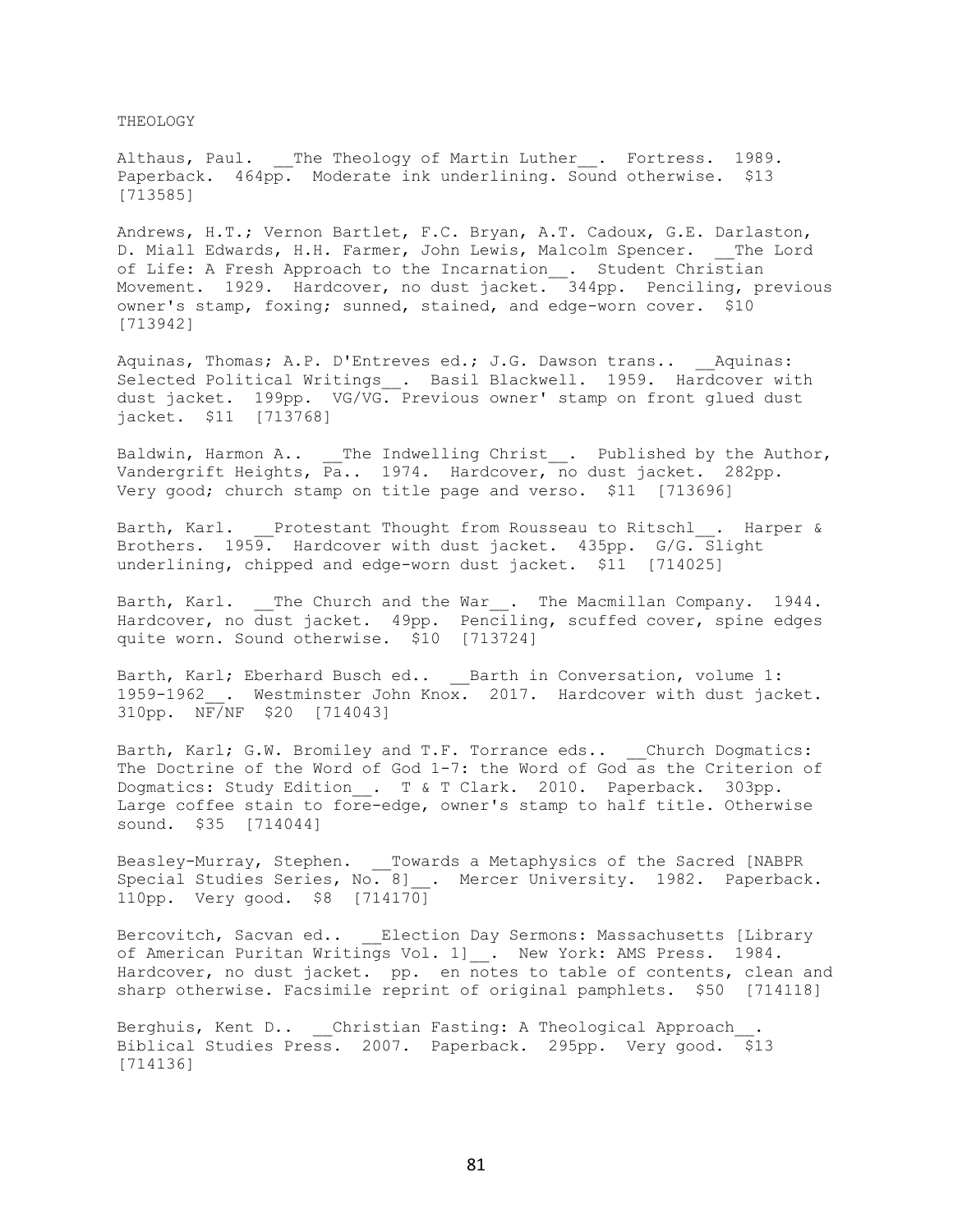Biederwolf, William Edward. \_\_ A Help to the Study of the Holy Spirit\_\_. Fleming H. Revell. 1904. Hardcover, no dust jacket. 222pp. Exlibrary, otherwise very good. \$10 [713811]

Bishop, Jonathan. Some Bodies: The Eucharist and Its Implications . Mercer Univ. Pr.. 1993. Hardcover, no dust jacket. 244pp. Near fine. \$22 [713568]

Blakely, Given. What the Bible Says About the Kingdom of God. College Press. 1988. Hardcover, no dust jacket. 466pp. Very good; bookplate. \$11 [713813]

Boers, Hendrikus. Theology Out of the Ghetto: A New Testament Exegetical Study Concerning Religious Exclusiveness\_\_. Leiden: E.J. Brill. 1971. Hardcover, no dust jacket. 125pp. Extensive ink underlining. \$22 [713861]

Bonhoeffer, Dietrich. \_\_Christ the Center\_\_. Harper & Row. 1960. Hardcover with dust jacket. 126pp. VG/VG. Light foxing. From the personal library of feminist theologian Letty Russell, with her name on ffep. \$16 [713868]

Bonhoeffer, Dietrich. The Way to Freedom. Harper and Row. 1966. Hardcover with dust jacket. 272pp. G/G. Previous owner's name and bookplate, good otherwise. \$16 [713869]

Bosch, David J.. Witness To the World: The Christian Mission in Theological Perspective . John Knox Press. 1980. Hardcover with dust jacket. 288pp. Underlining, slightly torn and scuffed dust jacket. \$22 [713858]

Bowker, John. The Religious Imagination and the Sense of God. Clarendon Press, Oxford. 1978. Hardcover, no dust jacket. 343pp. Exlibrary, otherwise good. \$10 [714196]

Brown, David. \_\_The Divine Trinity\_\_. Duckworth. 1985. Hardcover with dust jacket. 315pp. VG/VG. Previous owner's name, corner-clipped dust jacket. \$8 [713859]

Brown, David. The Divine Trinity . Open Court. 1985. Hardcover with dust jacket. 315pp. VG/G. Torn dust jacket. \$9 [713860]

Bruckner, James K.. Healthy Human Life: A Biblical Witness . Cascade Books. 2012. Paperback. 238pp. Very good. \$11 [713821]

Buckley, Michael J.. \_\_ At the Origins of Modern Theism . Yale. 1987. Paperback.  $450 \text{pp}$ . Very good. \$16 [713953]

Bulgakov, Sergius. \_\_The Bride of the Lamb\_\_. Eerdmans. 2002. Paperback. 531pp. Penciling, otherwise good. \$22 [714027]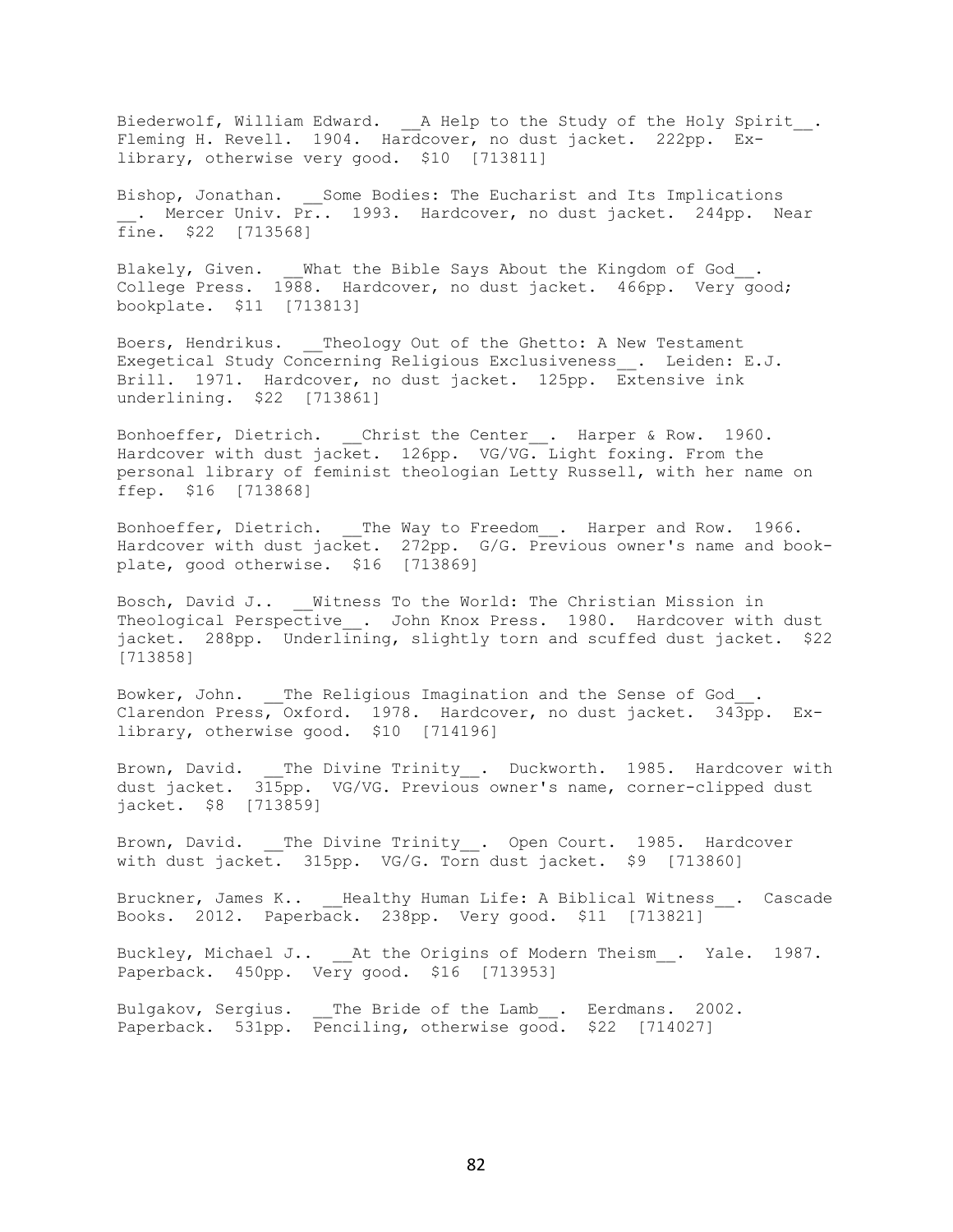Buswell, J. Oliver. \_\_A Systematic Theology of the Christian Religion (Complete, volume 1 and volume 2 in one volume)\_\_. Zondervan. 1977. Hardcover with dust jacket. 610pp. VG/G. Bookplate, edge-worn dust jacket. \$10 [714264]

Calvin, Jean. Institution de la Religion Chretienne. Tome I and Tome II [Textes Litteraires Francais] . Librairie Droz. 2008. Paperback. 1816pp. In French. Very good. Complete two volume set, in slip case. \$37 [714326]

Calvin, John. Institutes of the Christian Religion. Volume 1 and volume 2 (2 volumes)\_\_. Eerdmans. 1957. Hardcover, no dust jacket. pp. Complete set, volume 1 and volume 2 (2 volumes). Extensive ink underlining. \$20 [714284]

Calvin, John. Institutes of the Christian Religion. Volume 1 and volume 2 (2 volumes) [Library of Christian Classics] \_. Westminster. 1960. Hardcover with dust jacket. 1734pp. Complete set, volume 1 and volume 2 (2 volumes). VG/VG. Bookplates. \$27 [714306]

Caputo, John D.. \_\_The Weakness of God: A Theology of the Event . Indiana University Press. 2006. Paperback. 356pp. Extensive ink underlining, sound otherwise. \$8 [714028]

Carson, D.A. ed.. \_\_The Telling Truth: Evangelizing Postmoderns\_\_. Zondervan. 2000. Paperback. 416pp. Very good; yellowed pages. \$8 [713833]

Casserley, J.V. Langmead. \_\_The Death of Man: A Critique of Christian Atheism\_\_. Morehouse-Barlow Co.. 1967. Hardcover with dust jacket. 159pp. VG/VG. Slightly scuffed and chipped dust jacket. \$9 [713834]

Cheung, Vincent. \_\_Systematic Theology\_\_. Reformation Ministries International. 2003. Paperback. 360pp. Very good \$37 [713820]

Coats, Catharine Randall. \_\_Subverting the System: D'Aubigne and Calvinism [Sixteenth Century Essays and Studies, vol. XIV] . Sixteenth Century Journal. 1990. Paperback. 214pp. Very good. \$10 [713814]

Cole-Turner, Ronald editor. Eeyond Cloning: Religion and the Remaking of Humanity . Trinity. 2001. Paperback. 152pp. Very good. \$11 [713812]

Comenius, John Amos. The School of Infancy . Chapel Hill. 1956. Hardcover with dust jacket. 130pp. VG/G. Slightly sunned and chipped dust jacket. \$12 [714233]

Congar, Yves. Faith and Spiritual Life . Herder and Herder. 1968. Hardcover with dust jacket. 214pp. VG/G. Slightly torn dust jacket. \$25 [713661]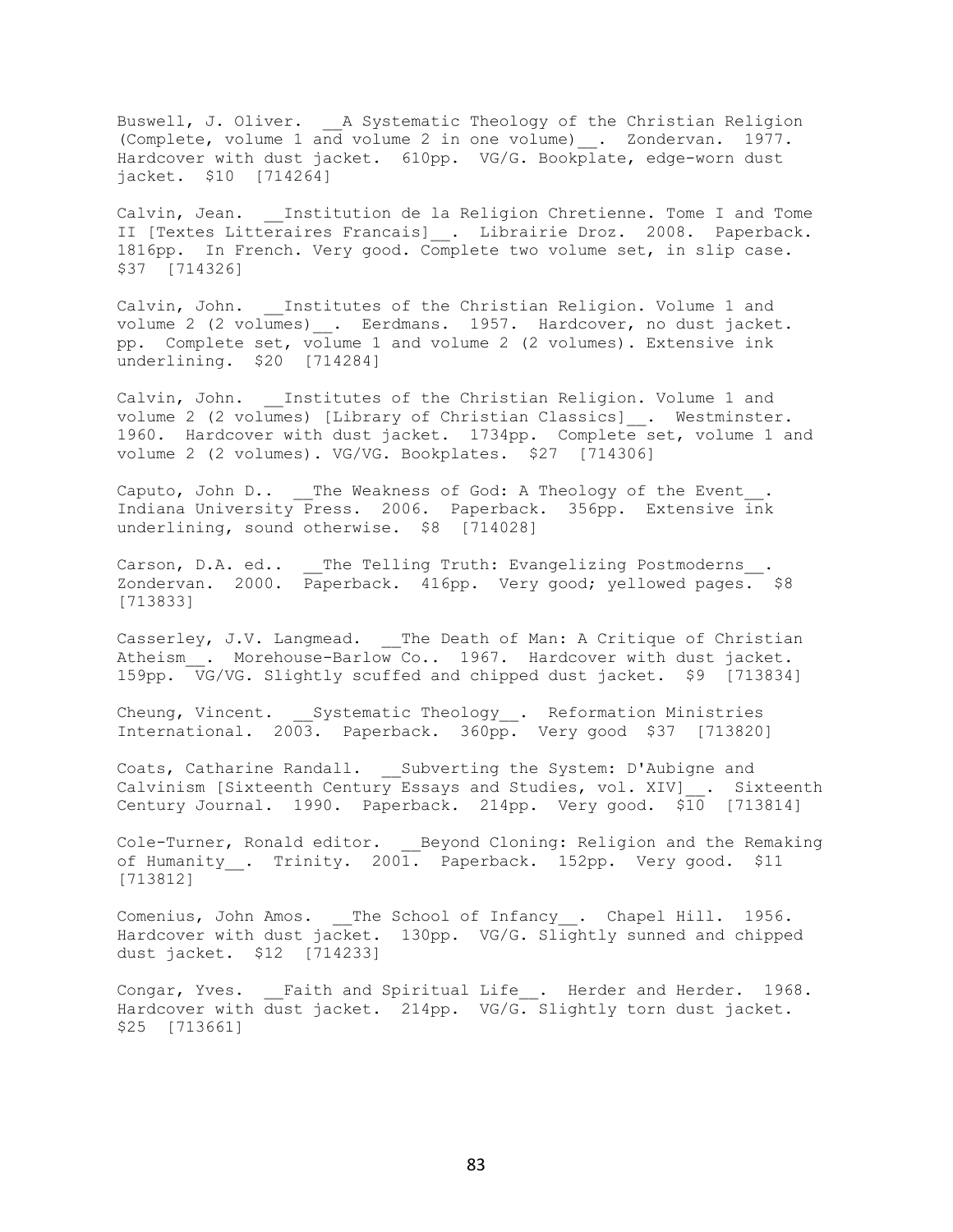Corner, Daniel D.. The Believer's Conditional Security: A Study on Perseverance and Falling Away\_\_. Evangelical Outreach. 2000. Paperback. 801pp. Slight markings, lower corners bumped. Good otherwise. \$8 [713702]

Cunningham, William. Historical Theology, volume 1 and volume 2 (2 volumes total) . The Banner of Truth Trust. 1969. Hardcover with dust jacket. pp. Complete set, volume 1 and volume 2 (2 volumes total). VG/G. Book plates, chipped dust jackets. 639, 614 pages. \$47 [714236]

Dabney, Robert L.. Lectures in Systematic Theology . Zondervan. 1972. Hardcover with dust jacket. 903pp. G/VG. Moderate ink underlining. \$30 [714352]

Davis Creston, John Milbank, Slavoj Zizek; Rowan Williams. \_\_Theology and the Political: The New Debate [sic 5] . Duke. 2005. Hardcover, no dust jacket. 496pp. Very good condition. \$19 [713753]

Davis, John Jefferson. Foundations of Evangelical Theology . Baker. 1984. Paperback. 282pp. Slight pen underlining, else sound. \$8 [713817]

De Graaf, S.G.. Promise and Deliverance, Vol. 4: Christ and the Nations . Paideia Press. 1981. Hardcover with dust jacket. 294pp. Volume 4 only. VG/VG. Previous owner's stamp inside front cover. \$16 [713691]

De Graaf, S.G.. \_\_Promise and Deliverance, volume 1 through volume 4 (4 volumes total)\_\_. Paideia / Presbyterian and Reformed. 1977. Hardcover with dust jacket. pp. Complete set; volume 1 through volume 4 (4 volumes total). VG/VG. Bookplates. 423, 456, 453, 294 pages. Due to the weight of these volumes, shipping will cost more than the standard rate indicated on some websites. \$67 [714351]

De la Bedoyere, Michael. \_\_Living Christianity: A Personal Essay\_\_. The Catholic Book Club. 1953. Hardcover with dust jacket. 170pp. Foxing, musty. \$8 [714151]

Doty, Thos. K.. \_\_The Two-Fold Gift of the Holy Ghost . The Allegheny Wesleyan Methodist Connection. 1977. Hardcover, no dust jacket. 240pp. Very good. \$16 [713697]

Doty, Thos. K.. \_\_The Two-Fold Gift of the Holy Ghost . The Allegheny Wesleyan Methodist Connection. 1977. Hardcover, no dust jacket. 240pp. Very good, previous owner's name inside. \$16 [713703]

Douglas, Mary. \_\_Natural Symbols: Explorations in Cosmology Routledge Classics. 1996. Paperback. 194pp. As new. \$8 [713932]

Eagleton, Terry. Reason, Faith, and Revolution: Reflections on the God Debate . Yale.  $2009$ . Hardcover with dust jacket. 185pp. NF/NF \$9 [713930]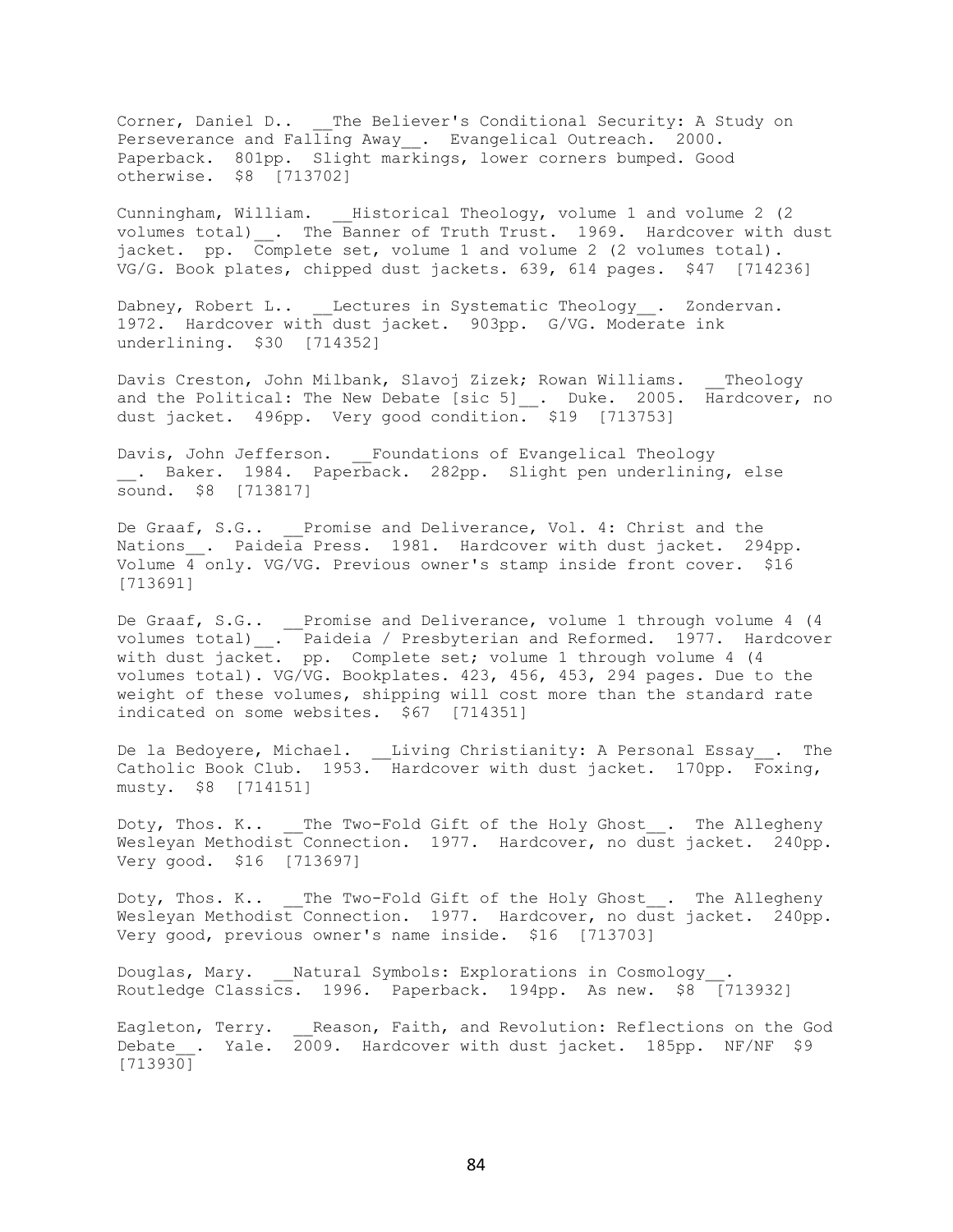Enright, Robert D. and Joanna North eds.; foreword by Desmond Tutu. Exploring Forgiveness \_. Wisconsin. 1998. Paperback. 191pp. Sunned spine, otherwise very good. \$8 [713819]

Erickson, Victoria Lee and Michelle Lim Jones. \_\_Surviving Terror: Hope and Justice in a World of Violence . Brazos. 2002. Paperback. 334pp. Very good. \$8 [713816]

Fairbairn, Charles V.; Charles G. Finney. \_\_A Symposium on Revivals; Lectures to Professing Christians (2 books bound in one)\_\_. Allegheny Wesleyan Methodist Connection. 1975. Hardcover, no dust jacket. 117pp. Highlighting, previous owner's name. 176, 117 pages. \$11 [713683]

Fitzgerald, Allan D.. Augustine Through the Ages: An Encyclopedia . Eerdmans. 1999. Hardcover with dust jacket. 902pp. Slightly musty, slightly bowed boards, scratched and rubbed dust jacket.Due to the weight of these volumes, shipping will cost more than the standard rate indicated on some websites. \$47 [714142]

Forsyth, P.T.. \_\_The Church and the Sacraments\_\_. Independent Press. 1949. Hardcover, no dust jacket. 308pp. Ex-library, sunned cover, bumped board corners. Good otherwise. \$11 [713803]

Forsyth, P.T.. The Church and the Sacraments . Independent Press. 1955. Hardcover with dust jacket. 309pp. G/G. Foxing, upper page corners slightly chipped, previous owner's name; chipped dust jacket \$16 [713855]

Forsyth, Peter Taylor. \_\_The Work of Christ\_\_. Hodder & Stoughton. 1952. Hardcover with dust jacket. 244pp. G/G. Underlining and notes, chipped dust jacket. \$16 [713802]

George, Timothy and Eric F. Mason eds.. \_\_Theology in Service of the Church: Essays Presented to Fisher H. Humphreys\_\_. Mercer University Press. 2008. Hardcover with dust jacket. 302pp. VG/VG \$16 [714070]

Goodloe, Robert W.. \_\_The Sacraments in Methodism\_\_. The Methodist Publishing House. 1953. Hardcover with dust jacket. 160pp. VG/G. Previous owner's name inked out on ffep, stamp on front glued end paper, chipped dust jacket. \$8 [713892]

Gore, Charles. \_\_ The Incarnation of the Son of God [Bampton Lectures 1891] . London: John Murray. 1891. Hardcover, no dust jacket. 276pp. Foxing, tender hinges, edge-worn cover. Sound otherwise. \$8 [713722]

Hauerwas, Stanley and Samuel Wells eds.. Blackwell Companion to Christian Ethics . Blackwell. 2004. Hardcover with dust jacket. 510pp. Extensive ink underlining, otherwise sound. \$47 [714146]

Hay, Alex Rattray. The New Testament Order for Church and Missionary (3rd ed.) . New Testament Missionary Union. 1947. Hardcover, no dust jacket. 540pp. Ink underlining, sound otherwise. \$37 [714032]

85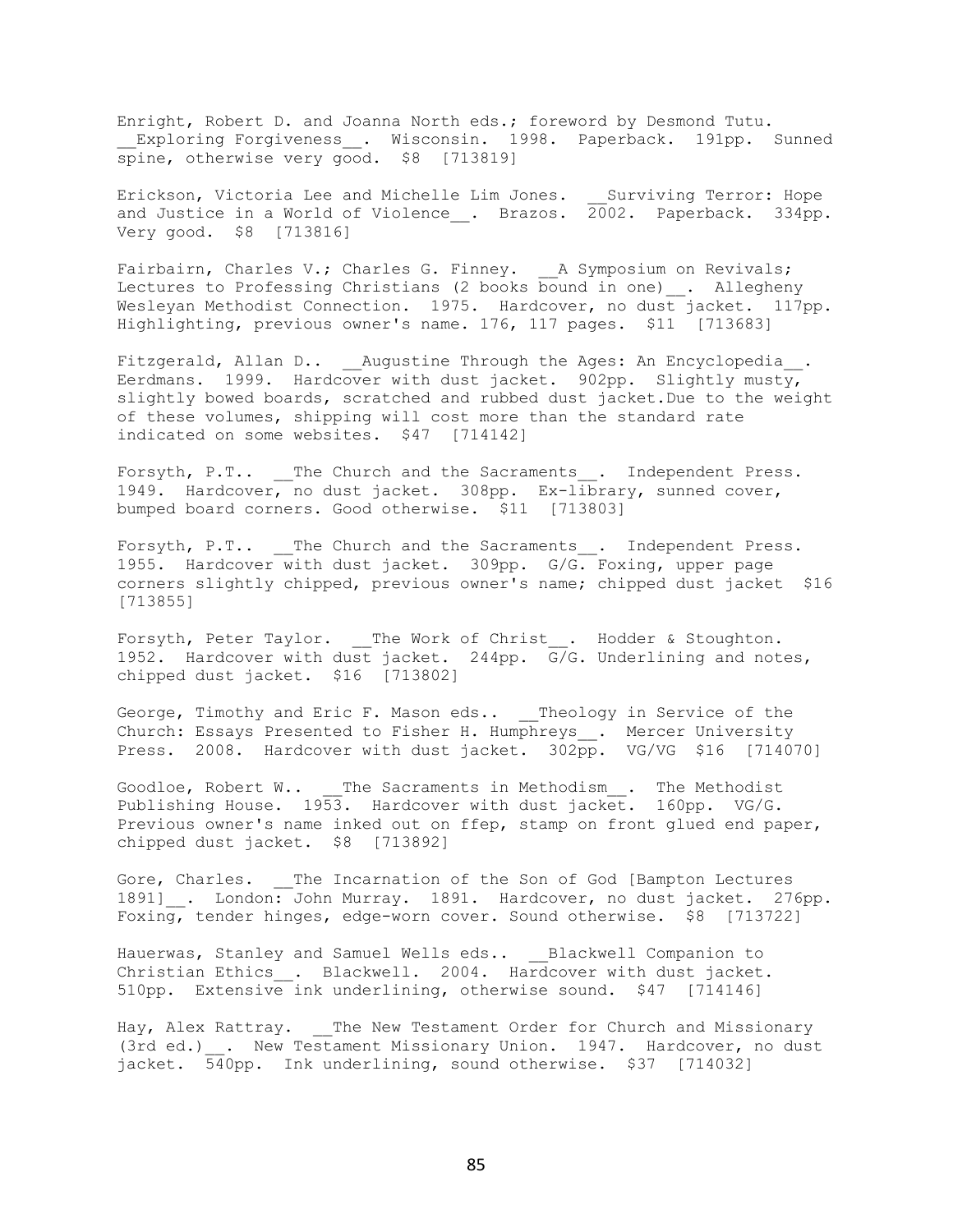Hefner, Philip J. ed.. The Scope of Grace: Essays on Nature and Grace in Honor of Joseph Sittler\_\_. Fortress. 1964. Hardcover with dust jacket. 310pp. VG/VG \$9 [713815]

Helm, Paul. Faith and Understanding . Eerdmans. 1997. Paperback. 212pp. Very good. \$8 [713822]

Hodge, A. A.. Outlines of Theology for Students and Laymen. Zondervan. 1980. Hardcover with dust jacket. 678pp. VG/VG. Previous owner's stamp and inscription to front end papers, otherwise very good. \$16 [713797]

Hodge, A.A.. \_\_Outlines of Theology\_\_. Banner of Truth. 1972. Hardcover with dust jacket. 678pp. VG/VG \$27 [714235]

Hogue, Wilson T.. \_\_The Holy Spirit\_\_. Schmul Publishing Co.. 1998. Paperback. 247pp. Very good. \$11 [713681]

Hollowell, Adam Edward. \_\_Power and Purpose: Paul Ramsey and Contemporary Christian Political Theology\_\_. William B. Eerdmans. 2015. Paperback. 230pp. Very good. \$8 [714135]

Jennings, Theodore W.. Beyond Theism: A Grammar of God-Language. Oxford. 1985. Hardcover with dust jacket. 272pp. VG/VG. Previous owner's stamp on front glued end paper, light wear to dust jacket edges. \$22 [713798]

Jungel, Eberhard. The Doctrine of the Trinity: God's Being is in Becoming . Eerdmans. 1976. Hardcover with dust jacket. 110pp. G/G. Moderate ink underlining. \$12 [714021]

Jungel, Eberhard; J.B. Webster ed.. Theological Essays, II . T. & T. Clark. 1995. Hardcover with dust jacket. 272pp. VG/VG. Sunned dust jacket. \$32 [713809]

Jungel, Eberhard; J.B. Webster ed.. \_\_Theological Essays, II\_\_. T. & T. Clark. 1995. Hardcover with dust jacket. 272pp. G/VG. Pencil underlining. \$32 [713810]

Keane, Philip S.. Christian Ethics and Imagination . Paulist Press. 1984. Hardcover with dust jacket. 212pp. G/VG. Penciling. \$11 [713582]

Kierkegaard, Soren; Water Lowrie trans.. \_\_Training in Christianity and the Edifying Discourse which 'Accompanied' it . Princeton University Press. 1947. Hardcover, no dust jacket. 271pp. Ink underlining, shaken, yellowed pages. Sound otherwise. \$9 [713973]

Kirsch, Arthur. \_\_Auden and Christianity\_\_. Yale. 2005. Hardcover with dust jacket. 207pp. NF/NF \$30 [713581]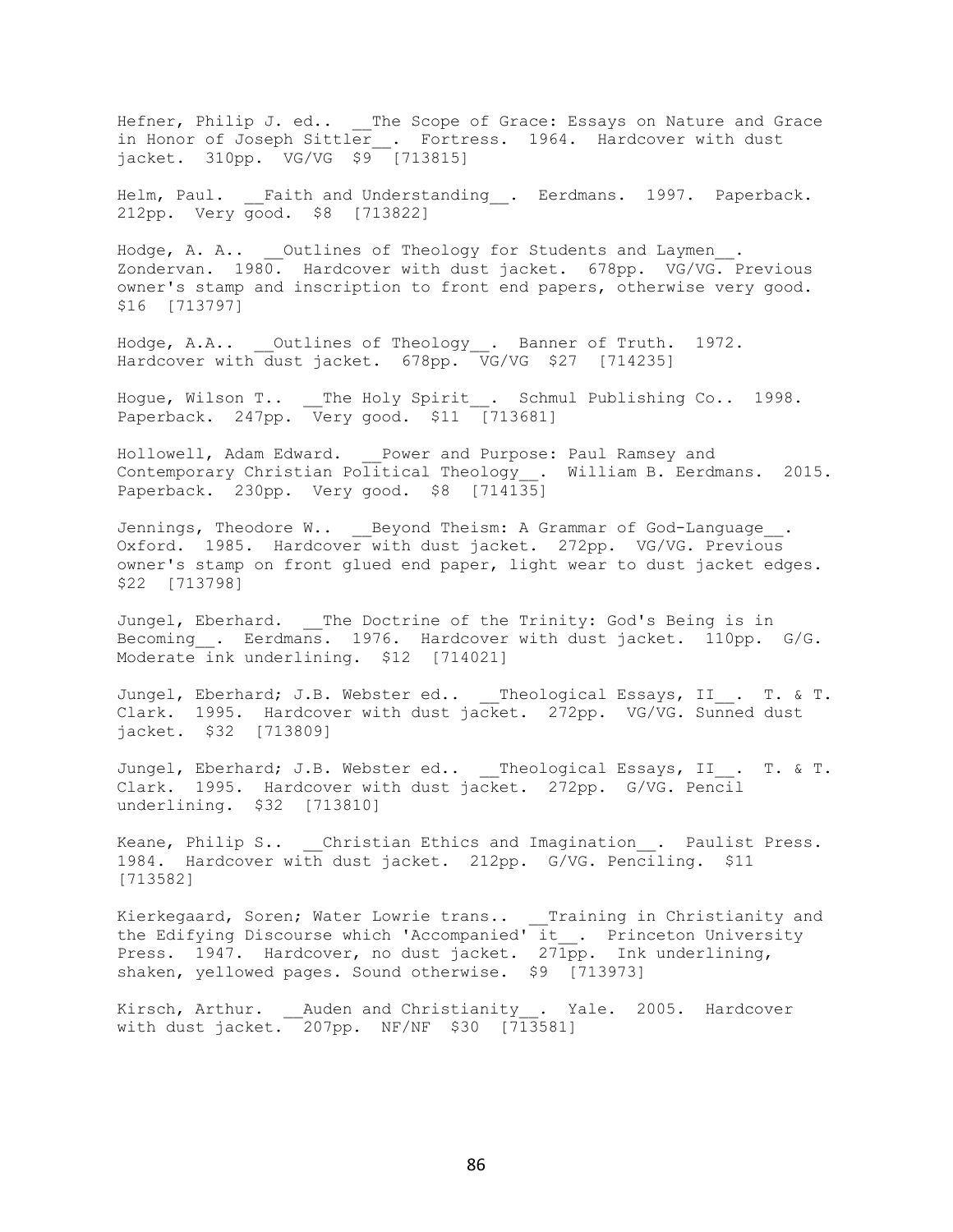Kortner, Ulrich H.J.. \_\_The End of the World: A Theological Interpretation\_\_. WJKP. 1995. Paperback. 367pp. Very good; slightly edge worn wrappers. \$8 [713873]

Kreeft, Peter. \_\_Fundamentals of the Faith: Essays in Christian Apologetics\_\_. Ignatius. 1988. Hardcover with dust jacket. 299pp. Slightly stained dust jacket and cover, otherwise good. \$8 [713612]

Latourelle, Rene ed.. Vatican II: Assessment and Perspectives: Twentyfive Years After (1962- $\overline{1987}$ ), volume 1 only<sub>\_\_\_</sub>. Paulist. 1988. Hardcover with dust jacket. 710pp. Volume 1 only. VG/G. Worn and torn dust jacket. \$13 [714019]

Lonergan, Bernard, J. F.. A Third Collection: Papers by Bernard J.F. Lonergan . Paulist / Geoffrey Chapman. 1985. Paperback. 256pp. Very good. \$12 [713584]

Lundin, Roger; Mark A. Noll eds.. \_\_ Voices from the Heart: Four Centuries of American Piety . Eerdmans. 1987. Hardcover with dust jacket. 396pp. VG/VG. Previous owner's annotation on ffep. \$8 [713989]

Machen, J Gresham. \_\_The Virgin Birth of Christ . New York: Harper and Brothers. 1930. Hardcover, no dust jacket. 415pp. Blue pencil underlining and notes, board and spine edges rubbed, previous owner's name. Sound otherwise \$12 [714042]

Marina, Jacqueline ed.. The Cambridge Companion to Friedrich Schleiermacher . Cambridge. 2004. Paperback. 348pp. Very good. \$16 [713978]

Marmion, Declan and Mary E. Hines, Eds.. The Cambridge Companion to Karl Rahner \_\_. Cambridge. 2005. Paperback. 318pp. Very good. \$18 [714035]

Mather, Increase; Sacvan Bercovitch ed.. \_\_Increase Mather: Jeremiads [Library of American Puritan Writings Vol. 20]\_\_. New York: AMS Press. 1984. Hardcover, no dust jacket. pp. Good. Scattered pen markings, a few dogeared pages, sound otherwise.Facsimile of the 1674 edition. \$50 [714117]

McKim, Donald K. ed.. The Cambridge Companion to Martin Luther . Cambridge. 2003. Paperback. 320pp. Very good \$13 [713976]

McLaughlin, G.A.. \_\_ Holiness Classics No. 4: Saved and Kept; Inbred Sin; The Vine and the Branches; The Promised Gift (4 books bound as one). Allegheny Wesleyan Methodist Connection. 1978. Hardcover, no dust jacket. pp. Very good; previous owner's name on ffep. 75, 99, 80, 104 pages. \$22 [713694]

Moltmann, Jurgen. God in Creation: A New Theology of Creation and the Spirit of God (The Gifford Lectures, 1984-1985) . Harper and Row. 1985. Hardcover with dust jacket. 365pp. VG/VG \$16 [713910]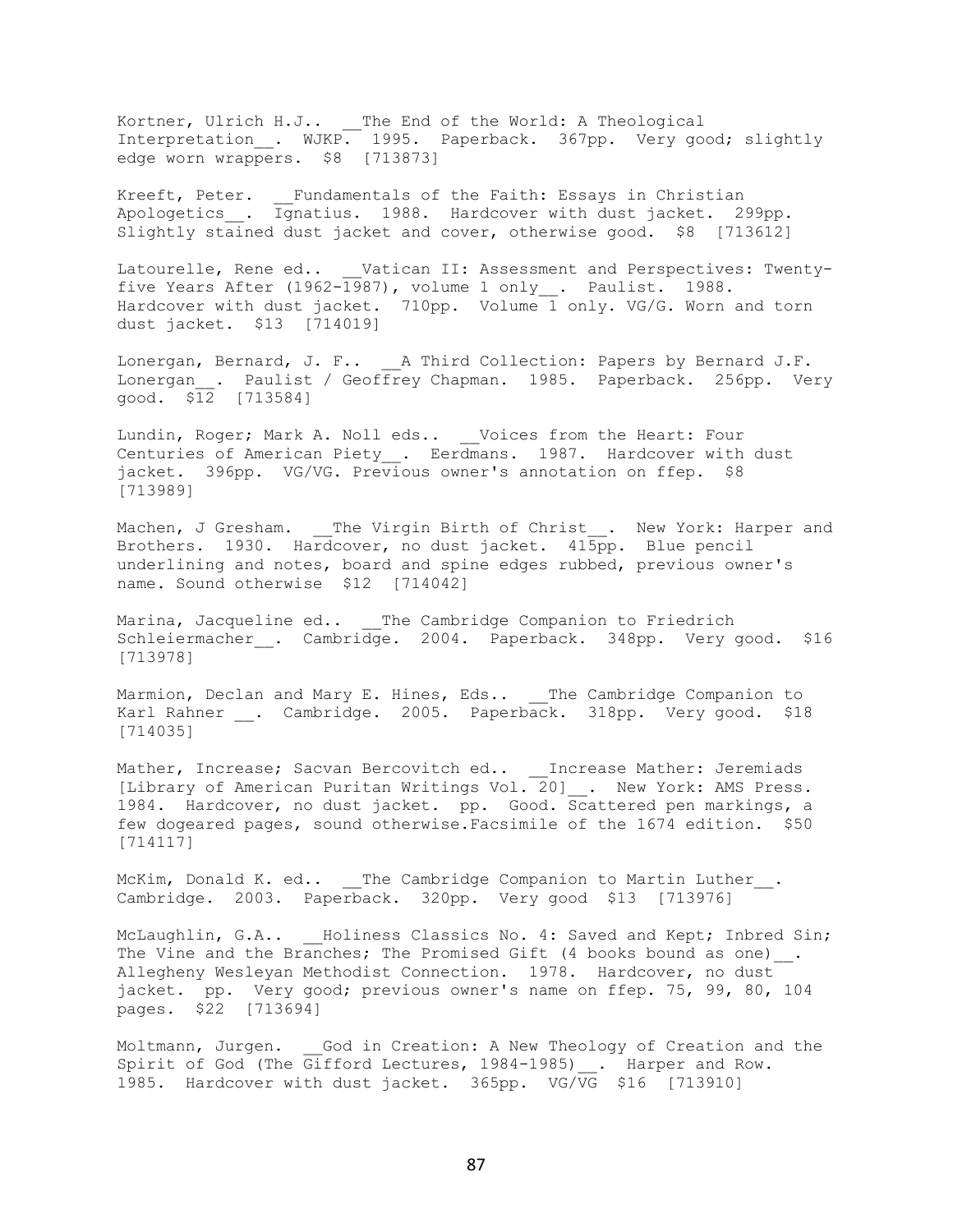Moltmann, Jurgen. \_\_Hope and Planning\_\_. Harper and Row. 1971. Hardcover, no dust  $\frac{1}{10}$  acket. 223pp. Very good. \$10 [713903]

Moltmann, Jurgen. The Crucified God: The Cross of Christ as the Foundation and Criticism of Christian Theology\_\_. Fortress. 1993. Paperback. 346pp. Very good; slightly edge-worn wrappers. \$13 [713901]

Moltmann, Jurgen. \_\_The Experiment Hope\_\_. Fortress Press. 1975. Hardcover with dust jacket. 190pp. Board edges slightly bowed, otherwise good. \$8 [713906]

Moltmann, Jurgen. The Passion for Life: A Messianic Lifestyle . Fortress. 1978. Hardcover with dust jacket. 128pp. VG/VG \$8 [714023]

Moltmann, Jurgen. \_\_The Trinity and the Kingdom of God: the Doctrine of God\_\_. Fortress. 1981. Paperback. 256pp. Very good. \$11 [713902]

Moltmann, Jurgen. Theology of Hope\_\_. Harper and Row. 1967. Hardcover, no dust jacket. 342pp. Very good. \$13 [713905]

Moltmann, Jurgen; M. Douglas Meeks, Rodney J. Hunter, James W. Fowler, and Noel L. Erskine. \_\_ Hope for the Church: Moltmann in Dialogue with Practical Theology . Abingdon. 1979. Hardcover with dust jacket. 144pp. VG/G. Slightly chipped and corner-clipped dust jacket. \$20 [713894]

Morse, Christopher. \_\_ The Logic of Promise in Moltmann's Theology Fortress. 1979. Hardcover, no dust jacket. 179pp. Very good. \$8 [713884]

Mosala, Itumeleng J. and Buti Tlhagale. \_\_The Unquestionable Right to Be Free: Black Theology from South Africa\_\_. Orbis Books. 1986. Paperback. 206pp. Very good. Laminated wrappers, previous owner's stamp. \$15 [713946]

Mozley, John Kenneth. Some Tendencies in British Theology, from the publication of Lux Mundi to the present day . S.P.C.K.. 1952. Hardcover, no dust jacket. 166pp. Good. Foxing. Personal library mark on spine, bookplate and previous owner's stamp. \$8 [713943]

Nicole, Roger. Standing Forth: Collected Writings of Roger Nicole. Mentor. 2002. Hardcover, no dust jacket. 492pp. Ex-library, otherwise very good. \$15 [713647]

Niebuhr, Reinhold. Faith and History: A Comparison of Christian and Modern Views of History . Nisbet and Co.. 1949. Hardcover with dust jacket. 257pp. G/G. Foxing, front hinge tender, chipped dust jacket. \$16 [713970]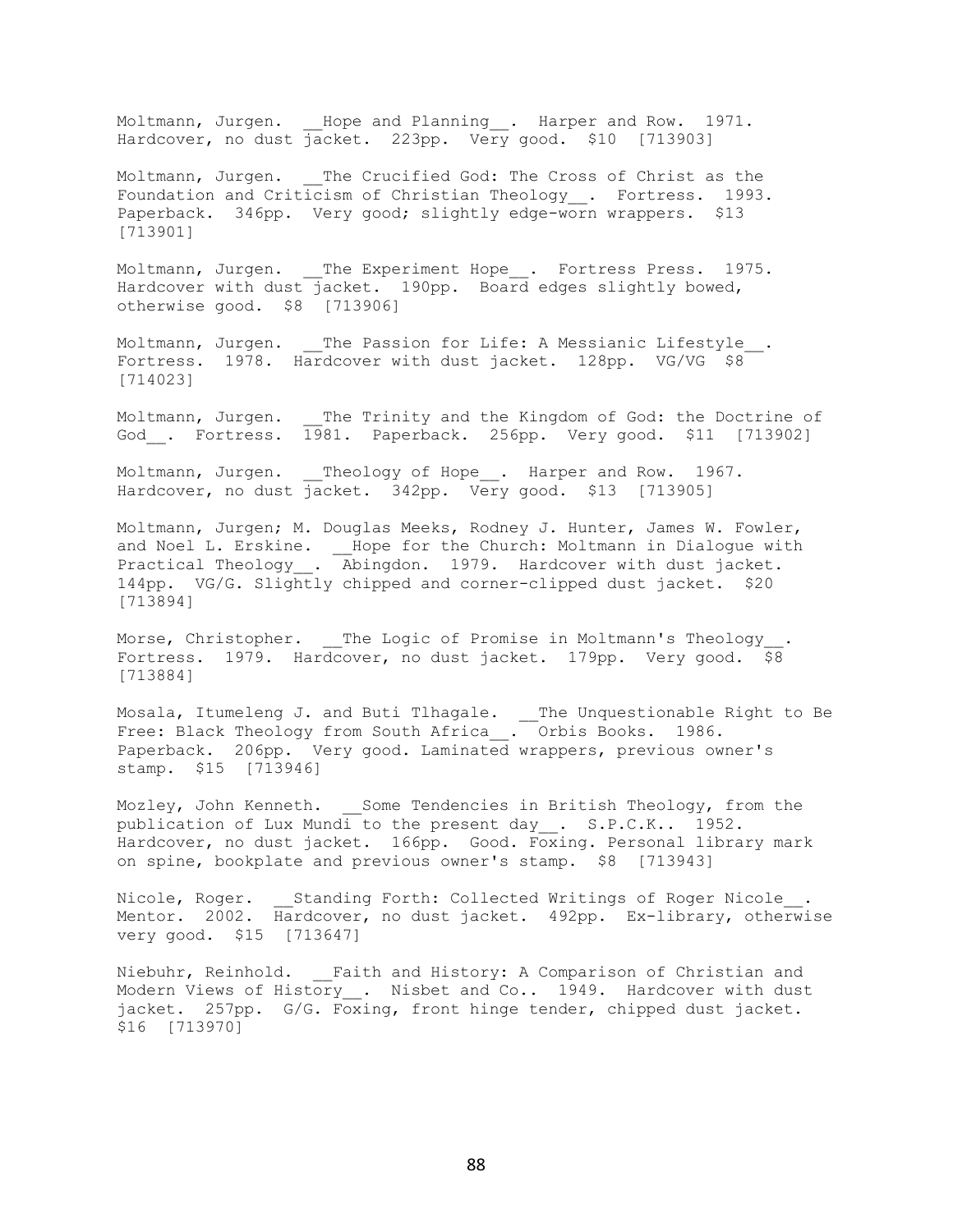Nielsen, Cynthia R.. \_\_Foucault, Douglass, Fanon, and Scotus in Dialogue: On Social Construction and Freedom\_\_. Palgrave Macmillan. 2013. Hardcover, no dust jacket. 212pp. Very good. \$37 [714048]

O'Neill, Charles J.. \_\_Imprudence in St. Thomas Aquinas [The Aquinas Lecture, 1955] . Marquette University Press. 1957. Hardcover, no dust jacket. 165pp. Good. Slight foxing, rubbed cover. \$15 [714180]

Oakes, Edward T. and David Moss eds.. \_\_The Cambridge Companion to Hans Urs von Balthasar\_\_. Cambridge. 2004. Paperback. 282pp. Good; slight ink underlining.  $\frac{1}{20}$  [713977]

Oakes, Edward T. and David Moss eds.. The Cambridge Companion to Hans Urs von Balthasar . Cambridge. 2004. Paperback. 282pp. Very good. \$20 [714036]

Pakenham, Lady ed.. \_\_Catholic Approaches\_\_. Weidenfled and Nicolson. 1955. Hardcover with dust jacket. 227pp. G/G. Edge-worn boards, chipped dust jacket. \$9 [714134]

Pannenberg, Wolfhart. Metaphysics and the Idea of God. T. & T. Clark. 1990. Hardcover with dust jacket. 170pp. VG/VG \$8 [713941]

Paul, Robert S.. \_\_The Atonement and the Sacraments: The relation of the Atonement to the Sacraments of Baptism and the Lord's Supper . Hodder and Stoughton. 1961. Hardcover with dust jacket. 396pp.  $\overline{VG}/G$ . Previous owner's stamp slightly chipped dust jacket. \$8 [713896]

Peters, John Leland. \_\_Christian Perfection and American Methodism\_\_. Schmul Publishing Co.. 1995. Paperback. 252pp. Very good. \$11 [713682]

Petry, Ray C.. \_\_Christian Eschatology and Social Thought\_\_. Abingdon. 1956. Hardcover with dust jacket. 415pp. VG/G. Previous owner's stamp, laminated boards, chipped dust jacket. \$10 [713899]

Petulla, Joseph. \_\_Christian Political Theology: A Marxian Guide\_\_. Orbis. 1972. Paperback. 256pp. Very good. Laminated wrappers, slightly sunned spine, previous owner's stamp. \$15 [713890]

Pinn, Anthony B.. \_\_Why, Lord? Suffering and Evil in Black Theology\_\_. Continuum. 1995. Hardcover with dust jacket. 216pp. VG/VG. Previous owner's stamp. \$13 [713889]

Polish, Daniel F.. \_\_ Talking About God: Exploring the Meaning of Religious Life with Kierkegaard, Buber, Tillich and Heschel\_\_. Skylight Paths. 2007. Hardcover with dust jacket. 133pp. VG/VG. Previous owner's label on front glued end paper. \$8 [713956]

Pollefeyt, Didier and Annemie Dillen, eds.. Children's Voices : Children's Perspectives in Ethics, Theology and Religious Education\_\_. Peeters. 2010. Paperback. 450pp. Very Good. Rear wrapper creased, clean and sharp otherwise. \$37 [714071]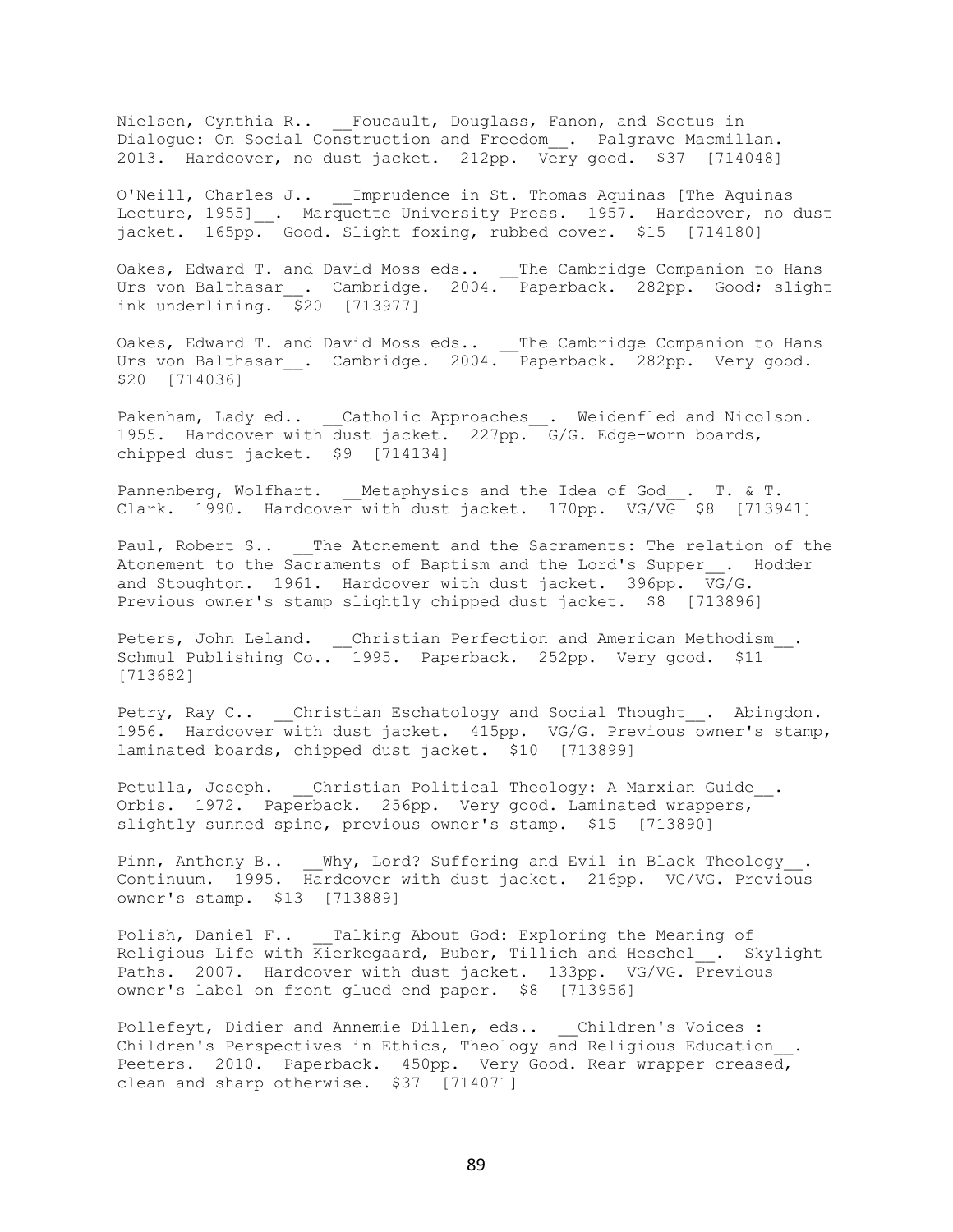Quick, Oliver C.. \_\_The Christian Sacraments\_\_. Nisbet. 1955. Hardcover with dust jacket. 260pp. VG/G. Previous owner's stamp, blindstamp, slightly chipped dust jacket. \$8 [713895]

Rahner, Karl. Foundations of Christian Faith . Seabury. 1978. Hardcover with dust jacket. 470pp. VG/VG \$20 [713555]

Rahner, Karl. \_\_ Hearer of the Word: Laying the Foundation for a Philosophy of Religion . Continuum. 1994. Paperback. 157pp. Very good. \$11 [713997]

Rahner, Karl. \_\_The Church and the Sacraments [Quaestiones Disputatae 9] . Herder / Burns and Oates. 1967. Paperback. 117pp. Slight ink underlining, yellowed pages, laminated wrappers, previous owner's stamp. \$10 [713893]

Rahner, Karl. \_\_Theological Investigations, Vol. X: Writings of 1965-1967 . Seabury. 1977. Hardcover with dust jacket. 409pp. VG/G \$27 [713998]

Rahner, Karl. \_\_Theological Investigations, Vol. XV: Penance in the Early Church\_\_. Crossroad. 1982. Hardcover with dust jacket. 451pp. VG/G. Sunned spine. \$32 [713999]

Rankka, Kristine M.. \_\_ Women and the Value of Suffering: An Aw(e)ful Rowing Toward God\_\_. Michael Glazier. 1998. Paperback. 254pp. Penciling, otherwise good. \$8 [713596]

Rauschenbusch, Walter. \_\_Christianity and the Social Crisis\_\_. Macmillan. 1912. Hardcover, no dust jacket. 429pp. Lower page corners damp-stained, foxing, previous owner's name and gift note on title page. Edge-worn cover. Sound otherwise. \$8 [713720]

Rauschenbusch, Walter. \_\_The Social Principles of Jesus [College Voluntary Study Courses, Fourth Year, Part 1] . Association Press. 1927. Hardcover, no dust jacket. 198pp. Small ink annotations on front end papers, slight edge-wear to boards, otherwise very good. \$8 [713721]

Regis, Louis-Marie. 5t. Thomas and Epistemology . Marquette Univ Press. 1946. Hardcover, no dust jacket. 95pp. Very Good. \$12 [714088]

Reymond, Robert L.. \_\_\_\_ A New Systematic Theology of the Christian Faith. Second edition, revised and updated. In one volume . Thomas Nelson. 1998. Hardcover with dust jacket. 1210pp. VG/VG \$18 [714298]

Rushdoony, Rousas John. Thy Kingdom Come: Studies in Daniel and Revelation\_\_. Presbyterian and Reformed Publishing Companu. 1971. Hardcover with dust jacket. 256pp. VG/G. Book-plate on front glued end paper, slightly chipped and scuffed dust jacket \$16 [714230]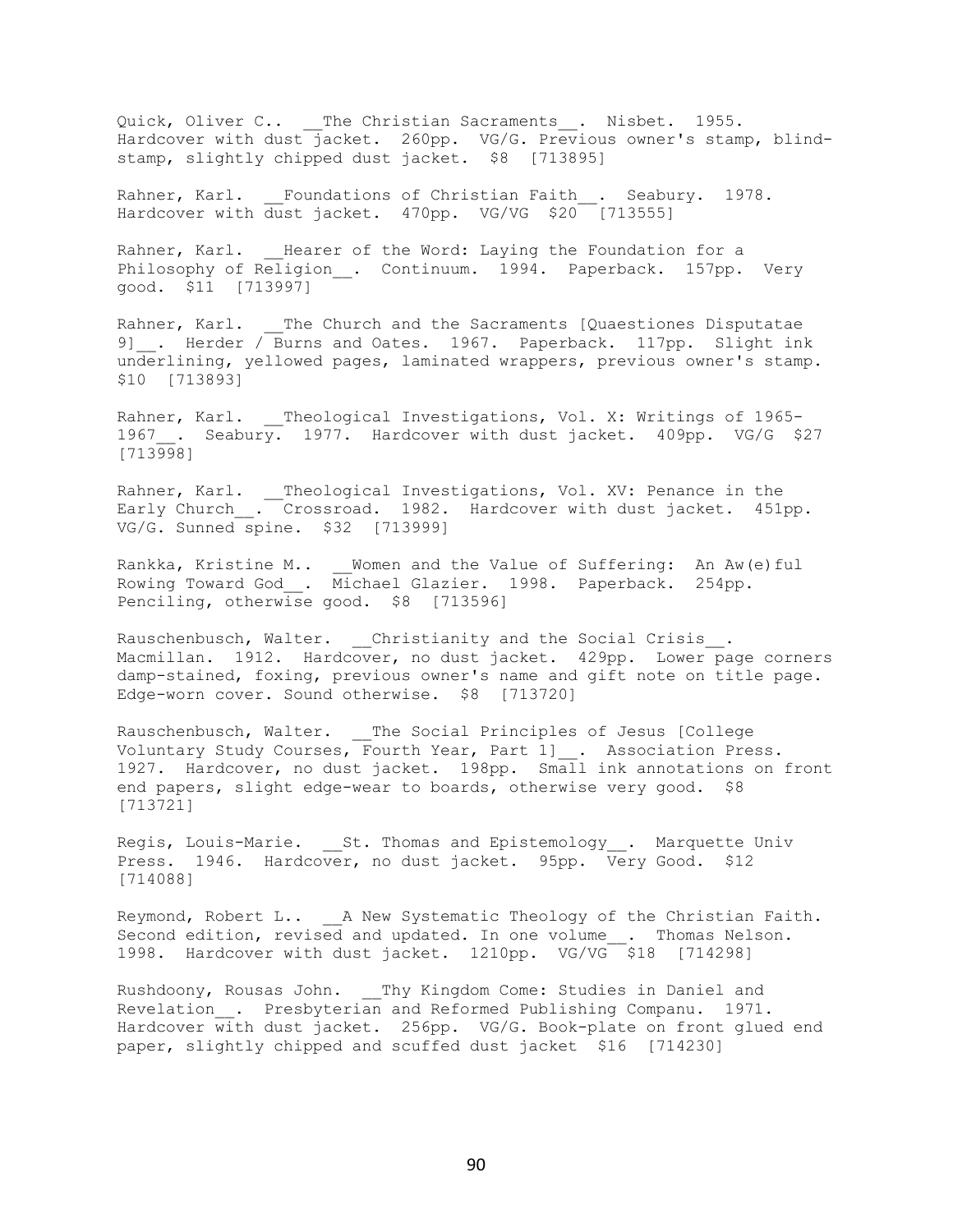Ryle, J.C.. Old Paths: Being Plain Statements on Some of the Weightier Matters of Christianity\_\_. James Clarke and Co.. 1972. Hardcover with dust jacket. 521pp. VG/VG. Bookplate inside front cover. \$15 [714296]

Schaff, Philip. Theological Propaedeutic: A General Introduction To the Study of Theology. Exegetical, Historical, Systematic and Practical, including Encyclopedia, Methodology and Bibliography. 4th edition\_\_. New York: Charles Scribner's Sons. 1898. Hardcover, no dust jacket. 596pp. Ex-library, binding re-glued. Edge-worn cover. \$16 [713714]

Schlitt, Dale M.. Hegel's Trinitarian Claim: A Critical Reflection . Leiden: Brill. 1984. Hardcover, no dust jacket. 288pp. Ex-library, very clean and sharp otherwise. \$37 [713712]

Schmul, H.E. ed.; John Wesley, Mr. Fletcher; Adam Clarke; R.S. Foster; Jesse T. Peck; S.A. Keen. \_\_ Six Holiness Classics in one: A Plain Account of Christian Perfection; Fletcher on Perfection; Entire Sanctification; Christian Purity or the Heritage of Faith; The Central Idea of Christianity; Faith Papers. A Treatise on Experimental Aspects of Faith; . Schmul Publishers. 1974. Hardcover, no dust jacket. 144pp. Six books bound in one. Back cover stained, some underlining, otherwise sound. 64, 87, 40, 48, 48, 144 pages. \$8 [713704]

Schoeps, Hans Joachim. \_\_The Jewish-Christian Argument: A History of Theologies in Conflict\_\_. Faber and Faber. 1963. Hardcover with dust jacket. 208pp. VG/VG. Previous owner's name and stamp, corner-clipped dust jacket. \$9 [713826]

Schuon, Frithjof. \_\_Spiritual Perspectives and Human Facts\_\_. Faber and Faber. 1954. Hardcover with dust jacket. 213pp. Foxing, chipped dust jacket. Good otherwise. \$27 [713828]

Shedd, William G.T.. Dogmatic Theology, volume 1 through volume 3 (3 volumes total) . Zondervan. 1969. Hardcover, no dust jacket. pp. Complete set, volume 1 through volume 3 (3 volumes total). Ink underlining and highlighting, bookplates. Sound otherwise. Due to the weight of these volumes, shipping will cost more than the standard rate indicated on some websites. 546, 803, 528 pages. \$37 [714355]

Stein, Stephen J.. \_\_The Cambridge Companion to Jonathan Edwards\_\_. Cambridge. 2007. paperback. 374pp. Very good. \$22 [713979]

Sykes, S.W. ed.. \_\_Karl Barth: Studies of His Theological Method . Oxford: Clarendon. 1979. Hardcover, no dust jacket. 204pp. Extensive highlighting, upper board edge dented, corner-clipped dust jacket. \$15 [713823]

Tallis, Raymond. \_\_The Kingdom of Infinite Space: A Portrait of Your Head . Yale University Press. 2008. Hardcover with dust jacket. 324pp. VG/VG \$8 [713960]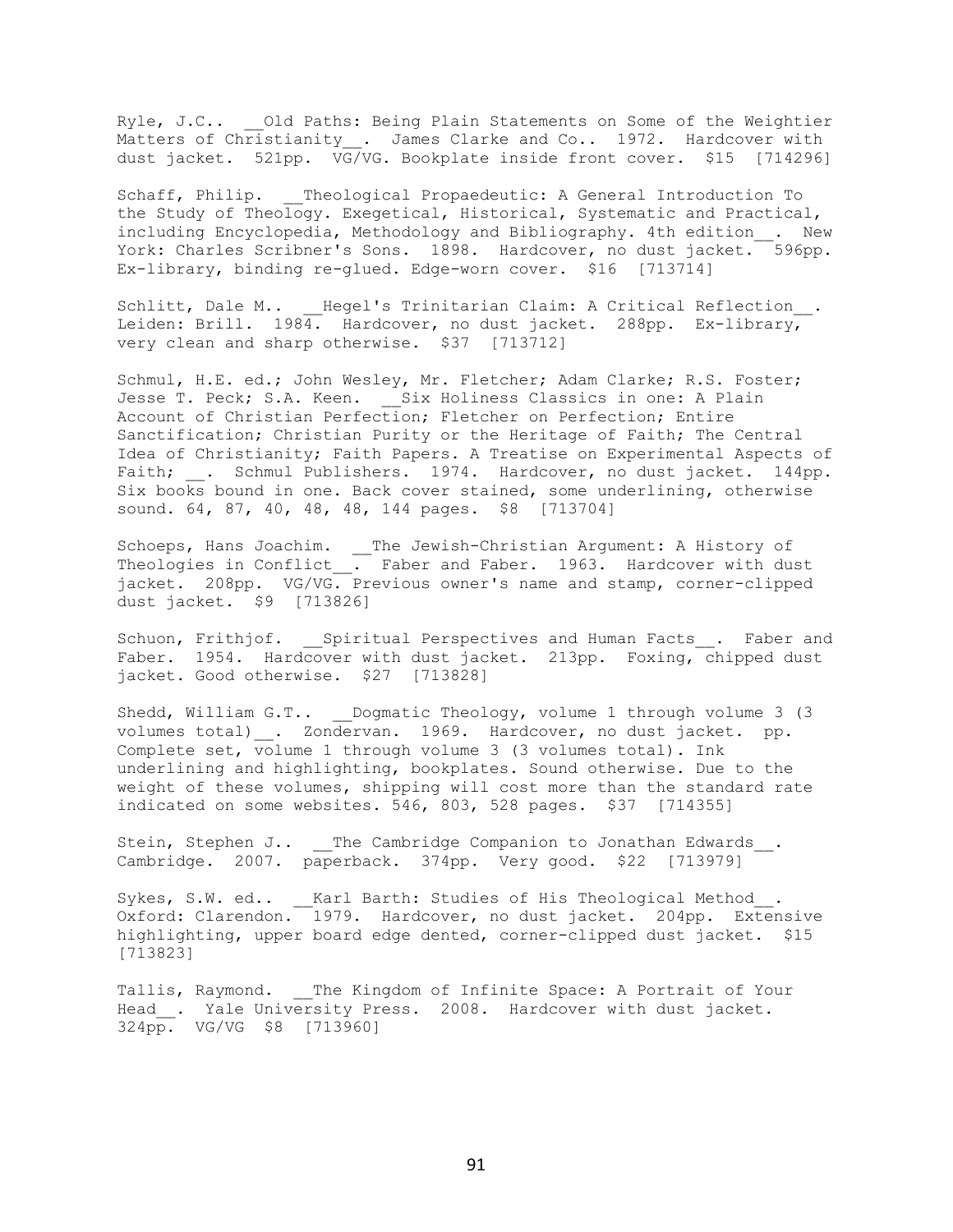Tapie, Matthew A., and Daniel Wade McClain eds.. \_\_Reading Scripture as a Political Act: Essays on the Theopolitical Interpretation of the Bible . Fortress. 2015. Paperback. 321pp. As new. \$20 [714016]

Tapie, Matthew A., and Daniel Wade McClain eds.. Reading Scripture as a Political Act: Essays on the Theopolitical Interpretation of the Bible . Fortress. 2015. Paperback. 321pp. As new. \$20 [714017]

Thielicke, Helmut. \_\_Theological Ethics, volume 1: Foundations\_\_. Eerdmans. 1984. Paperback. 697pp. Very good. Laminated wrappers, previous owner's stamp. \$8 [713880]

Thielicke, Helmut. \_\_Theological Ethics, volume 2: Politics . Fortress Press. 1969. Hardcover with dust jacket. 696pp. VG/G. Previous owner's stamp, chipped dust jacket. \$8 [713881]

Wait Without Idols\_. George Braziller. 1964. Vahanian, Gabriel. \_\_ Wait Without Idols\_\_.<br>Paperback. 256pp. Very good \$8 [713891]

Van Wormer, H.C.. God's Absolute Standard: Entire Sanctification . Allegheny Wesleyan Methodist Connection. 1980. Hardcover, no dust jacket. 398pp. Very good. \$22 [713709]

Vanhoozer, Kevin J.. First Theology: God, Scripture and Hermeneutics . IVP / Apollos. 2002. Paperback. 384pp. Good; penciling.  $\overline{$}13$  [713825]

von Balthasar, Han Urs. \_\_The Von Balthasar Reader\_\_. Crossroad. 1985. Paperback. 437pp. Slight highlighting, curled edges. \$9 [713829]

Von Balthasar, Hans Urs. A Theology of History . Ignatius. 1994. Paperback. 154pp. Extensive pencil underlining. Sound otherwise. \$10 [713850]

von Balthasar, Hans Urs. \_\_Light of the World: Brief Reflections on the Sunday Readings\_\_. Ignatius. 1993. Paperback. 382pp. Very good. \$16 [713853]

von Balthasar, Hans Urs. \_\_The Grain of Wheat: Aphorisms\_\_. Ignatius. 1995. Paperback. 127pp. Light to moderate pencil underlining. \$16 [713849]

Von Balthasar, Hans Urs. The Threefold Garland: The World's Salvation in Mary's Prayer. On the Rosary . Ignatius. 1985. Paperback. 146pp. Very good. \$9 [713852]

von Balthasar, Hans Urs. The Von Balthasar Reader . Crossroad. 1982. Hardcover, no dust jacket. 437pp. Very good. Previous owner's name on ffep. \$12 [713830]

von Balthasar, Hans Urs. Truth is Symphonic: Aspects of Christian Pluralism . Ignatius. 1987. Paperback. 192pp. Pencil underlining.  $$9$   $[713848]$